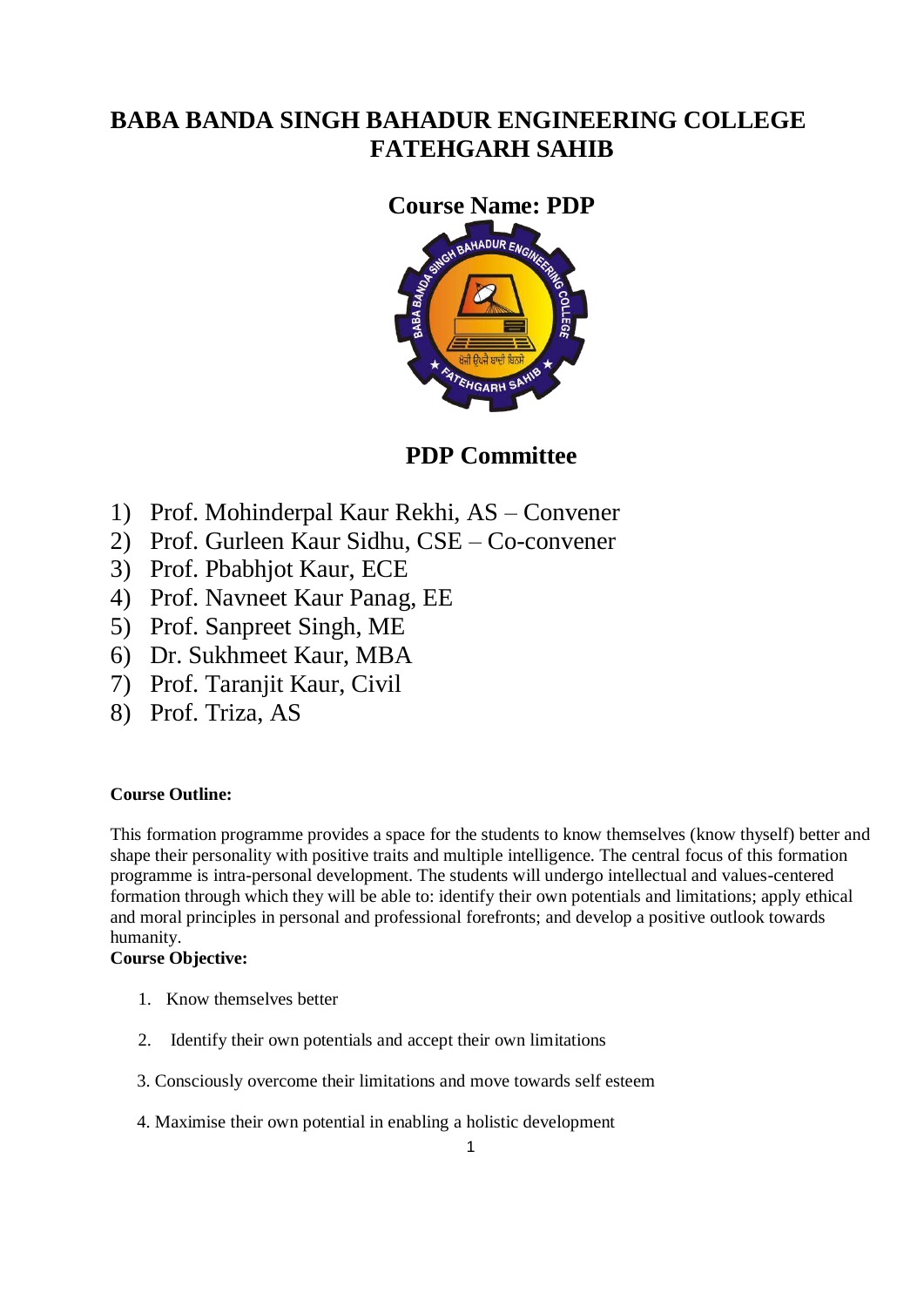### **UNIT I: Self – knowledge**

- 1. Exploring habits, attitudes, preferences and experience
- 2. Becoming aware of strengths and weaknesses, talents and problems, emotions and ideas
- 3. Identifying the optimum means of improving personal performance
- 4. Identifying areas of expertise and use these to solve problems in new contexts
- 5. Knowing your ambitions, goals, and values

6. Understanding feelings and emotions: primary feelings and secondary feelings, Self regulating emotions

7. IQ, EQ, SQ, MI

### **UNIT II: Self management**

- 1. Understanding of life story
- 2. Focusing on Internal narratives
- 3. Managing change, confusion and uncertainty
- 4. Sharpening the Intellect
- 5. Schooling the mind
- 6. Socializing the individual

### **PERSONALITY DEVELOPMENT Unit III: Academic coping strategies**

- 1. Memory
- 2. Art of listening
- 3. Note making
- 4. Seminar presentation
- 5. Art of learning and writing guidelines
- 6. How to study
- 7. Time management
- 8. Receptive skills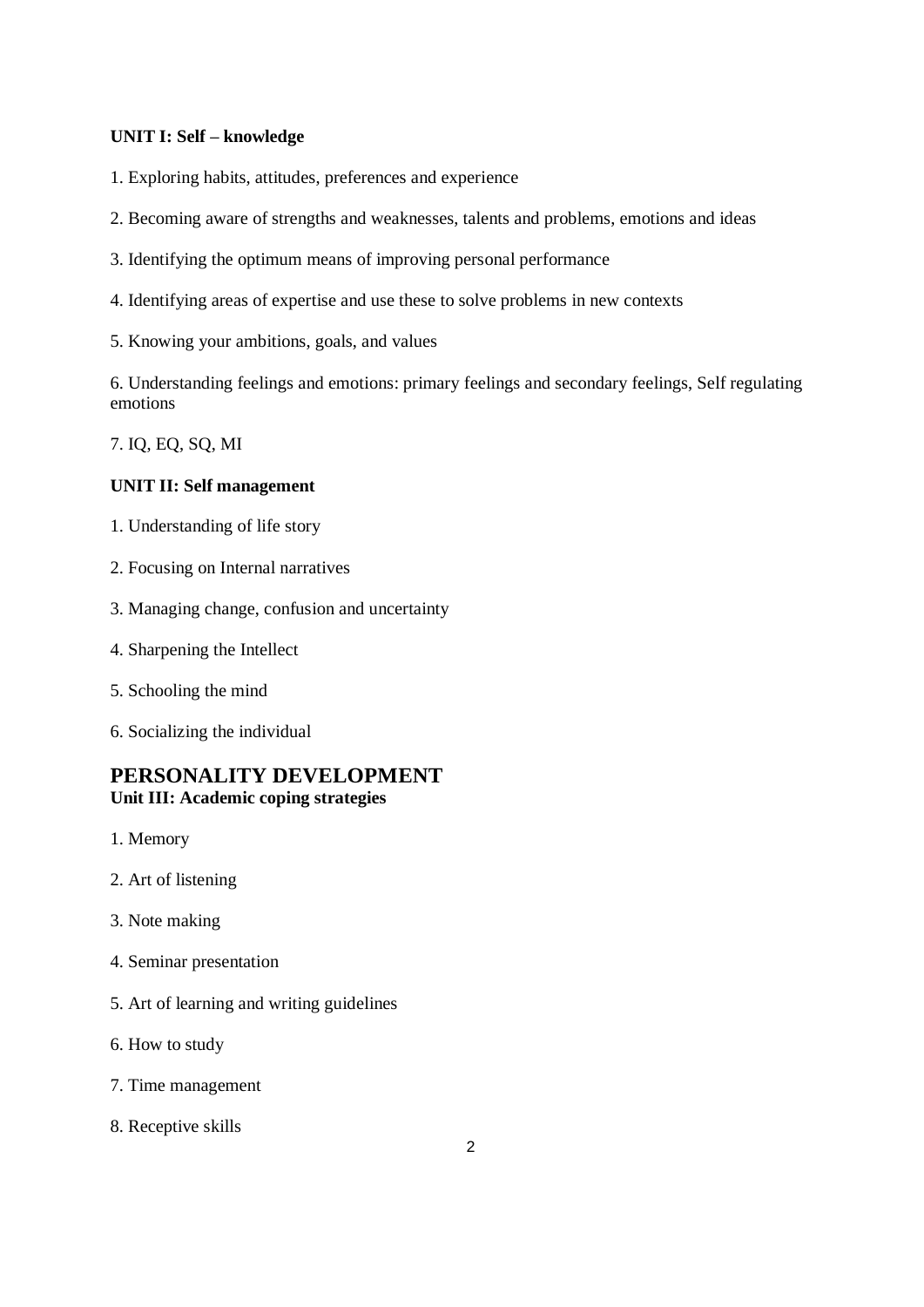9. Classroom etiquettes

10. Cyber knowledge

### **UNIT IV: Personal Competence and Maturity**

- 1. Motivation
- 2. Developing rapport
- 3. Giving and receiving constructive criticism
- 4. Assertiveness and negotiation skills
- 5. Leadership

### **Unit V: Integrated Personality Development**

1. Recognizing the gradual growth in different dimension of one's personality such as (a). Physical (b). Intellectual (c). Emotional (d). Moral (e). Social and (f). Spiritual

- 2. Learning the Development process- Tools and Skills
- 3. Helping to maximize one's potentials
	- 3. Enhancing one's self image, self-esteem and self- confidence

| Semester  | Content delivery outline                                                                                                                             |
|-----------|------------------------------------------------------------------------------------------------------------------------------------------------------|
| $1st$ sem | Teaching basic blocks of English language, Teaching grammar                                                                                          |
| $3rd$ Sem | Introducing Writing formats, Interesting Exercises for spoken skills. Community<br>radio of BBSBEC.                                                  |
| $5th$ Sem | Creative writing styles, Exposure to public speaking, mock Interviews, GDs,<br>PPTs, dressing, body language.                                        |
| $7th$ Sem | Preparing them for specific company interviews, advanced forms of business<br>writing, Long term goals- focusing and guidance. Mock Interviews, GDs, |
|           |                                                                                                                                                      |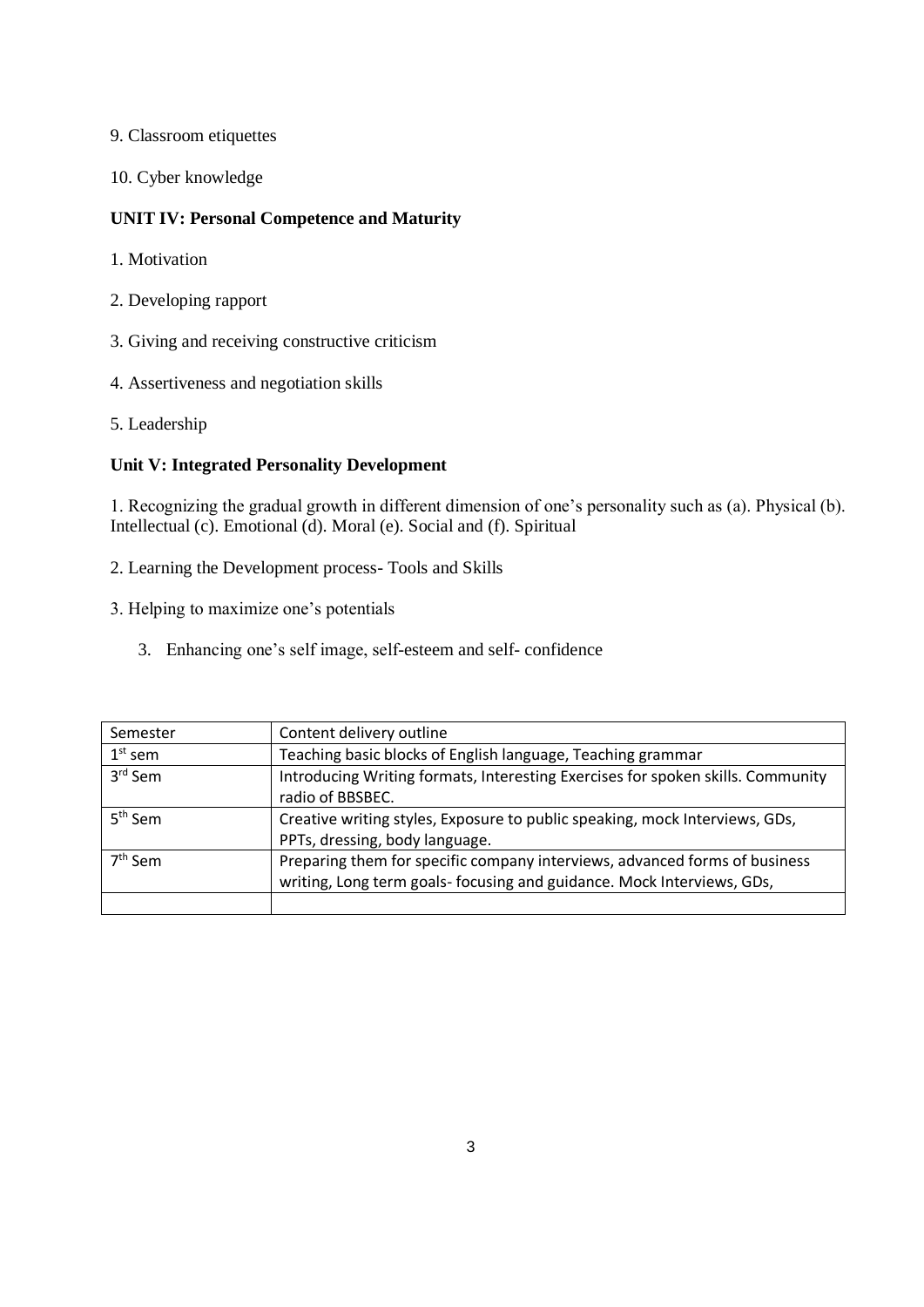**Banda Singh Bahadur Engineering College Fatehgarh**

 PD & SOFT SKILLS ENHANCEMENT PROGRAM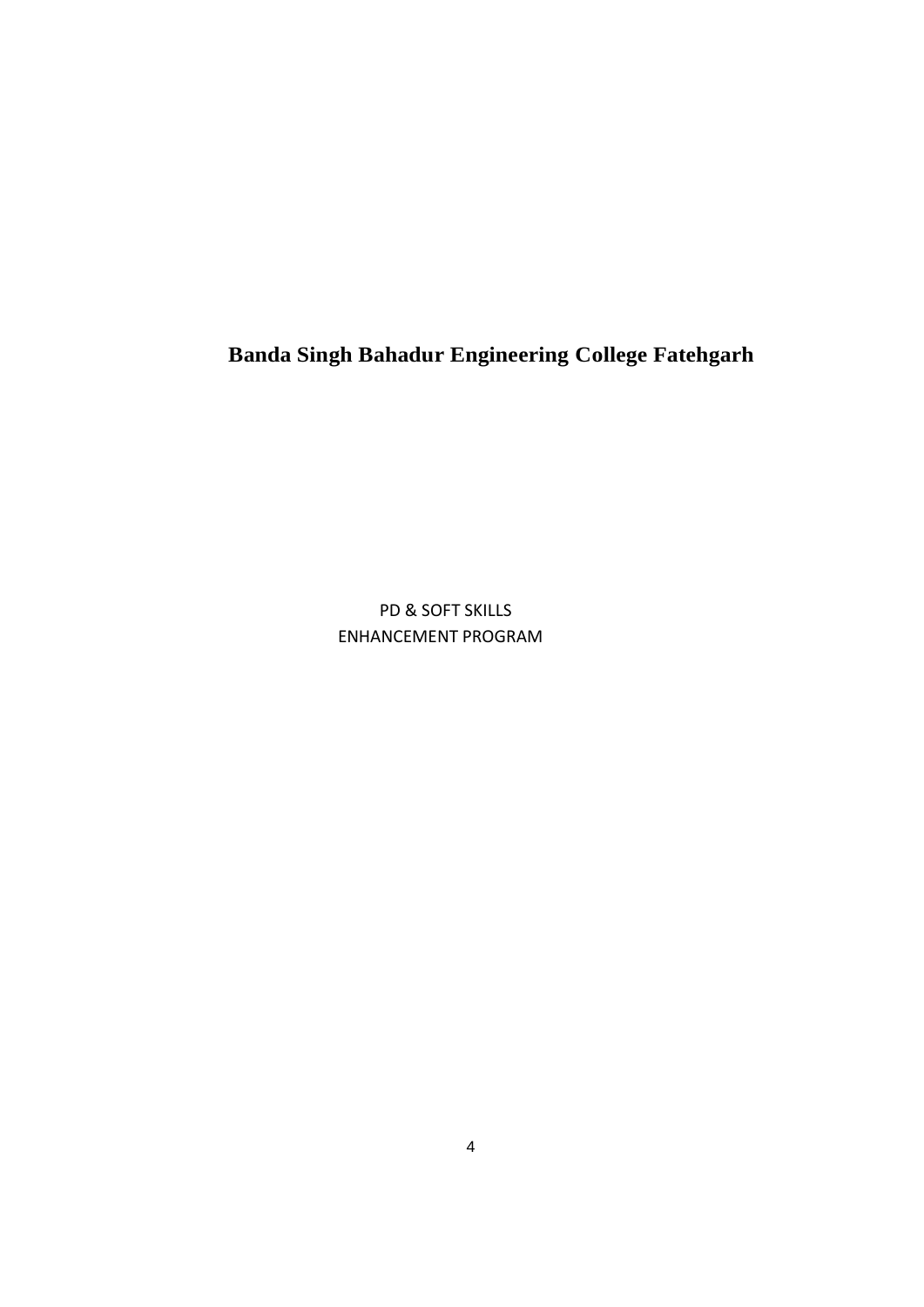| <b>BABA BANDASINGH BAHADUR ENGINEERING</b>                                                                                                                                                                                              |
|-----------------------------------------------------------------------------------------------------------------------------------------------------------------------------------------------------------------------------------------|
| <b>COLLEGE FATEHGARH SAHIB</b>                                                                                                                                                                                                          |
|                                                                                                                                                                                                                                         |
|                                                                                                                                                                                                                                         |
|                                                                                                                                                                                                                                         |
|                                                                                                                                                                                                                                         |
|                                                                                                                                                                                                                                         |
|                                                                                                                                                                                                                                         |
| Registration. No Semesterof B. Tech in of Baba Banda Singh Bahadur<br>Engineering College Fatehgarh Sahib, has satisfactorily completed Communication Skills<br>and Personality Development program during the academic year 2020-2021. |
| Place:<br><b>Course Teacher:</b>                                                                                                                                                                                                        |
| A contournou Marcelonou a Cima altala<br>Date:                                                                                                                                                                                          |
|                                                                                                                                                                                                                                         |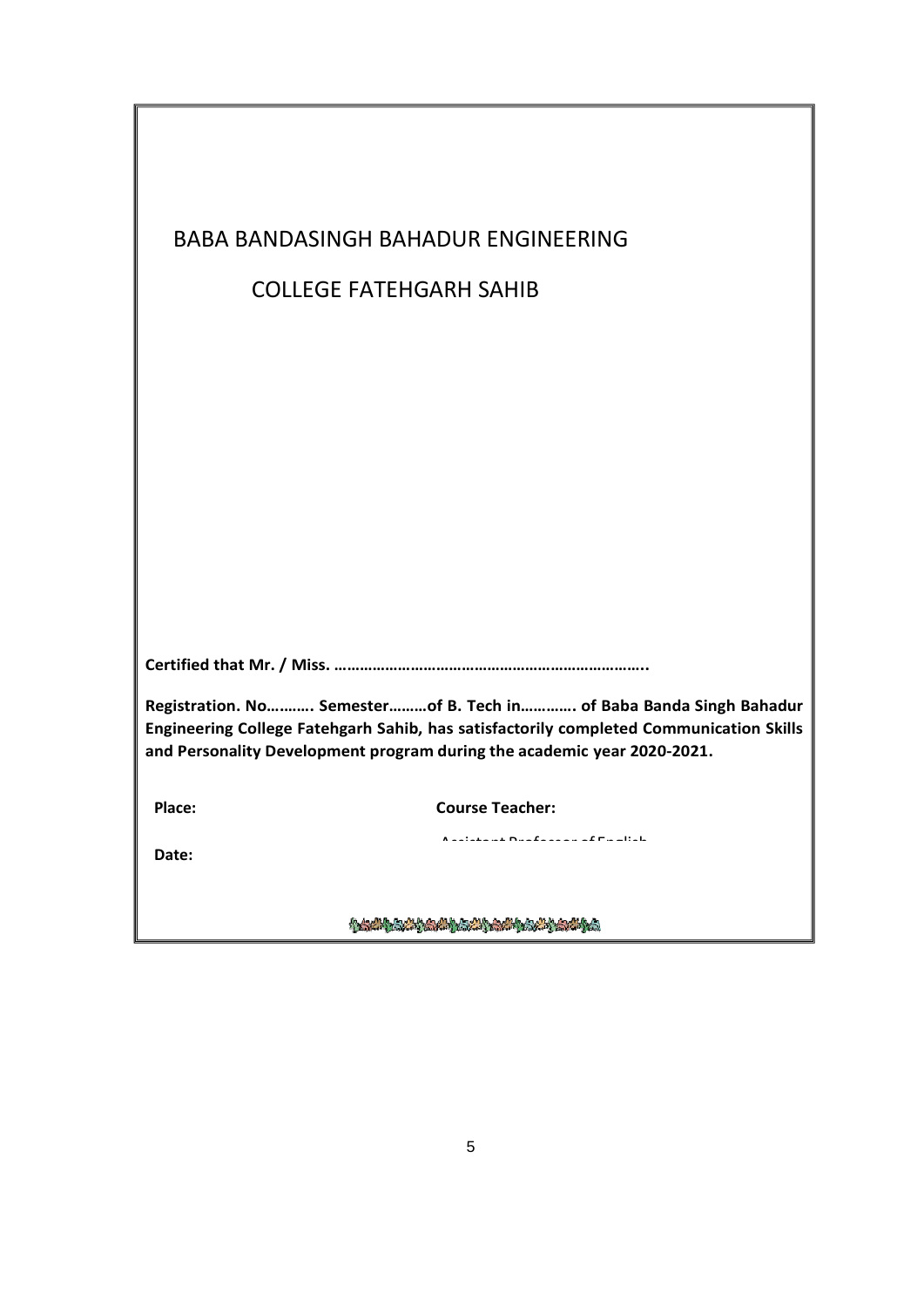| Lecture        | <b>Topic</b>                                                                                                    | <b>Duration</b><br>(Lectures) |
|----------------|-----------------------------------------------------------------------------------------------------------------|-------------------------------|
| $\mathbf{1}$   | Definition and Basics of Personality                                                                            | 1                             |
| $\overline{2}$ | Analyzing Strength and Weakness                                                                                 | 1                             |
| 3              | Personality Development: Concept and Process                                                                    | 1                             |
| $\overline{4}$ | Body Language - Meaning, Definition, Use of body language -<br>Gesture, Posture, Eye contact, facial expression | $\overline{2}$                |
| 5              | Preparation of Self -Introduction                                                                               | $\mathbf{1}$                  |
| 6              | Communication Skills: Listening, writing, speaking skills                                                       | $\overline{2}$                |
| $\overline{7}$ | Communication Barriers; Overcoming these barriers                                                               | 1                             |
| 8              | Building Self-Esteem and Self- Confidence                                                                       | $\mathbf{1}$                  |
| 9              | Attitudes: Meaning, Types - Assertive, Aggressive and<br>Submissive; Positive, Negative, Neutral                | 2                             |
| 10             | Introduction to Leadership; Leadership Styles; Group Dynamics                                                   | $\mathbf{1}$                  |
| 11             | Team Building: Meaning, Steps                                                                                   | $\mathbf{1}$                  |
| 12             | Interpersonal Communication and Relationship; Use of verbal<br>and non verbal communication                     | 2                             |
| 13             | Conflict Management: Introduction, Levels of Conflict and<br>Managing Conflict                                  | 1                             |
| 14             | Time Management: Concept, Importance and Need, Steps<br>towards better Time Management                          | 1                             |
| 15             | Public Speaking: Introduction, Increasing Vocabulary, Voice<br><b>Modulation, Social Graces</b>                 | 1                             |
| 16             | <b>Email and Telephone Etiquettes</b>                                                                           | 1                             |

## **INDEX Teaching Schedule**

## **Practical Exercises**

| <b>Exercise</b> | <b>Topic</b>                                                                  |
|-----------------|-------------------------------------------------------------------------------|
|                 | One-on-One Sessions for Individual Personality Traits                         |
| $\overline{2}$  | Role Play and Impromptu Conversation/Public Speaking Practice focusing on     |
|                 | Body Language                                                                 |
| 3               | Vocabulary Practices: Developing a repertoire of words in various fields like |
|                 | Agriculture, Politics, Economics, Family, Personal Grooming etc               |
| $\overline{4}$  | Role Play for Self Introduction in the class                                  |
| 5               | Listening to recorded Shot                                                    |
| 6               | Questionnaires for Building Self-Esteem and Self Confidence                   |
| 7               | Case Studies based on Development of Attitudes                                |
| 8               | Case Studies on Leadership Development                                        |
| 9               | Case Studies on Leadership Development                                        |
| 10              | Group Games, Ice breakers, Warm-ups and Energizers Team Building              |
|                 | Activities                                                                    |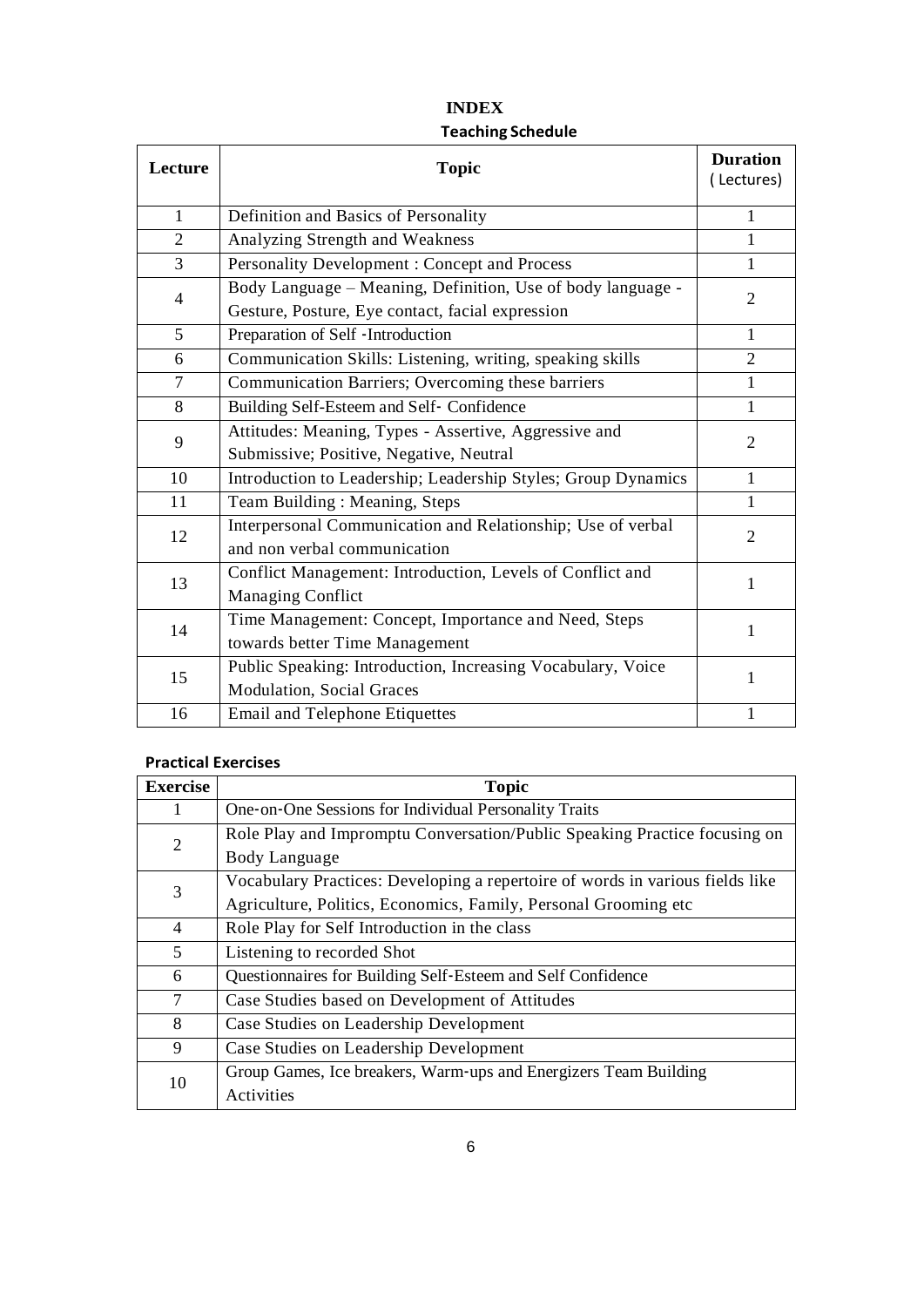| <b>Exercise</b> | <b>Topic</b>                                                                                                                                                                                                                                                                                          |
|-----------------|-------------------------------------------------------------------------------------------------------------------------------------------------------------------------------------------------------------------------------------------------------------------------------------------------------|
| 11              | Practice of Non-Verbal Communication Skills: Dumb Charades and Dubsmash                                                                                                                                                                                                                               |
|                 | Practice                                                                                                                                                                                                                                                                                              |
| 12              | Exercise on Mutually Acceptable Proximity; and Eye Contact                                                                                                                                                                                                                                            |
| 13              | Time Management Games to Practice and Experience the Importance of<br>Planning / Delegating Work among them to properly manage time and<br>complete the task in the shortest time possible                                                                                                            |
| 14              | Public Speaking Games: (Introducing a friend with his/her life style; Describing<br>a funny image provided by the teacher; Continuing a Story starting with one<br>student and others try to continue with it and try to complete it Take any object<br>available and try to make a commercial for it |
| 15              | Practice of Emails                                                                                                                                                                                                                                                                                    |
| 16              | Presentations by the students                                                                                                                                                                                                                                                                         |

### **Suggested readings**

### **Text Books**

- **1)** Balasubramanian T. 1989. A Textbook of Phonetics for Indian Students. Orient Longman, New Delhi.**Reference Books**
	- 1 Balasubrmanyam M. 1985. Business Communication. Vani Educational Books, New Delhi. □
	- 2 Naterop, Jean, B. and Rod Revell. 1997. Telephoning in English. Cambridge University Press, Cambridge. □
	- 3 Mohan Krishna and Meera Banerjee. 1990. Developing Communication Skills. Macmillan India Ltd. New Delhi. □
	- 4 Krishnaswamy,. N and Sriraman, T. 1995. Current English for Colleges. Macmillan India Ltd. Madras. □
	- 5 Narayanaswamy V R. 1979. Strengthen your writing. Orient Longman, New Delhi.
	- 6 Sharma R C and Krishna Mohan. 1978. Business Correspondence. Tata McGraw Hill publishing Company, New Delhi. □
	- 7 Carnegie, Dale. 2012. *How to Win Friends and Influence People in the Digital Age.* Simon & Schuster.
	- 8 Covey Stephen R. 1989. *The Seven Habits of Highly Successful People.* Free Press.
	- 9 Spitzberg B, Barge K &Morreale, Sherwyn P. 2006. *Human Communication: Motivation, Knowledge & Skills.* Wadsworth.
	- 10 Verma, KC. 2013. *The Art of Communication*. Kalpaz.
	- 11 Mamatha Bhatnagar and Nitin Bhatnagar. 2011. Effective Communication and Soft Skills. Person Education.
	- 12 Meenakshi Raman, Sangeeta Sharma. Technical Communication Principles and Practice
	- 13 Harold Wallace and Ann Masters. Personality Development. Cengage Publishers.
	- 14 Andrea J. Rutherford. Basic Communication Skills for Technology. Pearson Education.
	- 15 Carroll, B.J. 1986. English for College, Macmillan India Ltd. New Delhi
	- 16 Hahn, "The Internet complete reference", TMH
	- 17 Hornby, A.S. 1975. Guide to patterns and usage in English. Oxford University, NewDelhi.
	- 18 Qurik, R and Green Baum, S 2002. A University Grammar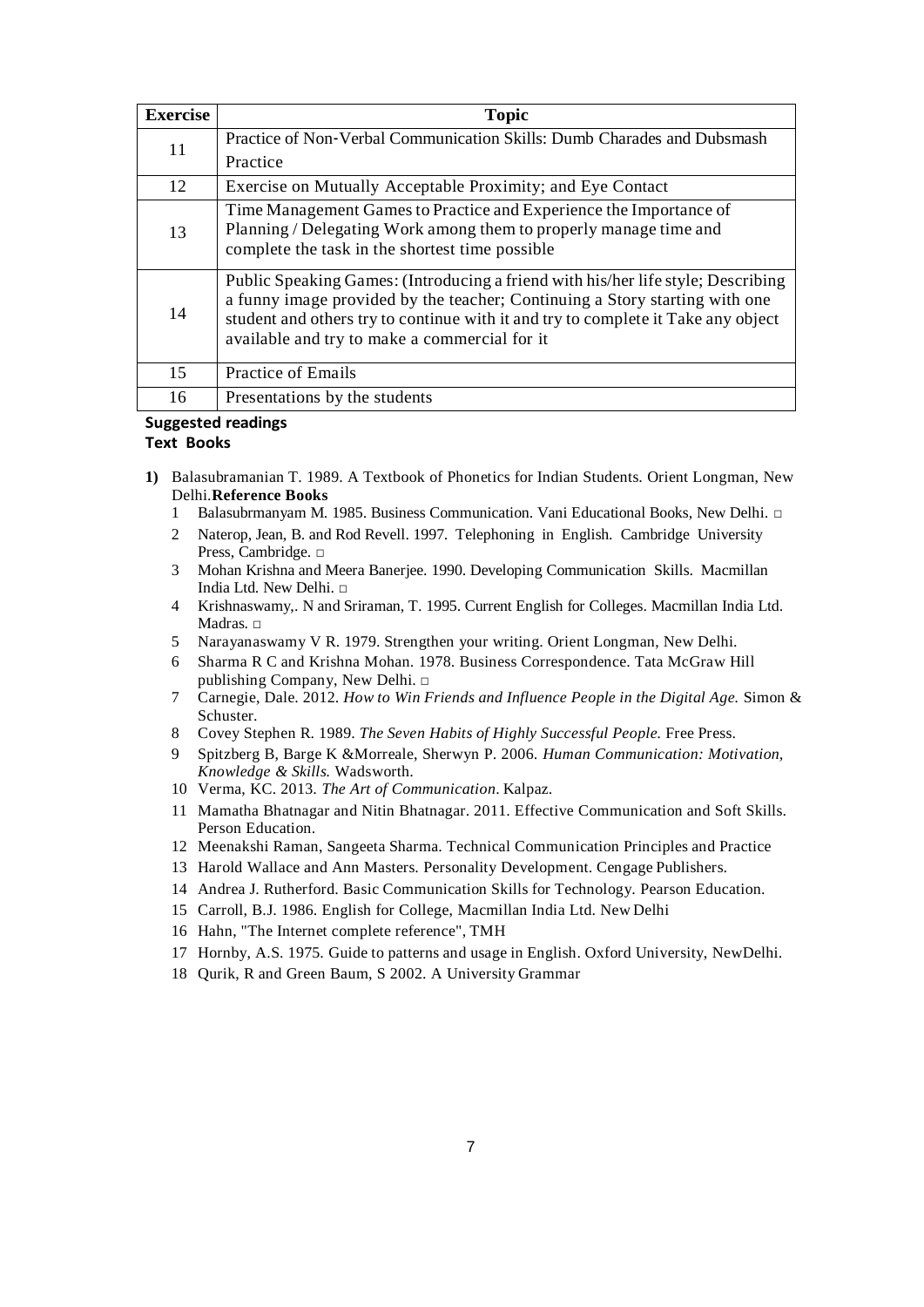### **1. Personality: Meaning and Determinants of Personality**

### **……………………………………………………………………………………………**

### **The Meaning of Personality:**

The term 'personality' is derived from the Latin word 'persona' which means a mask. According to K. Young, "Personality is a patterned body of habits, traits, attitudes and ideas of an individual, as these are organized externally into roles and statuses, and as they relate internally to motivation, goals, and various aspects of selfhood." G. W. Allport defined it as "a person's pattern of habits, attitudes, and traits which determine his adjustment to his environment."

According to Robert E. Park and Earnest W. Burgess, personality is "the sum and organization of those traits which determine the role of the individual in the group." Herbert A. Bloch defined it as "the characteristic organization of the individual's habits, attitudes, values, emotional characteristics…which imparts consistency to the behaviour of the individual." According to Arnold W. Green, "personality is the sum of a person's values (the objects of his striving, such as ideas, prestige, power and sex) plus his non- physical traits (his habitual ways of acting and reacting)." According to Linton, personality embraces the total "organized aggregate of psychological processes and status pertaining to the individual."

### **Personality Traits**

**Broadly there are five parameters which describe an individual's personality**. These five dimensions are also called as "Big Five" Factors, and the model is referred to as Five Factor Model also abbreviated as FFM.The Five Factor Model was initially proposed by Costa & McCrae in the year 1992 and often describes the relation between an individual's personality and various behaviors.

#### **Following are five personality traits of an individual:**

#### **1. Openness to experience**

Individuals with openness to experience are generally very active, have a tremendous inclination towards creativity and aesthetics and listen to their heart i.e. follow their inner feelings. Such individuals are generally open to new learnings, skill sets and experiences.

### **2. Conscientiousness**

As the name suggests, individuals with a Conscientiousness personality trait listen to their conscience and act accordingly. Such individuals are extremely cautious and self disciplined. They never perform any task in haste but think twice before acting.

### **3. Extraversion and Introversion**

Carl Jung popularized both the terms - "Extraversion" and "Introversion".

- a. **Extraversion:** Extraversion refers to a state where individuals show more concern towards what is happening outside. Such individuals love interacting with people around and are generally talkative.
- b. **Introversion:** Introversion, on the other hand refers to a state when an individual is concerned only with his own life and nothing else. Such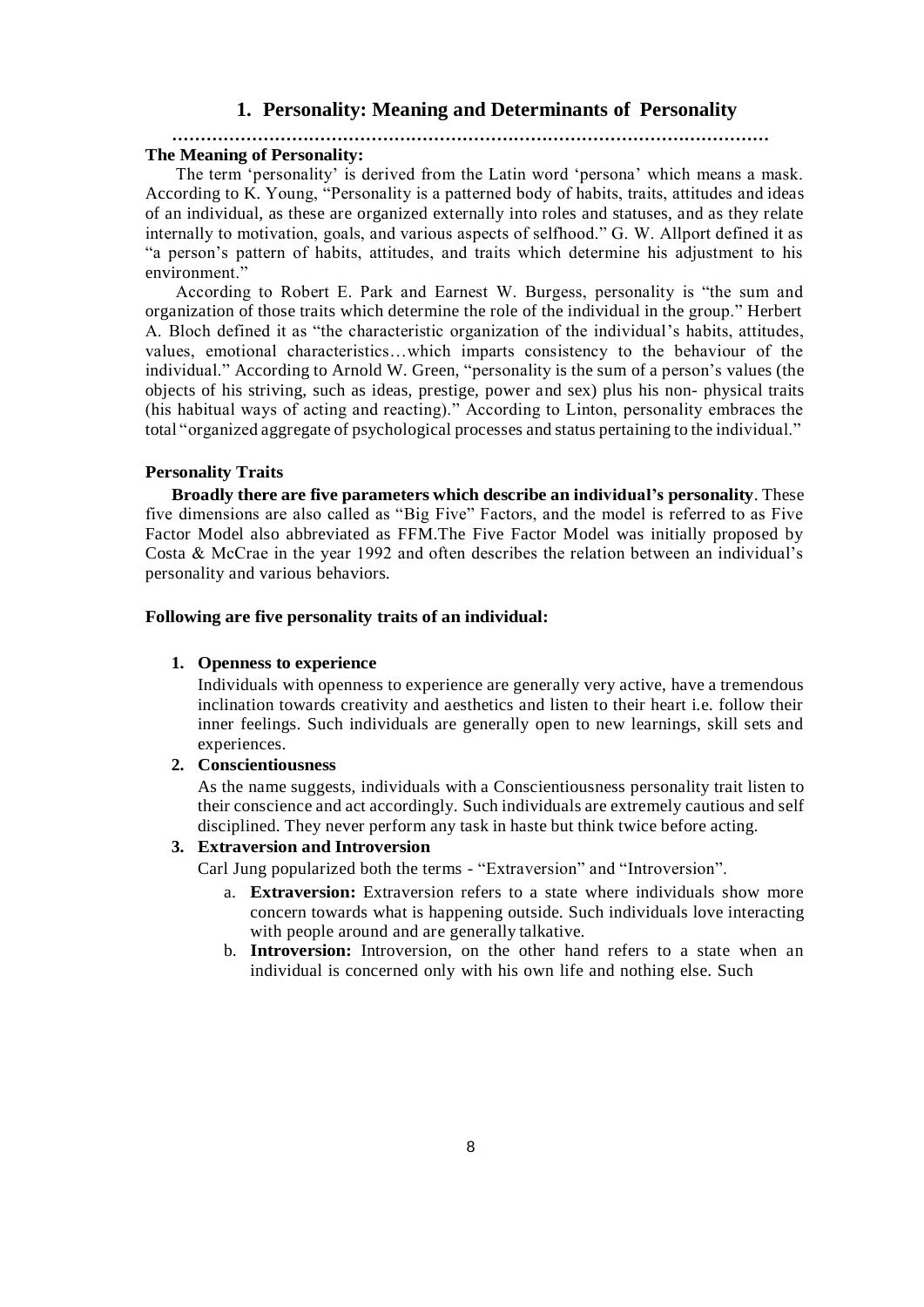individuals do not bother about others and are seldom interested in what is happening around.

#### **4. Agreeableness**

Agreeableness is a personality trait which teaches individuals to be adjusting in almost all situations. Such individuals do not crib and face changes with a smile. They accommodate themselves to all situations and are friendly and kind hearted.

### **5. Neuroticism**

Neuroticism is a trait where individuals are prone to negative thoughts such as anxiety, anger, envy, guilt and so on. Such individuals are often in a state of depression and do not how to enjoy life.

#### **Determinants of Personality**

### **Following are the factors which help in shaping one's personality:**

- 1. **Heredity -** Heredity refers to factors that are determined once an individual is born. An individual's physique, attractiveness, body type, complexion, body weight depend on his/her parents biological makeup.
- 2. **Environment -** The environment to which an individual is subjected to during his growing years plays an important role in determining his/her personality.
- 3. **Situation -** An individual's personality also changes with current circumstances and situations.

#### **WhatisPersonalityDevelopment?**

Personality development is defined as a process of developing and enhancing one's personality. Personality development helps an individual to gain confidence and high self esteem. Personality development also is said to have a positive impact on one's communication skills and the way he sees the world. Individuals tend to develop a positive attitude as a result of personality development.

#### **Communication Skills and Personality Development**

Effective Communication skills play a crucial role in honing one's personality. **Communication helps individuals to express themselves in the most convincing way**. Your thoughts, feelings and knowledge should be passed on in the most desirable manner and effective communication skills help you in the same. A person should speak really well to make a mark of his/her own. Remember, no one would take you seriously if you do not master the art of expressing yourself clearly and in the most convincing manner. **People with great communication skills tend to have a better and impressive personality** than those who have problems in communicating asinteracting with othersis not a challenge for them. Individuals with effective communication skills can easily converse with other people around be it their fellow workers, peers, family and so on. **Effective communication skills strengthen the bond among individuals**. **Take care of your body language**. Correct body language exudes confidence which further hones an individual's personality. Do not fiddle with things around whilespeaking.

…………………………………………………………………………………………………..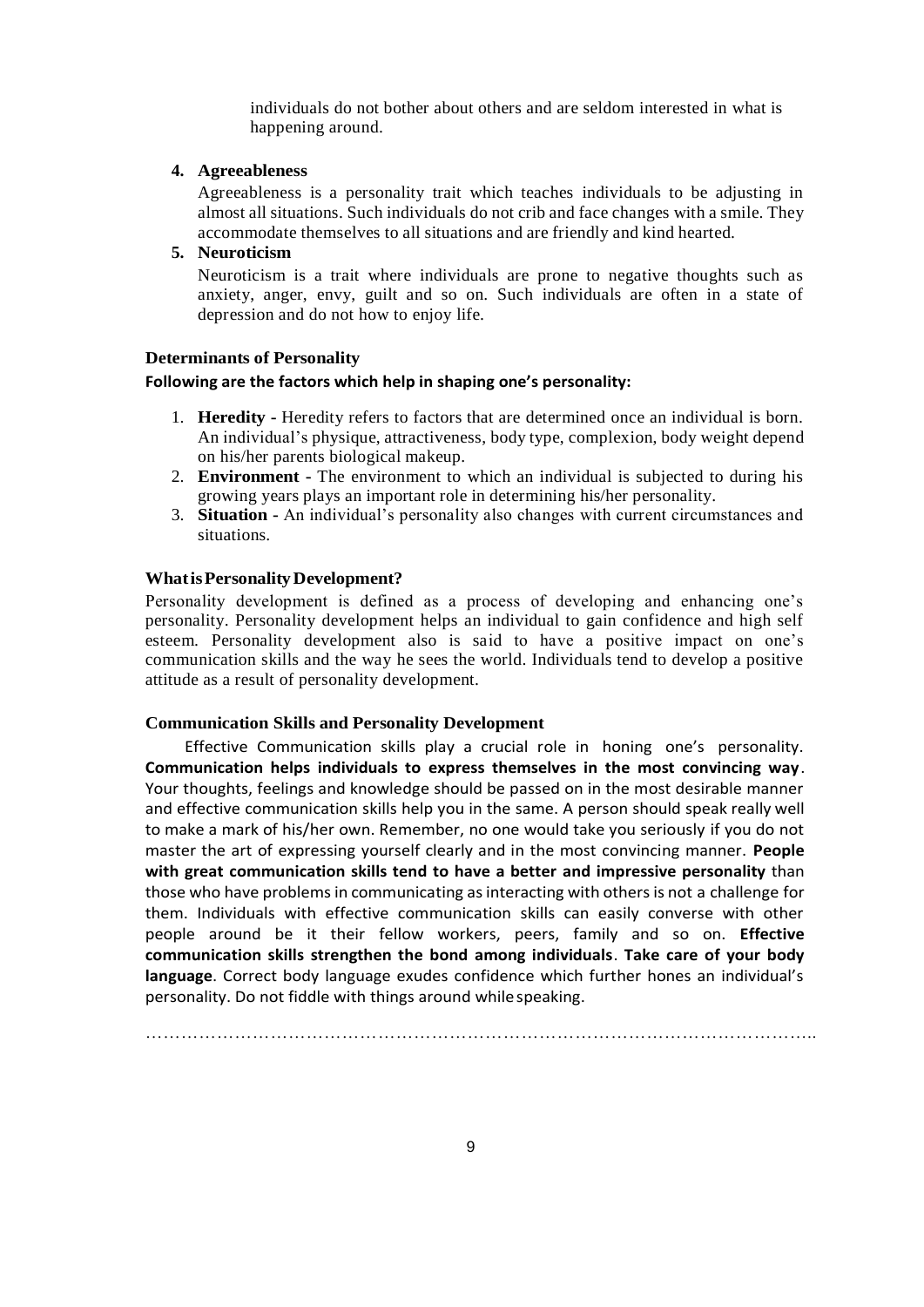#### **Assignments:**

1. If you woke up tomorrow with no fear, what would you do first?

2. What was your biggest worry five years ago, do you still feel the same about it at this minute?

- 3. What advice would you give the '5-year-old you'?
- 4. Can you picture the child you once were, what were they really good at?
- 5. Who did you last gossip about, how do you feel about it now?
- 6. What promises have you never carried through for yourself?
- 7. If you could change one law of your country, what would it be?
- 8. Have you ever expected 'love in return'? Did you get it?
- 9. Do you play to work, or work to play?
- 10. When did you last laugh so much, it hurt?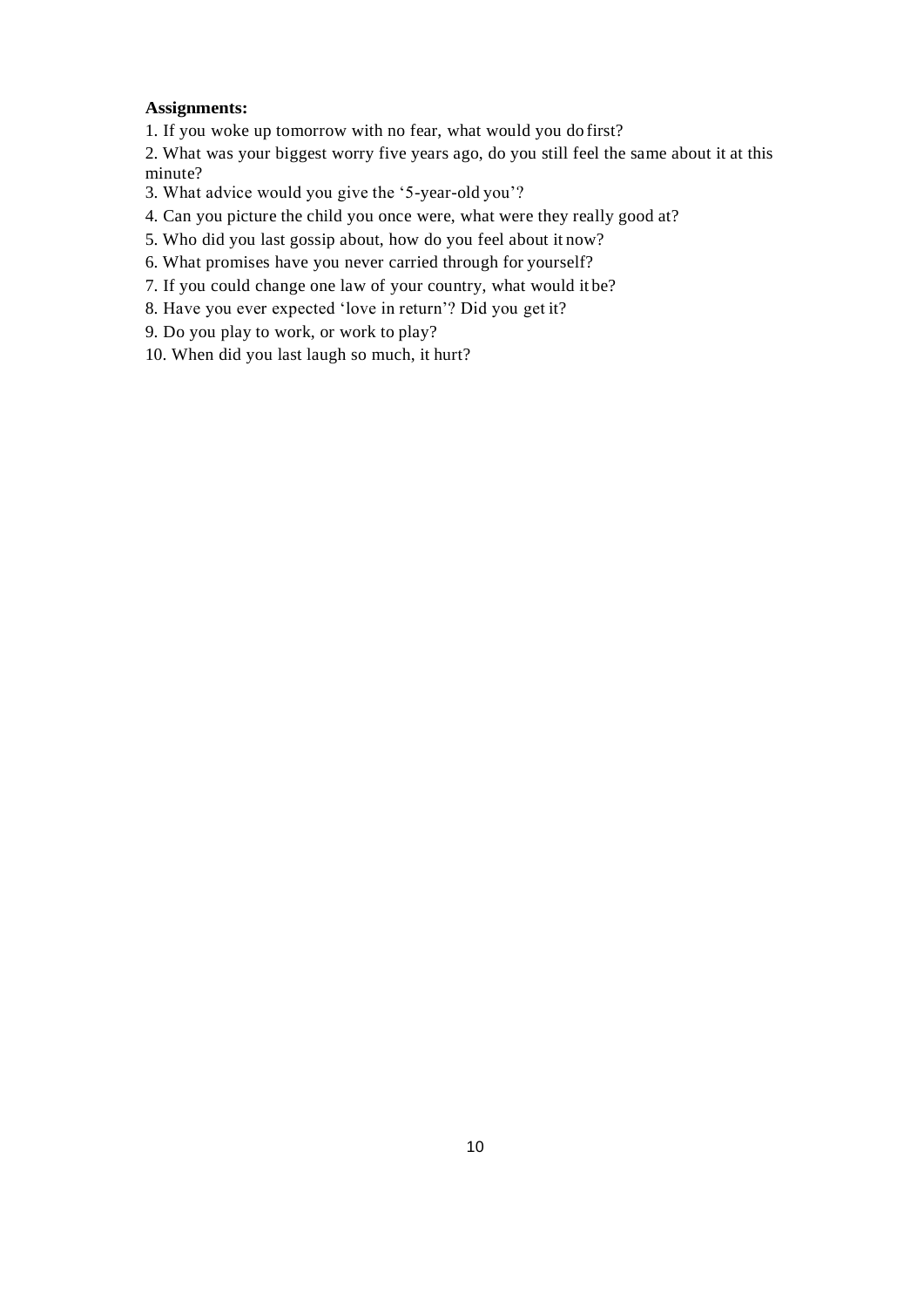### **2. Role Play, Impromptu Conversation and Public Speaking**

 $\mathcal{L}^{\text{max}}_{\text{max}}$ 

……………………………………….

#### **Role Play:**

One of the staples of English as a Foreign Language (EFL) teaching is the role play. Role plays are used to allow students to practice speaking in a conversational situation, build confidence and fluency, assess progress, and put learning into action. Role plays are an excellent way of getting your students to practice their English. They simulate real life situations and allow them to act out what they would do in a real situation.

They are often set up to target particular grammar points – simple past tense, future with 'going to', infinitives, etc. – and to test social interaction skills such as negotiating, interrupting, asking for assistance and making small talk. Role plays may be as simple or as complicated as the teacher desires. Verbal instructions, secret messages, gestures and cue cards are all common ways of setting a scene.

In the classroom there are four main types of role plays, but bear in mind that there are often overlap and particular situations may combine two or more of these elements.

**1. The conflict role play** puts participants on a collision course and asks them to deal with this as best they can. Situations might include attempting to change an airline booking at a peak time or asking a noisy neighbor to turn down the stereo. They test language skills under pressure and are best for students who have some maturity and confidence in their abilities.

**2. The cooperative role play** takes the opposite tack and requires participants to work together for the common good. Planning a sayonara party for the teacher, deciding the food list for a barbecue, brainstorming ways to attract tourists to local attractions are all cooperative role plays. Often involving 'safe' situations, cooperative role plays are good for gently easing shy students into conversations and for building relationships within a student group.

**3. Information gap role plays** are based around filling in holes in the participants' knowledge. Answering questions from customs officers, asking for timetabling details, making a library card or interrogating a murder suspect are all information gap type situations. If based on the students' real selves these role plays are simple to set up, but fictitious situations may require more elaborate preparations. They are an excellent way to practice question and answer patterns and prepare students for real-life encounters.

**4. Task-based role plays**require participants to complete a set activity such as checking into a hotel, giving directions to a taxi driver, ordering a meal or getting the phone number of a potential love interest. They are useful for helping students to practice realistic survival English skills and are an excellent way to build students' confidence in their ability to function in real situations.

Role plays are an essential tool to have in the teaching box but it pays to be aware of where you want them to go. Here are some questions to ask yourself as you design a role play.

- What kinds of language structures or grammar points do I want my students to use, and will this role play incorporate them naturally?
- Do I know in my own mind I want to see occur in the role play?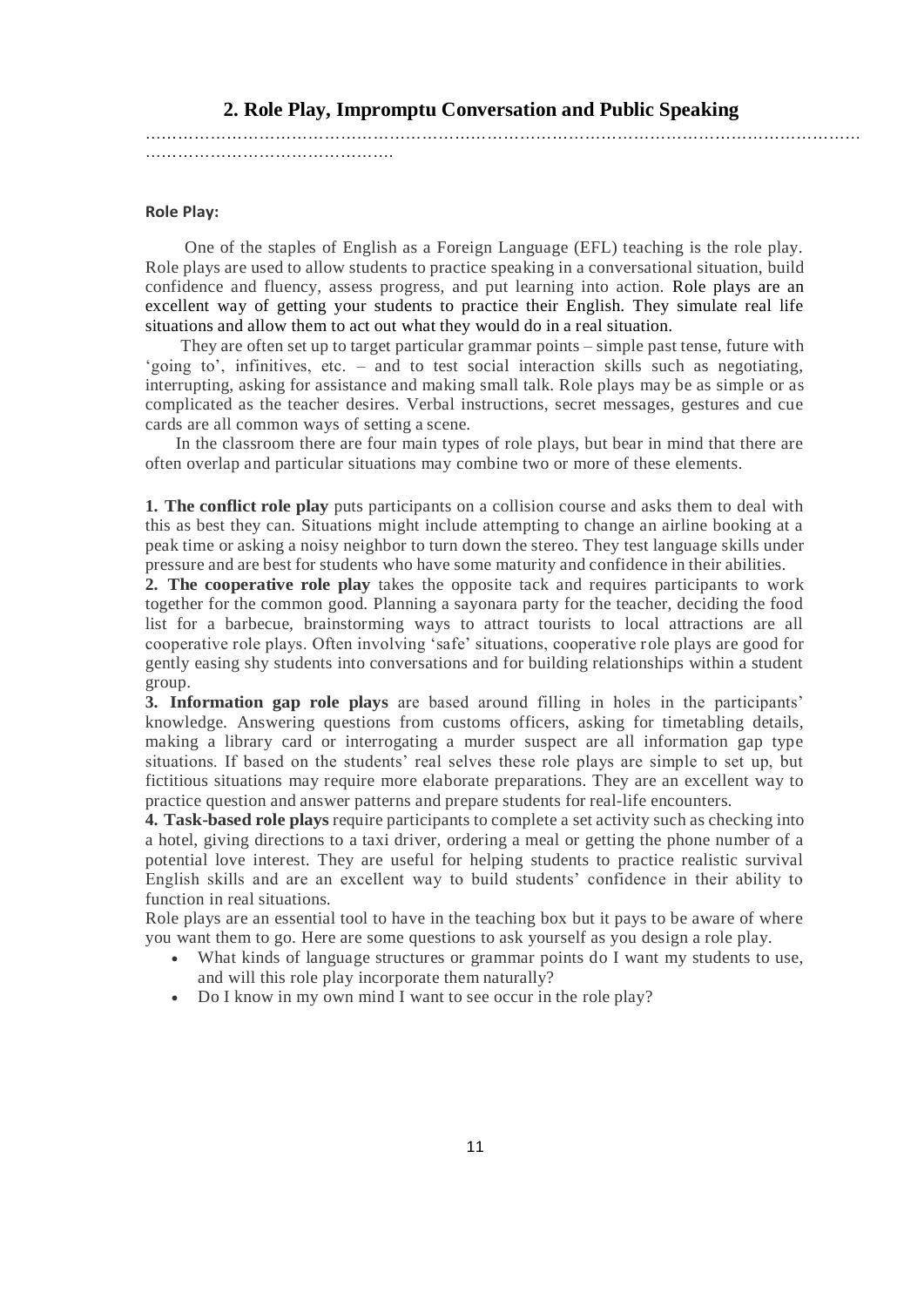- Do the students have the language and social skills to be able to manage the situation?
- Can I issue set up instructions clearly and make sure that all participants understand their own roles?
- Is the situation appropriate for the age, level and status of the students in this group?
- What do I want the students to take away from the exercise and how can I reinforce this through feedback?

Lastly, it always helps if students are enjoying themselves. Role plays don't have to be deadly serious affairs, but as teachers we get more out of them if we approach them seriously and tie them in to our broader lesson goals.

#### **TryTheseFreshRolePlayActivitiesWithYourClass**

#### **Telephone Conversation**

Speaking on the phone is different to a face-to-face conversation because one relies solely on language to communicate. Get the students who are practicing to sit back to back in order for this to work properly. There is a whole range of ideas which one can use to act this out. Examples include: *phoning to make a complaint*, *speaking to a friend* or *inquiring about a job position*.

#### **Going to the Shop**

A great one for younger learners as it will teach them the basics of interacting with people. Children generally rely on their parents to buy things for them, therefore this will boost their overall general confidence in buying. It can be as simple or as complex as one wishes, depending on the situation. Key phrases are often important here, such as "*I would like…*" "*How much are…*" "*Good morning…*" and so forth.

#### **Booking a Hotel**

This will allow students to practise a specific type of language. Usually this will be formal language as it is a business conversation. This can also be done in the format of a telephone conversation, or it could be someone approaching a text. There is a wide range of opportunity here for the students to learn new forms of vocabulary.

#### **Sharing Opinions**

Choose a topic that everyone appears to be intere[sted](https://busyteacher.org/2921-teaching-english-vocabulary-10-fabulous-ways-to.html) in. Get the students to pair up and give them a list of questions to follow. This will allow them to come up with their own phrases and use language in a much more practical way. **Job Interview**

Work is usually a good topic to begin with when teaching adults. Many are learning English in order to improve their career prospects. As a result, a job interview role play is an excellent way to get the class learning that all important material. Again, this can be *scripted* or *non-scripted*. A good idea would be to ha[ve the interviewer](https://busyteacher.org/7273-teach-adults-15-secrets.html) a list of set questions, and the [students can take it from](http://365tests.com/job-tests/career-assessment-test/) there.

#### **Getting Everyone to Speak**

A traditional method is to ask the class to pair off. Of course, one cannot monitor every student particularly if the class is quite large. Therefore, it is important to make sure everyone is speaking and getting the most out of the language they know. If one has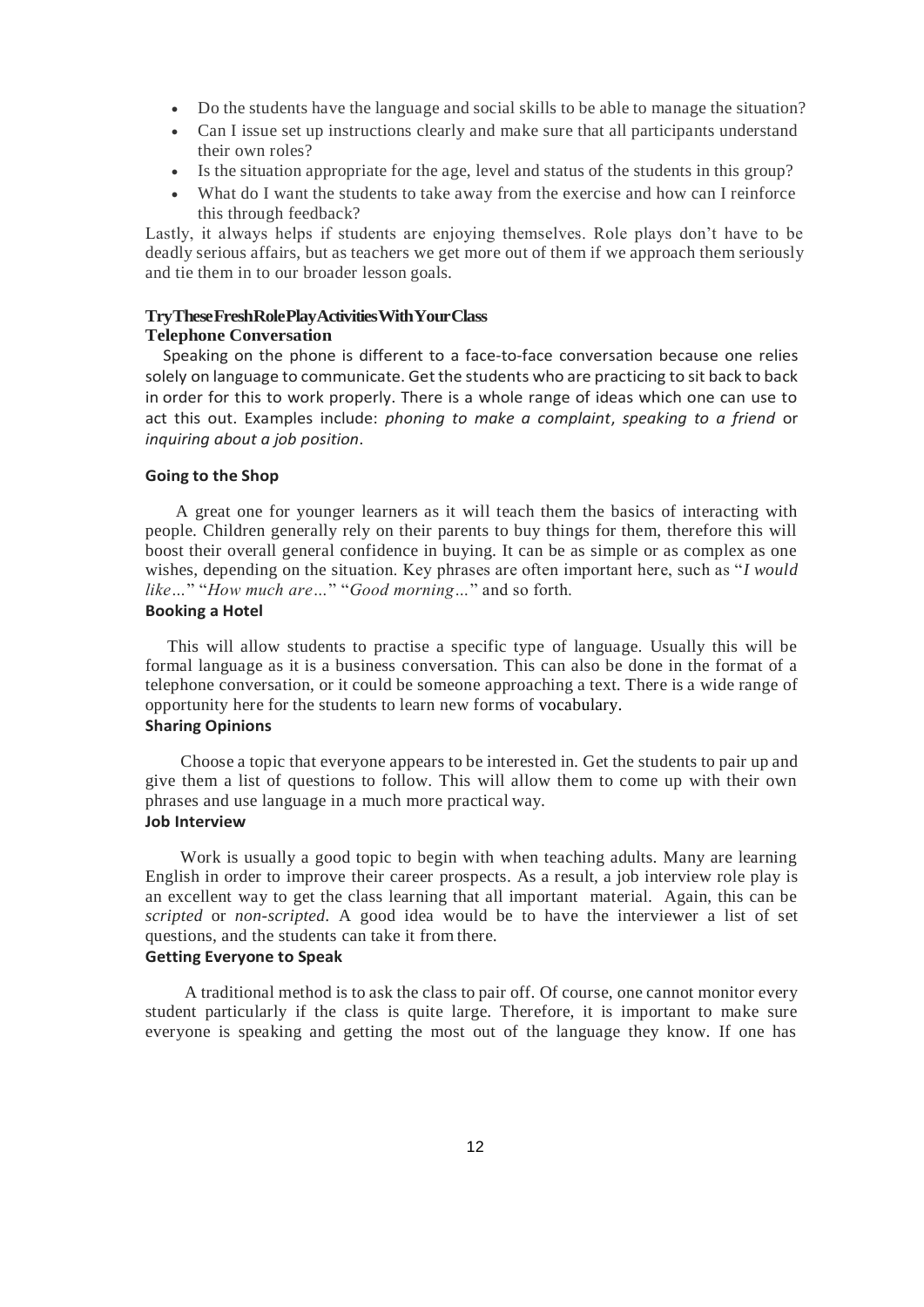time, have each individual group come up to the top of the class and speak in front of everyone else. This will allow people to use their language more creatively. **Argument Between Neighbours**

Again, this is a new opportunity for learning different types of vocabulary. This could be between two neighbours who are having an argument. Perhaps *one plays music too loudly in the middle of the night* and is disturbing the rest of the apartment block. This can be as absurd or ridiculous as the students' want, as long as they are speaking and using the language correctly. Some of the situations thought up can be quite amusing. See some suggested situations here: "Neighbour Problems Role Play". **Body Language**

Body language is just as important as spoken language, so in their role plays try and let the students get into the role. Of course, one does not have to be an expert at acting but itis important for them to get a feel of the flow of the conversation. Using body language effectively will allow them to become a lot more in tune with the language they are using. **Debate**

Debates are a brilliant way of encouraging language use. This is because they can become somewhat *heated*, and many new words can come up. It is important to choose a topic which might not be too controversial to some students. Remember to be sensitive to their age group and the general attitude of the particular country. Divide the class into two sides and give them each a side of an argument to defend.

#### **Have Fun**

When it comes to role plays, it is all about the creative use of language. The student must put what they know to the test. This doesn't mean they have to list off a boring dialogue. Allow them to be as [cre](https://busyteacher.org/classroom_activities-speaking/roleplays/)ative as they can. Put them into challenging situations, and this will allow them to think of new ways of saying things.

#### **Impromptu Conversation**

Impromptu speaking is a speech and debate individual event that involves a five to eight minute speech with a characteristically short preparation time of one to seven minutes. There would be several occasions when you would be called upon to speak impromptu, i.e. without a prior and specific preparation. In fact, a person is said to have acquired competence in speaking language, if he is able to transact his daily business with fluency and accuracy in natural social settings, requiring oral communication. His responses are automatically generated by the store of knowledge he possess and his ability to convert it into words. But here we are concerned with speaking before a gathering of listeners on an informal or formal occasion.

Impromptu speaking is the presentation of a short message without advance preparation. Impromptu speeches often occur when someone is asked to "say a few words" or give a speech on a special occasion. You have probably done impromptu speaking many times in informal conversational settings. Self – introductions in group settings are examples of impromptu speaking: "Hi, my name is Vinod, and I'm a volunteer of NSS for the social work."

The advantage of this kind of speaking is that it's spontaneous and responsive in an animated group context. The disadvantage is that the speaker is given little or no time to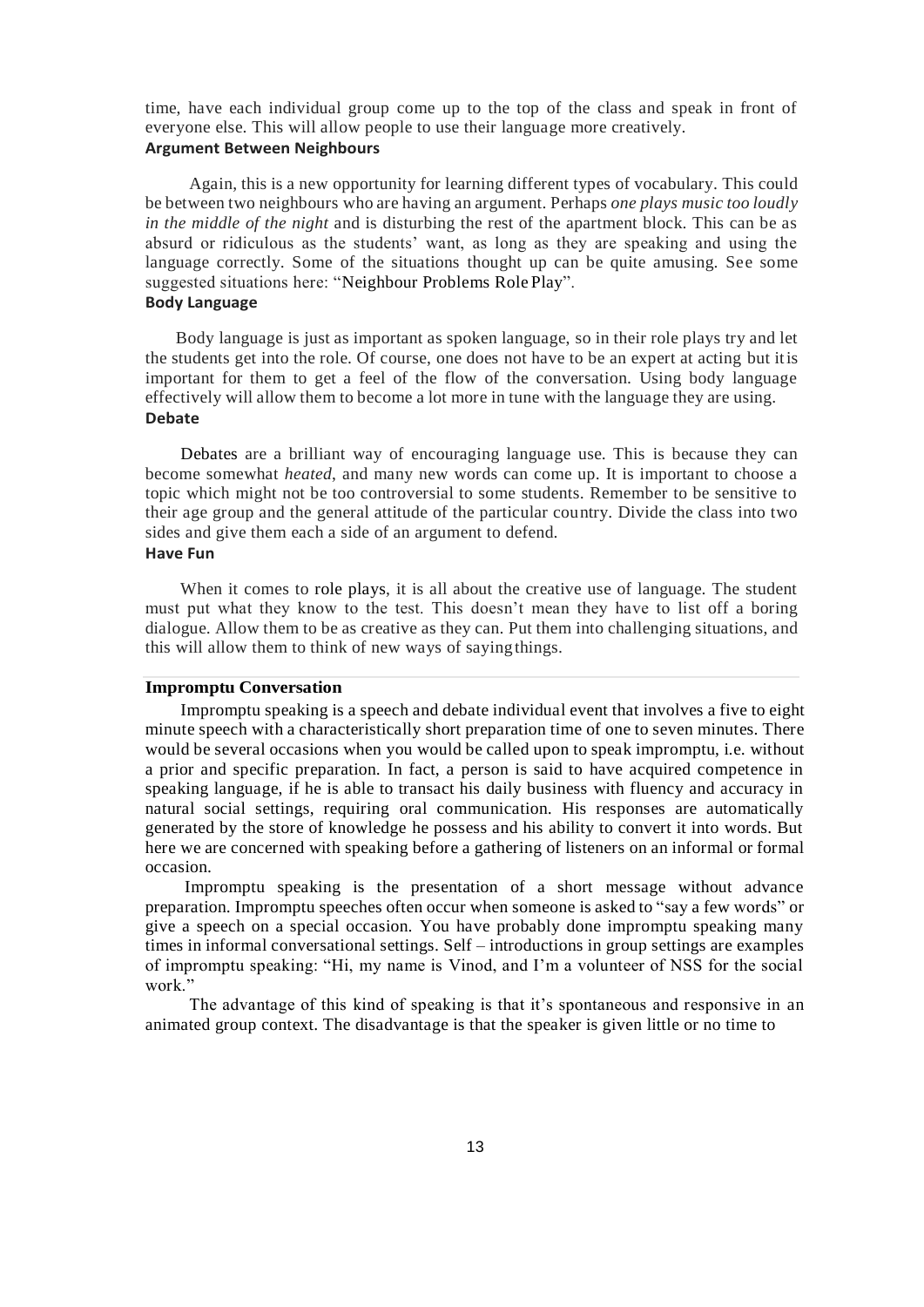contemplate the central theme of his or her message. As a result, the message may be disorganized and difficult for listeners to follow.

The speaker is most commonly provided with their topic in the form of a quotation, but the topic may also be presented as an object, proverb, one-word abstract, or one of the many alternative possibilities. While specific rules and norms vary with the organization and level of competition, the speeches tend to follow basic speech format, and cover topics that are both humorous and profound.

#### **Kinds of Speech Delivery:**

There are four main kinds of speech delivery : impromptu, extemporaneous, manuscript, and memorized.

1. **Impromptu speaking** involves delivering a message on the spur of the moment, as when someone is asked to "say a few words."

2. **Extemporaneous speaking** consists of delivering a speech in a conversational fashion using notes. This is the style most speeches call for.

3. **Manuscript speaking** consists of reading a fully scripted speech. It is useful when a message needs to be delivered in precise words.

4. **Memorized speaking** consists of reciting a scripted speech from memory. Memorization allows the speaker to be free of notes. Benefits of effective impromptu speaking skills - Improves oral expression of thought - Develop confidence in public speaking - Think quickly on your feet

#### **Impromptu / Extempore helps in testing:-**

1. **Your ability to think on the spot and your spontaneity** - It has often been seen that candidates come with prepared answers for the interview, which they have mugged up. Thus these answers do not really reflect their thoughts or the kind of people they are. Hence, an extempore / impromptu may be used, as you cannot prepare a speech beforehand in this case.

2. **Your ability to express your thoughts:** In an extempore, you have to think for a very short while and then express yourself. You will be judged on how well you are able to do so. 3. **Fluency in the language:** Your comfort level with English as a language can also be assessed. 4. **Body language / Confidence:** Your body language and Confidence levels may be judged. Many candidates feel very nervous about this round, as mentioned before. Does your nervousness manifest itself in your gestures and expressions? Or do you appear calm and collected despite everything? Can you express yourself confidently and clearly?

### **Types of Impromptu**

### **(1) Collegiate impromptu:**

In this type, the speaker is provided with seven minutes of time to divide at his own discretion between preparing and speaking. Allow minimal notes to be used and provide undisclosed prompts to determine the speech's topic. All topics are quotations and generally random, but occasionally may be random. It is also more factual and less humor - based, resembling extempore. Other structures can also be used. Double analysis is normally used by experienced impromptu speakers. The ratio usually being used by experienced speakers to divide the preparatory and speaking time is 1:6.

**(2) Editorial Impromptu**: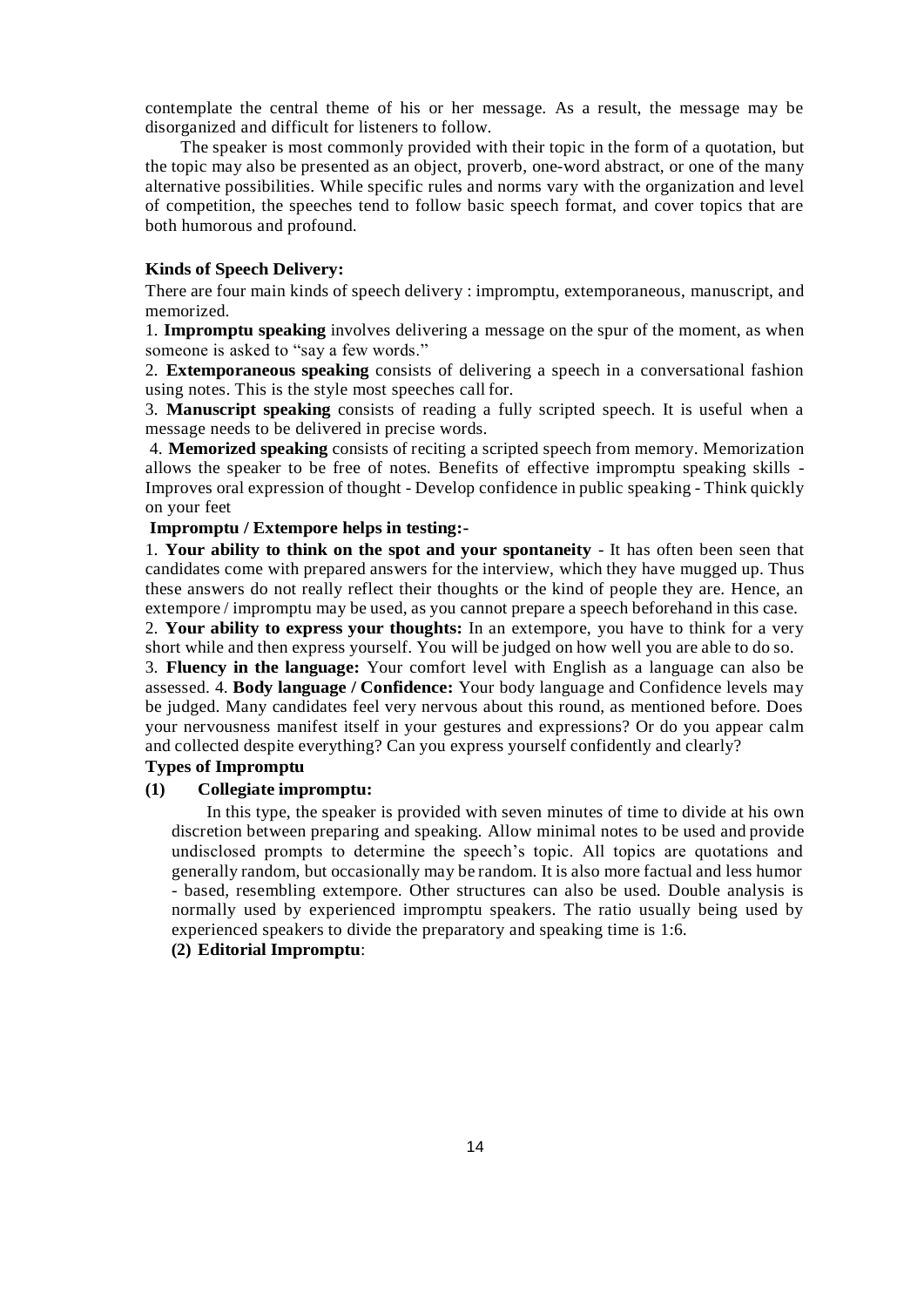It is a form of impromptu for competition. It is an attempt to return 'impromptu' to impromptu speaking. The students are given a short editorial (ideally 3 to 5 paragraphs) to which they will develop a response. The students are allowed nine minutes to divide between preparation and speech time. At least five minutes must be used for speaking. Limited notes, prepared in the round, are permitted. The speech should involve the development of an argument in response to the idea generated or opinion shared in a given editorial.

### **(3) High School Competition**:

In high school speech and debate competitions, thirty seconds are given to the competitor to select a topic from a set of topics (usually three). During those 30 seconds, the competitor must also compose a speech of five minutes with a 30 second grace period. **Structure of the impromptu speech**

An impromptu speech is simply a mini - speech and therefore it has: an Opening, a Body and a Conclusion.

**1. Opening** - Open by addressing the Chairman or Master of Ceremonies, e.g. Mister / Madam Chairman - Brief introduction / opening sentence attention getting

**2. Body -** Cover the main points (Try to find one or two central themes) - Use clearly worded simple sentences and try to link the themes

**3. Conclusion** - Be brief and look for an elegant closing that links back to the opening by acknowledging the Chairman or Master of Ceremonies A general outline for impromptu speeches is as follows:

1. Introduction / Roadmap (1 minute)

2. First section (1 minute)

- 3. Second section (1 minute)
- 4. Third section (1 minute)
- 5. Conclusion (1 minute)

The introduction should begin with a catchy beginning which attracts the attention, the statement of the topic and an outline of the speech. The conclusion is usually like the introduction except backwards, ending with a profound statement. There are many kinds of formats that can be used for the three body points. For example, if the topic is a quote, a competitor may go over how the quote is true, how the quote is false, and why they believe what they believe. Some other examples are: past, present, future; local, national, international. More advanced speakers use formats that look deeper into a subject such as: physical, moral, and intellectual; books, video, digital media. However, many speakers choose not to follow a format at all. Most beginners who fail to follow a solid format often find themselves lost in a jumble of ideas.

#### **Methods to Determine Content**

The following methods are for guidance only. You don't have to use them however they may help you to think quickly on your feet. You may develop other techniques that suit your style of speaking better.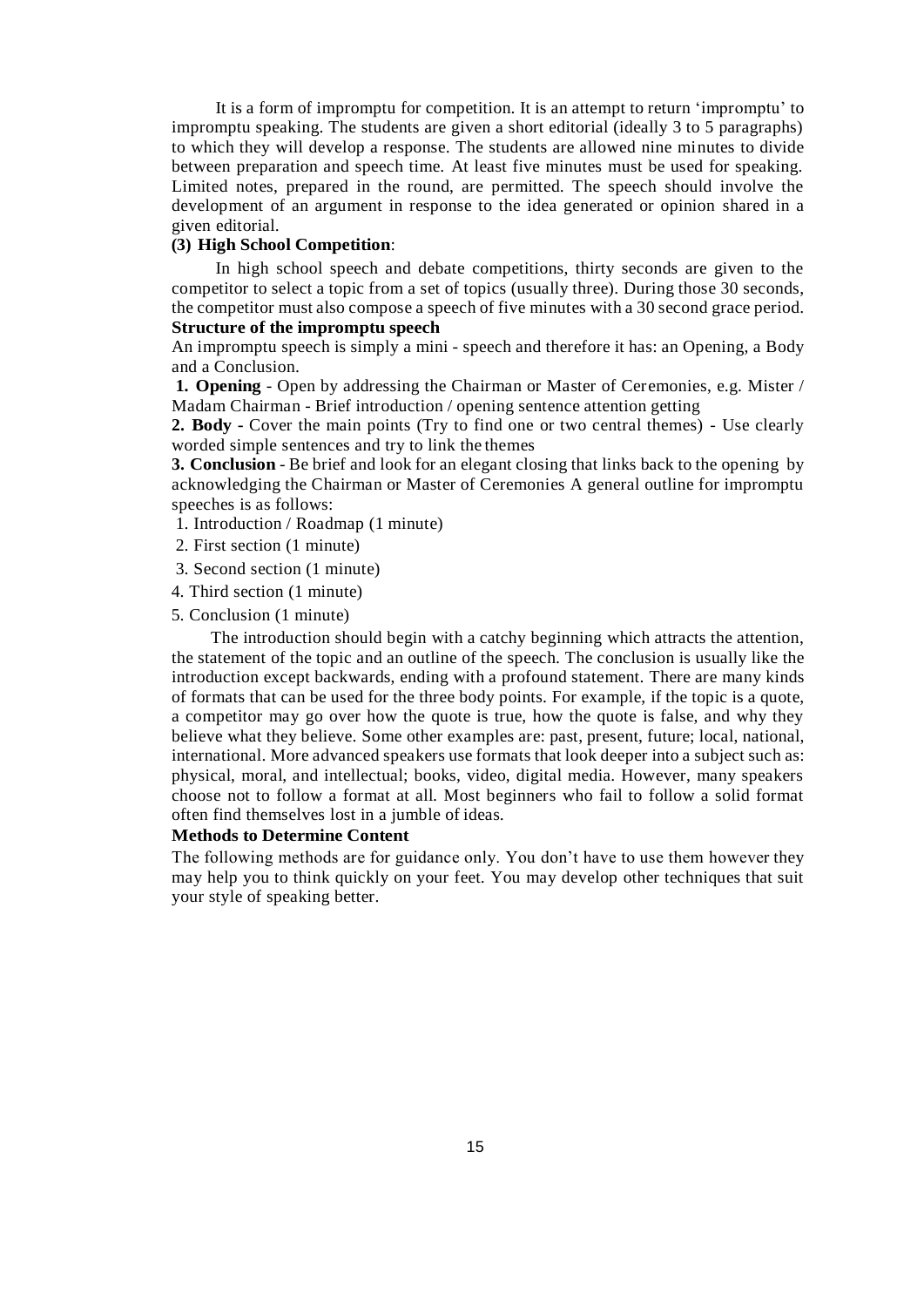### **Public Speaking:**

In day gone by it was considered a tribute if a scientist was called a "silent worker" because then research was associated with work limited to the field, the farm, the laboratory or his or her study. The scientist worked in quietude without muct interaction with others. Today the specialist cannot afford to work alone, because of the spectacular development in the electronic media, means of mass-communication, and globalization. Today, the specialist does not only read, write, and work; he has to speak also and that too to heterogeneous audiences.

Oral communication by a scientist – administrator may range from an informal talk to employees to a technical key-note address but in any case it must have a format. Here are a few guidelines to assist scientists, especially senior administrator-scientists, who have to hold the mike more often than others. Public speaking is the process of communicating information to an audience. It is usually done before a large audience, like in school, the workplace and even in our personal lives. The benefits of knowing how to communicate to an audience include sharpening critical thinking and verbal/non-verbal communication skills.

Public speaking (also called oratory or oration) is the process or act of performing a speech to a live audience. This type of speech is deliberately structured with three general purposes: to inform, to persuade and to entertain. Public speaking is commonly understood as formal, face-to-face speaking of a single person to a group of listeners. There are five basic elements of public speaking that are described in Lasswell's model of communication: the communicator, message, medium, audience and effect. In short, the speaker should be answering the question "who says what in which channel to whom with what [effect?"](https://en.wikipedia.org/wiki/Lasswell%27s_model_of_communication)

Public speaking can serve the purpose of transmitting information, telling a story, motivating people to act or some combination of those. Public speaking can also take the form of a discourse community, in which the audience and speaker use discourse to achieve a common goal.

[Public speaking for busine](https://en.wikipedia.org/wiki/Discourse_community)ss and commercial events is often done by professionals. These speakers can be contracted independently, through representation by a speaker's bureau, or by other means. Public speaking plays a large role in the professional world; in fact, it is believed that 70 percent of all jobs involve some form of public speaking.

#### **The Importance of Public Speaking**

Even if you don't need to make regular presentations in front of a group, there are plenty of situations where good public speaking skills can help you advance your career and create opportunities. For example, you might have to talk about your organization at a conference, make a speech after accepting [an award, or](https://www.mindtools.com/pages/article/DeliveringGreatPresentations.htm) teach a class to new recruits. Speaking to an audience also includes online presentations or talks; for instance, when training a virtual team, or when speaking to a group of customers in an online meeting. Good public speaking skills are important in other areas of your life, as well. You might be asked to make a speech at a friend's wedding, give a eulogy for a loved one, or inspire a group of volunteers at a charity event.

In short, being a good public speaker can enhance your reputation, boost your selfconfidence , and open up countless opportunities.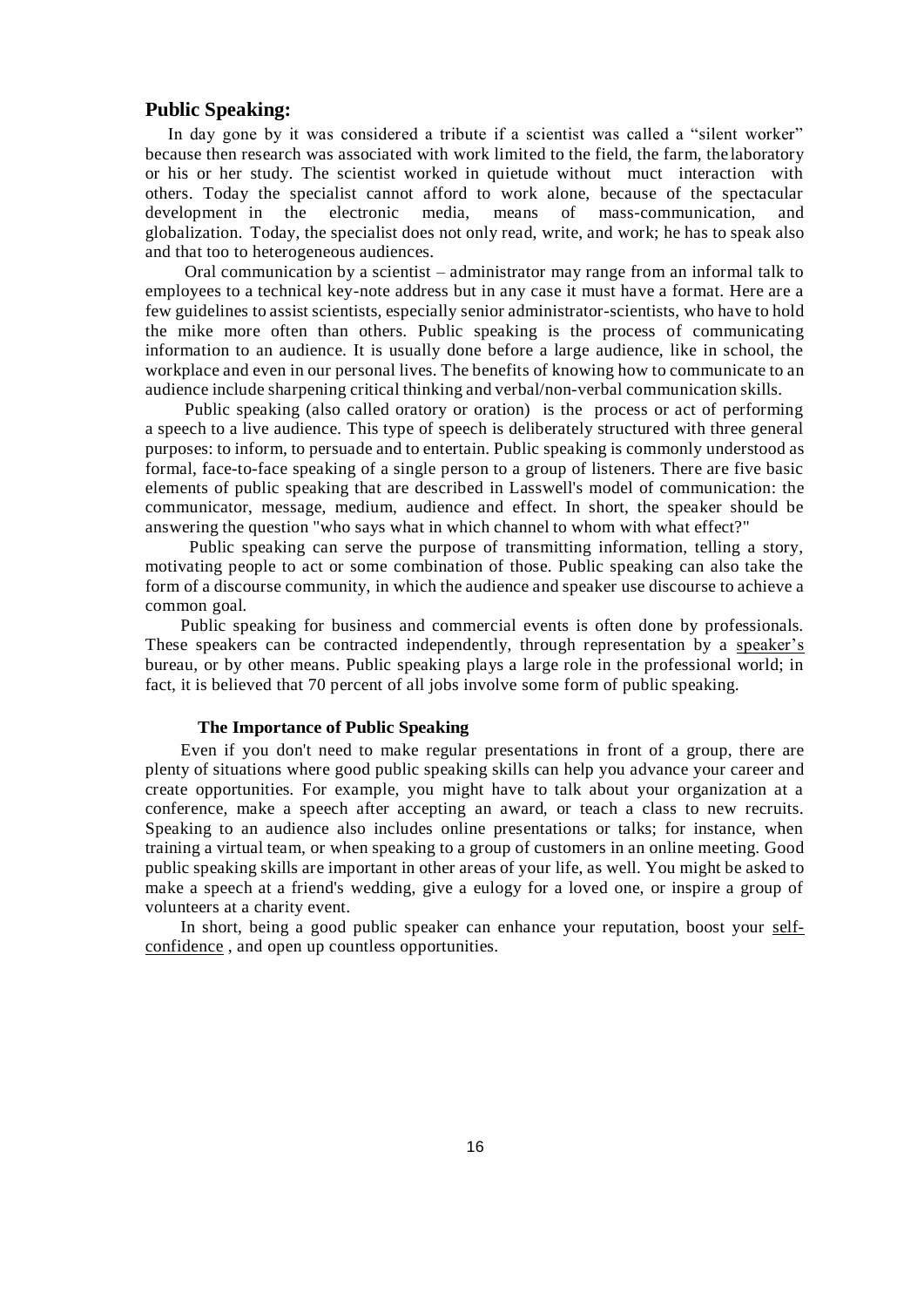However, while good skills can open doors, poor ones can close them. For example, your boss might decide against promoting you after sitting through a badly-delivered presentation. You might lose a valuable new contract by failing to connect with a prospect during a sales pitch. Or you could make a poor impression with your new team, because you trip over your words and don't look people in the eye.

### **Preparation**

Each type of speech demands a different orientation and different preparation, but prepare you must; never go to the stage off-hand, even if you are a master of the subject. First prepare an outline of the speech, lecture, or talk in a logical way. Make a proper sequence of your ideas. Among those scientists, who speak impressively are the ones who not only prepare well, but even rehearse them properly before coming to the stage. The speech should be mentally framed beforehand.

There should be no deviation from the main themes, no repetition, unless for emphasis. Rehearse the speech to have a proper mental picture of the whole speech. Even when preparation has been made there is a tendency to deviate fro the main subject and loose track of the main theme. To avoid this some good scientist-speakers first write down (or dictate) their talk/lecture in full, read it, and re-read it. The lecture or talk is sub-divided into different heads. One may even write them down on small cards or stiff half-sheets of paper, carefully tied together to prevent their getting mixed up in the courses of the talk. Important passages and the peroration may be written out fully or in outline. This will help in not getting astray from the main subject and in maintaining logical sequence.

#### **The Purpose:**

One must know clearly the purpose of the speech, otherwise it will be a haphazard ramble of disjointed ideas; one must ask oneself as to what is the objective of speaking to a particular audience, at a particular occasion. Is it to provide technical information? Is it to inspire and encourage? Is it to persuade the hearers on an issue or is it to share your experiences on visit to a foreign country? Is it simply to entertain them? Just to make them feel happy, relaxed, and welcome, or it is just a classroom lecture? The purpose of the speech will determine many other things. It is a dangerous invitation by the stage-secretary when he requests the chief guest to come to the mike and 'say a few words'. One must know why, how, where and whom these words, though few, will be spoken.

#### **Audience:**

A good speaker should always be adjustable to his audience. He must ask himself. "Who are my listeners?" He must never forget that he is giving a live performance. The speech should be adjusted in a way that the listeners feel that it is meant for them-whether it is a general function or a seminar, workshop, symposium or any other occasion. Because, before anything else, the listeners are human beings. So, the best way to create rapport is make your speech contextual by a reference to a person, place or event which is related exclusively to the occasion. One remarkable French orator M. Briand said "Je ren ifle mon public" (I scent my audience). One must always keep in view the level and background of the audience.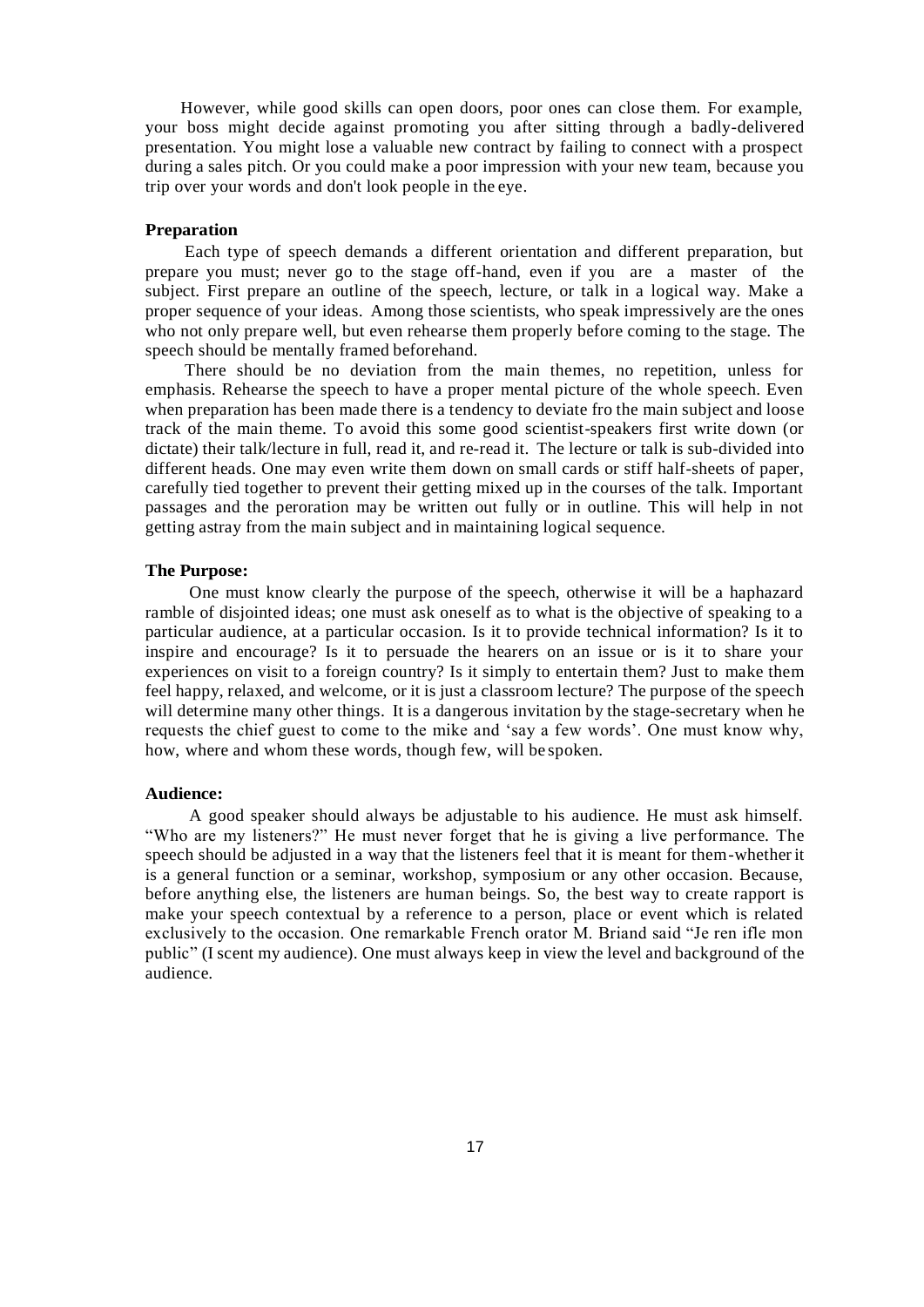Keeping in view the audience, every speaker needs to give a different treatment, expression and vocabulary, to his speech according to the occasion. A scholarly inaugural address though technically very sound, falls flat because it is too technical. Reason: the speaker forgets that in the audience besides scientists of a particular subject there are many others. Even among scientists of a particular discipline there may be many who over the years have lost touch with the subject because now they are non academic administrators, managers or policy-makers. They have been away from the everyday lab and field work. A good speaker must adjust himself to the requirement, background, and level of his audience.

#### **The Subject:**

In professional university dealing with teaching, research and extension and with a large number of disciplines, one may have to speak on a wide range of subjects. It could be a heavy key note address, a research report, a tour report on a foreign visit, an orientation talk, an instructive lecture for trainees, an appraisal of a policy outline or even a light informal talk at a hotel or function or a class-room lecture. The contents of a speech can haven many dimensions. So, after the purpose has been determined, the scope of the talk establish, and the target audience considered, it is time to think how best to communicate your views. Also, one must determine the scope, nature, limitation and the treatment of the subject because the presentation would vary from subject to subject, and also from audience to audience.

#### **Speaking with Feelings:**

Whether it is a highly technical subject matter speech or a general inaugural or valedictory function, a speaker should always evince a feeling for what he is saying. In most cases, especially at formal functions, senior scientists/officers read out speeches written for them by ghost-writers. If the speaker is not involved., the presentation becomes dull, drab and monotonous.

Another difficulty in simply reading out a readymade speech without a preparation and feeling is that one fumbles, falters, stammers, punctuates the speech with spells of silences and leaves behind a negative effect. Even if the speech has been prepared by someone else read it once or twice to familiarize yourself with words phrases, expressions, pronunciation so the while actually reading them out on the stage, you are not on foreign ground and do not leave a poor impression.

#### **Fluency:**

Lord Riddle defines fluency as "a command of words equal to the flow of the thought". It does not mean rapid or fast reading. How fluency can be acquired is difficult to suggest. But in simple terms it means using the right word at the right place. Speaking is a knack which comes from constant practice and deep involvement in your subject, though there are some but very few, to who it comes naturally. But by practice, one can cultivate fluency.

Fluency adds to the effect of a speech. When we have not prepared ourselves well we tend to make unwanted interruptions like 'Er' 'Ah' 'Oh' and sometime for seconds/minutes stop in the middle of the speech. 'You know', 'you see', 'I mean', etc. WE use them when either we are not sure about the words that we use or when we do not find the proper words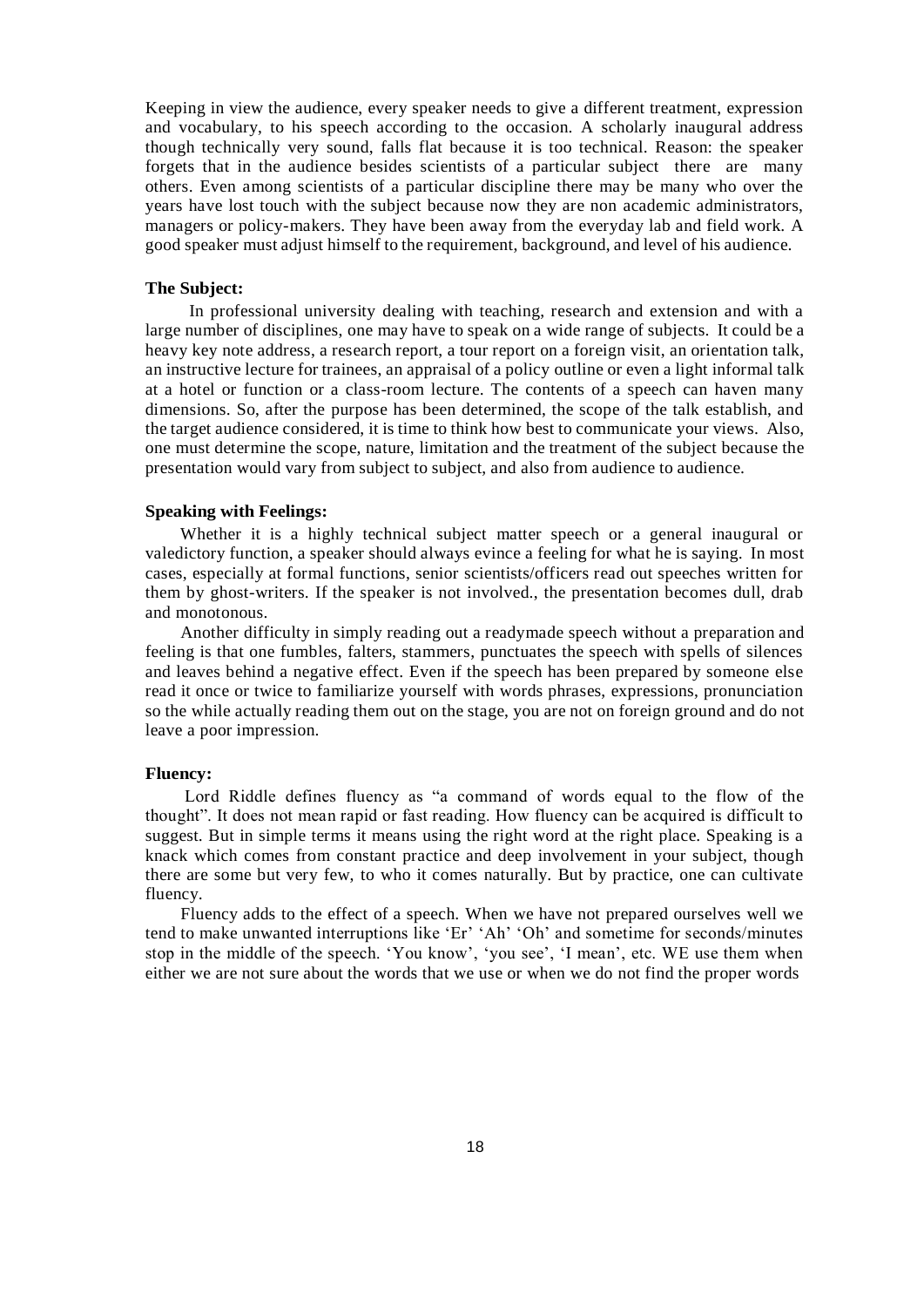that we want to use. Beware, once you are before a mike or on the stage, you are being assessed silently not only as a scientist but also as a communicator while good expression and fluency adds to the speech, a frequently interrupted speech with gaps of silence or fumbling mars it.

#### **Pronunciation:**

In speech correct pronunciation is also very important. An incorrect pronunciation may convey a wrong meaning or ruin an otherwise impressive speech. In science especially there are words from Latin, Greek, French, German and many other languages. For one who is not veterinarian speaking a word like "haemoglobinaria" could be quite a battle. In technical speeches one may come across some other tongue-twisters like "Xylobalsamum" (botany), Ziphidiocercaria (entomology), phantasmagoria (psychology) etc. Accustom your tongue to pronouncing unfamiliar words and consult dictionary for the proper pronunciation for doubtful words. India is a multilingual country where regional influence of English could also lead to distortion of pronunciation of even an ordinary word like "Station".

- $\bullet$  Istashun (U.P)
- Setasun (Haryana)
- Shotashon (Bengali)

#### **The Language:**

In the whole process of communication language is the pivot on which everything depends. A speaker must have ability in handling his expression according to his audience. Simplify your language at a general session, but at a technical session, do not beat about the bush with flowery language which may have literary merit but little or no technical substance. So, the choice of the language is most important in a speech.

Familiarize yourself well with words that you use. Do not be casual or vague about them. If you are uncertain about a word do not use it. Use words that convey exact meaning and not loose words like nice 'good' 'OK' etc. word like nice has a very wide range or meanings can mean anything and everything. 'A nice variety of wheat does not convey the meaning fully. Does it mean a high-yielding variety? A good looking variety? A diseaseresistant variety. Likewise, what does a "Nice lecture" or "Good lecture mean"? so use words that are specific and expressive. A lecture is not nice it is 'enlightening'.

#### **Some ofthe following guidelines regarding language could improve speeches.**

**a)** Words should suit the occasion and the audience. Avoid informal, colloquial, slang, or sub-standard vocabulary. Formal technical lectures being different from informal conversation such words as 'damn good', 'fellow', 'chap', 'guy' should be avoided. He is a renowned scientist in his discipline. Even 'man' sometimes is impolite technologies 'I know this man since he was a junior scientist'. He is a renowned fellow in his discipline.

**b)** Do not use loose words. We must use words that give us a definite specific meaning 'nice' is a loose word. 'It was nice lecture', or 'He is a nice husband' can mean anything and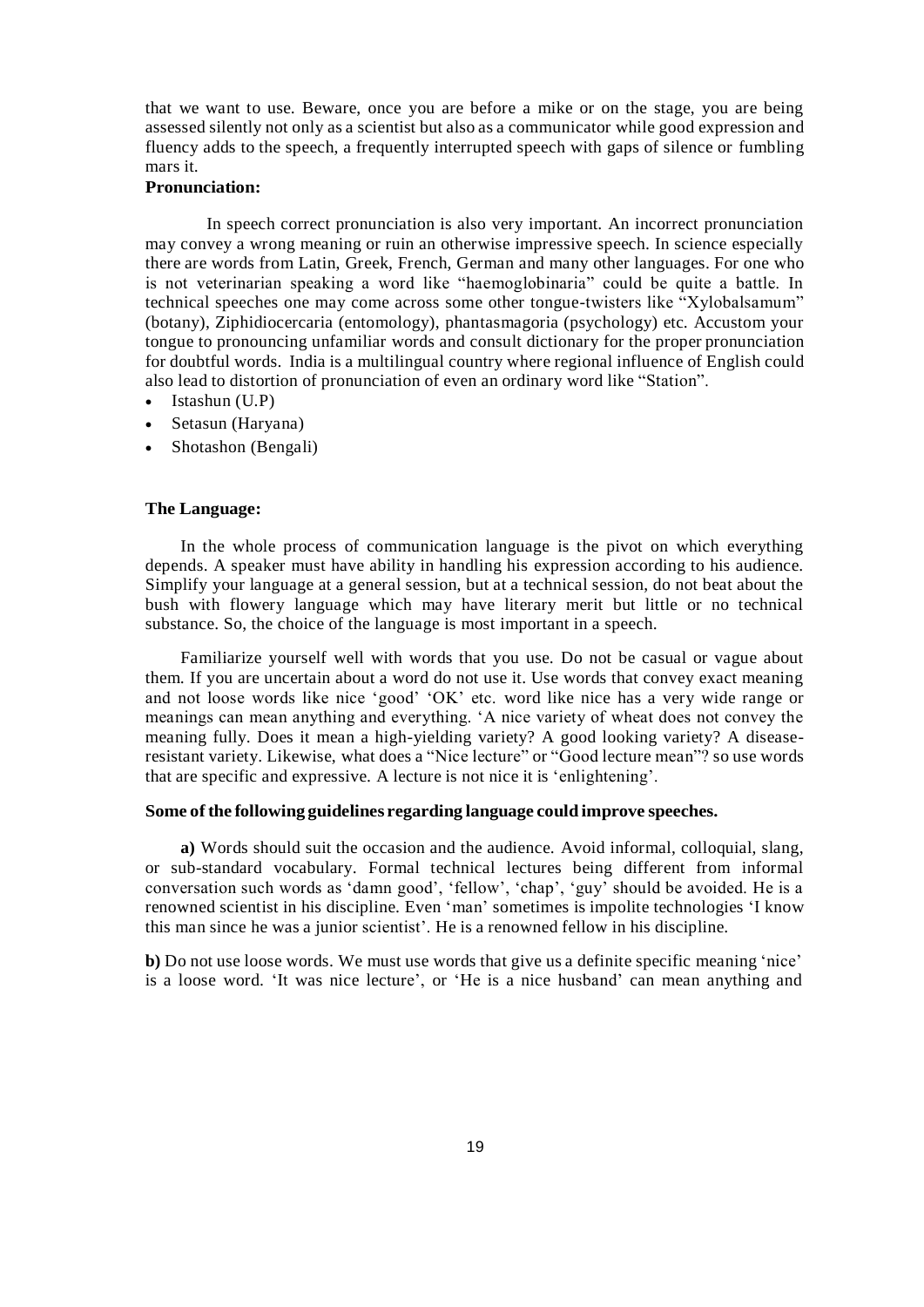everything. A nice husband could mean a hen-pecked husband to his friends and lovable helpful husband to the wife. So lecture be termed inspiring, educative, scholarly enlightening, thought provoking. Use words with proper connotations. Look at this sentence: "The beauty of this variety is "That you can have two crops with it". The sentence is correct but does not convey proper sense. Beauty is a physical quality. The scientists does not refer to the visible aspect of the variety but to its characteristic. Do not use negative words. Look at this sentence. The statements are all wrong. This may be expressed as : His statements are contrary to available facts.

**c)** Be simple and direct. Even in technical speeches be simple and direct instead of editor says that sometime in future the simple phrase of the Bible, 'Heal the sick' may be rephrased in this fashion. Rehabilitate those victimized by pscho-somatic maladjustments saying things in a sound about way. Substitute short, plain and simple words

- Say soon For "at the earliest available opportunity"
- Say since For "in view of the fact"
- Say we find For "According to records available in our office"
- Say about For "of the order of magnitude of"

### **Posture:**

As stressed earlier a speaker on the stage is not only 'heard' he is seen also. A sloppy, careless or self-conscious way of standing can mar a good speech. When one is speaking, the hands, legs, neck, eyes, infact the whole body speaks. Gesture add to the impact. Do not look at the ground or the ceiling. Look at the audience. Do not hang on one side.

### **Pointstorememberwhilemaking announcementsandcomparing programmes:**

#### **1. The closer the mike is held to the mouth, the lower should be the voice.**

**2. When reading, care should be taken not to move the head without moving the mike as these slight variations or movements make a difference in the volume and quality of sound.**

**3. Care should be taken not to blast out the opening sentence or eating away the last word.**

**4. Sounds such as 'S' 'Z' 'Ch' 'th' should be pronounced precisely and cut short when at the end of a word, in order to avoid hissing and dislocation of words.**

**5.** Letters like 'B' 'P' 'T' are inclined to be eplosive and should be enunciated carefully.

**6.** Gasps and gaps must be avoided as they catch the earof the listener.

**7.** Rate of speaking should be even and balanced.

**8.** Announcements should not be made either too fast or too slow. There should be proper pauses.

**9.** Phrasing and stressing of words should be correct in order to convey a precise meaning of the sentence.

**10.** Diction must be correct and precise.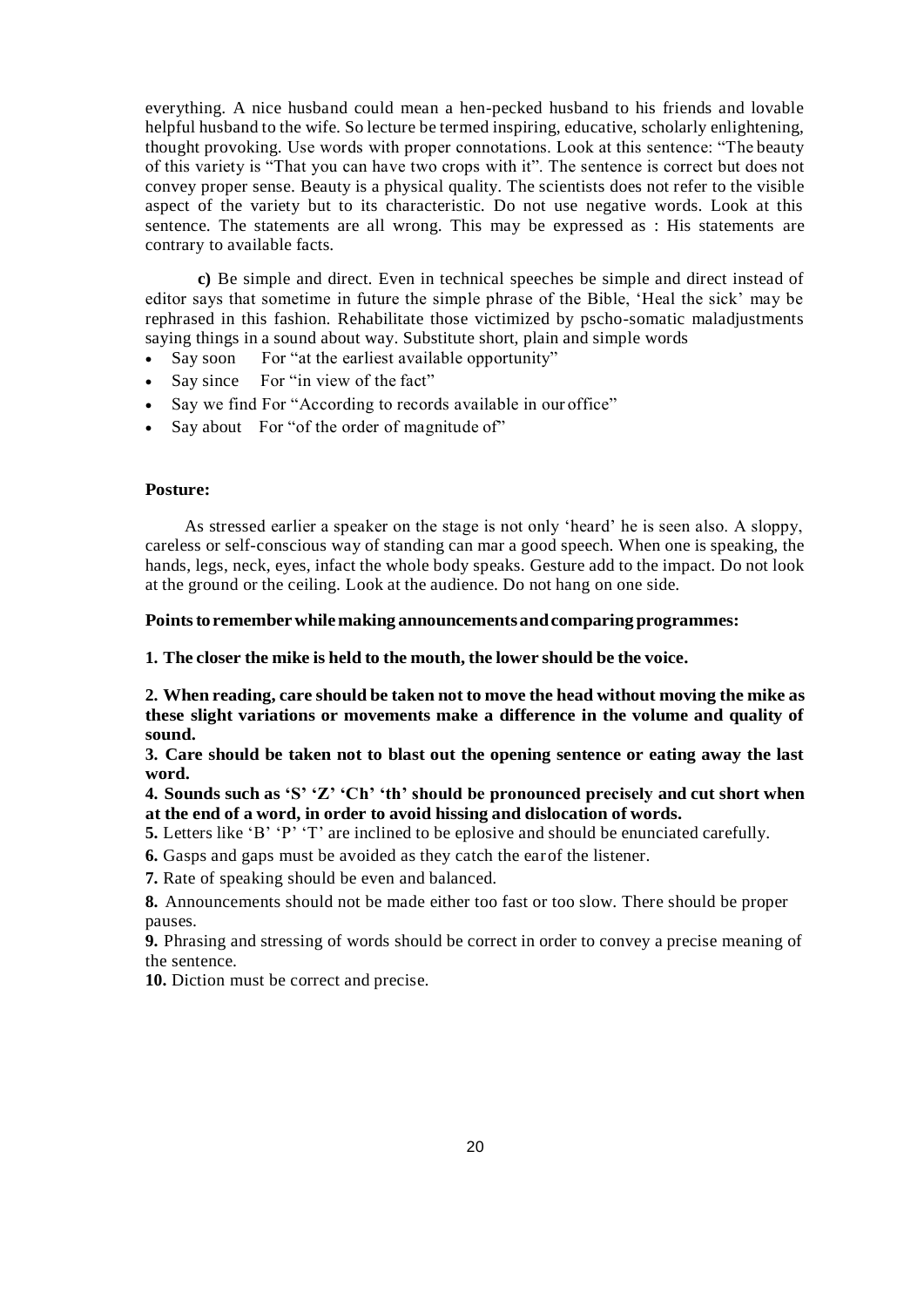**11.** Announcements should be learnt by heart. If read great care should be taken not to sound bookish and mechanical.

#### **Intonation,PauseandStress:**

In written communication, we express many things like pauses, direct speech, questions, exclamations etc. by punctuation mark while in the spoken communication, this is done by intonation that is the rise and fall or rhythm of the spoken words. Take this sentence for instance (If we say the following words without proper intonation it would seem as if we are addressing people.

The Vice Chancellor, ABC, Head of the Department, ladies, gentlemen, students. So it will depend upon the intonation to make the meaning clear.

This research article is written by Dr.ABC, Dr. EFG and Dr.XYZ of the Department of Genetics without a proper pause after the first two names it should seem as if all three are in the same Department.

A difficulty in simply reading out a readymade speech/lecture, without a preparation and feeling for it is that one fumbles and stumbles; stammers and leaves behind a negative effect. Even if the speech has been planned by someone else read it once or twice to familiarize yourself with words, phrases, expressions, pronunciation so that while actually reading it out on the stage you are not on a foreign ground and leave a poor impression.

### **Preparation:**

The most important part of a speech is the conclusion. Even if the speech is extempore, the peroration should be written or well-thought out and rehearsed because that is the most important part which winds the speech. In some cases, when the conclusion is not properly framed, either on the paper or the mind, speaker tend to say "In the end I would like to emphasize' and speak for another five minutes and then another idea comes up and he repeats "in the end" thus making half a dozen perorations before he finally winds up the speech. This makes even a good speech tedious and ineffective and also places a question mark on the common sense of the speaker.

Just like peroration the expression of gratitude to various persons should also not be too long. Discretion be used to list down the persons to be thanked while expressing thanks to various peoples. It is odd to juxtapose the chief guest, normally an eminent person, with the photographer 'for his kind services for covering this function'. At one inaugural function, I observed that the thanks part was longer than the inauguralspeech

There are few skills that will bring more opportunity into your life than the ability to speak well in public. Below are 12 tips that can make the difference between those speakers who leave a powerful, positive impression and those that are quickly forgotten.

Start strong with a "grabber". A personal story, a quote from an expert or a shocking statistic – something that takes a hold of your audience and gets them hooked and opens their mind to your message. Give the audience a chance to see your personal connection to the topic.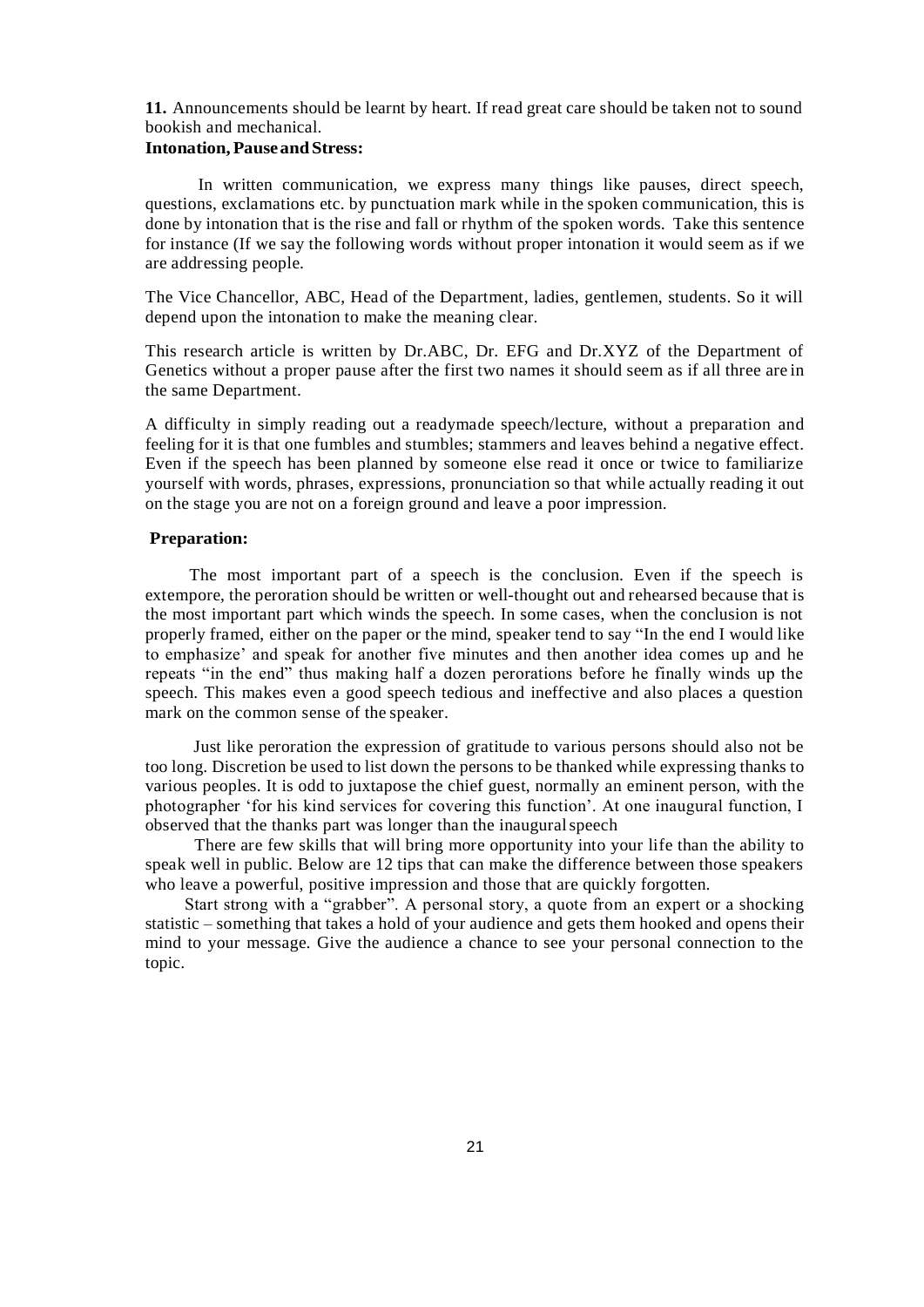- 1. Structure your material in three sections– grabber, middle, close. Know your material. Get really interested in the topic. Find good stories.
- 2. Practice. Practice.Rehearse out loud with all equipment you plan on using. Work to control filler words; Practice, pause and breathe. Use a clock to check your timings and allow time for the unexpected.
- 3. Know the audience.Try to speak to one or two people in the audience as they arrive they will be your allies in the audience – it is easier to speak to friends than to strangers.
- 4. Know the setup. Arrive in good time to check out the speaking area and get practice using the microphone and any visual aids.
- 5. Relax. Begin with a well prepared grabber. A relevant personal story is a great start. It establishes your credibility. It connects you to the audience and creates the right emotional atmosphere (and calms your nerves).
- 6. Visualize yourself successful. See yourself at the end of the speech surrounded by people asking questions, visualize the applause.
- 7. Pauses. Include 3-8 second pauses at key moments just before key statements or just after a story – this really brings the audience into the speech.
- 8. Don't apologize– the audience probably never noticed it.
- 9. Smile. Look like the content matters to you  $-$  if the audience don't feel that it is important to you, it will be really hard for them to feel that it should be important for them.
- 10. Get experience. Take every opportunity you can get to speak (and listen to other speakers). Prepare well ahead of time. Experience builds confidence, which is the key to effective speaking.

### **Visual Aids And Props**

Visual aids and props are an effective way of supporting and supplementing any speech or presentation. Visual aids and props should be colorful and unique, but not so dazzling that they detract from the speaker's presence. Never use visual aids and props as a way of avoiding eye contact or interaction with an audience, such as reading directly from slides. Here is a list of common visual aids and props, and quick tips for using them effectively:

- Diagrams, graphs and charts should always coincide with what is being said in the speech. Always stand to the side of a diagram, graph or chart while facing the audience.
- Maps should be simple and easy to understand, with key places or points clearly plotted or marked.
- PowerPoint slides should present main points as short sentences and bullet points and should never be read verbatim by the speaker or presenter.
- Lists should be kept to a minimum. Five or six listed items are usually enough.
- Handouts should be passed out to an audience before or after a presentation to avoid wasting time and causing a distraction.
- Photographs or sketches can be powerful visual aids as long as a speaker maintains consistency between what is being said and what is being shown.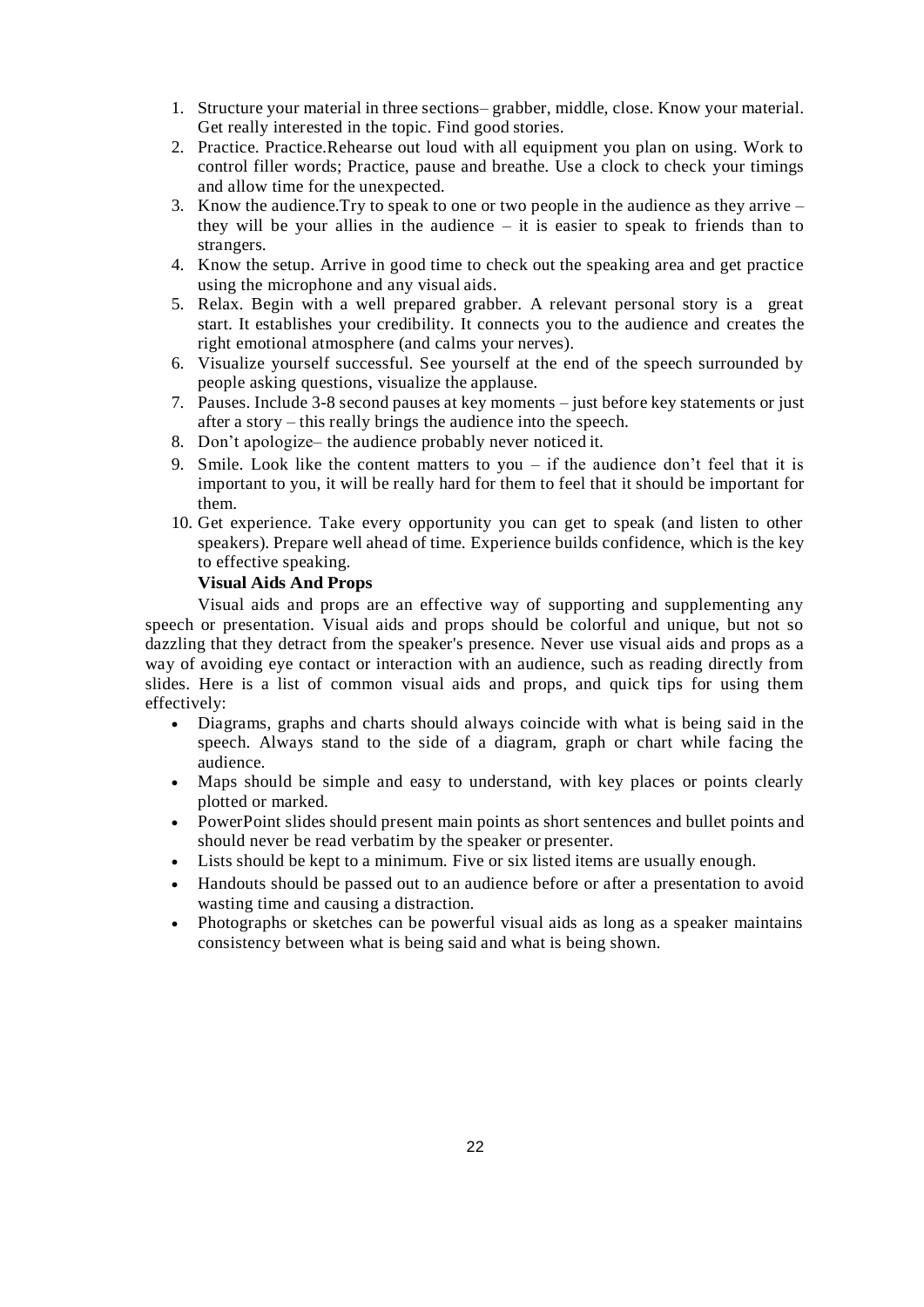Physical objects and props should not be too large or too small, nor too few or too many. They should always be relevant to the presentation or speech and should always be checked prior to taking the stage to make sure they are working properly.

#### **Plan Appropriately**

### Pa**y Attention to Body Language**

If you're unaware of it, your body language will give your audience constant, subtle clues about your inner state. If [you're nervous, or if](https://www.mindtools.com/pages/article/Body_Language.htm) you don't believe in what you're saying, the audience can soon know.

Pay attention to your body language: stand up straight, take deep breaths, look people in the eye, and smile. Don't lean on one leg or use gestures that feel unnatural.

Many people prefer to speak behind a podium when giving presentations. While podiums can be useful for holding notes, they put a barrier between you and the audience. They can also become a "crutch," giving you a hiding place from the dozens or hundreds of eyes that are on you.

Instead of standing behind a podium, walk around and use gestures to engage the audience. This movement and energy will also come through in your voice, making it more active and passionate.

#### **Think Positively**

Positive thinking can make a huge difference to the success of your communication, because it helps you feel more confident.

Fear [makes it all too](https://www.mindtools.com/pages/article/newTCS_06.htm) easy to slip into a cycle of negative self-talk, especially right before you speak, while self-sabotaging thoughts such as "I'll never be good at this!" or "I'm going to fall flat on my face!" lower your confidence and increase the chances that you won't achieve what you're tru[ly capable](https://www.mindtools.com/pages/article/newTCS_95.htm) of.

Use affirmations and visualization to raise your confidence. This is especially important right before your speech or presentation. Visualize giving a successful presentation, [and imagine](https://www.mindtools.com/pages/article/affirmations.htm) how [you'll feel onc](https://www.mindtools.com/pages/article/newHTE_81.htm)e it's over and when you've made a positive difference for others. Use positive affirmations such as "I'm grateful I have the opportunity to help my audience" or "I'm going to do well!"

### **Cope With Nerves**

How often have you listened to or watched a speaker who really messed up? Chances are, the answer is "not very often." When we have to speak in front of others, we can envision terrible things happening. We imagine forgetting every point we want to make, passing out from our nervousness, or doing so horribly that we'll lose our job. But those things almost never come to pass! We build them up in our minds and end up more nervous than we need to be.

…………………………………………………………………………………………………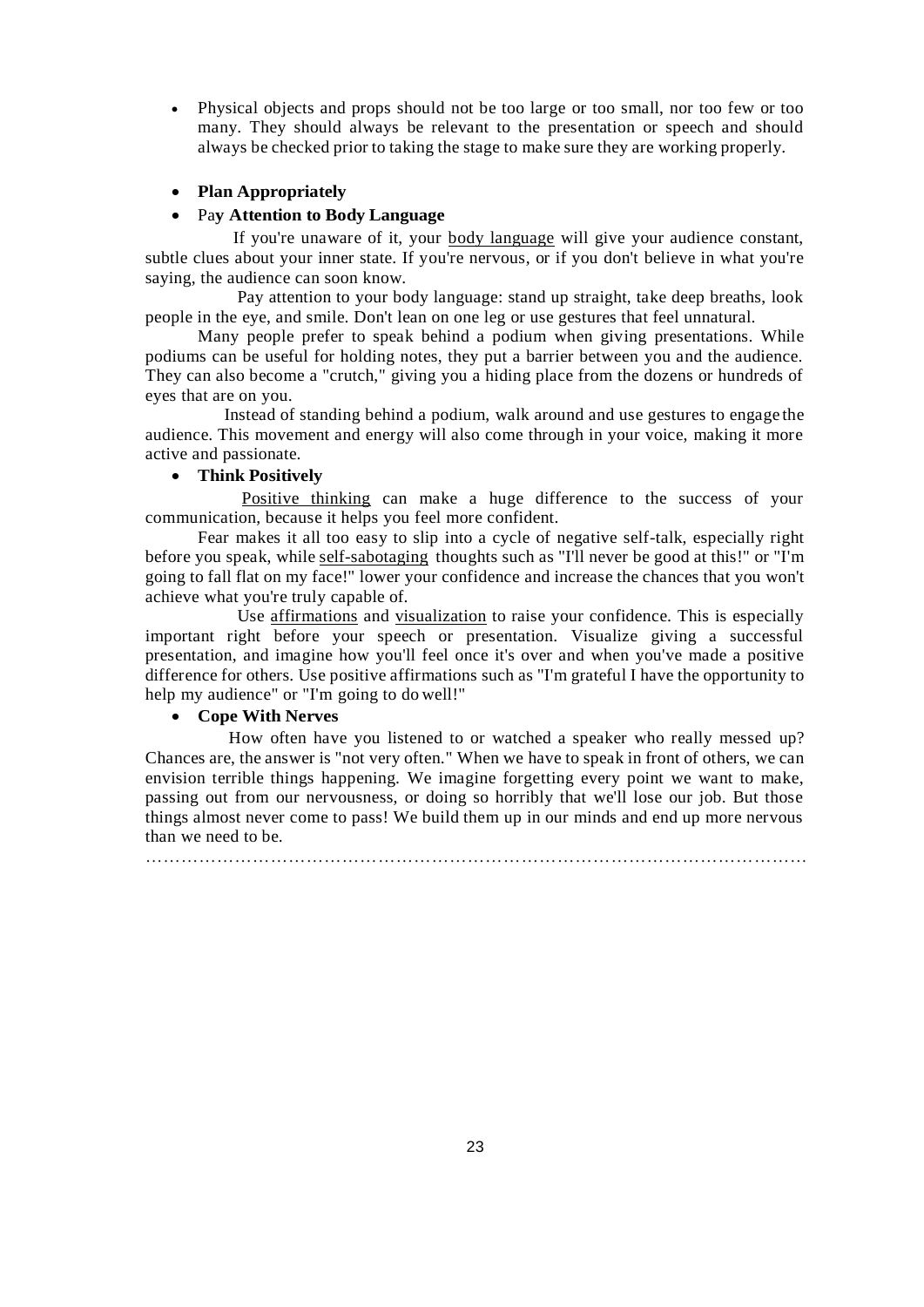#### **Assignments:**

Evaluation of Impromptu Presentation Evaluator's Name

Presentation Title Date

1) How effective was the speaker's introduction in helping the audience understand the purpose of the presentation itself? 2) Was the presenter adequately prepared? How heavily did the presenter rely on notes? 3) How did the speaker use vocal variety to enhance this presentation? 4) What other techniques did the speaker use to personalize and augment the presentation? Were they effective? How? 5) Did the speaker display the visuals smoothly and at the appropriate times? How could the speaker improve? 6) What aspect of the speaker's presentation style did you find unique? Why? 7) Did the speaker present the material clearly and simply so audience members could easily use the information to improve their own speeches? 8) What could the speaker have done differently to make the presentation more effective? 9) What did you like about the presentation?

- 1 How do you approach role plays? Do you have a favorite type or situation?
- 2 What makes people fear public speaking?
- 3 In your experience, which factor interfere the most when you experience fear of public speaking?
- 4 Where do you find yourself: A good writer and a less performed speaker or vice versa?
- 5 **Write** Impromptu speech on any five topics
	- 1. A non-biased news site is impossible
	- 2. The Romain Empire was the most important empire to have existed
	- 3. Keyboards will be replaced by speech-to-text technology in 10 years
	- 4. Performance enhancing drugs should be allowed in sport
	- 5. Colour affects the waypeople feel
	- 6. Poor health begins inthe mind
	- 7. Team sports build strongindividuals
	- 8. Beauty is in the eye of the beholder
	- 9. Poverty is a state of mind
	- 10. What characteristics make anideal villain?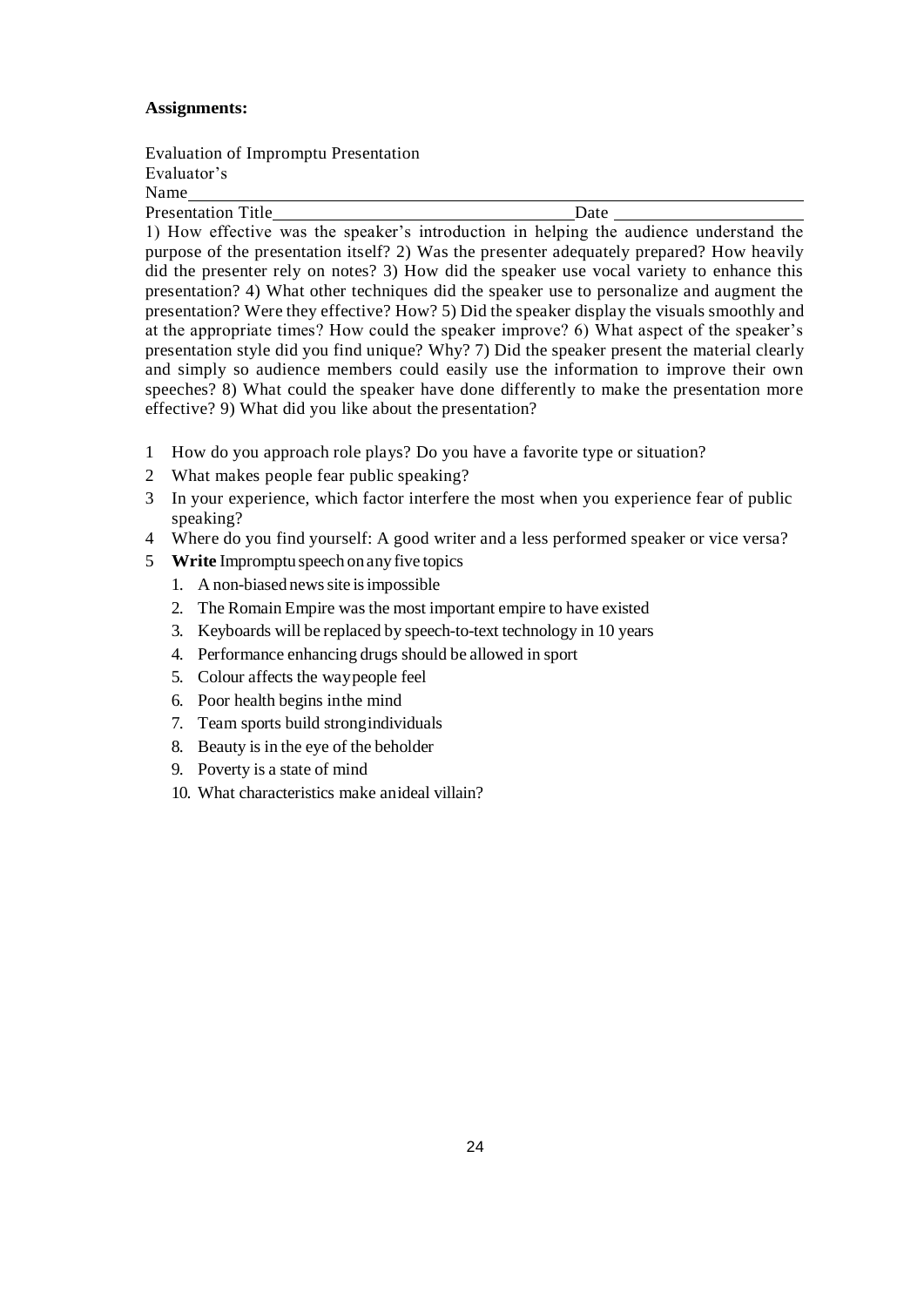#### **……………………………………………………………………………………**

Having a good vocabulary will help you to improve your language level and become a more confident speaker of English. Choose your level, beginner or intermediate, and start learning new words today to improve and practice your English vocabulary.

Decide which area of vocabulary you need help with today and choose a topic to work on. You can listen to the words in the first exercise to practice your pronunciation. When you do the online interactive exercises, you can see how well you've done. Words are the basic blocks of the language, and one of the key predictors of someone's education level, profession and social statu[s. Yet most students struggle](https://lingualift.com/blog/reasons-improve-vocabulary/) to increase their vocabulary effectively, as new words go one into one ear and out the other.

It's not that we have difficulties grasping the vocabulary when we see it. Rather, we struggle to recall when we get the opportunity to use it, or worse yet, forget to use frequently enough only to end up back where we begun. A great vocabulary is just one essential tool in a writer's toolbox, along with punctuation, grammar, and many others. Vocabulary can make your writing more powerful and more effective and help you say exactly what you mean. This indispensable tool will help you choose the best word for every job and avoid vague words that do not give your readers a good sense of your meaning.

Building your vocabulary is one of the easiest ways to improve the power of your writing and make any writing task that much easier, as you will have several synonyms in your repertoire to pull from every time. Developing your vocabulary need not be difficult or painful.

### **Communicate (speak and write) more clearly and concisely using these seven tips for learning new words... easy ways to improve and expand your vocabulary.**

Looking for tips for improving your vocabulary? Whether you are trying to strengthen and broaden your vocabulary for school or personal growth, the key is a commitment to regularly learning new words.

Why expand your knowledge and use of words? You'll be able to communicate (speak and write) more clearly and concisely, people will understand you more easily, and you will increase the perception (and reality) that you are an intelligent person. Besides, learning new words is a fun activity -- and one you can even do with the people around you. Challenge a friend, family member, or roommate to learn new words with you.

#### **Easy ways to improve your vocabulary and learn new words.**

**1. Read, read, and read.** The more you read -- especially novels and literary works, but also magazines and newspapers -- the more words you'll be exposed to. As you read and uncover new words, use a combination of attempting to derive meaning from the context of the sentence as well as from looking up the definition in a dictionary.

**2. Keep a dictionary and thesaurus handy.** Use whatever versions you prefer -- in print, software, or online. When you uncover a new word, look it up in the dictionary to get both its pronunciation and its meaning(s). Next, go to the thesaurus and find similar words and phrases -- and their opposites (synonyms and antonyms, respectively) -- and learn the nuances among the words.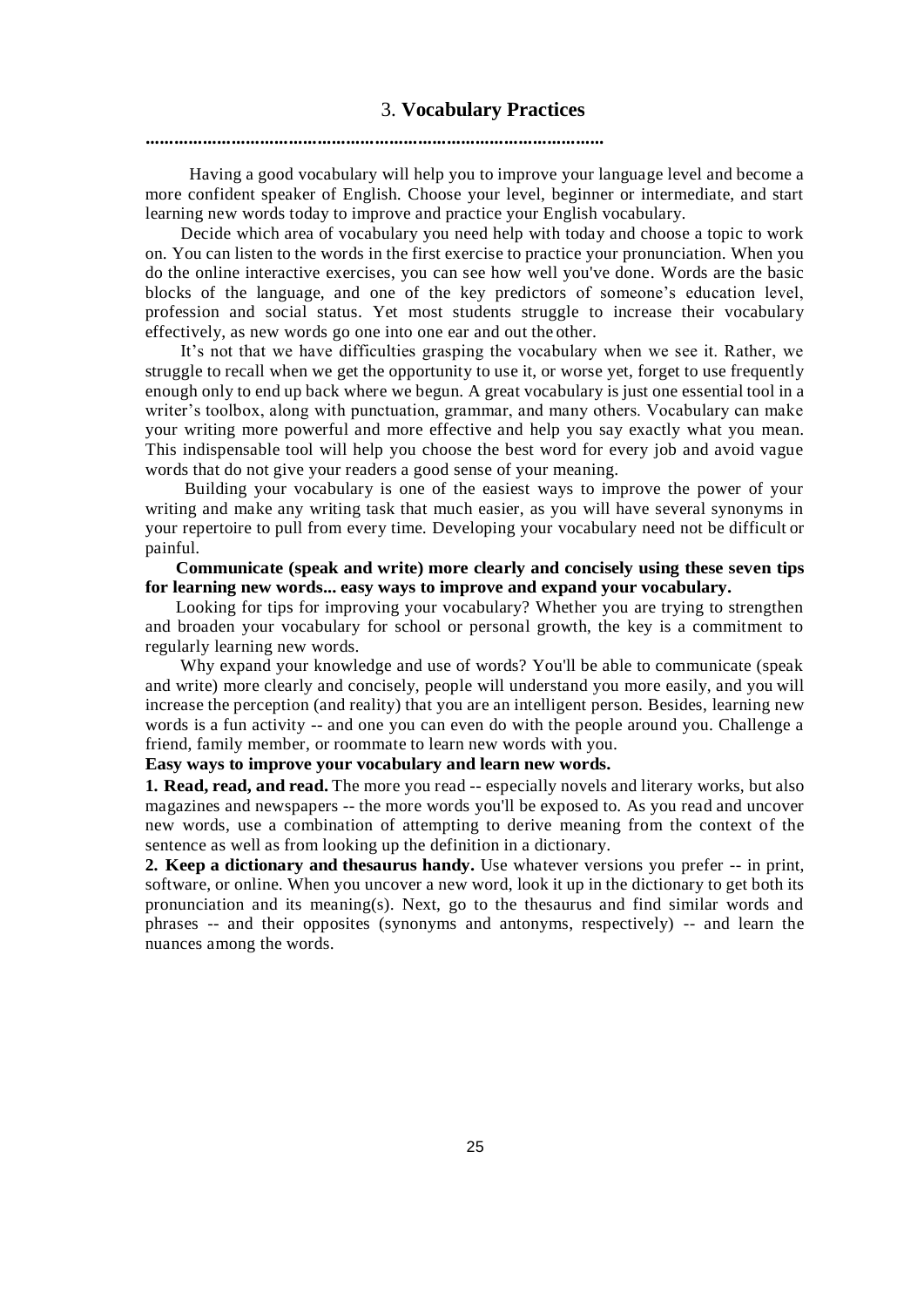**3. Use a journal.** It's a good idea to keep a running list of the new words you discover so that you can refer back to the list and slowly build them into your everyday vocabulary. Plus, keeping a journal of all your new words can provide positive reinforcement for learning even more words -- especially when you can see how many new words you've already learned.

**4. Learn a word a day.** Using a word-a-day calendar or Website -- or developing your own list of words to learn -- is a great technique many people use to learn new words. This approach may be too rigid for some, so even if you do use this method, don't feel you *must* learn a new word every day. (Find some word-a-day Websites at the end of this article.)

**5. Go back to your roots.** One of the most powerful tools for learning new words -- and for deciphering the meaning of other new words -- is studying Latin and Greek roots. Latin and Greek elements (prefixes, roots, and suffixes) are a significant part of the English language and a great tool for learning new words.

**6. Play some games.** Word games that challenge you and help you discover new meanings and new words are a great and fun tool in your quest for expanding your vocabulary. Examples include crossword puzzles, anagrams, word jumble, Scrabble, and Boggle. (Find some word-game Websites at the end of this article.)

**7. Engage in conversations.** Simply talking with other people can help you learn discover new words. As with reading, once you hear a new word, remember to jot it down so that you can study it later -- and then slowly add the new word to your vocabulary.

**8. Edit Your Own Writing.** After you finish writing, be your own editor and go though the piece with a fine-toothed comb to identify overused and nondescript words with something more precise or colorful. Editing is an important process for spotting writing errors, but it's also great for improving the tone, style, and clarity of your writing. It might help to read the sentences aloud, then note any lack of precision. Search through your memory for more descriptive words, or consult a thesaurus if you need to. As you replace words, remember that using a large number of complex words won't necessarily clarify the meaning, and it may just make your writing more pompous. Ask yourself, "Do I know a better word to use instead?" You may replace "use" with "acquire" or "obtain," or "do" with "perform."

**9. Use Mnemonics** Mnemonic techniques are memory tricks you can use to remember new words. You may remember a word by sounding it out and thinking of a funny sentence that matches the meaning, such as turning egregious (extremely bad) into "Don't let that smelly rotten egg reach us!"

**10. Do Word Puzzles.** Word puzzles in the newspaper or a magazine aren't just a fun way to fill time, they're also perfect for boosting your working vocabulary. Crossword puzzles are a challenge that get your brain working hard to search your memory for words you do know but don't use, and this can help you move words from your memory banks into your working set of vocabulary which will come across in your writing.

Mixed sentences - ARTS & MEDIA

…………………………………………………………………………………………………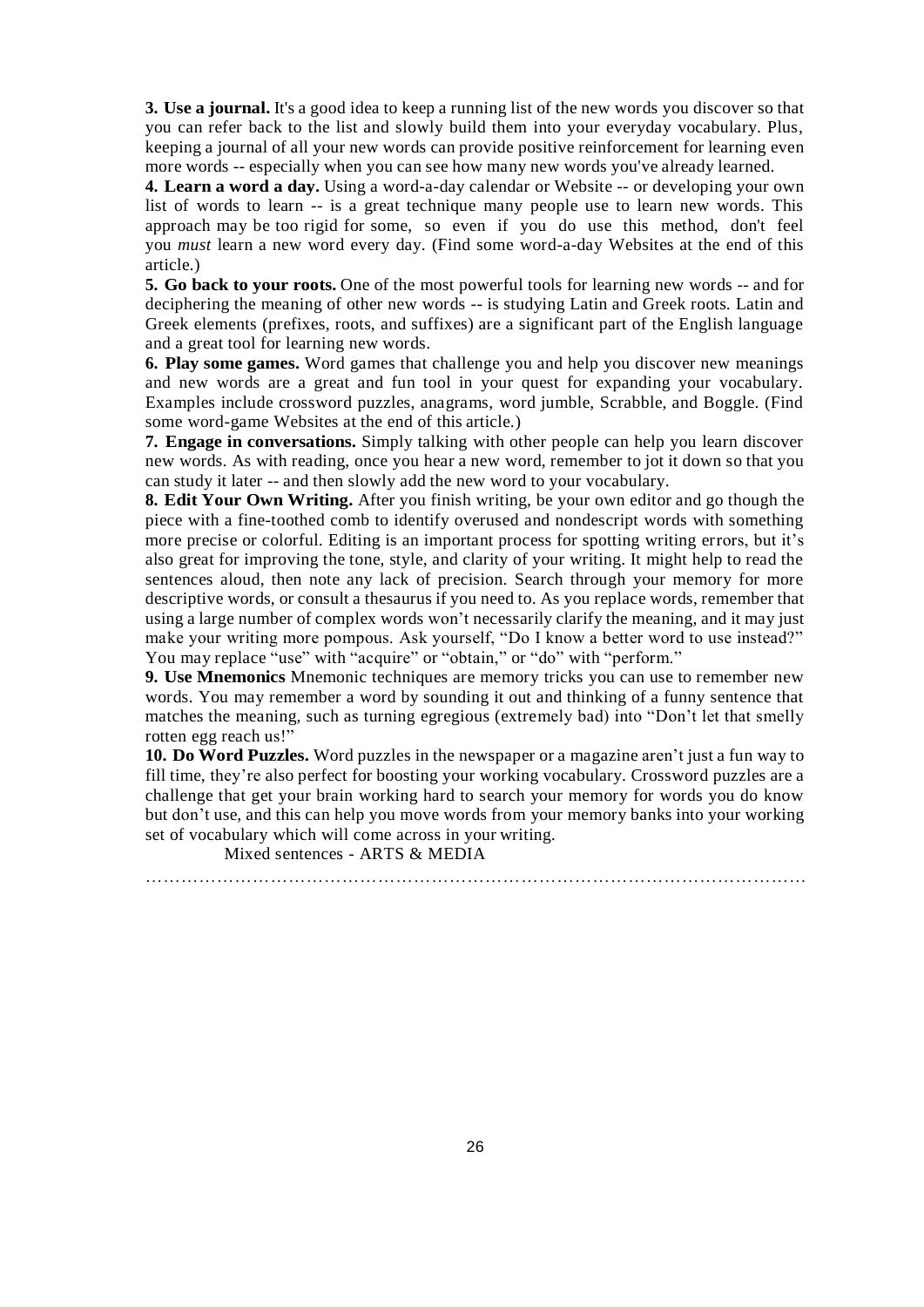#### **Assignments:**

Rearrange the words to make complete sentences.

- 1. is / band / a / tonight / playing / there / jazz
- 2. channel / DNB / news / best / is / the
- 3. album / their / new / you / have / heard / ?
- 4. an / show / the / on / night / television / was / last / there / interesting
- 5. favourite / of / lots / posters / have / I / singer / of / my
- 6. can / Paris / in / culture / of / lots / you / living / experience
- 7. Byzantine / exhibition / at / museum / the / art / there / is / of / an
- 8. performance / minute / will / ten / a / be / there / interval / through / the / halfway
- 9. important / the / play / in / part / plays / my / an / friend
- 10. Gallery / the / art / Britain / in / National / the / biggest / has / collection
- 11. were / of / children / lots /audience / in /sitting / the / there
- 12. likely / another / become / book / his / is / bestseller / to
- 13. the / the / film / famous / of / cast / actors / are / all
- 14. are / editions / dictionary / paperback / there / and / of / hardback / the
- 15. shown / the / the / war / news / disturbing / were / on / images / the / of
- 16. film / the / has / plot / a / very /simple
- 17. the / received / bad / good / and / film / reviews / some / ones / some
- 18. scenes / painted / Lowry / street
- 19. applied / school / law / admission / for / she's / to
- 20. marketing / got / she's / a / in / diploma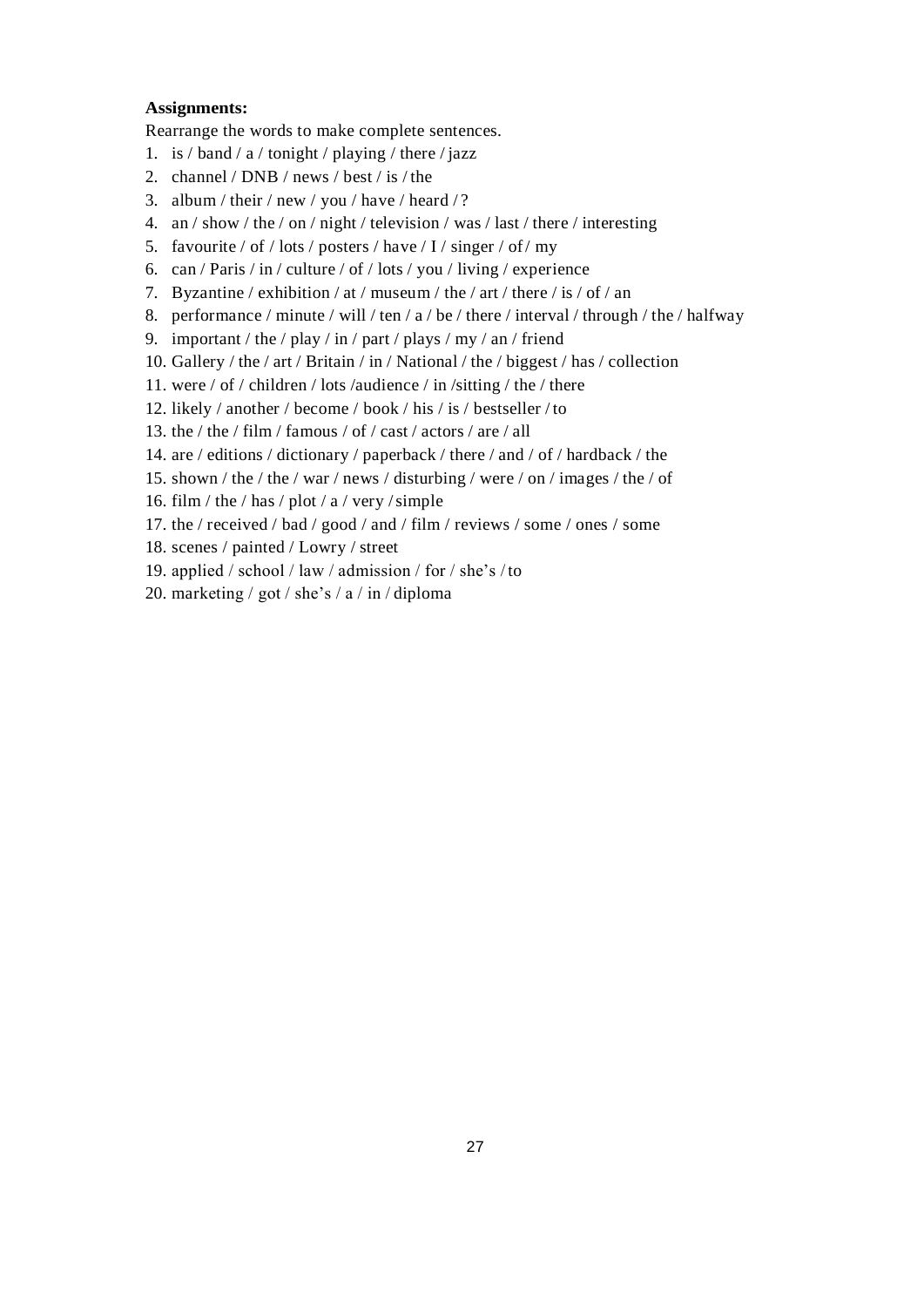### 4. **Role play of Self Introduction in the class**

**………………………………………………………………………………**

A self-introduction speech is often called for at a first meeting of a group. It could be a work-based seminar, a break-out group at a conference, a hobby group, your new class at the start of the term ...The occasions are numerous.

*Introducing yourself is much more than saying your name; it's a way to connect with someone new by exchanging words and often, physical contact. Introducing yourself to strangers can be tricky because what you say depends entirely on the context. You may introduce yourself differently depending on whether you are addressing an audience before you give a speech, meeting someone at a networking event, or just starting a conversation with a new person at a party. What is important is to introduce yourself in a way that is appropriate and makes people like and remember you.* Introducing yourself (Can you approach people on your own and meet them?) and introducing others (Can you help people meet one another?) are very basic and useful social skills, especially at summer camp, where kids are meeting lots of new people. Throughout our lifetime, we introduce ourselves to hundreds of new people everywhere we go. Every time we strike up a conversation with a stranger sitting next to us on the train, duck into a gas station to ask for directions or step up to the checkout counter, we're constantly coming up with new, creative ways to introduce ourselves in line with the circumstances.

And we hardly ever realize we're doing it.

Whether it's a formal meeting or a more laid back meet up, introductions are sometimes tricky. Especially if you want to make a good first impression either way. **Introducing yourself to fellow group members**

The one thing these settings generally share is the need to make a bunch of strangers feel at ease - to quickly establish a sense of unity or belonging.

One of commonest ways to achieve that in a group setting where people are expected to work collaboratively together eg. a break-out group at a conference, is to have each person give a brief self-introduction speech.

That gives rise to a whole lot of questions.

*The questions you ask yourself*

Usually the leader will start and around the members of the group you go, one by one.

- What do you say when it's your turn?
- What's the purpose of this speech? What do you want it to achieve for you?
- What will interest people?
- What fits with the occasion?
- What will the people listening expect to hear?
- What tone do you use? Formal or Informal?
- And more importantly, if you're anxious about public speaking, what will stop the fear of making a fool of yourself?

First impressions count - so let's look at the elements that go together to make ...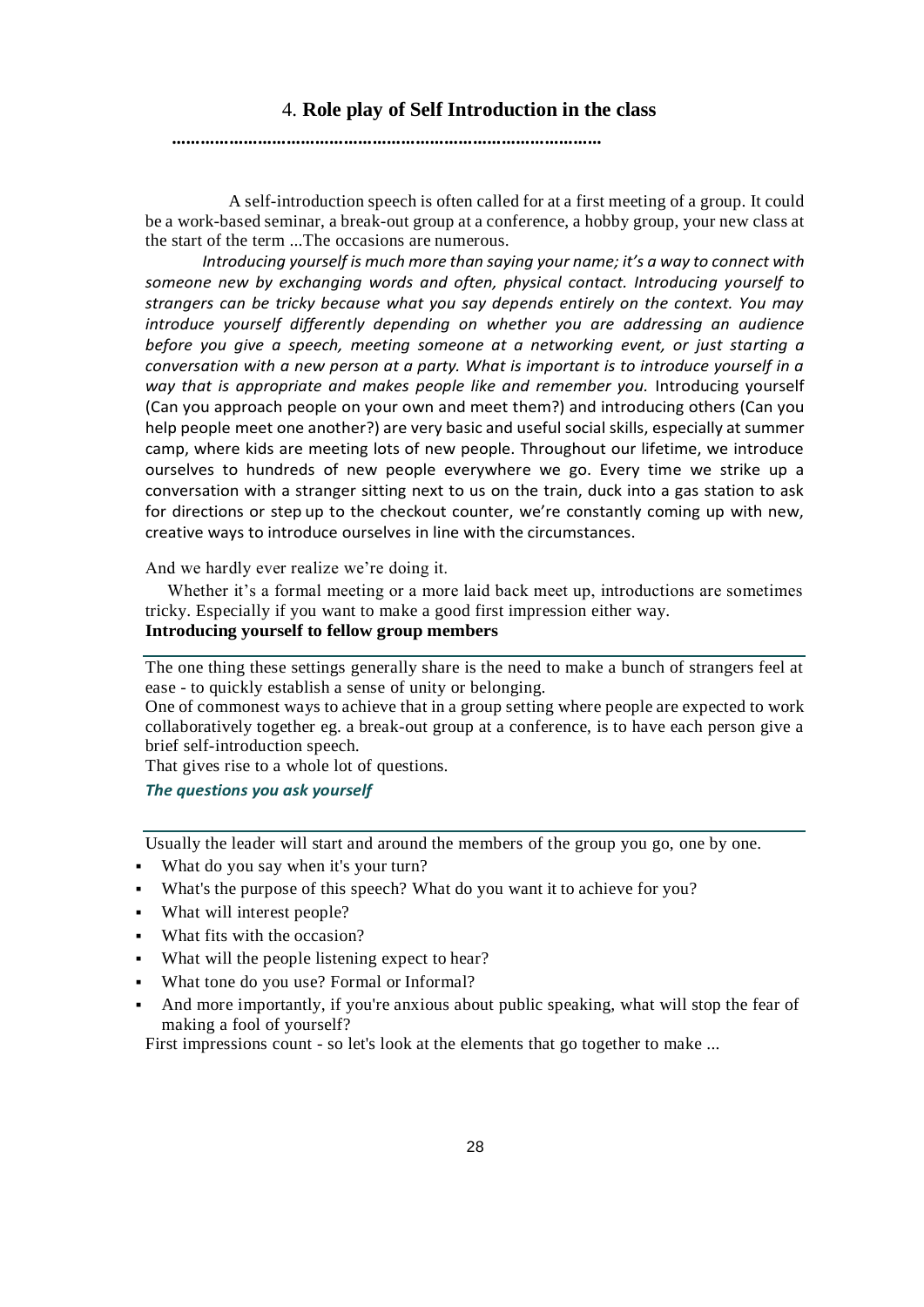#### **... a good self-introductory speech**

#### **Speech content areas**

Here are six content areas to cover. The first three are essential. The remaining three elevate your speech from "basic" to interesting to listen to.

- 1. Stating your name clearly
- 2. Placing yourself where you are from, the organization you belong to, the position you currently hold
- 3. Background what can you share that is related to the group's core purpose for meeting? Is it an event, experience, a particular skill or educational qualification?
- 4. Interest, passion or goal what genuinely interests you? What drives you? Is there a personal goal you want to achieve within this group?
- 5. Sharing personal details appropriate to the setting of your speech eg. hobbies or pet peeves
- 6. Unity what do you share in common with someone else in the group?

If putting together a self introduction speech is sprung on you with very little warning use the few minutes you have before it is your turn to speak to organize your thoughts. *Ignore everyone else and focus on yourself*

If you're inclined to be tongue-tied, awkward and nervous, don't listen to what others are saying before you.

I know that seems rude but the situation calls for self-preservation.

If you listen, you'll get mesmerized by their speeches and unable to plan anything useful for yourself which will heighten your anxiety.

#### *Make some notes*

Grab a piece of paper the moment the round-robin introduction is announced and start jotting down ideas.

Start with the first three items from the list above. That's the basic information - your name, where you are from and your background. Then add more as time permits.

Everything you put down should be relevant to the occasion and your audience.

### *Watch the timing*

Generally the timing allowed for a self-introductory speech is between 1 - 2 minutes.

Going over that is poor form because it eats into the time allocated for everybody to speak. In addition rambling on without being mindful of the larger group could be interpreted as boring and/or egotistical.

**Self-introduction speech sample**

Here's a simple short self-introduction speech sample. You can use it as a model to prepare your own speech. All up there are 130 words which will take approximately a minute to say. *Hi everybody!*

*I'm Ashish Raut, Senior Marketing Executive, from Voltas India Limited, Pune.*

*It's great to be finally here. I've been dreaming about the opportunity and possibilities of working collectively and directly with each other for a long time now. Chandu and Vishal can attest to that. There's been hours put in balancing the schedules to make it happen.*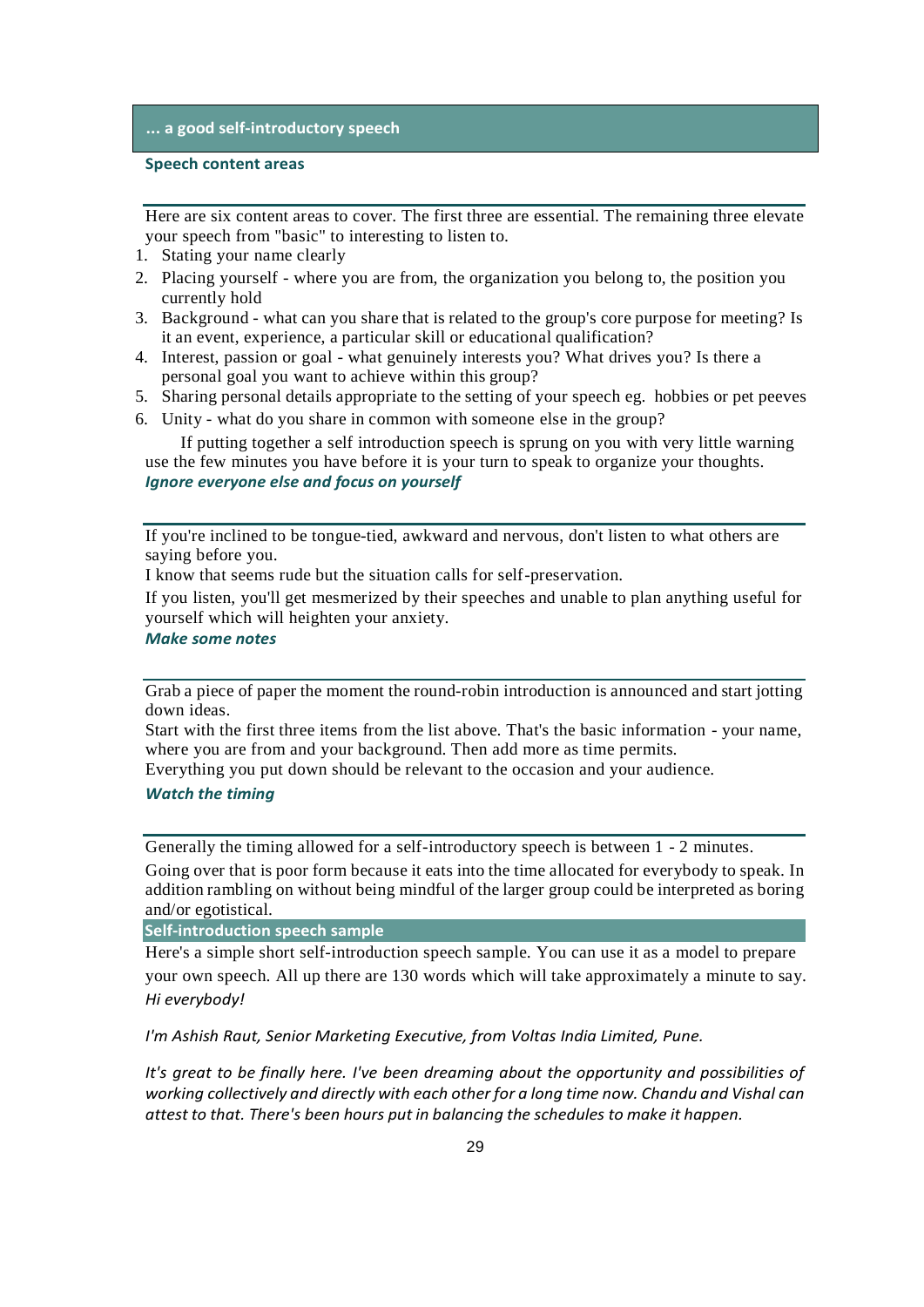*Webinars and email are fine but nothing beats face to face.*

*Working like this has always been a passion. Even in kindergarten I tried to set up a groupthink session around a one swing and ten children problem.*

*Years later, my master degree focused on harnessing group energy creatively. I've been inspired by agencies that got it right.*

**It's** my pleasure to introduce myself. I'm xxx from delhi. Currently, I'm pursing my final year electronics and communication engineering from meri college of engg n tech with an aggregate of 80%. I completed my +2 from government co edu senior secondary school also I have done my schooling from same school

My father is a government employee and my mother is house wife

My strengths are my attitude that I like to take challenges that I CAN do it, self motivated person, self disciplined I am a good team player as well as has a good ability to lead the team. I can adopt to any kind of environment. I am a good listener and quick learner.

My weakness is I can not tolerate any leniency in work

My short term goal is I want a such a platform where I can grow my career along with the organization growth like yours and.

My Long term goal is I want to be one of the reason for the success of the organization and I want to see your organization as a bench mark to other organizations

Thats all about me sir. Thank you for giving me such a wonderful opportunity.

### **Prepare and practice in readiness**

If you know you have situations coming up that will call for a self introduction speech start generating one ahead of time.

Make yourself an adaptable template using the core elements listed above that you can use whatever the situation you are in.

Practicing your speech out loud will help you refine and hone your message.

It's worth doing as this speech can set the way in which others view you. That is, it can open doors, as well as close them!

With repetition you'll gain the confidence to speak for yourself concisely and cohesively and the temptation to succumb to a fit of the blithers will have vanished!

**Tips and Tricks to Give a Great Self-introduction**

Here are 8 tips. Some are essential. The remaining tips will elevate your speech from "basic" to interesting to listen to.

1. First and foremost, **start with a smile** on your face. Smile can always offer a good first impression.

2. Secondly, stating your **name** clearly.

3. **Place** - Your hometown, the organization you work for, the position you currently hold.

4. **Background**- what can you share that is related to the group's core purpose for meeting? What skills make you qualified for the job? Is it an event, experience, a particular skill or educational qualification?

5. **Interest, passion or goal** - what particularly interests you? What motivates you? What is the goal you want to achieve by joining this group?

6. **Personal details** - hobbies, strengths and weaknesses.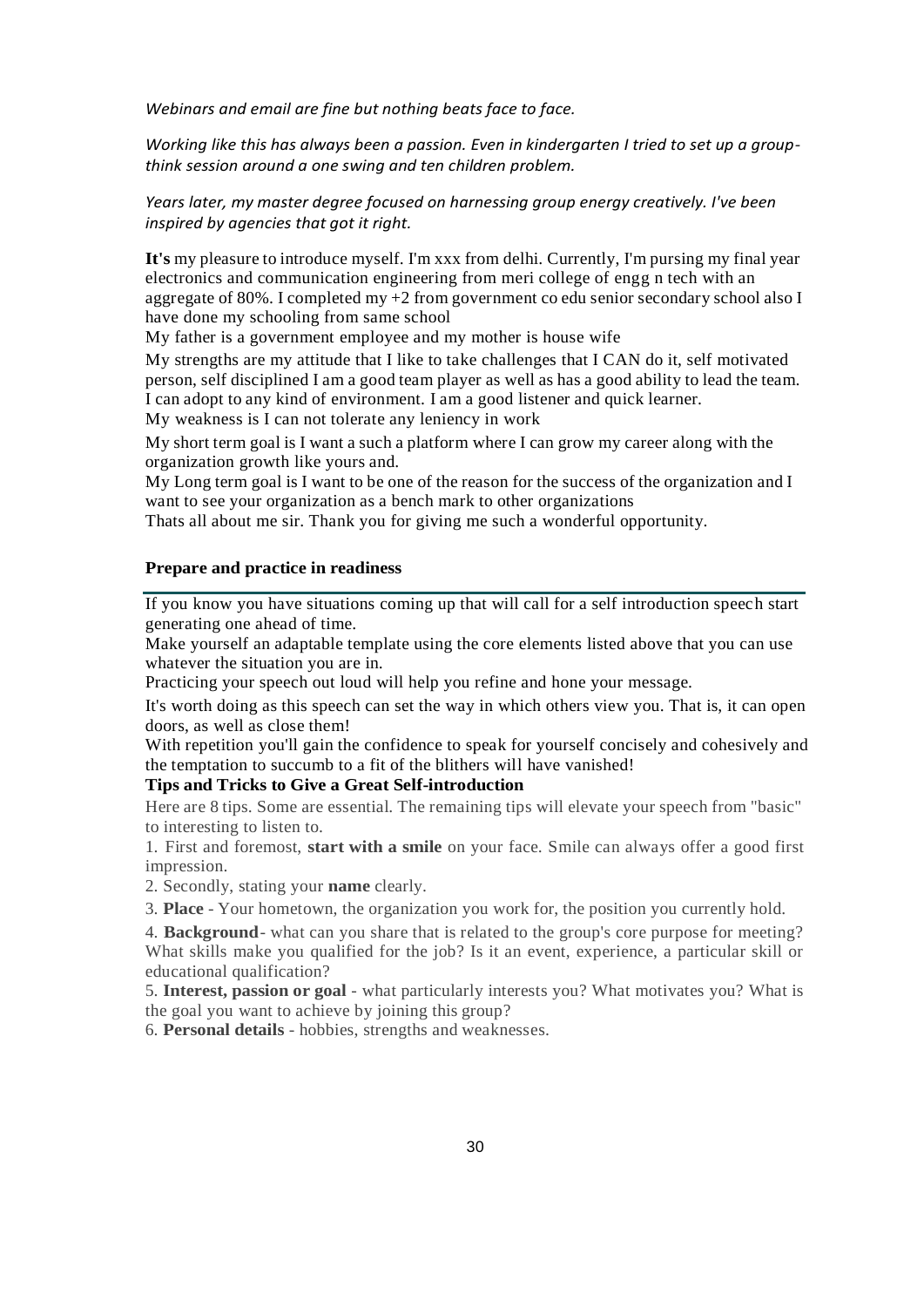7. **Unity** - what do you share in common with members in the group?

8. Consider to do it visually when there is a computer and a projector. Include some photos and pictures. For, example, apply a mind map to list your main points logically.

9. Last but not least, conclude by **extending THANKS** to the Person who is listening to you.

### STEP 1: SMILE

Smile and make eye contact with the person you want to meet. STEP 2: SAY YOUR "OPENER" "Hi, I'm Sunshine. What's your name?" STEP 3: ACKNOWLEDGE AND USE NAME "Nice to meet you, STEP 4: ASK AQUESTION "Have you been to camp before?" "How old are you?" "Where are you from?" "What activities are you most excited about?" STEP 5: LISTEN TO ANSWER AND RESPOND Acknowledge similarities/differences: "This is my first year at camp, too!" STEP 6: ASK MORE QUESTIONS OR OFFER A SMALL INVITATION "Do you want to play cards?" "Let's sit next to each other at dinner!" "Will you be my bathroom buddy?" STEP 7: INTRODUCE TO OTHERS "Have you met ?" "Sam, this is Joe. He goes to my school." Introducing yourself and others

**There is a range of ways to introduce** 

### **yourself and people.**

Introducing yourself:

*Here are expressions to introduce yourself:*

- *My name is ...*
- *I'm ....*
- *Nice to meet you; I'm ...*
- *Pleased to meet you; I'm ...*
- *Let me introduce myself; I'm ...*
- *I'd like to introduce myself; I'm ...*

Introducing others:

*Here are expressions to introduce others:*

- *Jack, please meet Nicolas.*
- *Jack, have you met Nicolas?*
- *I'd like you to meet Liza.*
- *I'd like to introduce you to Betty.*
- *Leila, this is Barbara. Barbara this is Leila.*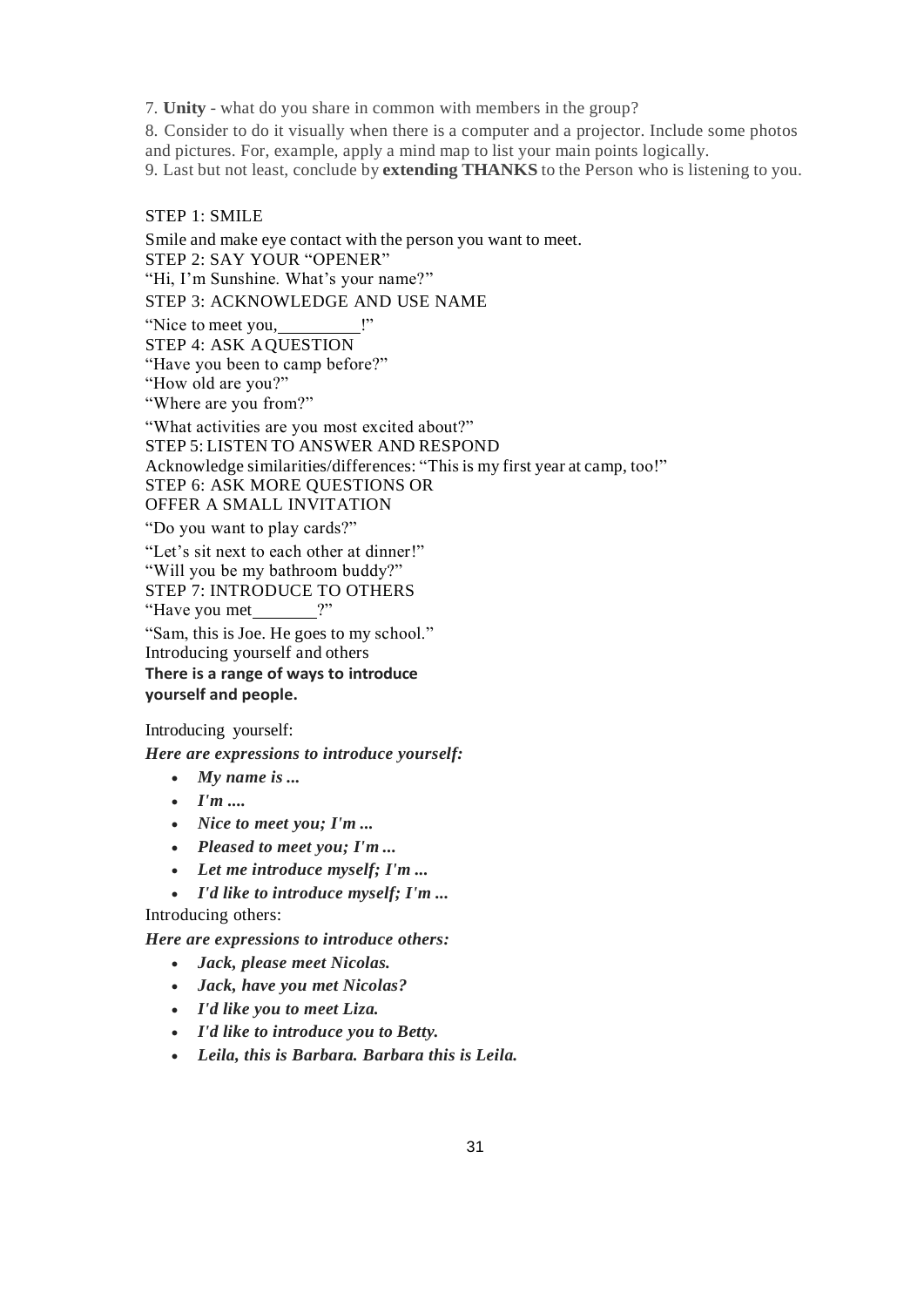Useful responses when introducing yourself or other people:

- *Nice to meet you.*
- *Pleased to meet you.*
- *Happy to meet you.*
- *How do you do?*

Dialogue:

*Alex is talking to the new manager and his assistant. Notice how they introduce themselves:*

Alex: Hi! My name is Alex Litterman, the new manager.

William:Hi! I'm William O'Brian. Nice to meet you, Mr Alex Litterman.

John: William, please meet Mr Steve Lynch, my assistant

Jack: How do you do?

Nicolas: How do you do?

Things to remember:

- *When introducing yourself or other people in a formal situation use full names. ("I'm Alex Litterman.")*
- *"How do you do?" isn't really a question, it just means "Hello"*

…………………………………………………………………………………………………..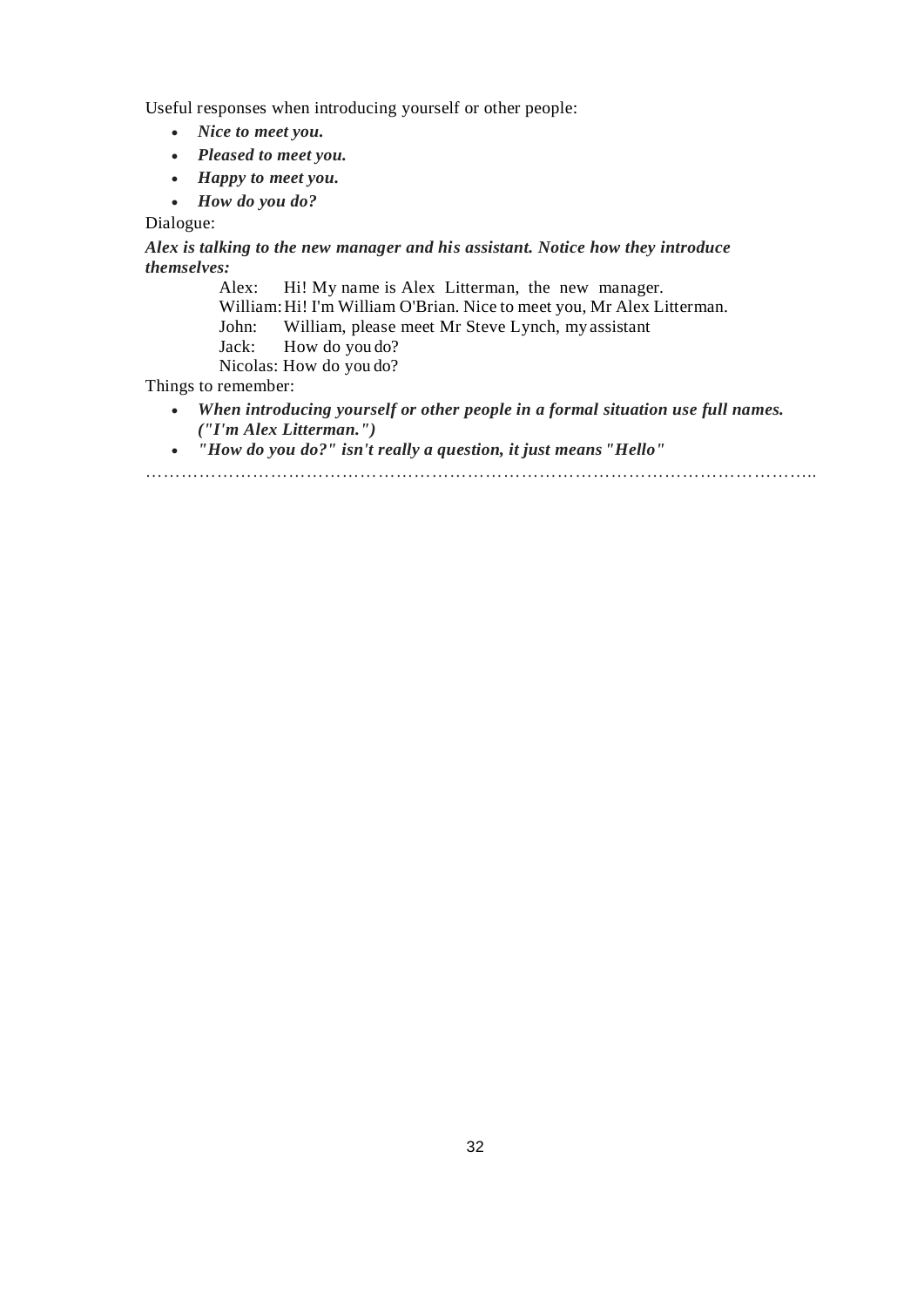#### **……………………………………………………………………………………**

Listening skill is very important in the process of any interactive process. Listening is an everyday situation of gathering information and acquiring knowledge. Listening is a process of receiving and interpreting the spoken work. It involves recognizing what is said and comprehending the matter. However, hearing happens automatically as it is an involuntary physical act. It does not require the conscious involvement of the listener.

It is vital that we listen well when we are working. However, most of us have some bad listening habits such as interrupting or daydreaming. These habits can be obvious ones which distract or deter those talking to us. Alternatively, they can be habitual mental patterns which affect our concentration, understanding and retention of information. These mental habits also affect the responses we make to talkers. In a wide variety of business situations, time is wasted, opportunities are lost and relationships are damaged by the effectsof poor listening. By working on our bad listening habits, we can improve our effectiveness

#### **Types of listening:**

**1] Superficial listening**: In this type of listening the listener has little awareness of the content of what is being said. The output in this type of listening is zero because the listener tends to ignore the message, and is not able to concentrate on the theme, main points, and supporting details.

**2] Appreciative listening**: The main purpose of appreciative listening is to get enjoyment and pleasure. Listening to songs, stories, jokes and so on.

**3] Focused Listening**: Focused listening involves listening for specific information. The main purpose is to get some specific information that might be used to take a decision.

**4] Evaluative Listening**: Evaluative listening involves evaluation of the oral message or commentary and developing a line of thought. The listener interprets and analyses what he or she listens to in order to understand both the explicit as well as implicit meaning of the oral message.

**5] Attentive listening**: Attentive listening demands the complete attention of the listener. It is basically active and intelligent listening in situation such as group discussions, meetings, interviews and so on.

**6] Empathetic Listening**: Empathetic listening is listening not only to what the speaker is saying but also to how he / she is saying i.e. his / her feelings, emotions, and state of mind. The listener has to understand and respond to the affective signals that the speaker might make.

**7] Active Listening:** Active listening is a way of listening to and responding appropriately to another person. It helps to avoid misunderstandings by intently focusing on the speaker. According the Conflict Research Consortium at the University of Colorado, during a disagreement most people are preoccupied with what they are going to say next and are not actively listening. Through active listening, the speaker must focus his attention on the speaker.

 $\Box$  **Listening Objectives**: The primary goal of activities to practice listening skills is to make students aware of words and sounds in different settings and to recognize and differentiate them in everyday life. In order to become a better speaker, a student must learn and practice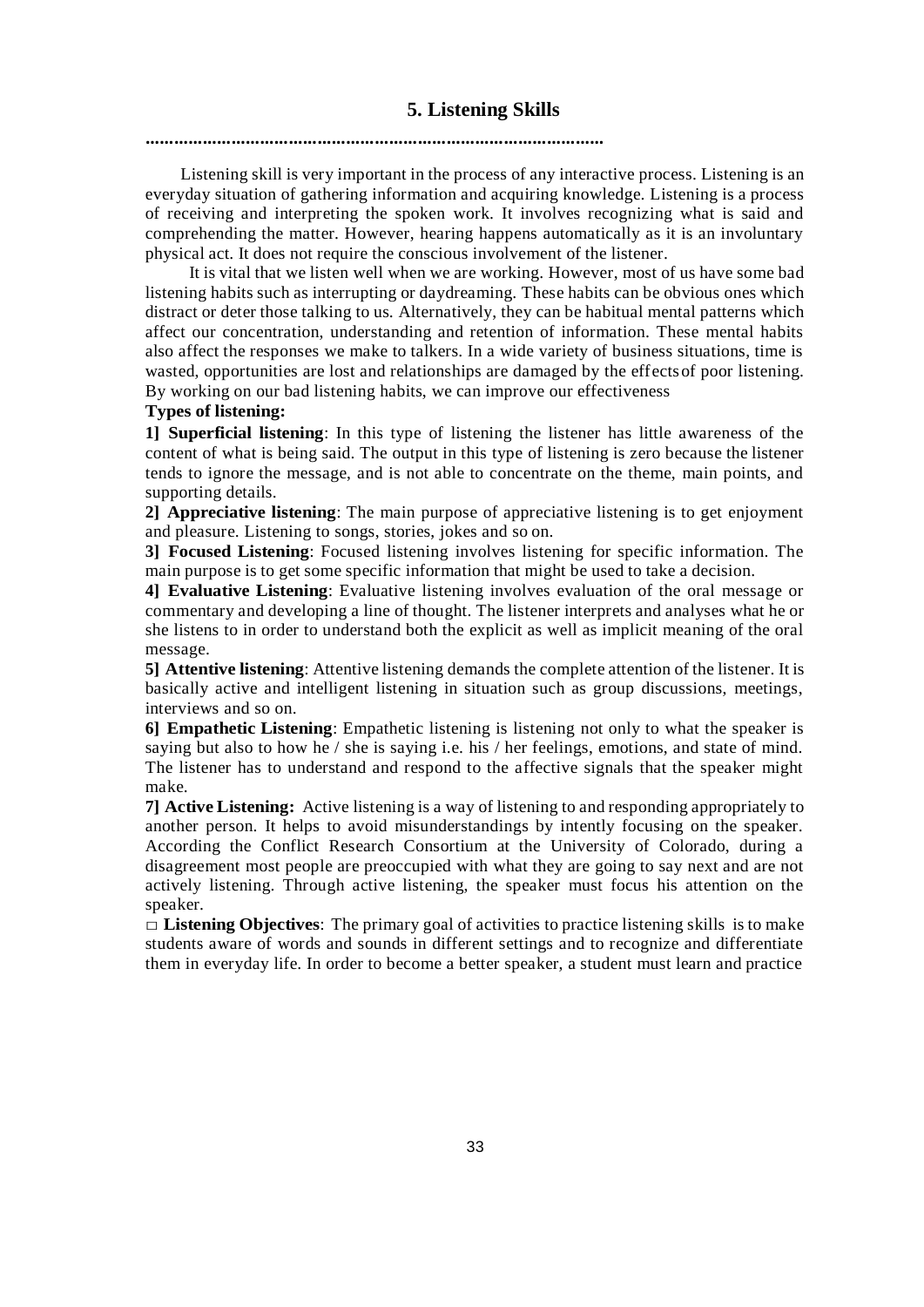active listening. Listening begins with the process of acquiring word meanings and understanding those words heard. Concentration is a requirement in active listening. Not all students learn best through listening. Some are visual learners, while others may learn better through hands-on training. But students from all learning modes benefit from active listening and should be taught effective listening techniques. .

### **Benefits of acquiring listening skills**

- Improve your ability to understand and evaluate the views and opinions expressed by others.
- Enable you to gather proper and accurate information, helping in apt decision making.
- Help you to establish rapport with colleagues easily.
- Help you to present yourself best in both dyadic and group communication situations.

We listen for two specific purposes – to gain new information ideas passed on through various sources. Effective listening is vitally important in formal situations. Effective listening is very much useful to participate in discussions and other interactions.

## **Factors affecting listening / Barriers to listening**

- Physical barriers
- Psychological barriers
- Linguistic barriers
- Cultural barriers
- We listen more carefully when we expect immediate benefit.
- Methodical and analytical people are good listeners whereas aggressive and selfcentered are bad listeners.
- We try to ignore to hear the person or topic we don't like.
- Our profession also decides our need of listening.

#### **Ten Bad Listening Habits**

Several years ago I identified what seemed to me to be the ten worst listening habits in America today. Though my discussion of them here is in relation to the ways they may affect us in a formal listening situation, the effects of these habits can be just as devastating in less formal listening situations at home, at school, in business or social groups.

#### **1. Calling the SubjectDull**

Bad listeners often find a subject too dry and dusty to command their attention and they use this as an excuse to wander off on a mental tangent. Good listeners may have heard a dozen talks on the same subject before, but they quickly decide to see if the speaker has anything that can be of use to them.

The key to good listening is that little three-letter word use. Good listeners are sifters, screeners, and winnowers of the wheat from the chaff. They are always hunting for something practical or worthwhile to store in the back of their mind to put to work in the months and years ahead. G.K. Chesterton said many years ago that in this world there is no such thing as an uninteresting subject, only uninterested people.

#### **2. Criticizing the Speaker**

It is the indoor sport of most bad listeners to find fault with the way a speaker looks, acts, and talks. Good listeners may make a few of the same criticisms but they quickly begin to pay attention to what is said, not how it is said. After a few minutes, good listeners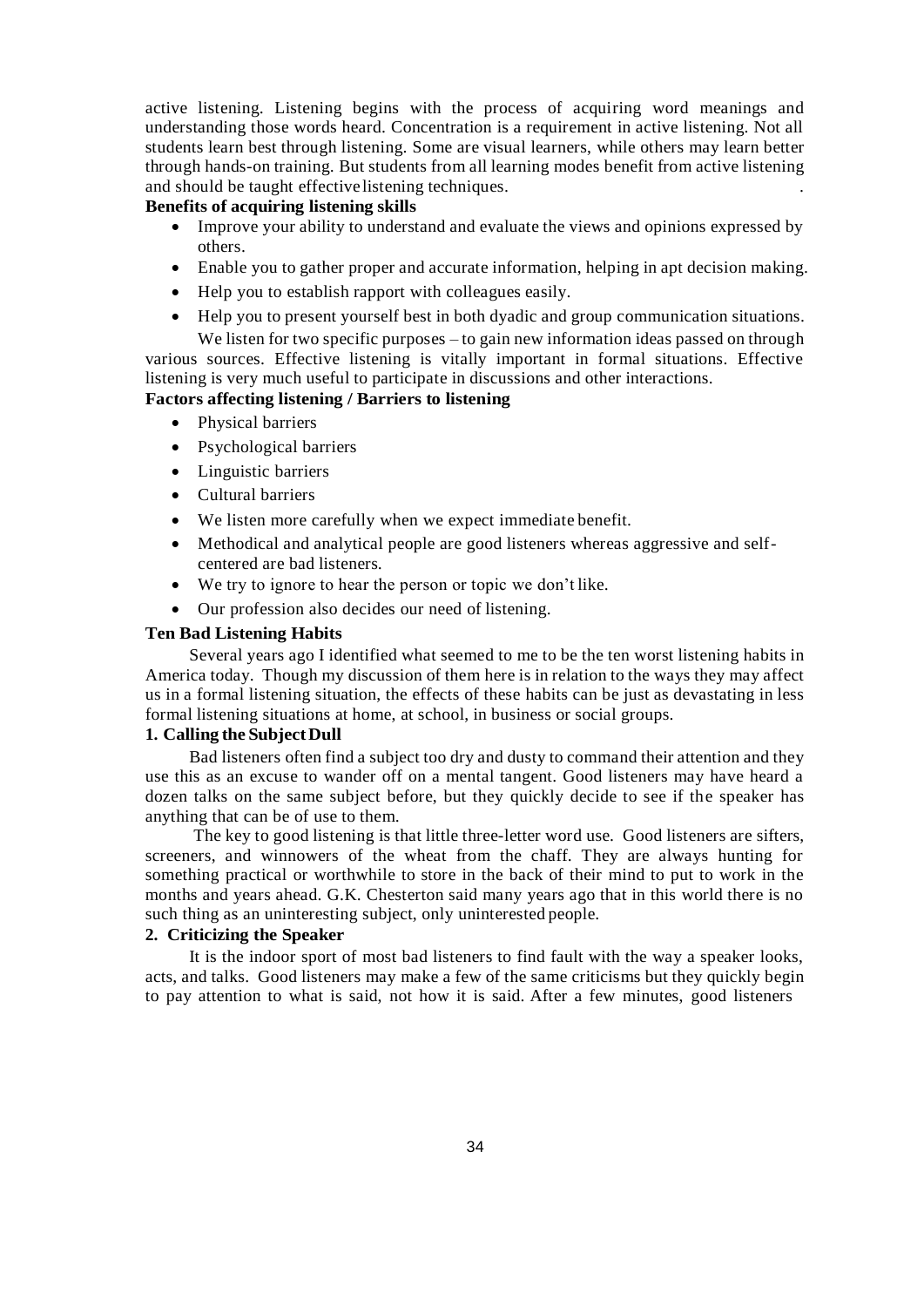become oblivious to the speaker's mannerisms or his/her faults in delivery. They know that the message is ten times as important as the clothing in which it comes garbed.

#### **3. Getting Over-stimulated**

Listening efficiency drops to zero when the listeners react so strongly to one part of the presentation that they miss what follows. At the University of Minnesota we think this bad habit is so critical that, in the classes where we teach listening, we put at the top of every blackboard the words: Withhold evaluation until comprehension is complete -- hear the speaker out. It is important that we understand the speaker's point of view fully before we accept or reject it.

#### **4. Listening Only For Facts**

Most people think that it is important to listen for facts. But, almost without exception, it is the poor listeners who say they listen for facts. They do get facts, but they garble a shocking number and completely lose most of them.

Good listeners listen for the main ideas in a speech or lecture and use them as connecting threads to give sense and system to the whole. In the end they have more facts appended to those connecting threads than the catalogers who listen only for facts. It is not necessary to worry too much about fact as such, for facts have meaning only when principles supply the context.

### **5. Trying To Outline Everything**

There is nothing wrong with making an outline of a speech -- provided the speaker is following an outline method of presentation. But probably not more than a half or perhaps a third of all speeches given are built around a carefully prepared outline.

Good listeners are flexible. They adapt their note taking to the organizational pattern of the speaker-they may make an outline, they may write a summary, they may list facts and principles -- but whatever they do they are not rigid about it.

### **6. Faking Attention**

The pose of chin propped on hand with gaze fixed on speaker does not guarantee good listening. Having adopted this pose, having shown the overt courtesy of appearing to listen to the speaker, the bad listener feels conscience free to take off on any of a thousand tangents.

Good listening is not relaxed and passive at all. It is dynamic; it is constructive; it is characterized by a slightly increased heart rate, quicker circulation of the blood, and a small rise in bodily temperature. It is energy consuming; it is plain hard work. The best definition of the word *attention* is a "collection of tensions that can be resolved only by getting the facts or ideas that the speaker is trying to convey."

### **7. Tolerating Distraction**

Poor listeners are easily distracted and may even create disturbances that interfere with their own listening efficiency and that of others. They squirm, talk with their neighbors, or shuffle papers. They make little or no effort to conceal their boredom. Good listeners try to adjust to whatever distractions there are and soon find that they can ignore them. Certainly, they do not distract others.

### **8. Choosing Only What's Easy**

Often we find the poor listeners have shunned listening to serious presentations on radio or television. There is plenty of easy listening available, and this has been their choice.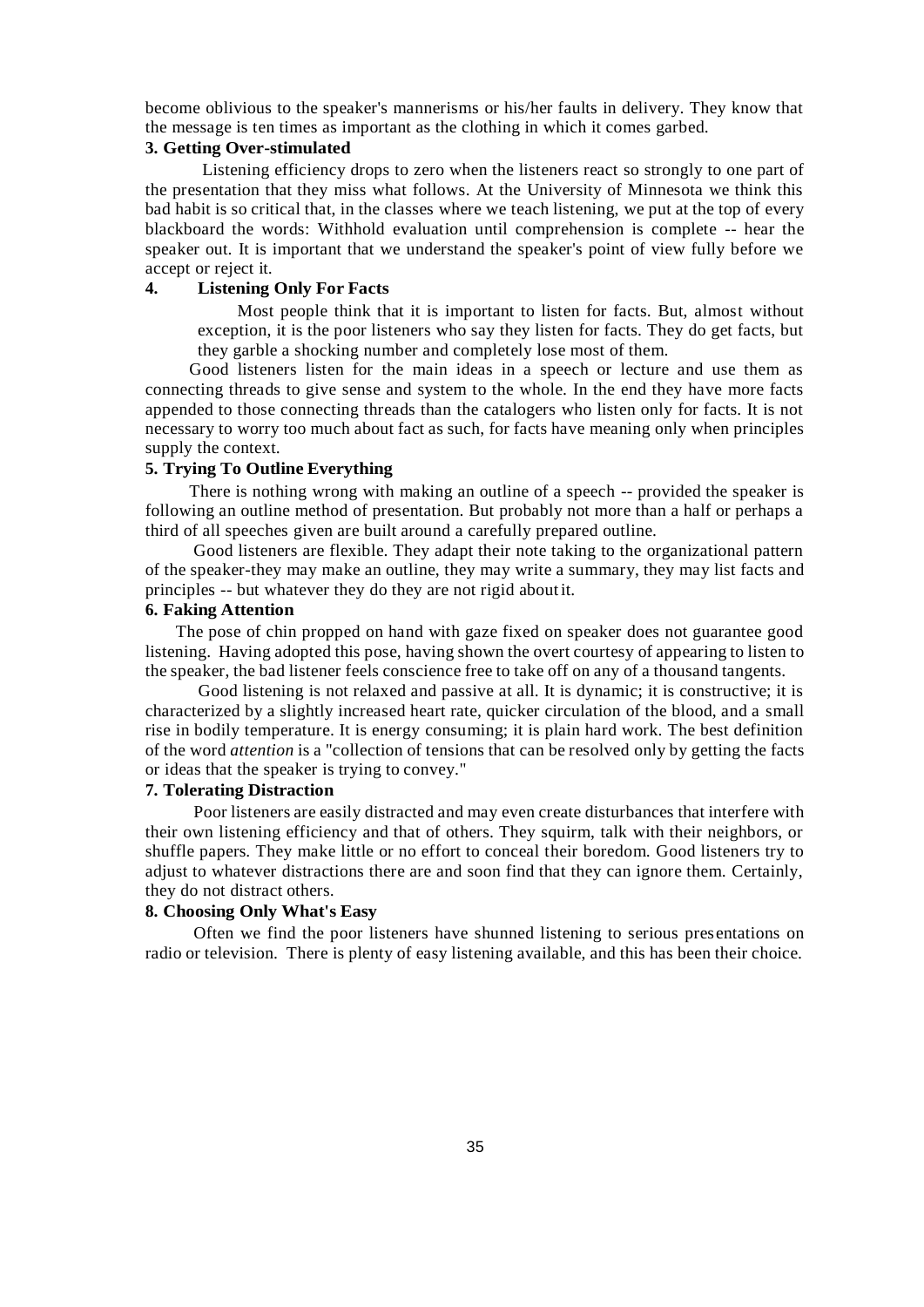The habit of avoiding even moderately difficult expository presentations in one's ensure-time listening can handicap anyone who needs to use listening as a learning tool.

### **9. Letting Emotion-Laden Words Get In The Way**

It is a fact that some words carry such an emotional load that they cause some listeners to tune a speaker right out: such as, affirmative action and feminist-they are fighting words to some people.

### **10. Wasting the Differential between Speech and ThoughtSpeed**

Most of our people speak at an average rate of 125 words per minute in ordinary conversation. A speaker before an audience slows down to about 100 words per minute. How fast do listeners listen? Or, to put the question in a better form, how many words a minute do people normally think as they listen? If all their thoughts were measurable in words per minute, the answer would seem to be that an audience of any size will average 400 to 500 words per minute as they listen. Here is a problem. The differential between the speaker at 100 words per minute and the easy thought speed of the listener at 400 or 500 words per minute is a snare and a pitfall. It lures the listener into a false sense of security and breeds mental tangents. However, with training in listening, the difference between thought speed and speech speed can be made a source of tremendous power. Listeners can hear everything the speaker says and not what s/he omits saying; they can listen between the lines and do some evaluating as the speech progresses. To do this, to exploit this power, good listeners must automatically practice three skills in concentration:

### **Anticipating the next point**.

Good listeners try to anticipate the points a speaker will make in developing a subject. If they guess right, the speaker's words reinforce their guesses. If they guess wrong, they will have to do some thinking to discover why they and the speaker failed to agree. In either case, their chances of understanding and remembering what was said is nearly double what it would have been if they had simply listened passively.

### **Identifying supporting material**.

Good listeners try to identify a speaker's supporting material. After all, a person cannot go on making points without giving listeners some of the evidence on which the conclusions are based, and the bricks and mortar that have been used to build up the argument should be examined for soundness.

### **Recapitulating**.

With the tremendous thought speed that everyone has, it is easy to summarize in about five seconds the highlights covered by a speaker in about five minutes. When the speaker stops to take a swallow of water or walks over to the blackboard to write something or even takes a deep breath, the experienced listener makes a mental summary. Half a dozen summaries of the highlights of a fifty-minute talk will easily double the understanding and retention important points in a talk.

#### **Techniques to improving listening skills:**

1. **Stop talking**: Do not talk while listening. One cannot be a speaker and a listener at the same time. The listener should accept his or her role and allow the speaker to talk.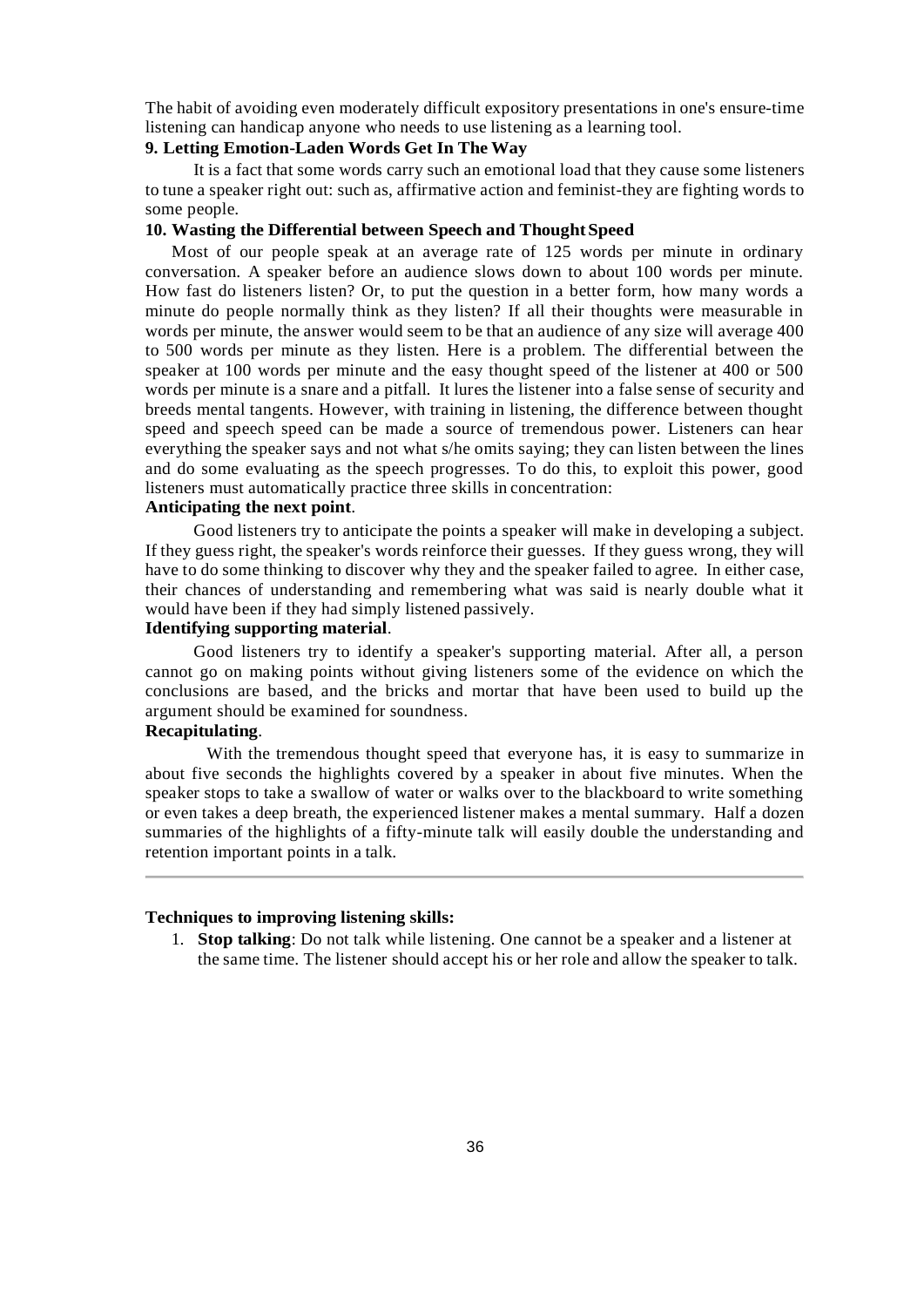- 2. **Stop thinking**: It is not enough for the listener to keep his mouth shut while he/ she is listening. He/she has to stop thinking too. One cannot listen effectively while thinking
- 3. **Remove distraction**: In order to focus 100 percent on the person speaking, the listener should avoid all kinds of distractions. He/she should not create any distractions for himself and others. Ignore distractions such as gaudy dress, odd body movements and speech mannerisms of the speaker.
- 4. **Do not let your mind wander:** One of the main causes of listening inefficiency is the slowness of speech. We can listen faster that the speaker can speak. This lag time may make the listener's mind wander. This can be avoided by concentrating on each word spoken by the speaker.
- 5. **Put speaker at ease:** Comfortable environment should be provided to the speaker in order to enable him to be at ease. If speaker is not comfortable, he/she will not be able to speak clearly.
- 6. **Do not pre-judge**: Give the speaker a chance to complete what he/she has to say. Prejudgment closes the mind and does not allow you t perceive the speaker impartially.
- 7. **Be patient:** The speaker should be allowed sufficient time and not interrupted until he/she takes a pause and invites the listener to do so. Patience is the key to good listening. Have patience while listening. Time lag between thinking and listening may lead to boredom as the speed of thinking is much more than speaking.
- 8. **Do not be angry**: The listener should control his/ her temper while listening. One may not like what the speaker is telling or may completely disagree with the speaker but good listening demands that one should listen calmly without making any fuss.
- 9. **Empathize with the speaker**: In order to understand the speaker's perspective and appreciate his/her point of view, the listener should try to put him/her in the speaker's position.
- 10. **Provide Feedback:** When someone speaks, and you're listening to them, give them feedback in the form of sounds or comments. It does not have to be a feedback interjected with exclamations but a simple 'm hm' will also suffice.
- 11. **Maintain Eye Contact:** It is very important to maintain eye contact. Pretending that you are listening to someone and having a glazed expression in your eyes, now what good is that going to do? No good. You might think that you are hiding your boredom well, but you really aren't. Maintaining eye contact is very important for listening. Body language is an integral part of everything you do. Hence, it plays a crucial role in making you an effective listener in the workplace. When the speaker addresses you, make a confident eye contact. Sit in a position that you are most comfortable in, so that you don't fidget. Changing your emotions, appropriately to react to the listener's story, is a real test of understanding the body effective listening in the workplace.
- 12. **Shake yourself Up:** If you're really listening to that person (actively listening, completely understanding), then you will end up feeling tired, especially if it's a lecture of some sort. This is because it is an activity that requires being mentally involved. If you find that you are getting restless and there are chances that you might drift, then shake yourself up and change your body language. And by that we mean, change positions, rub your hands, palm your eyes.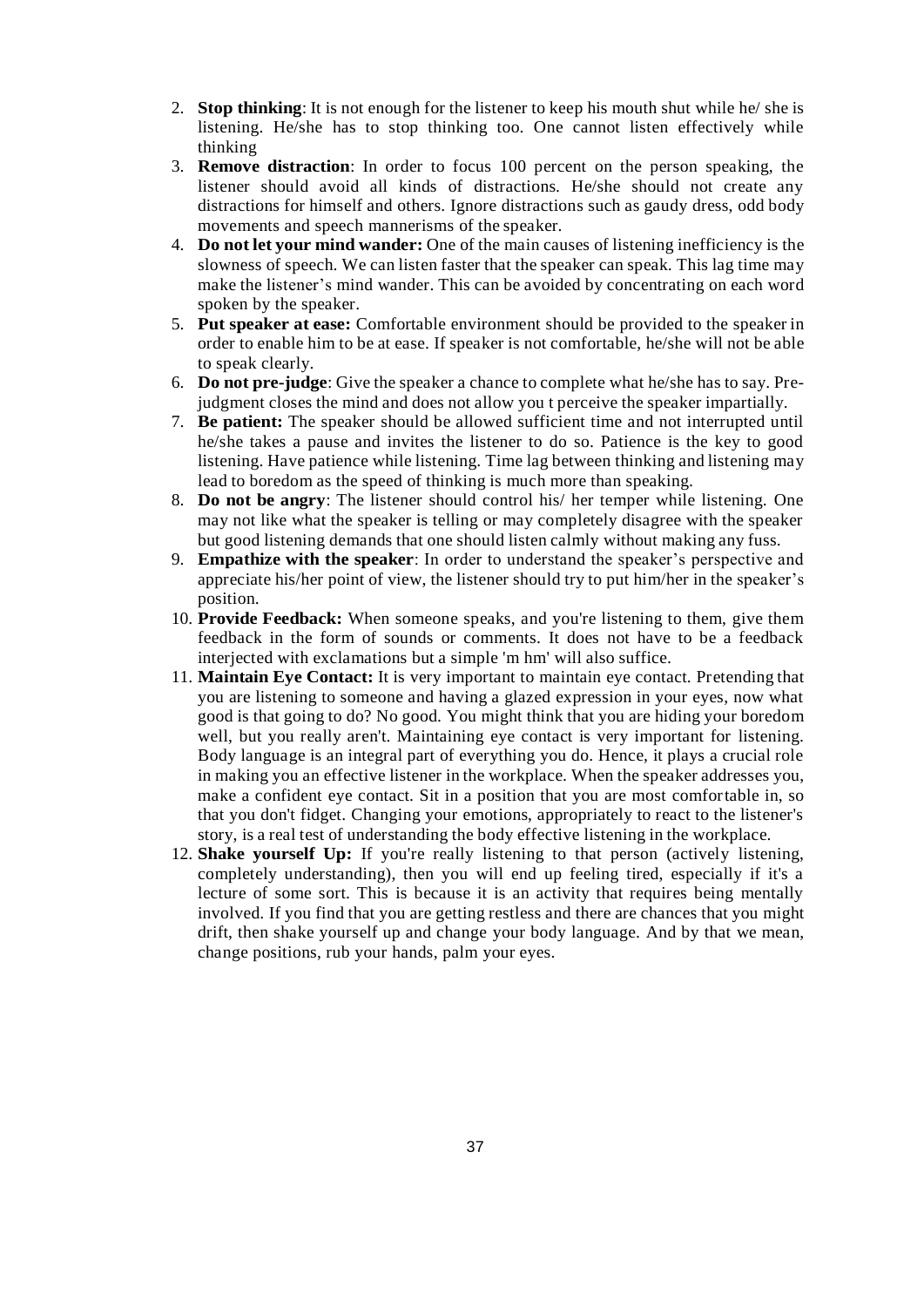- 13. **Encouraging:** It is the technique through which the speaker is encouraged to continue talking. The expressions like "I see" are generally used in this activity. The technique of 'encouraging' is an effective way to reinforce the speaker's belief that one is listening to him keenly. It also helps the speaker understand which part of hisspeech is being appreciated and helps him elaborate on that particular topic.
- 14. **Take notes**: The listener should take notes systematically to keep a record of what was said.

# **Active listening is composed of six distinct components**

- 1. Hearing: The physiological process of receiving sound and/or other stimuli.
- 2. Attending: The conscious and unconscious process of focusing attention on external stimuli.
- 3. Interpreting: The process of decoding the symbols or behavior attended to.
- 4. Evaluating: The process of deciding the value of the information to the receiver.
- 5. Remembering: The process of placing the appropriate information into short-term or long-term storage.
- 6. Responding: The process of giving feedback to the source and/or other receivers.

### **Barriers to Listening**

The following list identifies just some possible barriers to effective listening;

- 1. sources of noise
- 2. Forming a judgment or evaluation before we understand what is being said,
- or 'jumping to conclusions'.
- 3. Hearing what we want to hear.
- 4. Tuning out a point of view that differs from our own.
- 5. Formulating and rehearsing our response.
- 6. Being inattentive thinking about something else entirely.
- 7. Having a closed mind- you do not want to hear what the person has to say.
- 8. Feeling anxious or self-conscious.
- 9. Judging the person, either positively or negatively.
- 10. Subjective biases based on ignorance or prejudice.
- 11. Cultural issues, e.g. listening to the differences in pronunciation of different

accent, rather than the content of the message.

12. Excessive and incessant talking or interrupting. It is important that such barriers to listening are recognized and dealt with. With developing awareness, we can have more control over those barriers that are internal to ourselves, and can adopt and use more helpful listening behaviors.

…………………………………………………………………………………………………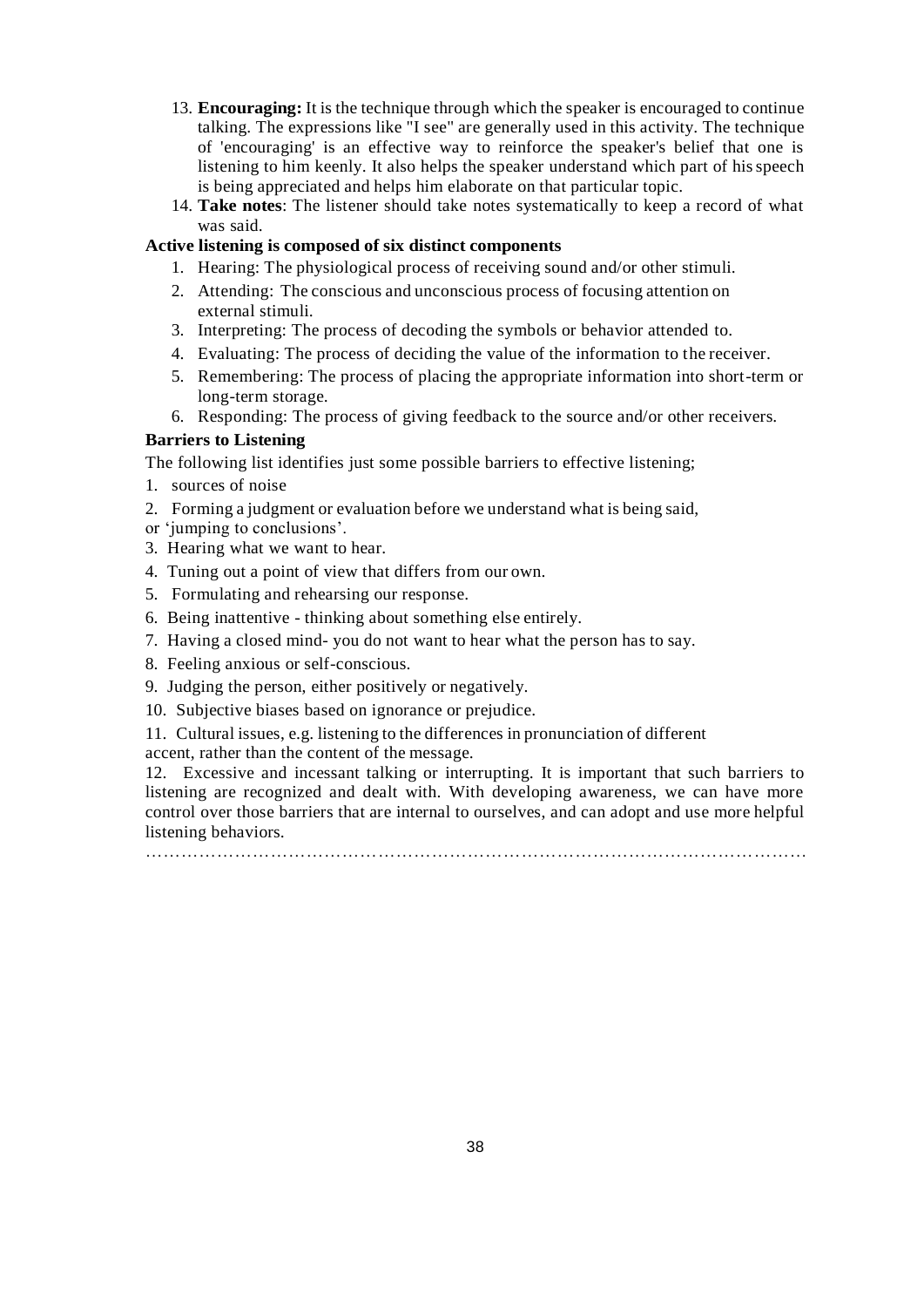**Assignments:**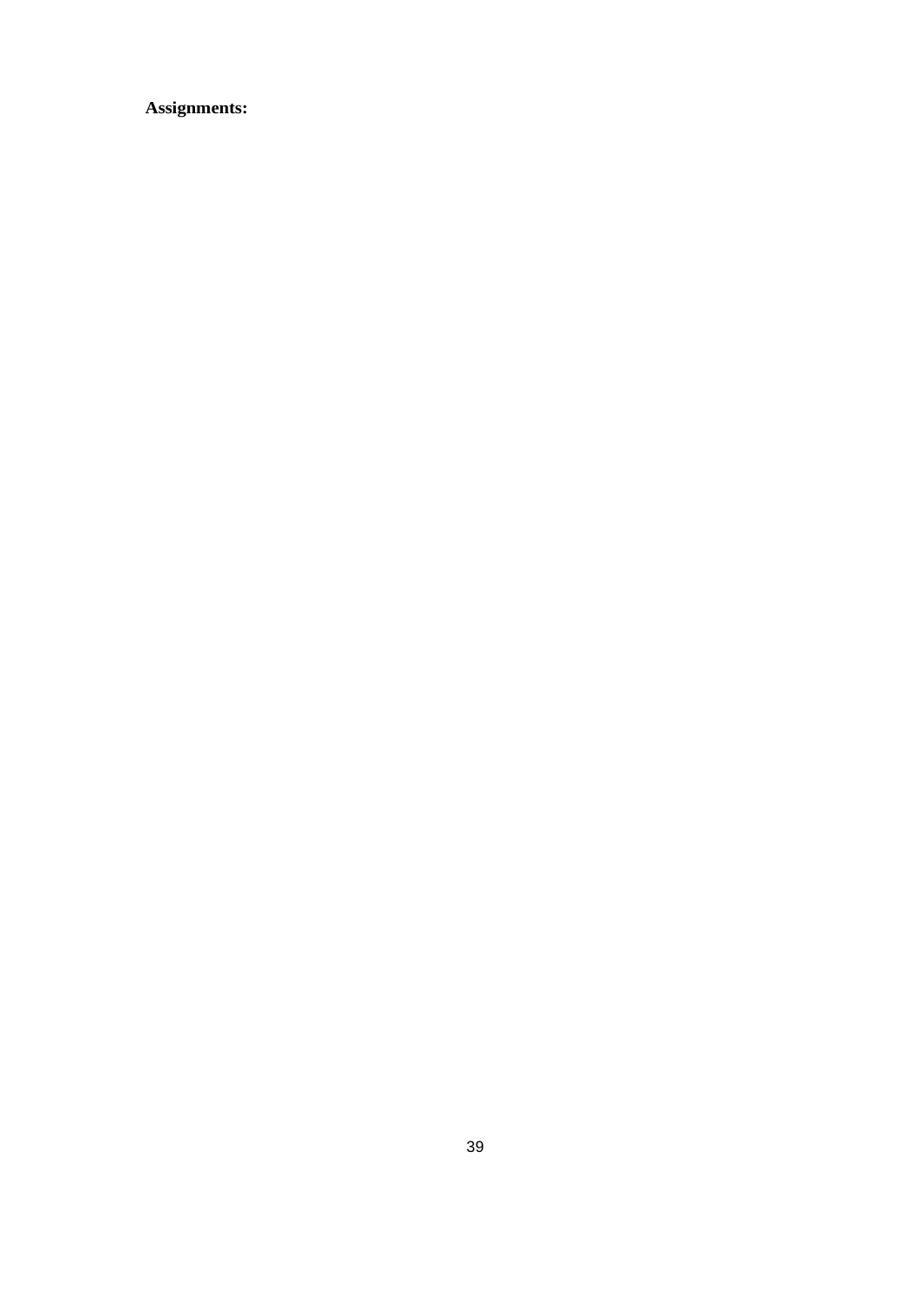# **6. Practicing Dialogues, Speeches, and Conversations by Students in the class to illustrate that Communication Barriers can be overcome**

**................................................................................................................................**

To learn a language we have various methods and approaches. The teacher implements learner-centric methods for better learning. ―Learning by practice is mostly preferred in the process of effective learning. A student learns through self-experiences when the teacher provides an opportunity to learn by getting their mistakes corrected in a given environment. Role play is one such method that creates a platform to improve the students' speaking skills, non-verbal communication and contextual usage of language and makes them understand how to face real life situations.

### **What is a Role-play?**

Role-play is an activity where one would be given a role to play. Role play is any speaking activity where you either put yourself into somebody else shoes or you may stay in your own shoes but put yourself into an imaginary situation. In these speaking activities, the student can assume the role of anyone such as managers, chef, officers etc., and experience the joy of learning by involving in the character chosen by him. While playing the role of someone else, the student reflects either himself or the character. By being involved in the character the student has to think in a broader way, correct his attitude and find facts and responsibilities that are required for an ideal personality.

Role-play allows a student to prepare thoroughly for real life situation and paves a way to think through the language at the initial stage. Later the student becomes confident in framing structures/sentences grammatically correct and tries to get into the role.

Students learn best if objectives are clearly told. Students develop and practice new language and behavioural skills by being involved in the roles given. They should be given freedom to choose their own partners who he/she would feel comfortable with and are essential for meaningful communication to take place. Students are asked to discuss on the topic and choose their roles to frame dialogues. Each pair will be given 15 min to act out the dialogue using expressions, gestures and posture. Students involve themselves in the roles and understand the process of real life communication. At the end of the activity a student would judge himself on the basis of teacher, peer group & through self evaluation.

### **Greetings**

Hi, how are you? Hello! What a surprise! Hello! It's nice meeting you again Wish I could have stayed longer, but I must run Good bye, see you again.

# **Enquiring/making request for help/seeking directions**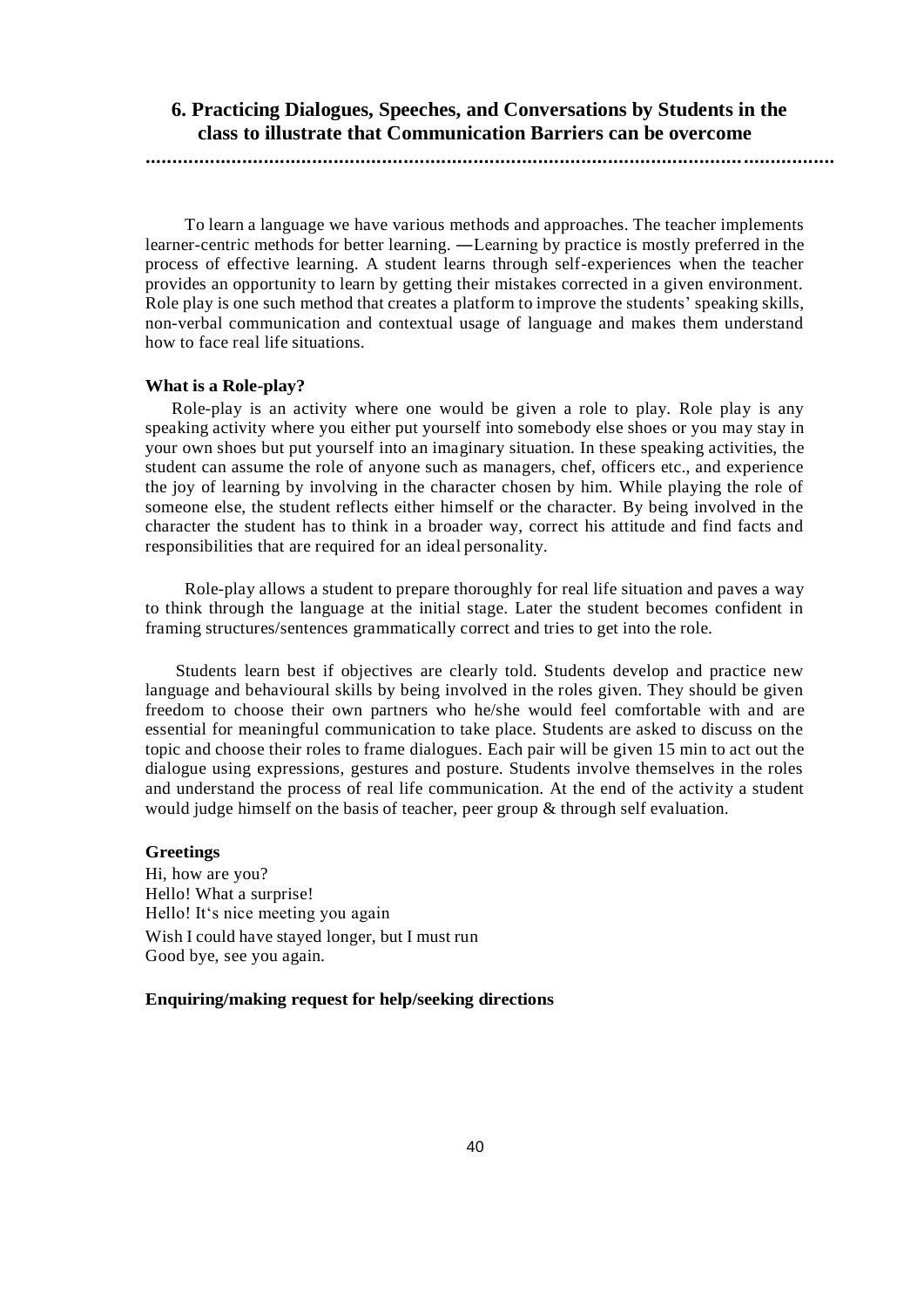Excuse me, could you help me please? Is there a medical store close by? Could I ask a favour of you? I'm sorry to trouble you, but I need your help Certainly, I shall be glad to help. Thanks a lot/you very much You're most welcome

### **Complaining**

I regret to bring to your notice that some of the items supplied by you are of poor quality. I'm sorry to say this, but you are playing a loud music. I have a complaint to make. My new washing machine is not working. I'd like to have the piece replaced.

# **Offering suggestions, to advise or to persuade**

Stop using polythene bags immediately. Isuggest you repeat these expressions twice each. Let's repeat these expressions for practice. You should repeat these expressions in order to perfect them. Could I persuade to repeat the expressions as many times as possible?

# **Congratulate on an achievement, express sympathy and offer condolences**

Congratulations!

You really deserve this honor. Well done! Keep it up! I'm sorry about what happened. I've no doubt that you will do much better next time. I just got the sad news. It's a great loss indeed. Remember that we are all with you.

### **Extend invitations and accept or decline them**

Accepting There's some good news. I've completed my Ph.D. I'm hosting a party this weekend. I'll be happy if you can join me along with your family. Thank you for the invitation. We'll certainly make it.

# **Declining**

Thanks for your invitation. I'm sorry; I may not be able to honor your invitation.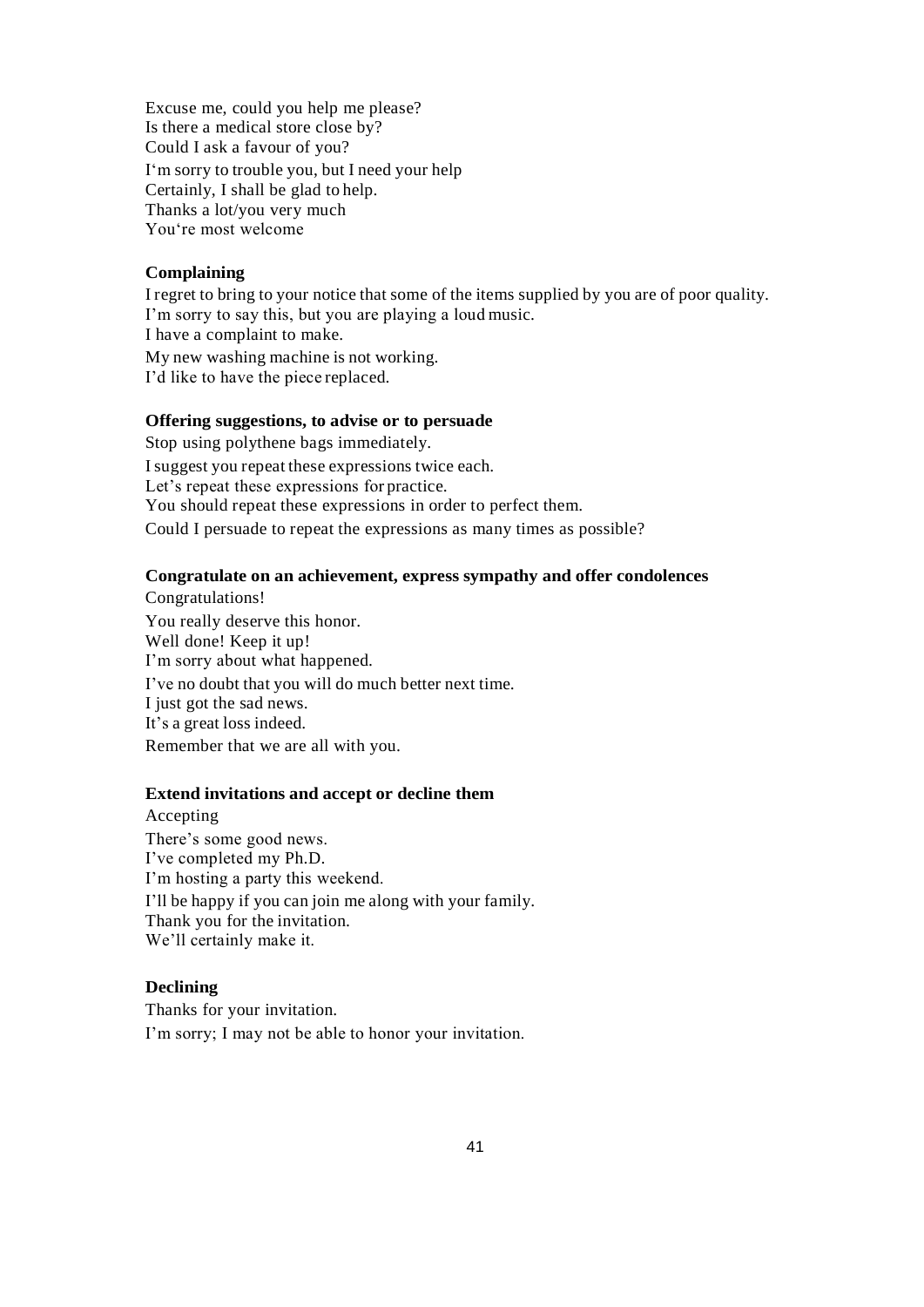It's disappointing that you won't be joining us. We all miss you.

# **Make apologies and respond to apologies**

I must apologize for….. I'm terribly sorry about….. Please accept my sincere apologies. It's quite all right. No need to feel sorry about it. These things do happen.

Introduce yourself…. Good morning/hello! /hi! my name is/ I'm ........ I've just joined …… I'm from ……. I work for ……. I am the new ……

Introducing others…

Good morning all. I would like to introduce…… Hello everybody, here is Mr. / Mrs ……… It's my pleasure to introduce our today's guest…… I feel delighted to introduce Mr. / Mrs …… It's a great honor for me to introduce……. I'm happy to introduce my friend….. I'm proud of introduce my friend …….

Asking for people's opinions and giving opinions to others I'm convinced ……. I think…. / I believe….. / I feel ….. As far as I'm concerned………. What is your opinion about .......... What are your views on/about ........ Are you in favour of.......... ?

### DOs

- 1. Understand and analyze the situation.
- 2. Identify your role and act accordingly.
- 3. Frame your sentences, questions and answers properly.
- 4. Be as natural as possible. Be yourself.
- 5. Check the posture and move a little.
- 6. Use your hands to express your point.
- 7. Maintain very good eye contact with the other person.

8. Make sure of shortened forms of words like: shan't, don't etc., which are vital forspoken form of language.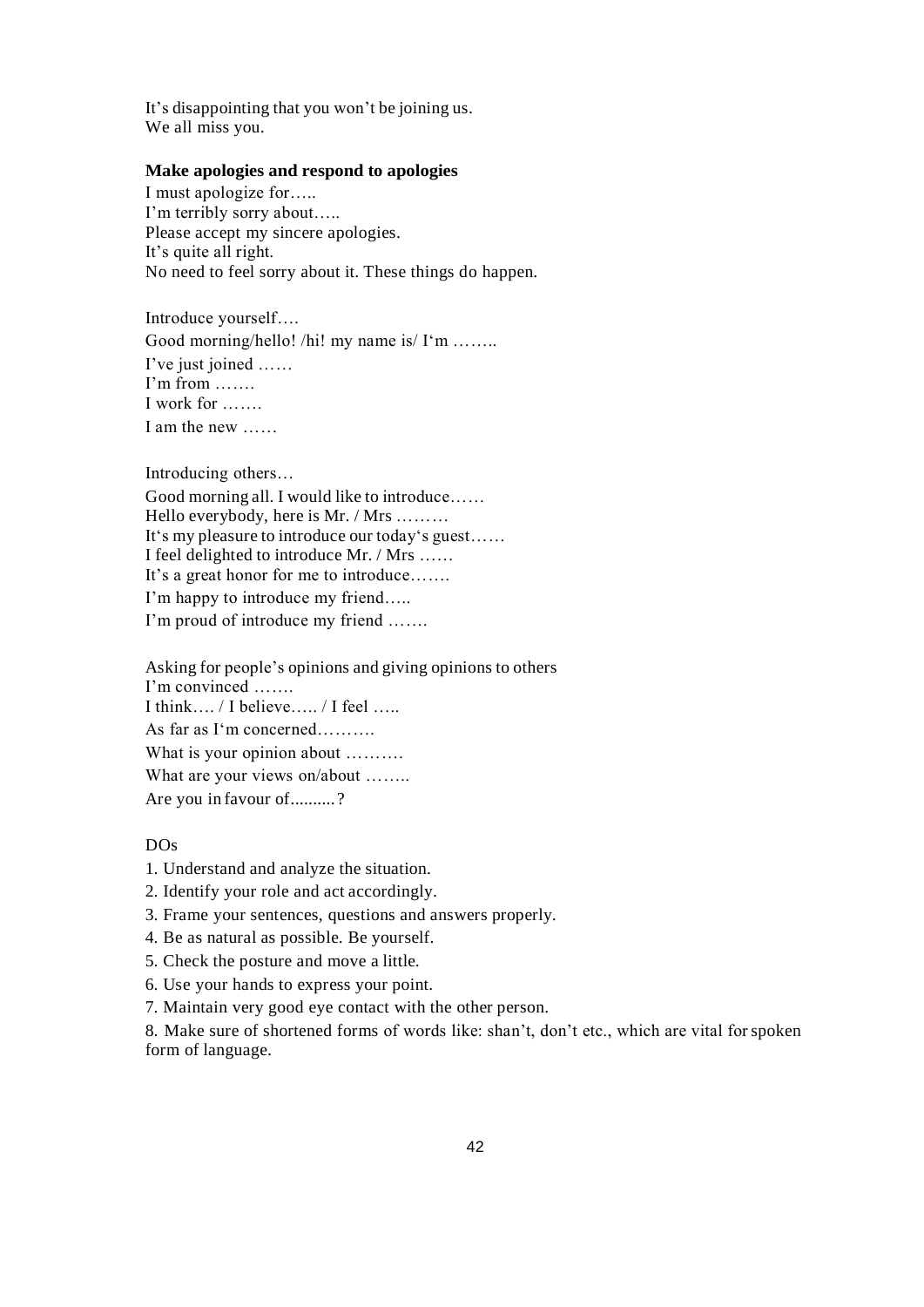- 9. Understand the question before answering.
- 10. Check your voice modulation, stress, intonation and speed.

# DON'Ts

- 1. Be in a hurry to say something.
- 2. Keep yourself detached from the given role.
- 3. Speak unchecked.
- 4. Put on an accent or look animated.
- 5. Plant yourself to a particular point, bend or move excessively.
- 6. Use your hands excessively.
- 7. Avoid eye contact; roll your eyes/stare continuously.
- 8. Read out the written form of communication.
- 9. Answer in urgency.
- 10. Be too fast/slow or shout unnecessarily.

### **Role Play**

A customer comes to a bank to apply for a bank loan and approaches the manager. (Conversation between the Customer & the Manager)

**Customer:** Good Morning Sir.

**Manager:** A very good morning. Tell me how can I help you?

**Customer**: Sir, I would like to apply for a loan of 2 lakh rupees.

**Manager**: Yeah sure, please fill this form. Do you have the required documents?

**Customer**: Yes, here they are. I brought all the documents you need.

**Manager**: We would verify these documents. If everything goes well, your loan will be sanctioned in a week's time.

**Customer**: Thank you Sir. Have a nice day!

**Manager:** A good day to you too!

Role-play improves speaking & listening skills. Students develop non-verbal communication techniques. They learn to use appropriate language in real life communication. By providing an opportunity for the students to create and participate in roleplays, the instructors can gain knowledge of each student while the students can benefit through increased interaction with the material and with each other. Role-play also motivates the quiet students to learn by themselves in a more forthright way. Students benefit from explicit feedback that focuses on the learning objectives that leads to learning experience.

**Practicing Dialogues, Speeches, and Conversations by Students in the class will** limit or reduce following barriers. Although the barriers to effective communication may be different for different situations.

- Linguistic Barriers
- Psychological Barriers
- Emotional Barriers
- Physical Barriers
- CulturalBarriers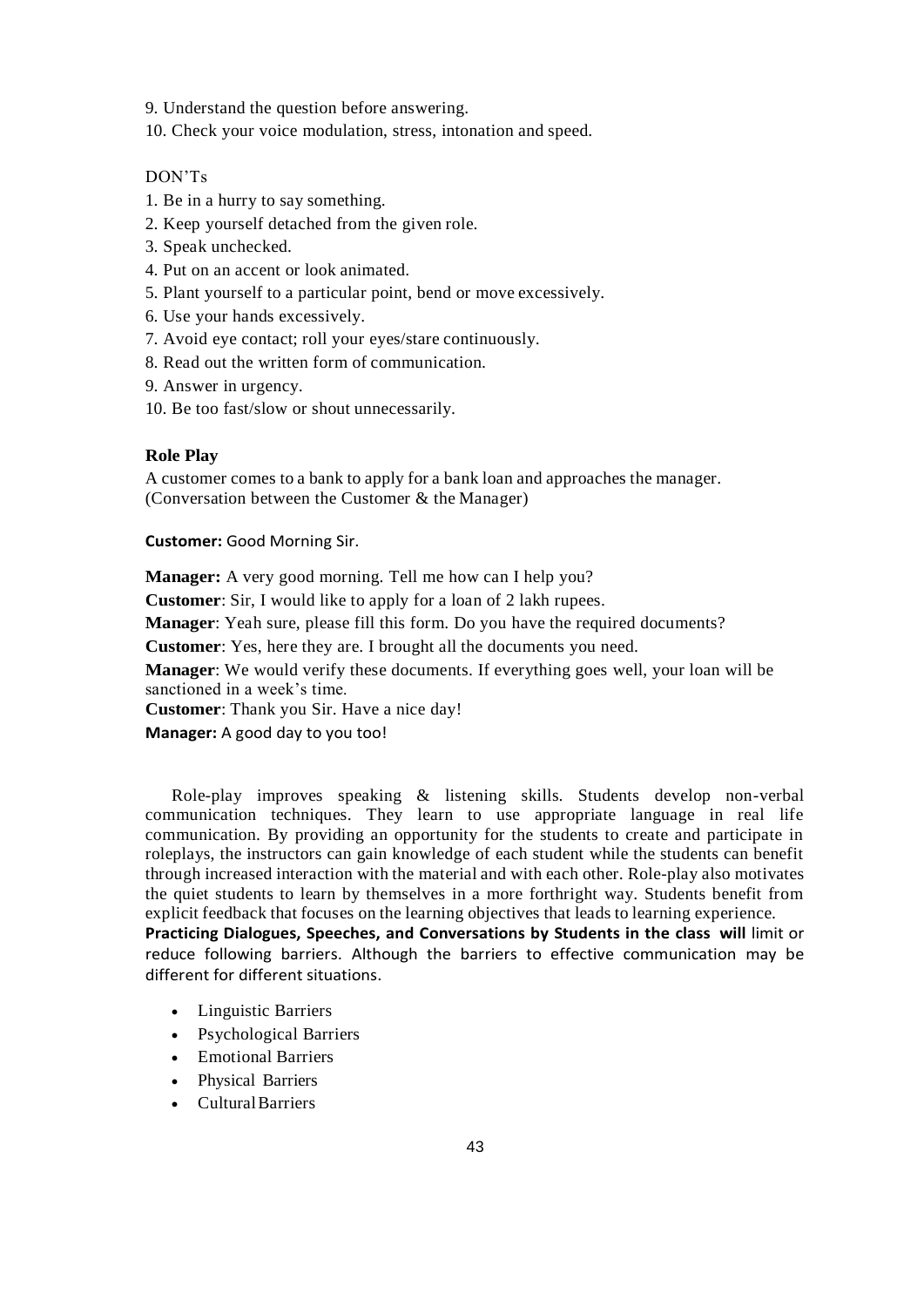- Organizational Structure Barriers
- Attitude Barriers
- Perception Barriers
- Physiological Barriers
- Technological barriers
- Socio-religious barriers

# **Assignment**

Write conversations for the following situations:

- 1. Revati requests her neighbour, Priya, to teach her how to bake a cake.
- 2. Ramu is suffering from cold and flu. He goes to Dr. Bhaskar for medication. Dr. Bhaskar examines Ramu and prescribes the medication.
- 3. Kavita works in an organization. She decides to open an account in a Bank, to save her earnings.

She meets the Manager of Bank and enquires how to open an account and deposit the amount.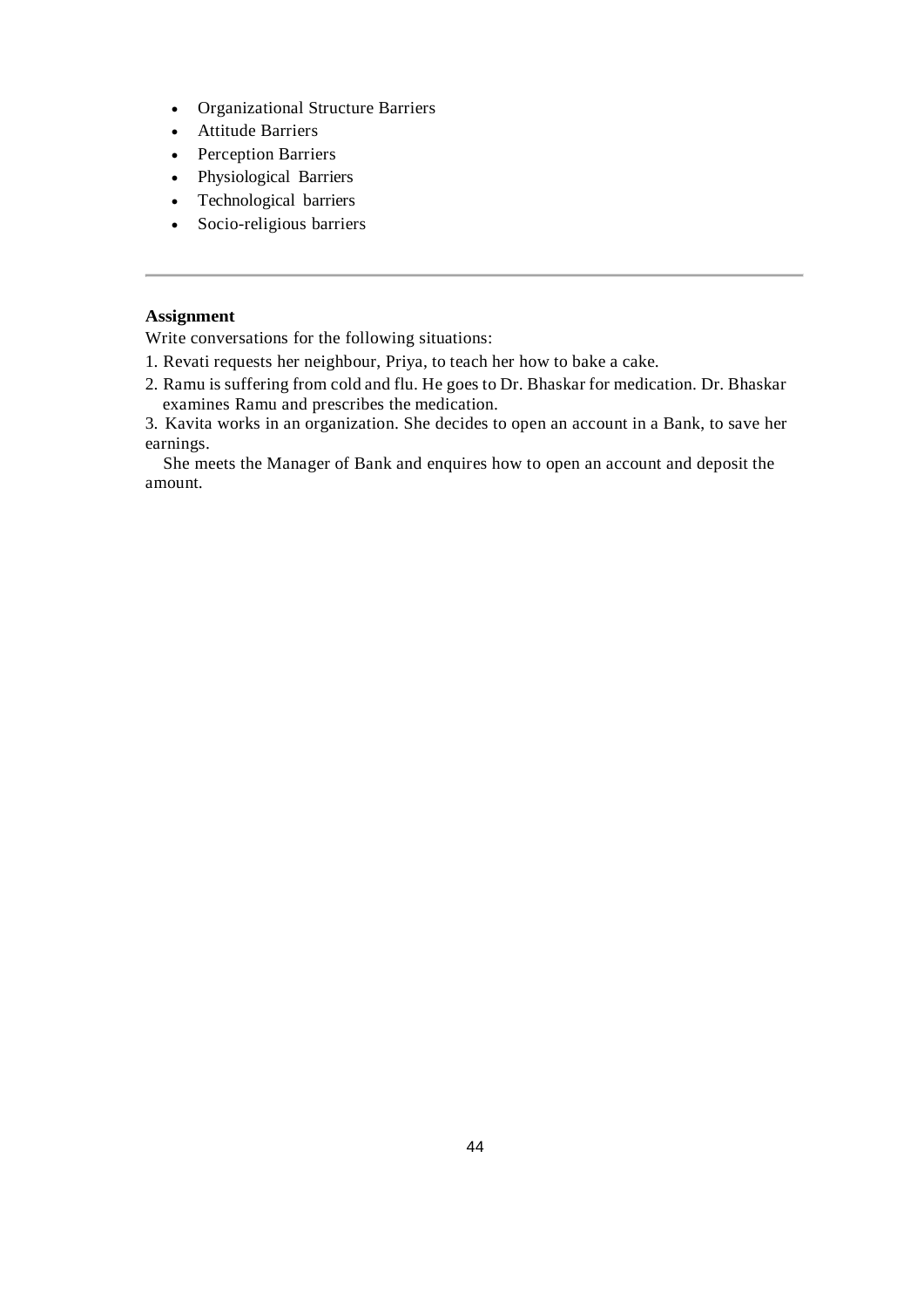# 7. **Lecture and Questionnaires for Building Self- Esteem and Self Confidence**

**……………………………………………………………………………………**

Self-esteem refers to a person's overall evaluation of his or her own worth. Itencompasses beliefs such as "I am competent", emotions such as triumph, despair, prideand shame. It can also apply to a particular dimension such as "I believe I am a goodwriter and I feel proud of myself or I believe I am a good person and I am proud of that."Self-esteem can be equated to self worth, self regard, self respect, self love, and self-integrity. In the mid 1969, Morris Rosenberg, a social learning theorist defined self-esteem in terms of a stable sense of personal worth or worthiness. Self concept therefore,is a concept of personality and for it to grow, we need to have self worth, and this selfworth will be sought from embracing challenges that result in the showing of success.

'Confidence' derives from the Latin *fidere*, 'to trust'. Self-confidenceessentially means to trust and have faith in oneself. It is our certainty as to our judgement, ability, and so on—in short, our certainty as to our aptitude to engage with the world. A self-confident person is able to act on opportunities, rise to new challenges, take control of difficult situations, and accept responsibility and criticism if things go wrong.

Just as the foundation of successful experience is self-confidence, so the foundation of self-confidence is successful experience. Although any successful experience contributes to our general self-confidence, it is, of course, possible to be highly confident in one area, such as cooking or dancing, but very unsure in another, such as public speaking.

In the absence of confidence, courage takes over. Confidence operates in the realm of the known; courage, on the other hand, operates in the [realm of the unknow](https://www.psychologytoday.com/intl/basics/stage-fright)n, the uncertain, and the fearsome: you cannot be a confident swimmer unless you once had the courage to lose your footing in deep water. Courage is more noble than confidence, because it requires more strength, and because a courageous person is one with limitless capabilities and possibilities. In the lonely hearts, ladies often specify that they are looking for a confident man, but who they are truly looking for is a courageous man.

While self-confidence and self-esteem often go hand in hand, it is possible to have high self-confidence and yet low self-esteem, as is, for example, the case with many celebrities. Esteem derives from the Latin *aestimare*, 'to appraise, value, rate, weigh, estimate', and selfesteem is the cognitive and, above all, emotional appraisal of our own worth. Our self-esteem is the matrix through which we think, feel, and act. It reflects, and also in large part determines, our relation to ourself, to others, and to the world.

It is [possible](https://www.psychologytoday.com/intl/basics/cognition) that self-esteem evolved as a barometer of status or acceptance in the social group, or else to lend us the strength to act in the face of fear and anxiety. Psychologist Abraham Maslow included it as a deficiency need in his hierarchy of needs, and argued that a person could not meet his growth needs unless he had already met his deficiency needs. To me, it seems that we are each born with a healthy self-esteem [\(and](https://www.psychologytoday.com/intl/basics/fear) a small smattering of selfconfidence), which is then either sustained or undermined by our life experiences.

In the West, self-esteem is primarily based on achievement, whereas in the East it is primarily based on 'worthiness', that is, on being seen and accepted as a good member of the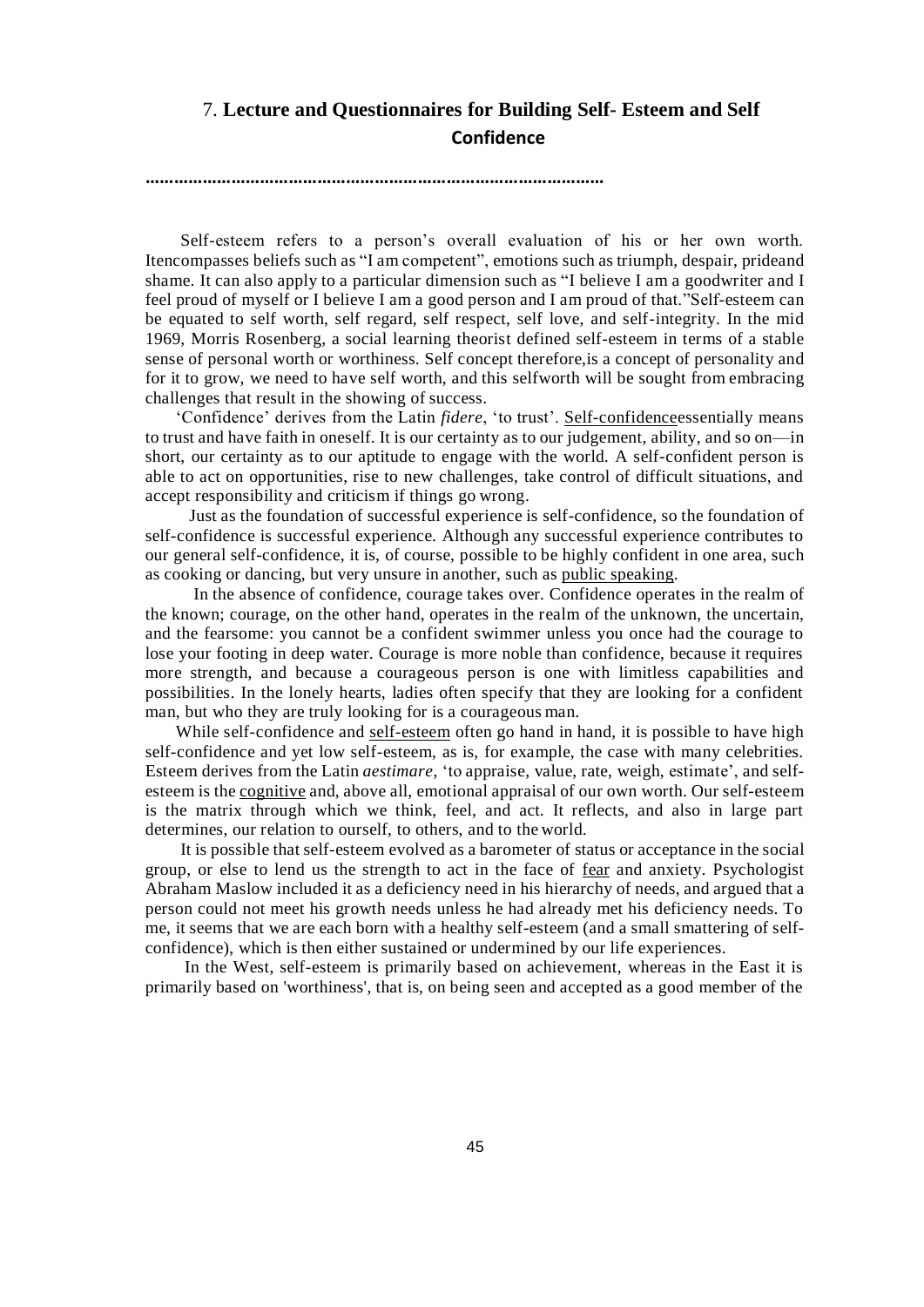family, community, and other in-groups. In the West, you can get away with being a bad ingroup member so long as you are successful; in the East, you can get away with being unsuccessful so long as you are a good in-group member.

Many people find it simpler to work on their self-confidence than on their self-esteem, and end up with a long list of abilities and achievements to show for themselves. As they also depend on this list for their self-esteem, they cannot afford to look upon themselves as they truly are, with all their imperfections and failures. And so they are unable to recognize, let alone address, their real problems and limitations, and, more tragically still, to accept and love themselves as the less-than-perfect human beings that they truly are.

As anyone who has been to university knows, a long list of abilities and achievements is neither sufficient nor necessary for healthy self-esteem. While people keep on working at their list in the hope that it might one day be long enough, they try to fill the void with status, income, possessions, relationships, sex, and so on. Attack their status, criticize their car, and observe in their reaction that it is them that you attack and criticize.

Similarly, it is no good trying to pump up the self-esteem of children (and, increasingly, adults) with empty and condescending praise. No one will be fooled, least of all the children, who will feel confused if not exasperated, and be held back from the sort of endeavour from which real self-esteem may grow. And what sort of endeavour is that?

Whenever we live up to our dreams and promises, we can feel ourself growing. Whenever we fail but know that we have given our best, we can feel ourself growing. Whenever we stand up for our [values](https://www.psychologytoday.com/intl/basics/dreaming) and face the consequences, we can feel ourself growing. Whenever we come to terms with a difficult truth, we can feel ourself growing. Whenever we bravely live up to our ideals, we can feel ourself growing. That is what growth depends on. Growth depends on bravely living up to our ideals, not on the ideals of the bank that we work for, or our parents' praise, or our children's successes, or anything else that is not truly our own but, instead, a betrayal of ourself.

Socrates is a shining [exam](https://www.psychologytoday.com/intl/basics/parenting)ple of a man who bravely lived up to his ideals, and, in the end, bravely died for them. Throughout his life, he never lost faith in the mind's ability to discern and decide, and so to apprehend and master reality. Nor did he ever betray truth and integrity for a pitiable life of self-deception and semi-consciousness. In seeking relentlessly to align mind with matter and thought with fact, he remained faithful both to himself and to the world, with the result that he is still alive in this sentence and millions of others that have been written about him. More than a great philosopher, Socrates was the living embodiment of the dream that philosophy might one day set usfree.

Arrogant people require constant reassuring and bolstering both from themselves and from others, which accounts for their boastfulness, entitlement, anger, and reluctance to learn from mistakes [and failures.](https://www.psychologytoday.com/intl/basics/philosophy) In contrast, people with healthy self-esteem do not seek to pull themselves up by pushing others down. Instead, they are happy simply to revel in the miracle of existence, with cheerfulness, humility, and quiet action.

Just as high self-esteem does not amount to arrogance, so low self-esteem does not amount to humility. Humble people understand that there is more to life than just themselves, but that need not mean that they do not have a healthy self-regard.

Needless to say, only a minority of people with low or insecure self-esteem are arrogant: most simply suffer silently. People with low or insecure self-esteem tend to see the world as a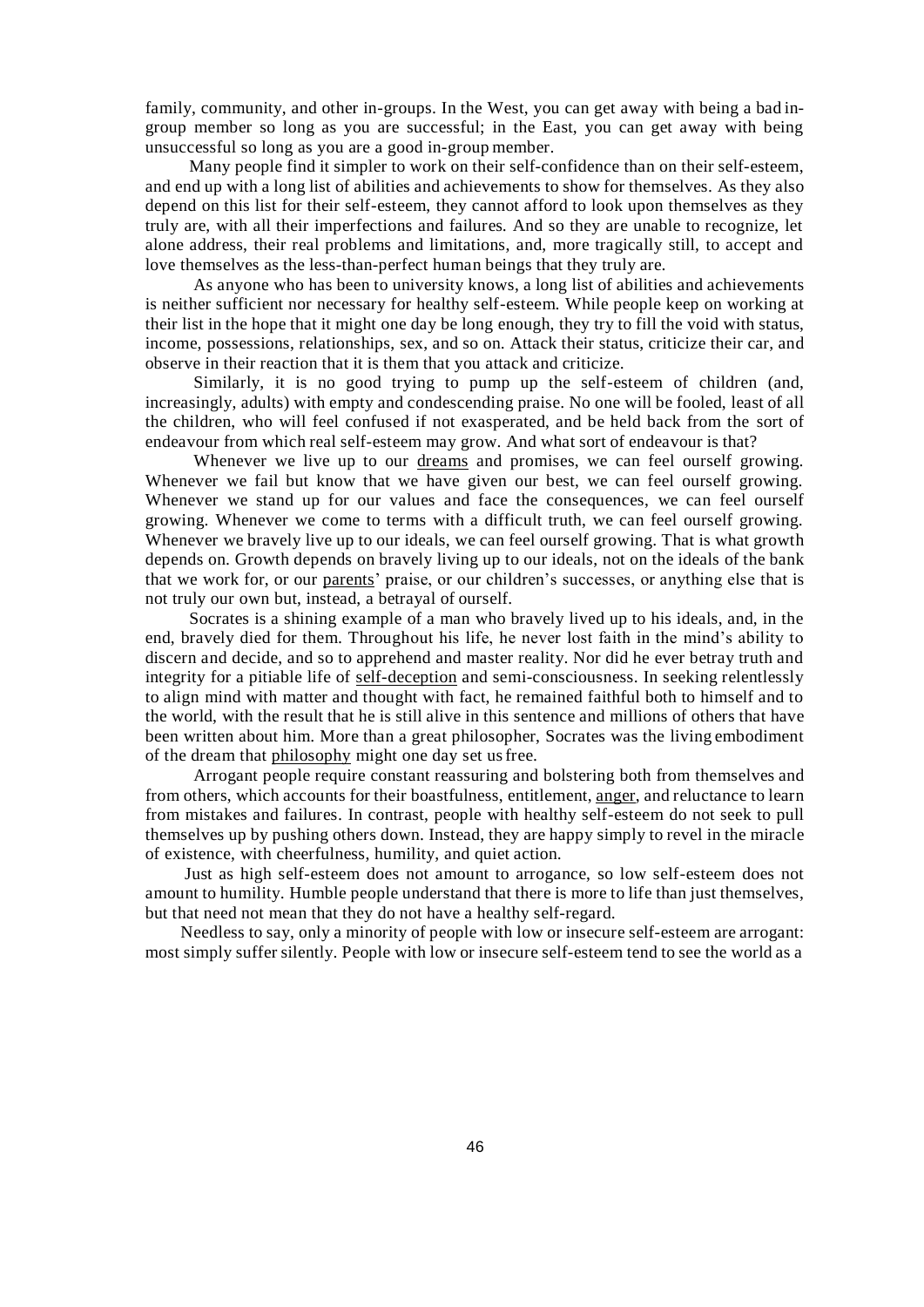hostile place and themselves as its victim. As a result, they are reluctant to express and assert themselves, miss out on experiences and opportunities, and feel powerless to change things. All this lowers their self-esteem still further, sucking them into a downward spiral.

Low self-esteem can be deeply rooted, with origins in traumatic childhoodexperiences such as prolonged separation from parent figures, neglect, or [emotional, physical,](https://www.psychologytoday.com/intl/basics/trauma) or sexual abuse. In later life, self-esteem can be undermined by ill health, negative life events such as losing a job or getting divorced, deficient or frustrating relationships, and a general sense of lack [of](https://www.psychologytoday.com/intl/basics/career) control. This sense of lack of control may be especially marked in victims of emotional, physical, or sexual abuse, or victims of discrimination on the grounds of religion, culture, race, sex, or sexual orientation.

[…………………………………………………………………………………………………](https://www.psychologytoday.com/intl/basics/homosexuality)

### **Assignments:**

- 1. Can we change our self-esteem level with our efforts or not? What are the main factors that effect self-esteem of humans?
- 2. What is the role of self-esteem building exercises in children coping with abuse and neglect?
- 3. Why do most people have high self-esteem and overly positive views about themselves?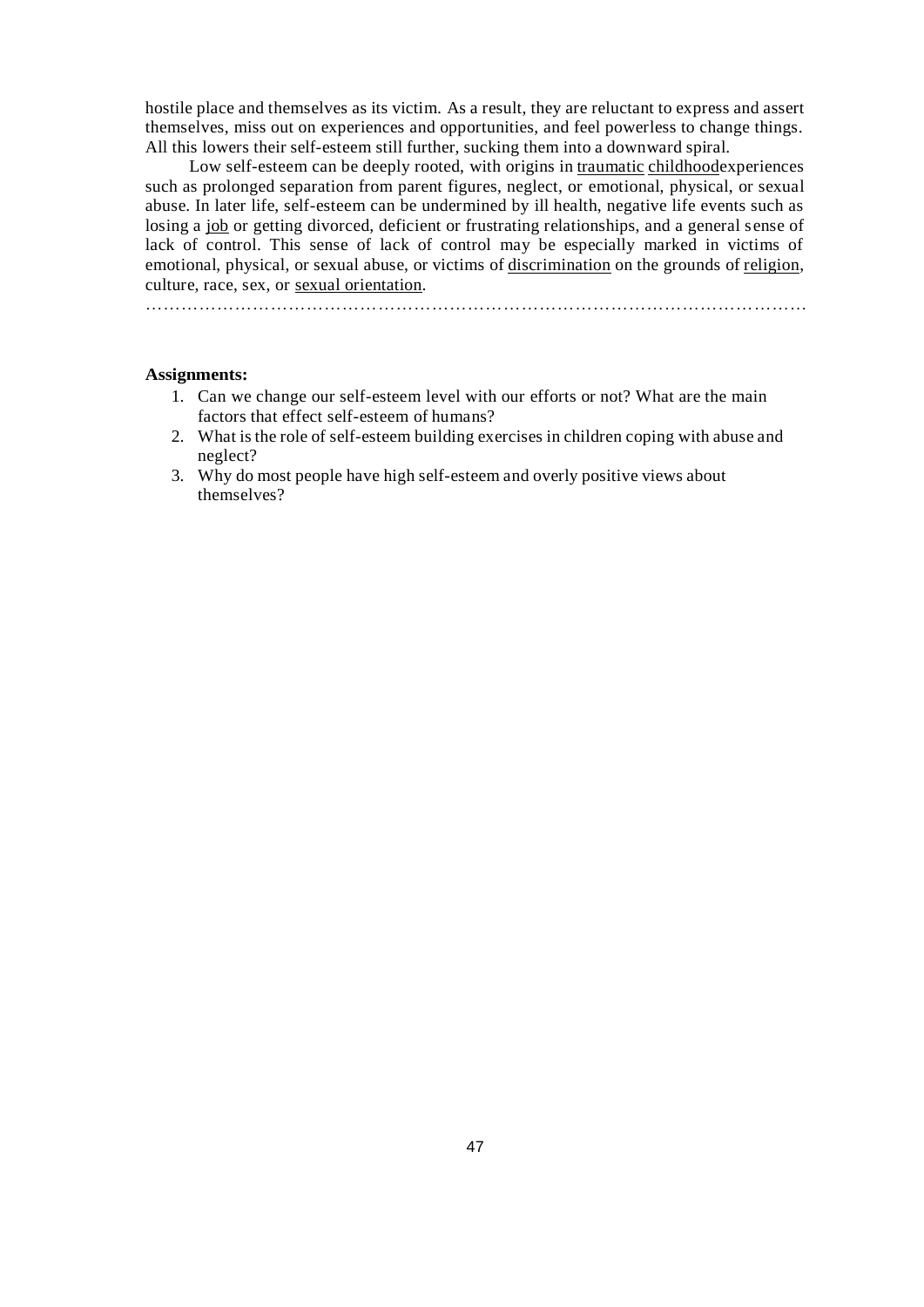# **8. Attitude**

#### **………………………………………………………………………………**

In **psychology**, an **attitude** refers to a set of emotions, beliefs, and behaviors toward a particular object, person, thing, or event. **Attitudes** are often the result of experience or upbringing, and they can have a powerful influence over behavior. While **attitudes** are enduring, they can also change.

There is an informal consensus that, " Attitude can be your best friend or your worst enemy. Attitude is the one factor that is universally acknowledge to be capable or overcoming every possible disadvantage. Attitude is associated with physical neural state, verbal opinion, ideologies and integrated philosophy of life. Attitude is the detailed direction of human behavior.

Attitude is a learned predisposition towards aspects of our environment.

The attitude is the way a person, behaviour that employs an individual to make things. In this sense, can say that it is his way of being or act, behavior also can be considered some form of social motivation - in nature, therefore, secondary, against biological motivation, type primary-which promotes and guides the action towards specific objectives and goals.

Based on various definitions of attitudes, attitude as a lasting organization's beliefs and cognitions in general, endowed with an emotional charge in favor or against a defined object, which predisposes to a consistent action with cognitions and emotions relating to that object. Attitudes are considered intercurrent variables, not be directly observable but subject to observable inferences.

The Real word attitude, a term that comes from the latin 'actitudo'. The attitude is the mood that is expressed in a certain way (such as a conciliatory attitude). It is expressed outwardly, through gestures, movements, words, cries, laughs, tears, or sometimes stillness and apathy, but it responds to internal, cognitive and affective stimuli. You cannot have an attitude to what is not known or is not valued as good or bad position) or an animal (when manages to arrange care for any question). Introduction

#### **What is Assertiveness?**

Assertiveness is a way of communicating your feelings and opinions openly, directly and honestly while also remaining respectful of the needs and rights of others. Assertiveness is an attitude of mind, a way of thinking, backed up by skills that can be learned. Some people may think that being assertive is about being selfish, but it is in fact the opposite.

Assertiveness is not about us acting in a superior way to others, but accepting that we are all equal in worth. This means that we are all just as deserving as one another in having our preferences met. The purpose of assertion involves standing up for your own wishes, wants and desires, but taking into account that those of others may be of equal importance. The purpose of assertion is not to win arguments but to agree on a workable compromise. When we are both being truly assertive, it is with the purpose of ideally satisfying the preferences of both parties involved in a situation.

It is often the case that we can be very assertive in some settings but aggressive or withdrawn in others. We may be totally in charge at work, but feel unable to communicate in close relationships. We may be able to take faulty goods back to shops, but unable to ask for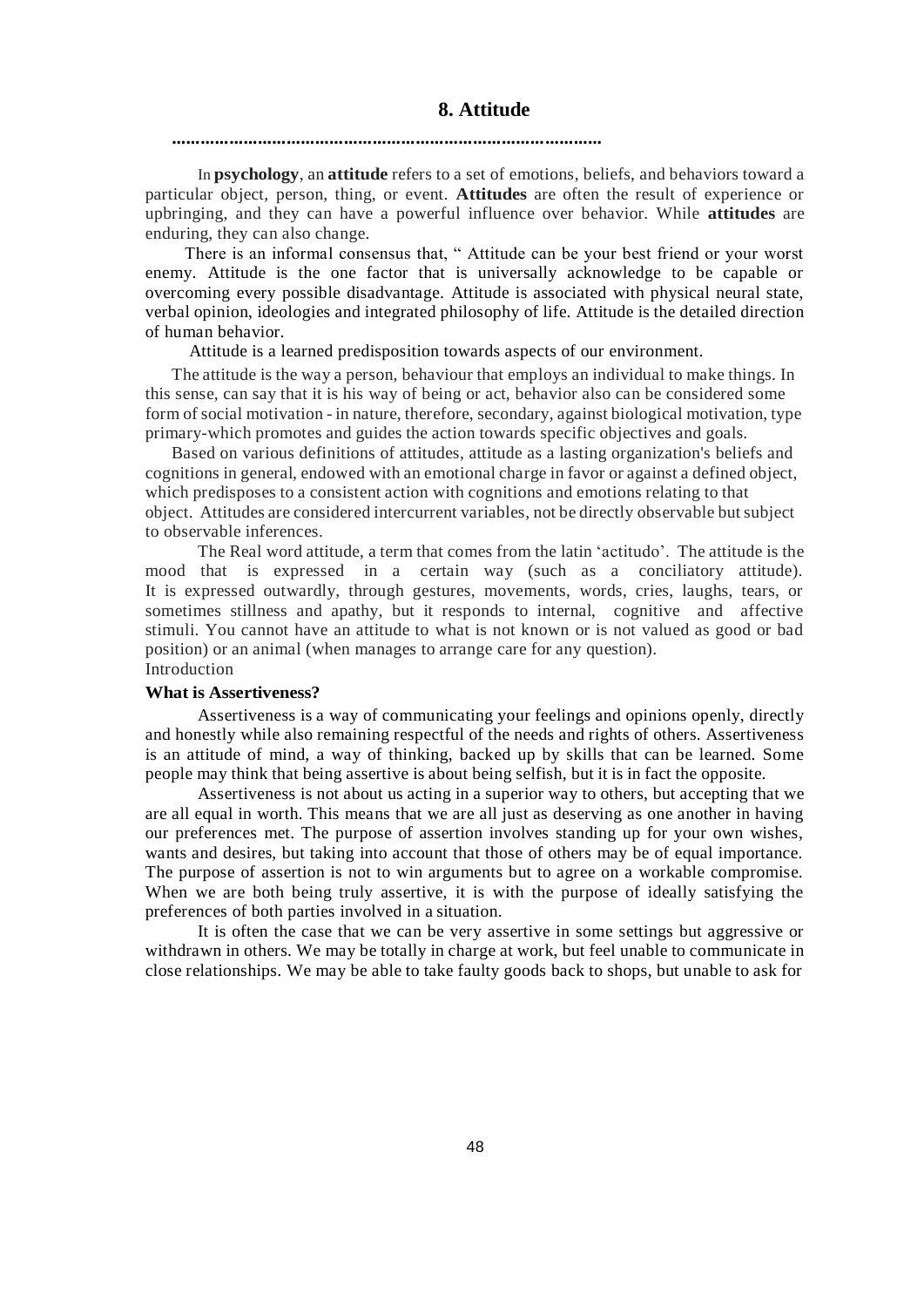affection or accept compliments. Being assertive is not necessarily about becoming a totally assertive person, but about communicating more clearly in daily situations, which, if left unaddressed, can build up resentment or misunderstandings. Learning to develop assertiveness can be particularly useful for people who become passive or unhelpfully aggressive when faced with difficult, hurtful, abusive or manipulative situations.

### **Being Aggressive**

One of the myths about assertive behaviour is that it involves being aggressive. This isn't true. Assertiveness involves clear, calm thinking and respectful negotiation with the recognition that each person is equally entitled to express their opinion. Aggressive feelings and behaviour may arise from frustration or a sense of powerlessness, or from the mistaken belief that we must dominate or control others to get our needs met. Aggression may be defined as an approach to communication which is mainly hostile, forceful or bullying. Aggression does mean standing up for oneself, but with little if any regard for others. Someone who is aggressive instead of being assertive would be dismissive of the preferences or emotions of others and certainly not willing to work on a balanced compromise. Aggression only allows for an expression of one's own preferences, seeing others contributions as of less importance or inferior.

### **Assertive Communication: 'Don't say yes when you mean no!'**

Learning how to express yourself assertively can seem daunting at first, but here are some tips and techniques that can help:

- In a discussion, try to be clear about what you feel and what you need
- Think about how that can be achieved
- Learn how to negotiate and suggest alternatives if two people want different outcomes
- Try to communicate calmly without attack in another person
- Do say 'yes' when you want to, but also learn to say 'no' firmly when you mean 'no' (rather than agreeing to do something just to please someone else and then feeling resentful or hurt later)
- Prepare for those sticky, predictable situations Rehearse with a friend or in front of a mirror, "I know I've helped you out in the past, but this time I'm saying no as it isn't possible for me to... (meet a demand)"
- Remember though, you don't have to make excuses for saying no, it is ok just to say no
- If someone will not accept your decision it can b useful to keep repeating your message, calmly and reasonably like a stuck record, "I don't think you can have heard me properly, I said I can't help you out this time…."
- Take responsibility for how you think or feel about something. It can be useful to avoid blaming statements. Rather than," Now you've made me feel really guilty!" try, "When you say that, I feel pressured and uncomfortable and I'd like to talk about this calmly."
- Be prepared to listen to others
- Develop confident body language, it will have a impact on the other person
- Try, if you can, to maintain a positive, optimistic outlook in a discussion, let the other person know that you are not looking for winners and losers, but a realistic outcome in a dispute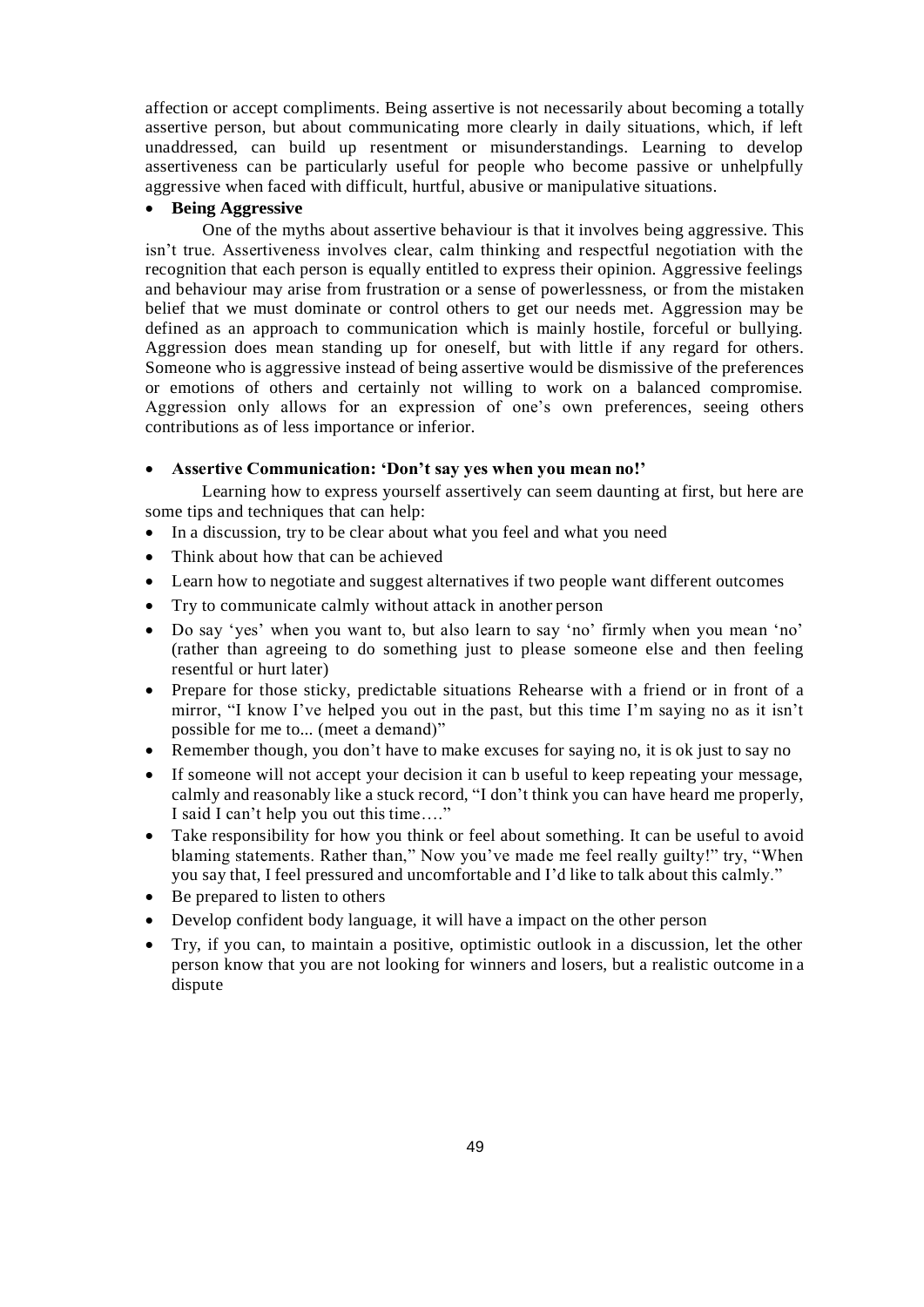- Learning to be assertive does not happen overnight and others may react strongly to changes in your behaviour, trying even harder to make you comply, so be prepared to stand your ground. In some circumstances, for example if you are the victim of bullying, abuse or violence, it is both assertive and appropriate to seek professional help to assist you in keeping safe.
- When we truly value ourselves we have no need to use power games or manipulative behaviour to get what we want; neither are we are at the mercy of those who use these ploys to influence us. We can relate to others honestly, stating our needs clearly and respecting theirs, while not feeling compelled to fulfil them.

# **Aggressive Attitude**

- It is recognizable by the disconnect between what the **person** says and what they do. Passive **aggressive** people tend to expresstheir negative feelingsin an indirect manner, rather than state their disapproval directly to the **person**concerned.
- **Aggressive behavior** can cause physical or emotional harm to others. It may range from verbal abuse to physical abuse. Mental health conditions and brain damage can contribute to **aggressive behavior**.
- Aggressive behavior can cause physical or emotional harm to others. It may range from verbal abuse to physical abuse. Mental health conditions and brain damage can contribute to aggressive behavior.
- Occasional aggressive outbursts are common and even normal. Aggressive behavior is a problem when it brings harm to others or becomes a frequent, regular problem.
- Aggressive behavior can cause physical or emotional harm to others. It may range from verbal abuse to physical abuse. It can also involve harming personal property.
- Aggressive behavior violates social boundaries. It can lead to breakdowns in your relationships. It can be obvious or secretive. Occasional aggressive outbursts are common and even normal in the right circumstances. However, you should speak to your doctor if you experience aggressive behavior frequently or in patterns.
- When you engage in aggressive behavior, you may feel irritable and restless. You may feel impulsive. You may find it hard to control your behavior. You might not know which behaviors are socially appropriate. In other cases, you might act aggressively on purpose. For example, you may use aggressive behavior to get revenge or provoke someone. You may also direct aggressive behavior towards yourself.

# **Many things can shape your aggressive behavior. These can include your:**

- physical health
- mental health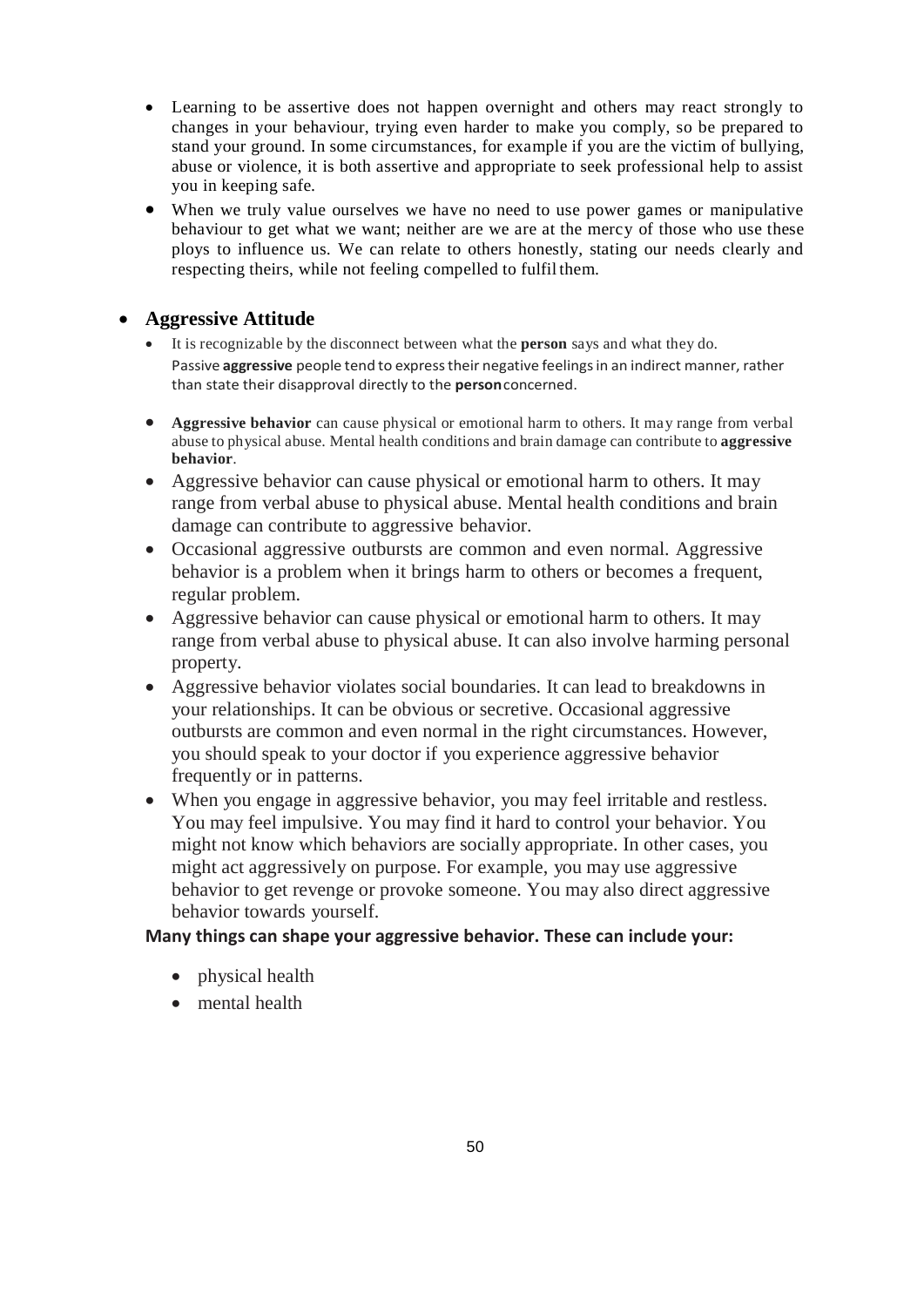- family structure
- relationships with others
- work or school environment
- societal or socioeconomic factors
- individual traits
- life experiences

# **A Submissive attitude:**

Inclined or ready to submit or yield to the authority of another; unresistingly or humbly obedient: **submissive** servants. Marked by or indicating submission or an instance of yielding to the authority of another: a **submissive** reply.

A **submissive person** is a shrinking violet, avoiding upsetting others either because they fear them or they fear to hurt their feelings. When things go wrong, the **submissive person** is likely to assume that they are to blame in some way, and accept culpability when singled out by other people.

In a spiritual gathering, in a religion; it could be considered a symbol for "egoless." As a matter of fact, when someone is submissive is considered to be "good." In the real world, to be submissive means lack of "drive," lack of self respect. We can act in life. We can be submissive at work while we are surrounded by our bosses. It is that respect for hierarchy which could turn intodevotion.

Submissive (or *passive*) behavior means shying away from saying what you really mean and not seeking to achieve your needs, particularly when someone else has conflicting needs. A submissive person is a shrinking violet, avoiding upsetting others either because they fear them or they fear to hurt their feelings. When things go wrong, the submissive person is likely to assume that they are to blame in some way, and accept culpability when singled out by other people. You can often see submissiveness in the use of such as floppy language, qualifiers and submissive body language, although these do not always indicate submissive behavior.

# **Exa[mple](http://changingminds.org/techniques/language/modifying_meaning/floppy_language.htm)**

A child is bullied at school but neither fights back nor tells the teachers. They may wish they could be stronger, like the bully.

A manager tends to avoid giving complex work to one of their subordinates who complains whenever something becomes difficult.

*Sorry, I didn't mean to say that. I should have realized that you wanted to go elsewhere.*

Therefore, to be submissive is not necessarily a "bad" trait. Your dog will be submissive to you, because the dog knows that you will feed him. With others, the same dog will not stand a flea nearby. The issue comes when we realize that we are not honestly expressing ourselves. Here is when the thought of being submissive is bothersome. The dog doesn't think about it. The dog knows about his own survival and comfort. A spiritual human being will observe this characteristic of submissiveness in himself and will be turned off by it. That is the time to change.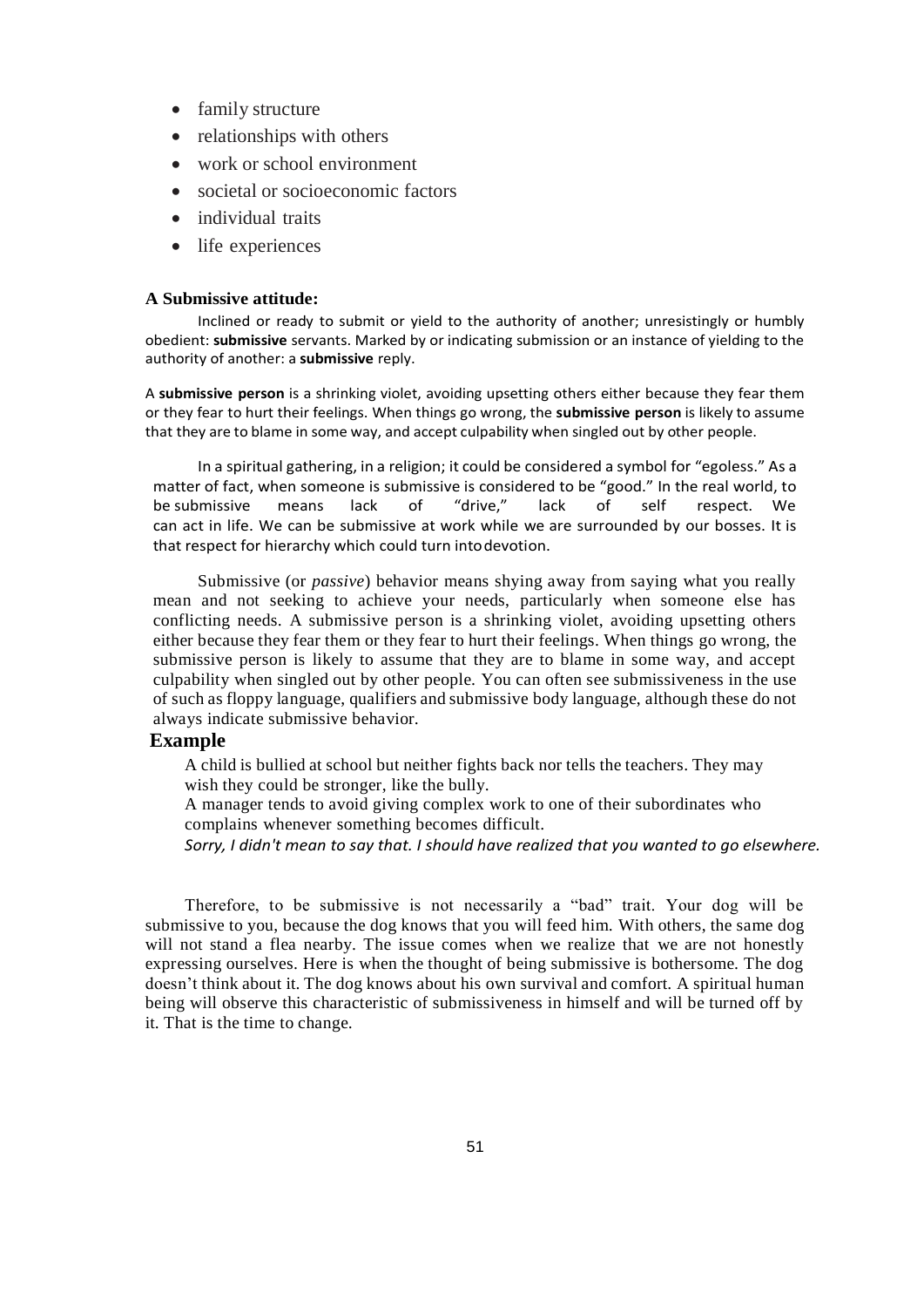# **The important features of attitude are:**

- 1. Multiplexity
- 2. Relations to needs
- 3. Valence
- 4. Related to feeling and beliefs
- 5. Attitudes affect behavior
- 6. Attitudes undergo changes

### **Formation of Attitudes:**

- 1. Psychological factors
- 2. Family
- 3. Society
- 4. Political factors

### **5. Economic factors Benefitsofpositiveattitude**

- 1. Helps achieving goals and attaining success
- 2. Success achieved faster and more easily
- 3. The ability to inspire and motivate yourself and others.
- 4. Fewer difficulties encountered along the way
- 5. More happiness
- 6. More energy
- 7. Greater inner power and strength
- 8. The ability to face any difficulty
- 9. Life smiles at you
- 10. People respect you.

### **Ways of changing attitude in a person:**

- 1. Filling in the information gap
- 2. Use of fear
- 3. Resolving discrepancies
- 4. Impact of peers
- 5. Co-opting approach

### **You are expected to have following attitude in your workplace:**

- 1. Pride
- 2. Passion
- 3. Belief

### **Developing positive attitude**

- 1. Listen to internal dialogue
- 2. Learn to communicate
- 3. Get back tobasics
- 4. Help someoneout
- 5. Find your spirituality
- 6. Allow yourself to be loved
- 7. Allow yourself to laugh and find humor in the simplest of things
- 8. Participate n physical and mental activities
- 9. Follow the principles of holistic health.

# **Obstacles in developing positive attitude**

- 1. Exaggerating
- 2. Over generalizing
- 3. Personalizing
- 4. Thinking
- 5. Jumping to conclusions
- 6. Ignoring the positive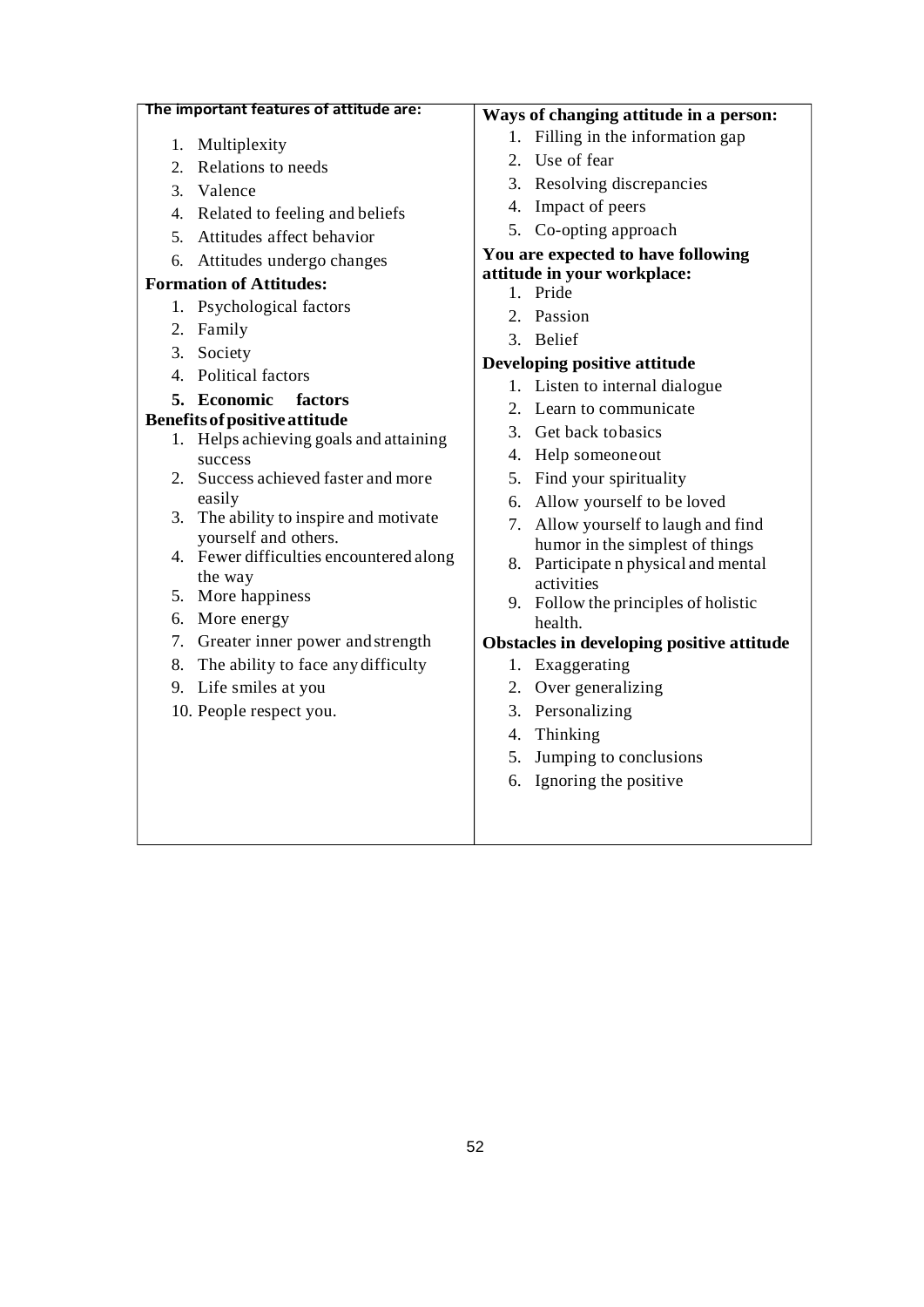# **Assertive, Submissive, Aggressive Behaviour**

Read each of the following statements and decide whether the response is assertive, submissive or aggressive

|     | <b>Situation</b>                                                                                                                                      | You say                                                                                                                                                | Assertive,<br>Submissive,<br>Aggressive? |
|-----|-------------------------------------------------------------------------------------------------------------------------------------------------------|--------------------------------------------------------------------------------------------------------------------------------------------------------|------------------------------------------|
| 1.  | A colleague interrupts you<br>when you are making a<br>'phone call                                                                                    | I'd like to finish this 'phone call,<br>then I'll be with you                                                                                          |                                          |
| 2.  | Someone in another<br>department has volunteered<br>your services without<br>consulting with you                                                      | What a nerve! Why didn't you<br>ask me first? There's no way I<br>can help out. I'm up to my eyes<br>as it is. You'll have to manage on<br>your own    |                                          |
| 3.  | Your boss has sent a memo<br>saying that there are no more<br>business visits to be made<br>without her prior agreement.<br>You are unhappy with this | Jane, I'm unhappy with this new<br>arrangement. The way I see it, it<br>takes away my professional<br>judgement. I'd like to discuss it<br>with you    |                                          |
| 4.  | A colleague had agreed to<br>come to an important<br>meeting, then failed to turn up                                                                  | Well, I suppose it didn't matter<br>that you weren't there. We sort of<br>managed without you                                                          |                                          |
| 5.  | You want a new mobile<br>'phone. The salesperson is<br>pushing you to buy a more<br>expensive model than you had<br>in mind                           | I guess it's more or less what I<br>was looking for. I was really<br>thinking of something cheaper,<br>but perhaps this is OK                          |                                          |
| 6.  | Your boss is about to leave<br>the office for an important<br>meeting. You need to ask if<br>you can work from home<br>tomorrow                       | I know you are in an awful rush<br>and I'm terribly sorry to bother<br>you with something so trivial but<br>I'd like to ask you a really big<br>favour |                                          |
| 7.  | The date is being set for the<br>next team meeting. You are<br>keen to attend but the date<br>clashes with another<br>appointment                     | Well, all right. It seems<br>convenient for everyone else                                                                                              |                                          |
| 8.  | One of your colleagues has<br>forgotten to pass an important<br>message to you. You say to<br>your boss, loudly:                                      | This department is completely<br>hopeless. They are not even able<br>to take a simple message. What<br>are you going to do about it?                   |                                          |
| 9   | Your boss praises a report you<br>have written                                                                                                        | Thank you. I'm glad that you are<br>pleased with it                                                                                                    |                                          |
| 10. | Your partner asks if you are<br>ready yet                                                                                                             | Don't rush me. You can go on<br>your own if you don't want to wait<br>for me                                                                           |                                          |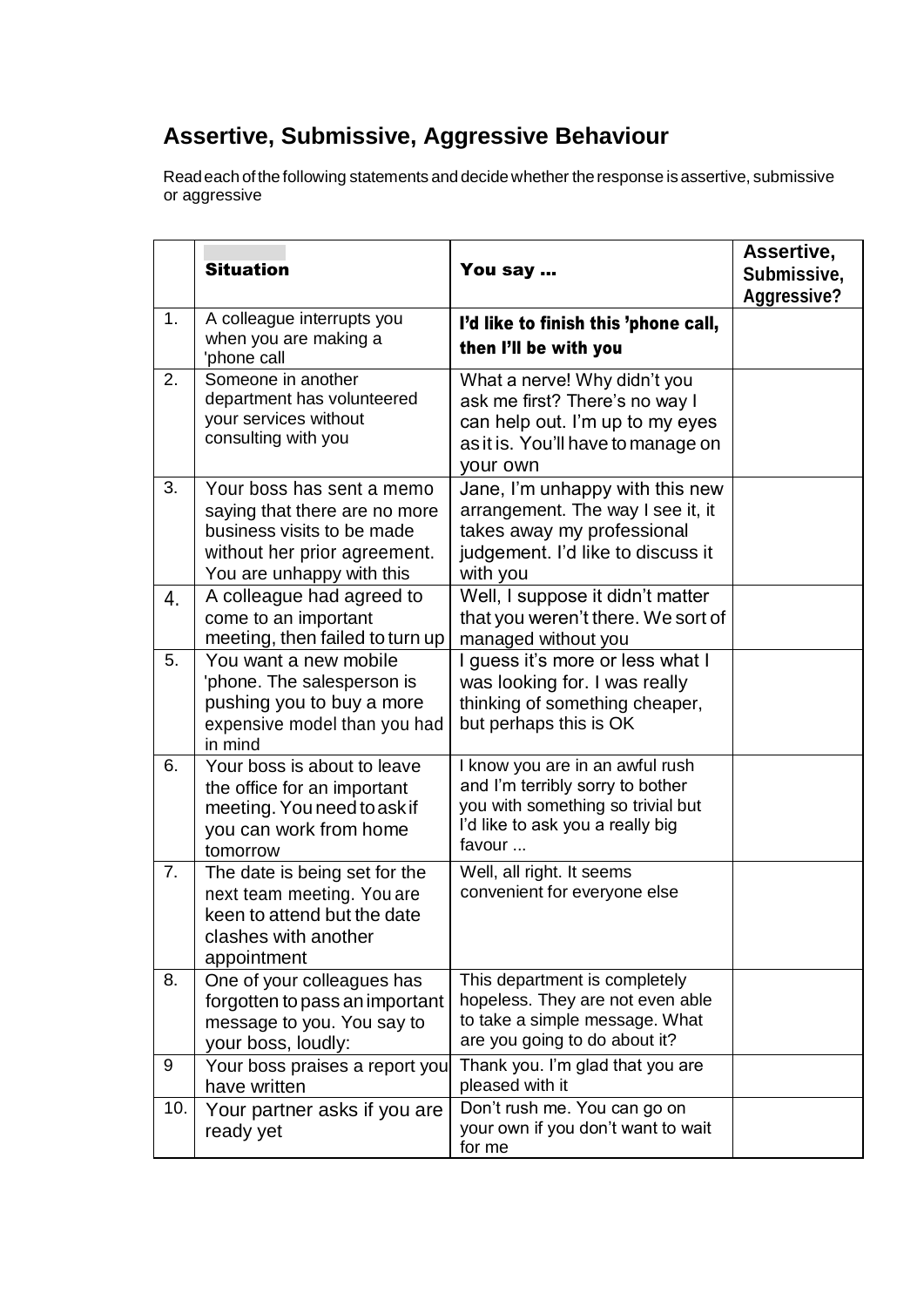### **Assignments:**

**…………………………………………………………………………………… A friend forgot your birthday last year, so you 'forget' to send her a birthday card this year. This is an example of which communicationstyle?**

Aggressive Assertive Passive Passive-Aggressive

**Your neighbor accidentally knocked over your garbage can. You write an angry note calling him a 'selfish jerk' and leave it on his car. This is an example of which communication style?**

Assertive Aggressive Passive-Aggressive Passive

**You overhear someone at work saying something mean about you. You wait until she is alone, and then let her know that you were sad to hear her say such a thing. This is an example of which communication style?**

Passive Aggressive Assertive Passive-Aggressive

**Your neighbor accidentally knocked over your garbage can. You write an angry note calling him a 'selfish jerk' and leave it on his car. This is an example of which communication style?**

Assertive Aggressive Passive-Aggressive Passive

**2. You overhear someone at work saying something mean about you. You wait until she**  is alone, and then let her know that you were sad to hear her say such a thing. This is an **example of which communication style?**

Passive Aggressive Assertive Passive-Aggressive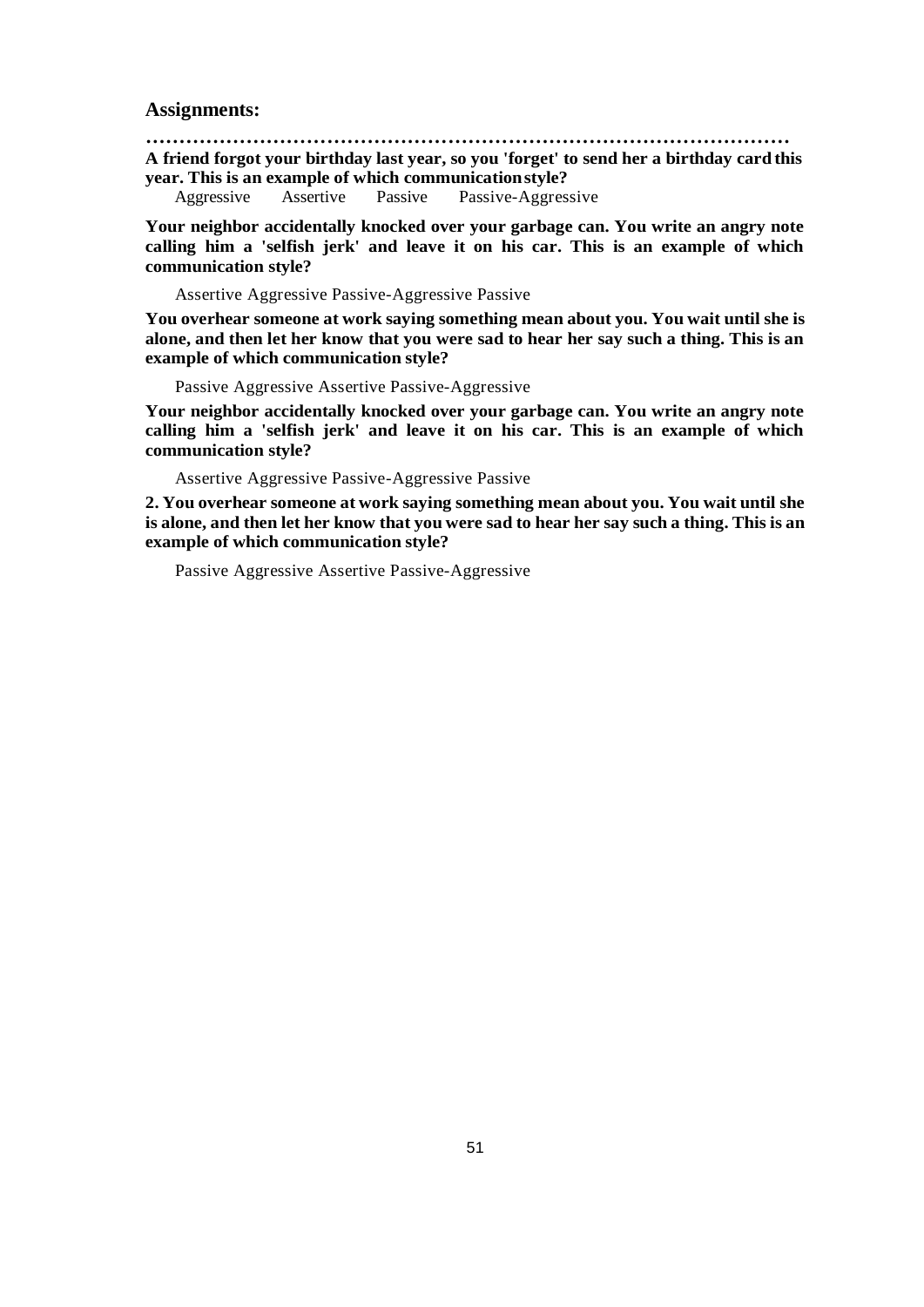# **9. Leadership**

**……………………………………………………………………………………**

#### **Learning Objectives**

Leadership is a subject has long excited interest among people. The term connotes images of powerful dynamic individuals who command victorious armies, direct corporate empires from atop gleaming skyscrapers, or shape the course of nations. The exploits of brave and clever leaders are the essence of many legends and myths. Much of our description of history is the story of military, political, religious, and social leaders who are credited or blamed for important historical events, even though we do not understand very well how the events were caused or how much influence the leader really had. The widespread fascination with leadership may be because it is such a mysterious process, as well as one that touches everyone's life. Why did certain leaders (e.g., Gandhi, Mohammed,) inspire such intense fervor and dedication' How did certain leaders (e.g., Julius Caesar, Alexander the Great) build great empires? Why did some rather undistinguished people (e.g., Adolf Hitler,

The term leadership is a word taken from the common vocabulary and incorporated into the technical vocabulary of a scientific discipline without being precisely redefined. As a consequence, it carries ex1raneous connotations that create ambiguity of meaning Additional confusion is caused by the use of other imprecise terms such as power, authority, management, administration, control and supervision.

### **Definitions**

Leadership is "the behavior of an individual, directing the activities of a group toward a shared goal - (Hemphill & Coons, 1957,)

Leadership is "the ability of an individual to influence, motivate, and enable others to contribute toward the effectiveness and success of the organization. ." (House et aI" 1999, pg. 184)

To drive value creation, inspire our people to congruently deliver it, and create a work environment that supports its perpetual delivery, we must evolve ourselves as intelligent, competent leaders. And, since each of us has different facets to our character and skill and how we are currently affecting others, we must discover our ideal Leadership Identity to master leadership with the resources we have. The Leadership is all about courage, assessing people, and bringing the best in others, more than their potentials. To stand out amongst the crowd and learn through the sub-conscious mind is the key to the leaders of tomorrow.

### **What are Different Leadership Styles?**

We have covered 12 different types of ways people tend to lead organizations or other people. Not all of these styles would deem fit for all kind of situations, you can read them through to see which one fits right to your company or situation.

# **1. Autocratic Leadership**

Autocratic leadership style is centered on the boss. In this leadership the leader holds all authority and responsibility. In this leadership, leaders make decisions on their own without consulting subordinates. They reach decisions, communicate them to subordinates and expect prompt implementation. Autocratic work environment does normally have little or no flexibility.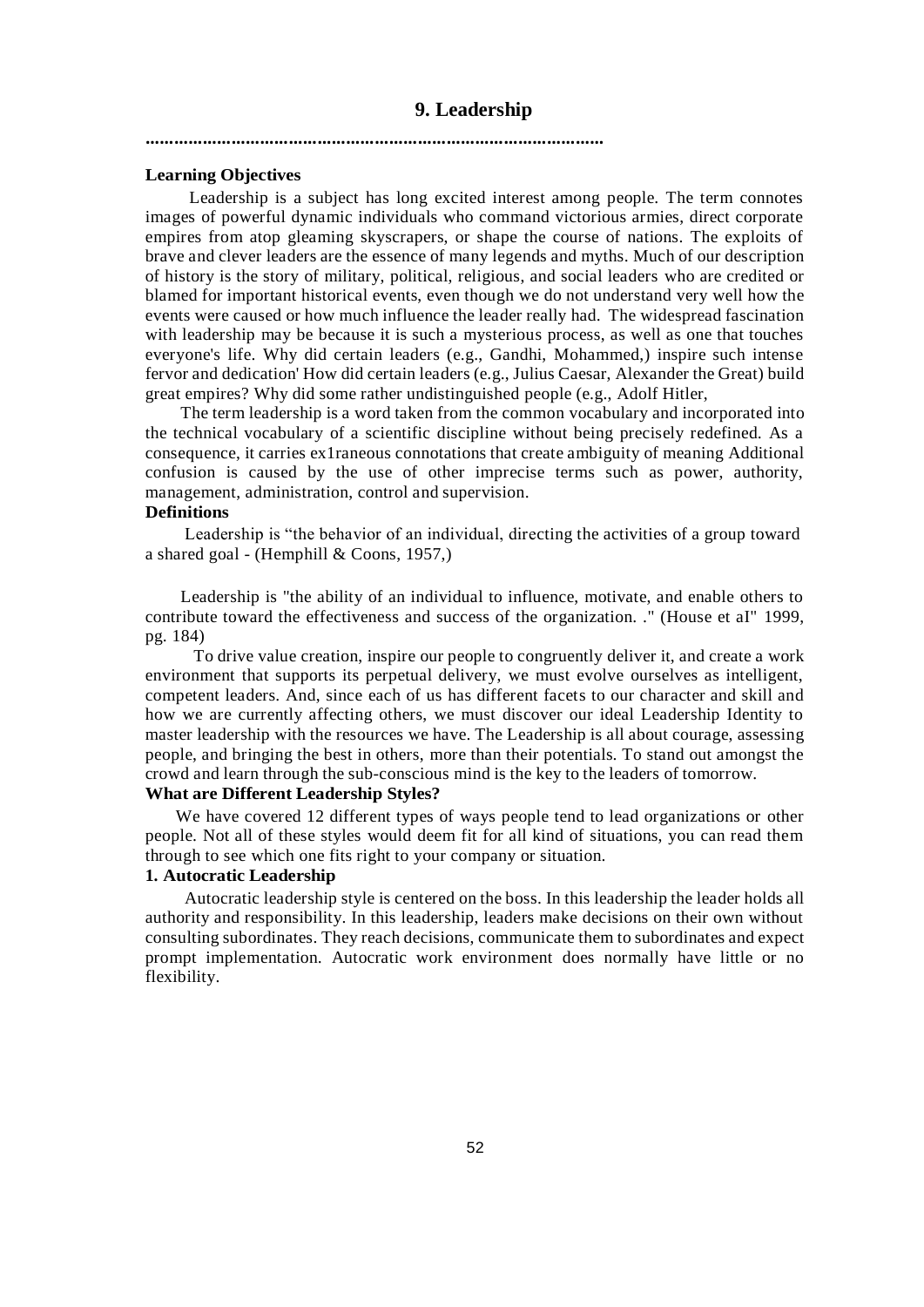In this kind of leadership, guidelines, procedures and policies are all natural additions of an autocratic leader. Statistically, there are very few situations that can actually support autocratic leadership. Some of the leaders that support this kind of leadership include: Albert J Dunlap (Sunbeam Corporation) and Donald Trump (Trump Organization) among others.

### **2. Democratic Leadership**

In this leadership style, subordinates are involved in making decisions. Unlike autocratic, this headship is centered on subordinates' contributions. The democratic leader holds final responsibility, but he or she is known to delegate authority to other people, who determine work projects. The most unique feature of this leadership is that communication is active upward and downward. With respect to statistics, democratic leadership is one of the most preferred leadership, and it entails the following: fairness, competence, creativity, courage, intelligence and honesty.

# **3. Strategic Leadership Style**

Strategic leadership is one that involves a leader who is essentially the head of an organization. The strategic leader is not limited to those at the top of the organization. It is geared to a wider audience at all levels who want to create a high performance life, team or organization. The strategic leader fills the gap between the need for new possibility and the need for practicality by providing a prescriptive set of habits. An effective strategic leadership delivers the goods in terms of what an organization naturally expects from its leadership in times of change. 55% of this leadership normally involves strategic thinking.

# **4. Transformational Leadership**

Unlike other leadership styles, transformational leadership is all about initiating change in organizations, groups, oneself and others. Transformational leaders motivate others to do more than they originally intended and often even more than they thought possible. They set more challenging expectations and typically achieve higher performance. Statistically, transformational leadership tends to have more committed and satisfied followers. This is mainly so because transformational leaders empower followers.

### **5. Team Leadership**

Team leadership involves the creation of a vivid picture of its future, where it is heading and what it will stand for. The vision inspires and provides a strong sense of purpose and direction. Team leadership is about working with the hearts and minds of all those involved. It also recognizes that teamwork may not always involve trusting cooperative relationships. The most challenging aspect of this leadership is whether or not it will succeed. According to Harvard Business Review, team leadership may fail because of poor leadership qualities.

# **6. Cross-Cultural Leadership**

This form of leadership normally exists where there are various cultures in the society. [This leadership has also i](https://hbr.org/2009/05/why-teams-dont-work)ndustrialized as a way to recognize front runners who work in the contemporary globalized market. Organizations, particularly international ones require leaders who can effectively adjust their leadership to work in different environs. Most of the leaderships observed in the United States are cross-cultural because of the different cultures that live and work there.

# **7. Facilitative Leadership**

Facilitative leadership is too dependent on measurements and outcomes – not a skill, although it takes much skill to master. The effectiveness of a group is directly related to the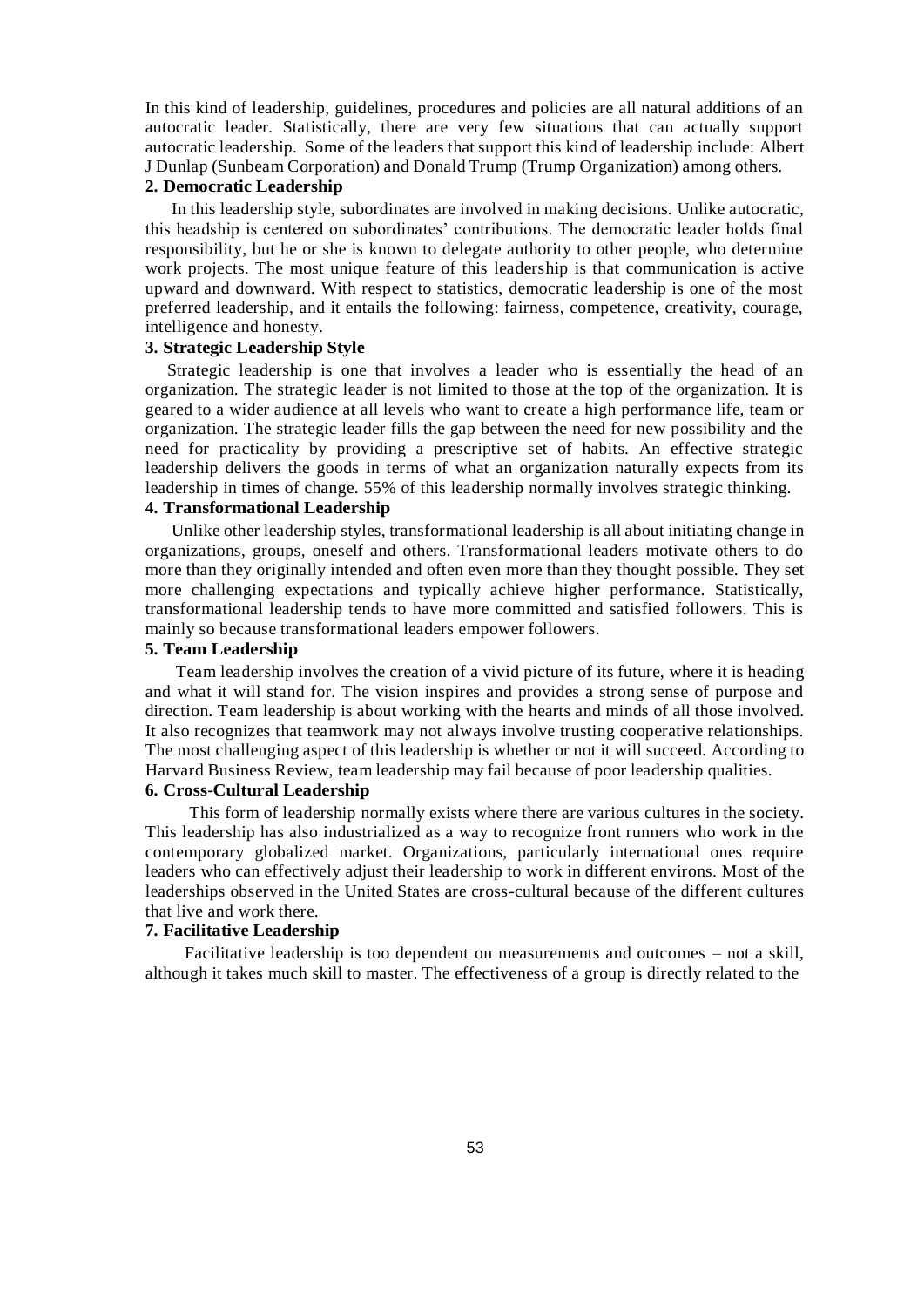efficacy of its process. If the group is high functioning, the facilitative leader uses a light hand on the process. On the other hand, if the group is low functioning, the facilitative leader will be more directives in helping the group run its process. An effective facilitative leadership involves monitoring of group dynamics, offering process suggestions and interventions to help the group stay on track.

### **8. Laissez-faire Leadership**

Laissez-faire leadership gives authority to employees. According to azcentral, departments or subordinates are allowed to work as they choose with minimal or no interference. According to research, this kind of leadership has been consistently found to be the least satisfying and least effective management style.

### **9. Transactional Leadership**

This is a leadership that maintains or continues the status quo. It is also the leadership that involves an exchange process, whereby followers get immediate, tangible rewards for carrying out the leader's orders. Transactional leadership can sound rather basic, with its focus on exchange.

Being clear, focusing on expectations, giving feedback are all important leadership skills. According to Boundless.com, transactional leadership behaviors can include: clarifying what is expected of followers' performance; explaining how to meet such expectations; and a[llocating rewards that are contingent o](https://www.boundless.com/management/textbooks/boundless-management-textbook/leadership-9/types-of-leaders-72/key-behaviors-of-transactional-leaders-356-6822/)n meeting objectives.

#### **10. Coaching Leadership**

Coaching leadership involves teaching and supervising followers. A coaching leader is highly operational in setting where results/ performance require improvement. Basically, in this kind of leadership, followers are helped to improve their skills. Coaching leadership does the following: motivates followers, inspires followers and encourages followers.

### **11. Charismatic Leadership**

In this leadership, the charismatic leader manifests his or her revolutionary power. Charisma does not mean sheer behavioral change. It actually involves a transformation of followers' values and beliefs. Therefore, this distinguishes a charismatic leader from a simply populist leader who may affect attitudes towards specific objects, but who is not prepared as the charismatic leader is, to transform the underlying normative orientation that structures specific attitudes.

### **12. Visionary Leadership**

This form of leadership involves leaders who recognize that the methods, steps and processes of leadership are all obtained with and through people. Most great and successful leaders have the aspects of vision in them. However, those who are highly visionary are the ones considered to be exhibiting visionary leadership. Outstanding leaders will always transform their visions into realities.

**…………………………………………………………………………………………………**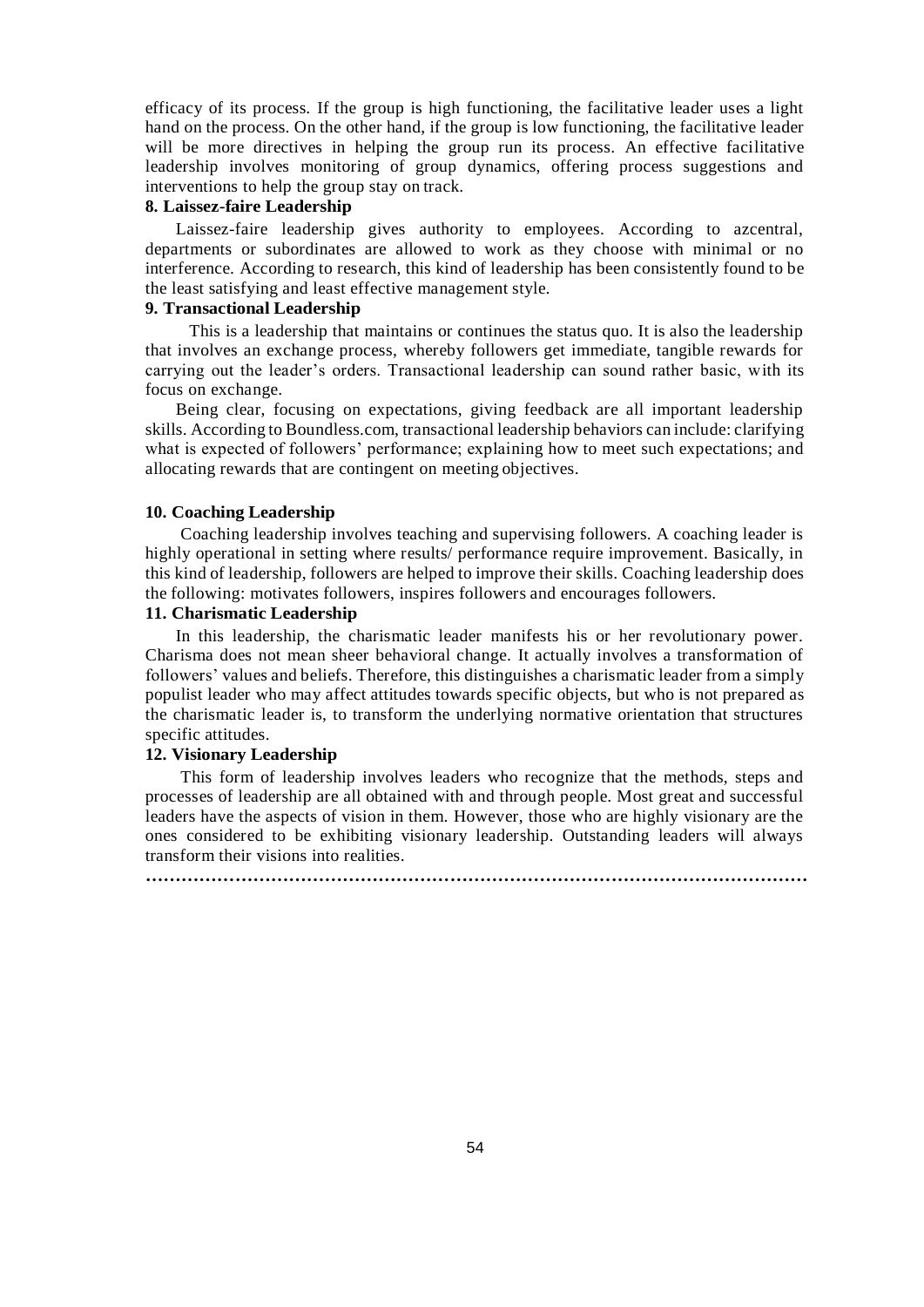### **Assignments:**

- 1. Can you tell me about a time when you demonstrated leadership skills?
- 2. How do you monitor the performance of the people that you have to lead?
- 3. Are you able to delegate responsibilities efficiently?
- 4. How would you describe your leadership style?
- 5. What can you do to motivate a team?
- 6. What values are most important to you as a leader?
- 7. Are you able to collaborate with others and accept new ideas?
- 8. How do you handle disagreements with co-workers?
- 9. Who is your favorite leader? Why?
- 10. Are you more comfortable with verbal or written communication?
- 11. How do you respond to criticism?
- 12. Can you tell me about a time when you solved a problem for your employees/employer?
- 13. How do you measure your own performance at work?
- 14. What strengths would you bring to this particular job?
- 15. How well do you know our organization? What changes would you seek to make if you worked here?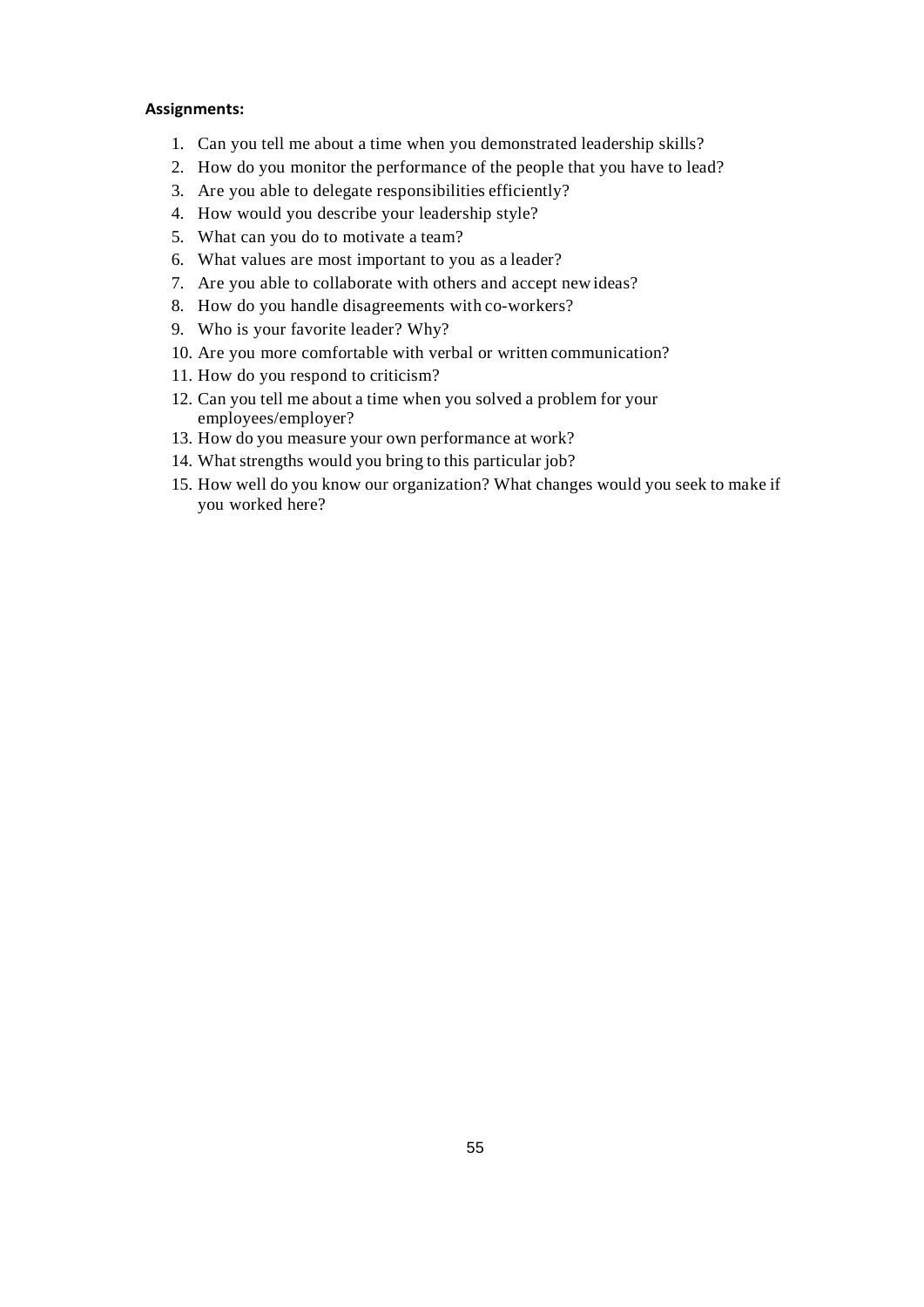# **10.Team and Trust Building Activities**

**……………………………………………………………………………..**

When individuals with similar interest, attitude, and taste come together to work for a common objective, a team is formed. Every individual contributes equally and performs his level best to meet the team targets and achieve the organization's goal. Team members strive hard to live up to the expectations of others and successfully accomplish the assigned task. A team cannot do well unless and until each and every member is focused and serious about his responsibilities. For every team member, his team should come first and everything else later. Personal interests must take a backseat.

Every individual must feel motivated to perform his level best. Never impose things on anyone; instead, the individuals must take the initiative on their own. They should come forward and accept the challenge.

# **What is Team Building ?**

**Team building refers to the various activities undertaken to motivate the team members and increase the overall performance of the team**. You just can't expect your team to perform on their own. A motivating factor is a must. Team Building activities consist of various tasks undertaken to groom a team member, motivate him and make him perform his best.

We all are human beings and love appreciation. Any individual performing exceptionally well must be appreciated well in public. He feels happy and motivated to perform even better the next time. If any team member has come out with a unique idea; treat him with any thing that makes him happy. Never criticize any team member or demotivate him if he has failed to perform. Ask him to "Buck up".

### **Team Building Activities & Games**

# **1. Zombie Escape**

**For:** Creative Problem Solving & Collaboration Exercise

**What You'll Need:** 1 rope, 1 key, and 5-10 puzzles or clues, depending on how much time you want to spend on the game

**Instructions:** Gather the team into a conference room or other empty space and "lock" the door. Beforehand, select one team member to play the zombie — dead eyes, arms outstretched, muttering *"braaaaiiiinnnnssss"* and all. The volunteer zombie will be tied to the rope in the corner of the room, with 1 foot of leeway. Once the team exercise starts, every five minutes the rope restraining the hungry zombie is let out another foot. Soon, the zombie will be able to reach the living team members, who will need to solve a series of puzzles or clues to find the hidden key that will unlock the door and allow them to escape before it's too late.

# **2. Battle of theAirbands**

**For:** Team Bonding

**What You'll Need:** Speakers, smartphone or mp3 player

**Instructions:** Ever seen one of Jimmy Fallon's famous lip sync battles? Expand the idea to a full battle of the airbands. Split your group up into teams of 3-4 people and let them decide who will be the singers, guitarists, drummers, etc. Give them some time to choose, rehearse, and perform a lip synced version of whatever [work-friendly](http://www.metatube.com/en/videos/183714/Late-Night-Lip-Sync-Off-with-John-Krasinski/) song they like. If they have a few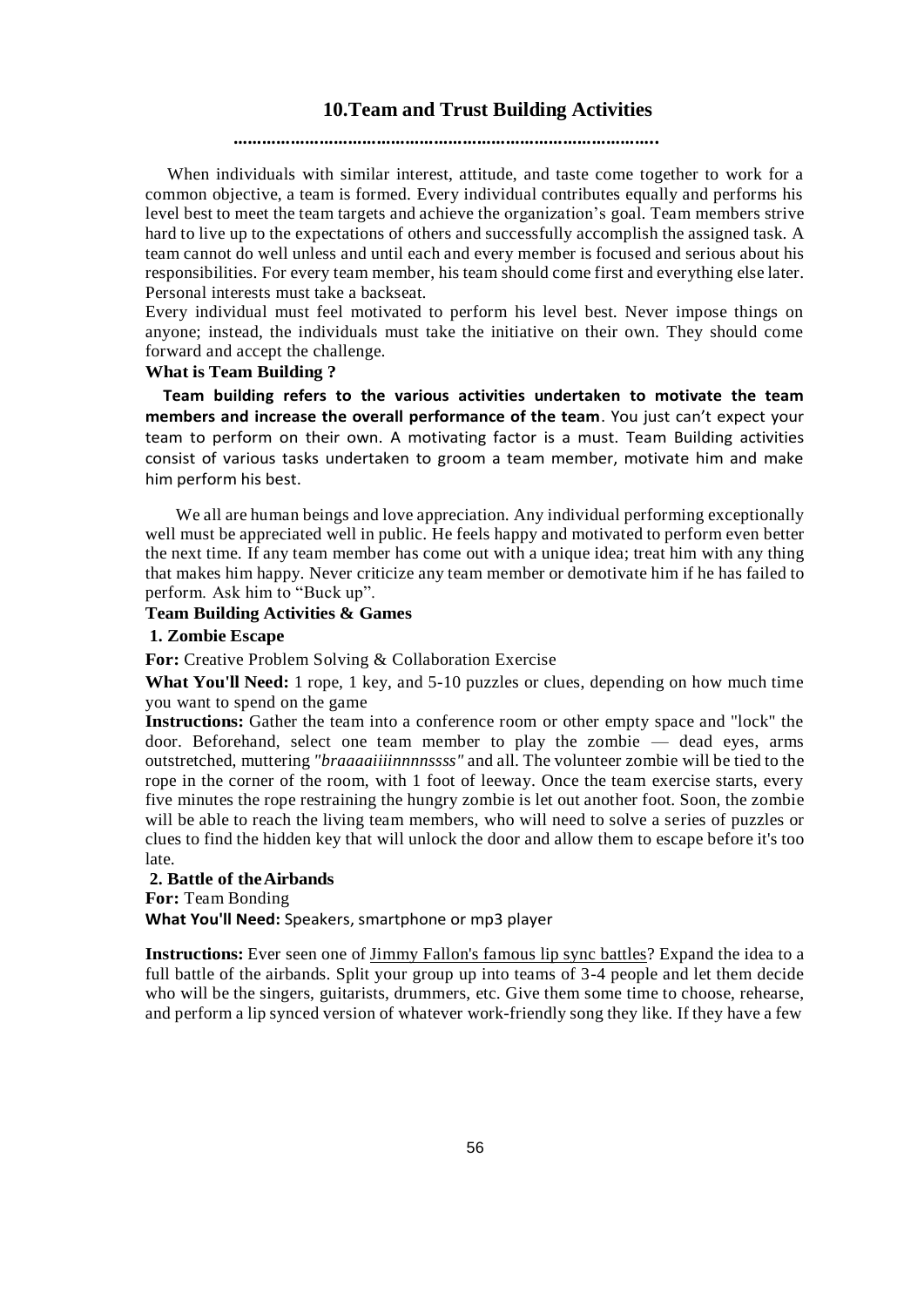days, teams can dress up or bring props. After the performances, teams can vote on the winner (with the caveat that no one can vote for their own band). Or, let a neighboring department in on the fun and have them choose the winner.

# **3. A ShrinkingVessel**

**For:**Creative Problem Solving

**What You'll Need:** A rope, blanket, or tape to mark a space on the floor

**Instructions:** Make a space on the floor and have your whole group (or a set of smaller teams) stand in that space. Then gradually shrink the space, so the team will have to think fast and work together to keep everyone within the shrinking boundaries.

# **4. Back-to-Back Drawing**

### **For:**Communication Skills

What You'll Need: Paper, pens/markers, printouts of simple line drawings or basic shapes. **Instructions:** Split your group into pairs and have each pair sit back to back. One person gets a picture of a shape or simple image, and the other gets a piece of paper and pen. The person holding the picture gives verbal instructions to their partner on how to draw the shape or image they've been given (without simply telling them what the shape or image is). After a set amount of time, have each set of partners compare their images and see which team drew the most accurate replica.

# **5. Office Trivia**

**For:**Team Bonding

**What You'll Need:** 20-25 trivia questions about your workplace

**Instructions:** Looking for a quick and easy team building activity? Come up with a series of questions specific to your workplace and test your team's knowledge. "What color are the kitchen tiles?" "How many people are in the IT department?" ["How](https://www.wrike.com/project-management-guide/faq/what-is-an-activity-in-project-management/) many windows are there in the entire office?" "What brand are the computer monitors?" "What month of the year is most common for birthdays among our employees?" This is a quick team building activity that tests how observant your team is.

# **6. Marshmallow Spaghetti Tower**

For: Creative Problem Solving & Collaboration Exercise

**What You'll Need:** 20 sticks of uncooked spaghetti, 1 roll of masking tape, 1 yard of string, and 1 marshmallow for every team.

**Instructions:** Using just these supplies, which team can build the tallest tower? There's a catch: the marshmallow has to be at the very top of the spaghetti tower, and the whole structure has to stand on its own (that means no hands or other objects supporting it!) for five seconds.

# **7. Community Service**

**For:** Team Bonding & Icebreakers

**What You'll Need:** A few hours out of the workday

**Instructions:** Participate in Adopt-a-Family programs during the holidays, organize a beach clean up, take on a community beautification project — find an activity that appeals to your team or reflects your company values, get out of the office, and do some good for your community and your team.

# **8. Salt and Pepper**

**For:** Communication Skills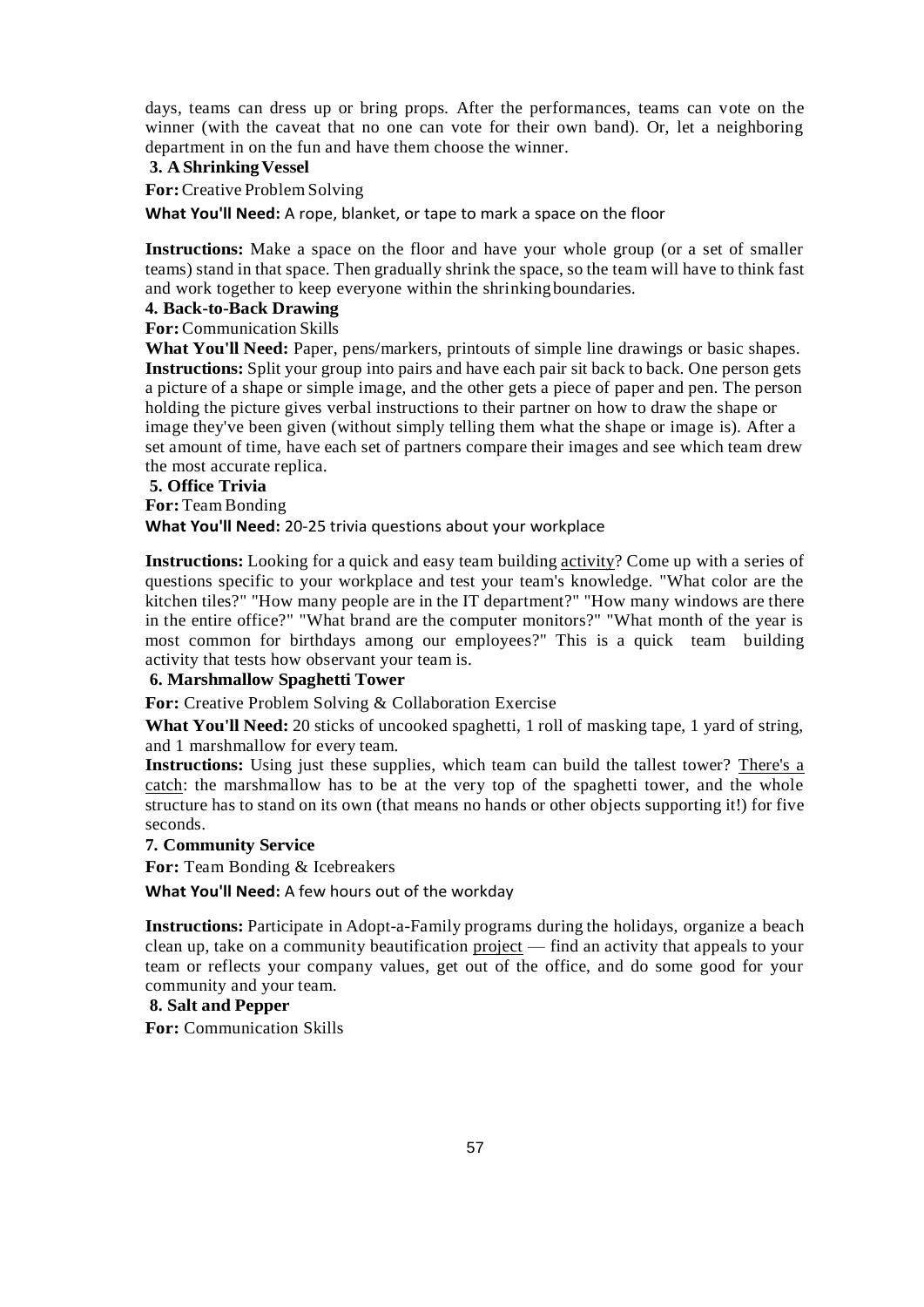**What You'll Need:** Tape, a pen, a small piece of paper for each employee and a list of wellknown pairs (think peanut butter and jelly, Mario and Luigi, or salt and pepper).

**Instructions:** Write one half of each pair on the sheets of paper (Mario on one piece, Luigi on another, and so on). Tape one paper to each person's back, then have everyone mingle and try to figure out the word on their back. The rule: they can only ask each other yes or no questions. Once they figure out their word, they need to find the other half of their pair. When they find each other, have them sit down and find three things they have in common while the rest of the team continues.

### **9. Masterpiece Murals**

**For:** Team Bonding & Icebreakers

**What You'll Need:** Pre-drawn canvases, paints and brushes, a drop cloth or tarp

**Instructions:** Give each member of your team a canvas and brush, and let everyone create a colorful masterpiece on their canvas. Once they're dry, they can be put together and displayed in your office as a mural, or placed throughout your workspace.

### **10. Afternoon atthe Races**

**For:** CollaborationExercise

**What You'll Need:** One pinewood derby car kit for each team, chalk for start and finish lines **Instructions:** Have teams build and race their own mini pinewood cars. If you want, go all out and let teams cr[eate mascots and themes,](http://www.scoutstuff.org/bsa/crafts/pinewood-derby/vehicle/official-pinewood-derby-car-kit.html) and host a mini-tail gate with snacks and music.

### **11. Egg Drop**

**For:** Creative Problem Solving & Collaboration Exercise

What You'll Need: A carton of eggs; basic construction materials like newspapers, straws, tape, plastic wrap, balloons, rubber bands, popsicle sticks, etc.; tarp or drop cloth, parking lot, or some other place you don't mind getting messy!

**Instructions:** Divide the group into teams and give each one 20-30 minutes to construct a carrier that will keep an egg safe from a two-story drop (or however high you choose). If you end up with a tie, gradually increase the height of the drop until you're left with a winner.

# **12. Scavenger Hunt**

For: Collaboration Skills & Team Bonding

What You'll Need: Pen and paper

Instructions: Classic team bonding game that we did ourselves! Split everyone into groups and make a list of fun things to find or do outside your office. Make it each team's mission to find and photograph everything on that list within a certain time limit. The first team to complete each item on the list, wins!

# **13. Plane Crash**

**For:** Creative Problem Solving & Collaboration Skills

**What You'll Need:** 20-30 minutes

**Instructions:** Imagine this: the plane carrying your team has crashed on a desert island. Have your group work with 12 items from around the office that they think would be most useful in their survival, ranking each item in order of importance. Alternatively, have individuals make their selections first and then have the group discuss and come to a consensus. This game focuses on communication and negotiation skill building.

…………………………………………………………………………………………………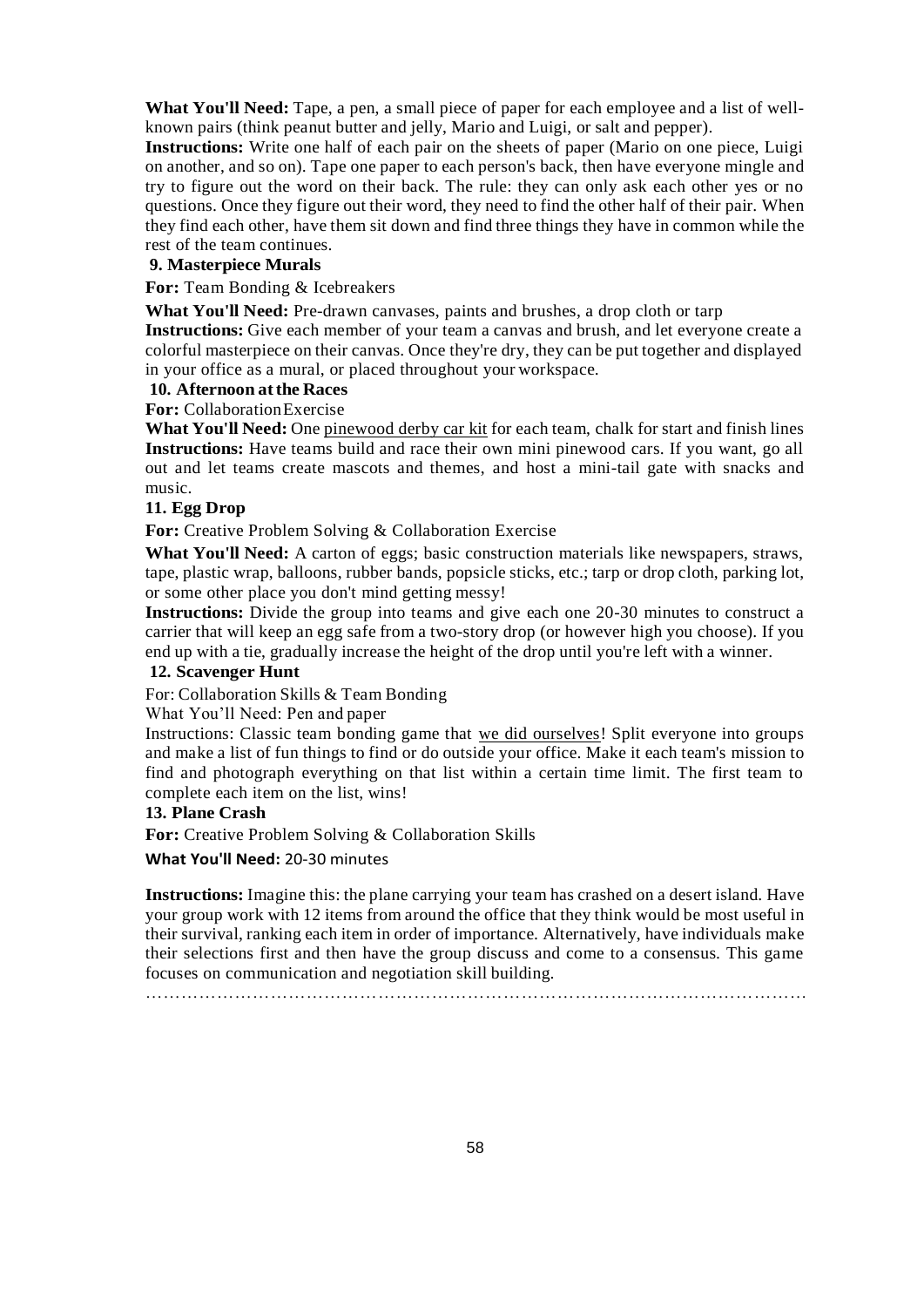**…………………………………………………………………………………………….**

#### **What is Self-Awareness?**

Simply put, self-awareness is an awareness of the self, with the self-being what makes one's identity unique. These unique components include thoughts, experiences, and abilities.

The psychological study of self-awareness can be first traced back to 1972. Psychologists Shelley Duval and Robert Wicklund's developed the theory of self-awareness.

Do we know *why* we behave the way we do? What drives our decisions? How do we really feel about ourselves and the people in our lives? How do we *really* feel about ourselves and the people in our lives?

# **As Ralph Ellison said, "When I discover who I am, I'll be free."**

They proposed that: *"when we focus our attention on ourselves, we evaluate and compare our current behavior to our internal standards and values. We become selfconscious as objective evaluators of ourselves."*

In essence, they consider self-awareness a major mechanism of self-control.



Psychologist Daniel Goleman proposed a popular definition of self-awareness in his bestselling book "**Emotional Intelligence**," as "knowing one's internal states, preference, resources, and intuitions."

This def[inition places more emphasi](https://positivepsychology.com/emotional-intelligence-eq/)s on the ability to monitor our inner world, our thoughts and emotions as they arise. In my view, it is important to recognize that selfawareness is not only about what we notice about ourselves but also how we notice and monitor our inner world.

Have you ever held judgment towards yourself regarding the thoughts or experiences you have? If so, then you are not alone, and there it is time to work towards a nonjudgemental reflection of yourself. This is—of course—easier said than done.

If non-judgmental quality is an essential component of self-awareness, how do we work towards that? As we notice what's happening inside us, we can acknowledge and accept them as the inevitable part of being human, rather than giving ourselves a hard time about it. Hint: if you have ever said to yourself "I should/shouldn't have done it," then you know what I mean. Next time you are judging something you said or did, consider the question:

*"Is what I experienced also a chance to learn and grow? Have other humans possibly made a similar mistake and learned from it?"*

Self-awareness goes beyond accumulating knowledge about ourselves: it is also about paying attention to our inner state with a beginner's mind and an open heart. Our mind is extremely skillful at storing information about how we react to a certain event to form a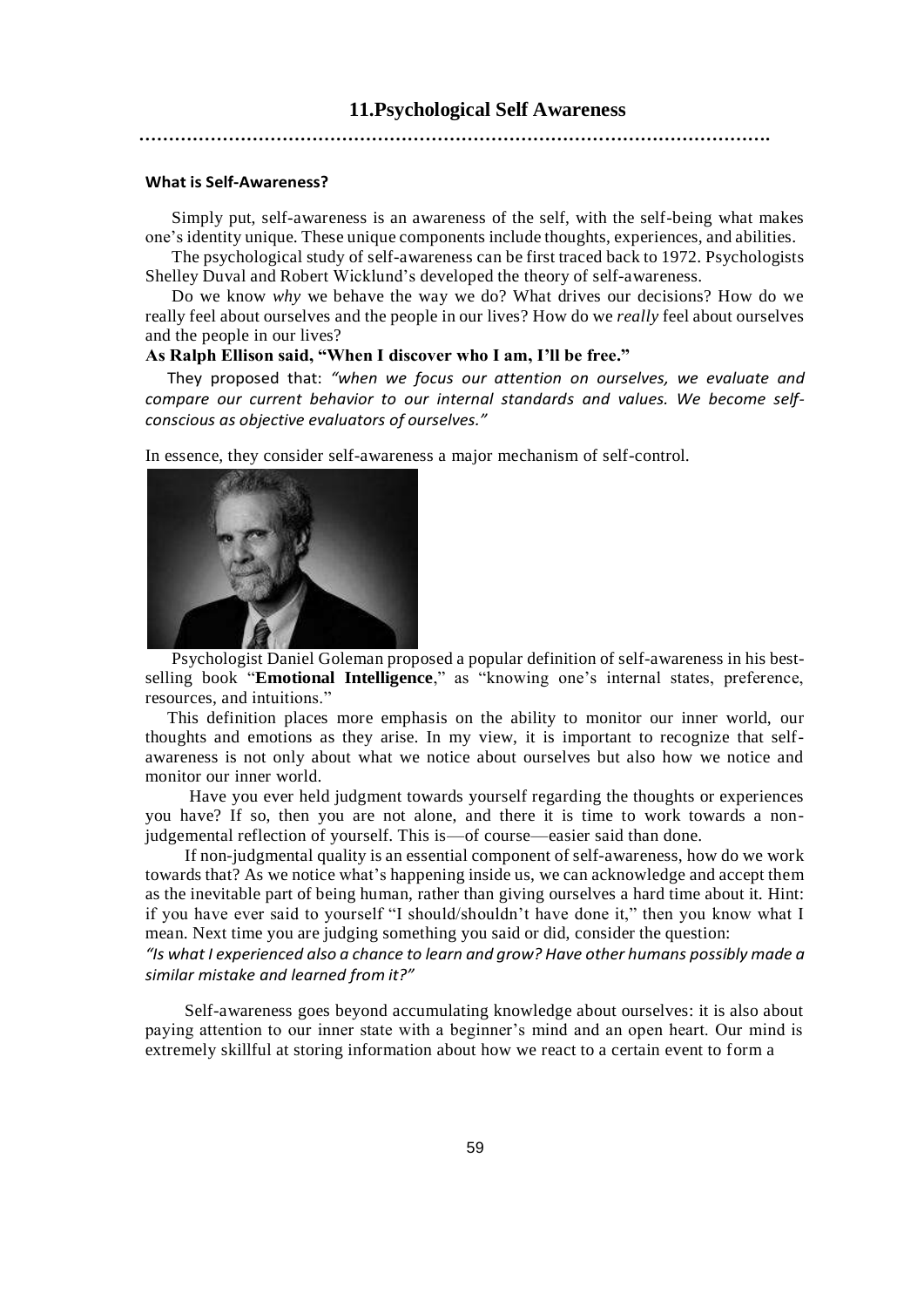blueprint of our emotional life (**source**). Such information often ends up conditioning our mind to react in a certain way as we encounter a similar event in the future.

Self-awareness allows us to be conscious of this conditioning and preconceptions of the mind, which can form the foundation of freeing the mind from it.

### **Does Self-Awareness Matter?**

Self-awareness is the key cornerstone to emotional intelligence, according to Daniel Goleman. The ability to monitor our emotions and thoughts from moment to moment is key to understanding ourselves better, being at peace with who we are and proactively managing our thoughts, emotions, and behaviors.

In addition, self-aware people tend to act consciously (rather than react passively), and tend to be in good psychological health and to have a positive outlook on life. They also have a greater depth of life experience and are more likely to be **more compassionate**. An investigation by Sutton (2016) also examined the component parts of [self-awareness](http://www.tandfonline.com/action/cookieAbsent) and their benefits.

This study found that the self-reflection, insight, and mindfulness aspects of selfawareness can lead to benefits such as becoming a more accepting person, while the rumination and mindfulness aspects can lead to emotional burdens.



A number of researches have shown self-awareness as a crucial trait of successful business leaders. In a **study** undertaken by Green Peak Partners and Cornell University, 72 executives at public and private companies were studied. They all had revenues from \$50 million to \$5 billio[n, and](http://www.amanet.org/training/articles/New-Study-Shows-Nice-Guys-Finish-First.aspx?pcode=XCRP) it was found that "a high self-awareness score was the strongest predictor of overall success.

*Self-awareness—in this study—was the strongest predictor of overall success.*

Self-awareness is also crucial for **psychotherapists.**

*"Therapists need to be aware of their own biases, values, stereotypical beliefs, and assumptionsin orderto appropriately serve [culturally](https://positivepsychology.com/psychotherapy/) diverse clients" (Oden et al., 2009).*

It has also been called a "precursor to multicultural competence" (Buckley & Foldy, 2010). In other words, self-awareness allows counselors to understand the differences between their lived experiences and their client's lived experiences. This can help counselors be more nonjudgmental towards their clients, and help them better understand their clients. **Developing Self-Awareness Skills**

Self-awareness is a skill that helps us monitor our behavior and to better understand our motives and ourselves. Like any other skill, we can develop self-awareness with the right methods combined with consistent practice. The stronger our *observing* self becomes, the more space we have between us and our thoughts, feelings, and actions. Most people fail to develop self-awareness because they don't get rooted in their bodies first.

We need to integrate the various regions of our brain that guide our instincts, feelings, and thoughts to increase our self-awareness. By practicing a range of self-awareness activities and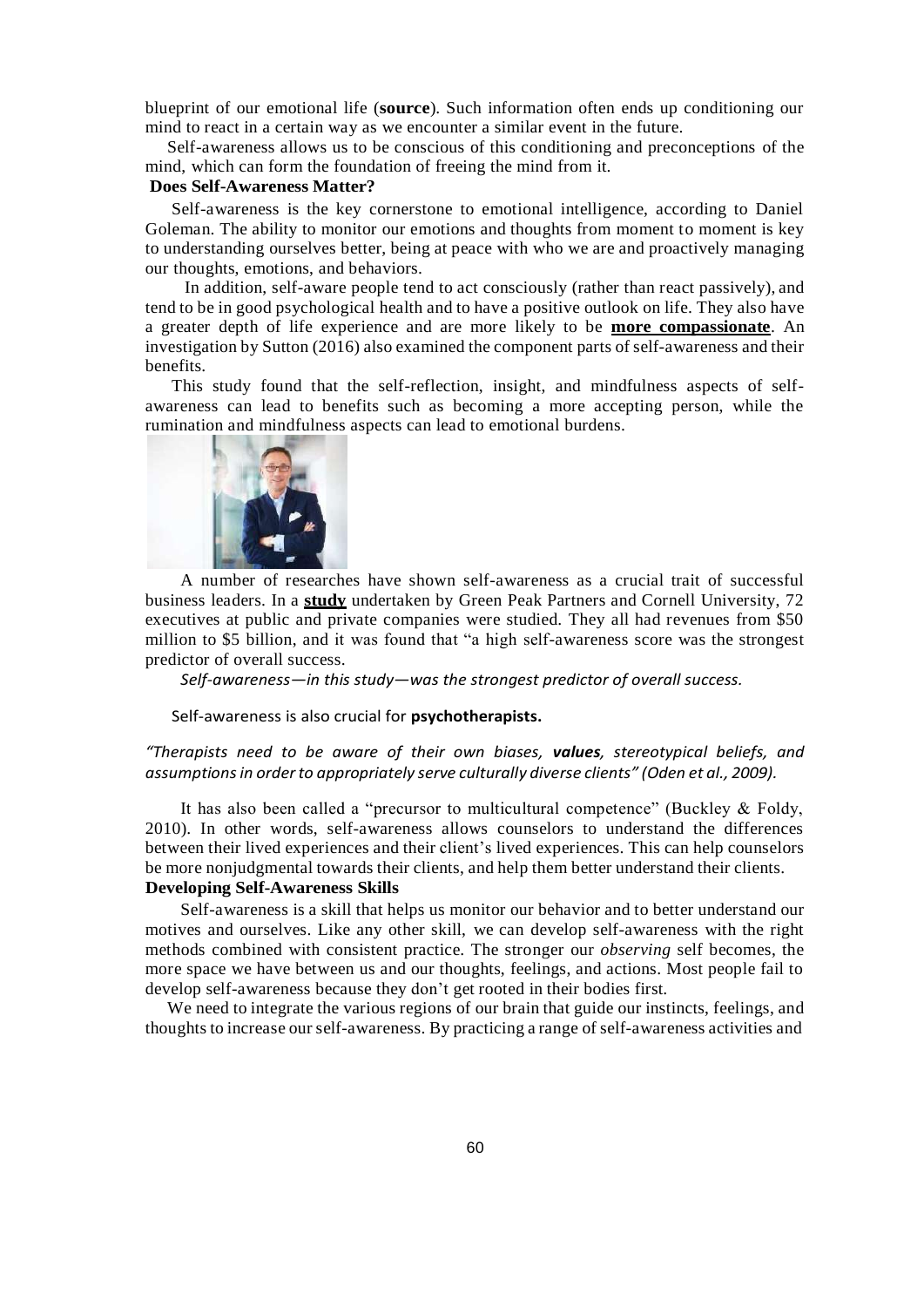exercises, we can address our body, emotions, and thoughts. This integrated approach is the key to cultivating true self-awareness.

Here are 12 exercises for greater self-awareness:

### **1. The three why's.**

Before acting on a decision, ask yourself "Why?" Follow up your response with another "Why?" And then a third. If you can find three good reasons to pursue something, you'll have clarity and be more confident in your actions.

Being self-aware means knowing your motives and determining whether they're reasonable.

# **2. Expand your emotional [vocabulary.](https://www.psychologytoday.com/blog/conceptual-revolution/201410/why-ask-why)**

The philosopher Wittgenstein said, "The limits of my language means the limits of my world." Emotions [create powerfu](http://oregonstate.edu/instruct/phl201/modules/Philosophers/Wittgenstein/wittgenstein.html)l physical and behavioral responses that are more complex than "happy" or "sad." Putting your feelings into words has a therapeutic effect on your brain; if you're unable to articulate how you feel, that can create [stress. Here's a](http://newsroom.ucla.edu/releases/Putting-Feelings-Into-Words-Produces-8047) great listof "feeling words" to help with labeling your emotions. Increase your emotional [vocabulary](http://www.psychpage.com/learning/library/assess/feelings.html) with one new word each day. **Related: Are You Emotionally Intelligent? Here's How to Know for Sure.**

### **3. Practice saying 'no' to yourself.**

The ability to say "no" to yourself to put off short-term gratification for the long-term gain is an important life-skill. Like a muscle, it is strengthened with exercise. The more you practice saying "no" to small daily challenges, the better you can withstand major temptations.

There are plenty of daily temptations -- social media, junk food, gossiping, Youtube. Make a goal of saying "no" to five different temptations each day.

### **4. Break visceral reactions.**

A person without self-awareness runs on auto-pilot, and responds with knee-jerk reactions. Self-awareness allows you to assess situations objectively and rationally, without acting on biases and stereotypes. Take a deep breath before you act, especially when a situation triggers anger or frustration. This gives you time to re-assess whether your response will be [the b](http://www.spring.org.uk/2010/01/stereotypes-why-we-act-without-thinking.php)est one.

### **5. Be accountable to your flaws.**

Nobody is perfect. Being aware of your flaws, but failing to accept accountability, is leaving the job half-done. We're often critical of others, while ignorant of our own flaws. Self-awareness helps turn the mirror on ourselves and prevents hypocritical behavior. Iteration and self-improvement only happens once you recognize a flaw. Create a habit of acknowledging your mistakes, rather than making excuses.

### **6. Monitor your self-talk.**

There is non-stop commentary in our heads that is not always helpful. A little bit of negative self-talk [can sp](https://hbr.org/2015/06/be-a-leader-who-can-admit-mistakes)iral into stress and depression. Pay attention to the way you respond to your successes and failures — do you pass off your achievements as luck? And crucify yourself after failures? Positive [and negative](http://www.theguardian.com/science/blog/2014/aug/21/science-little-voice-head-hearing-voices-inner-speech) feedback-loops will form in your mind [based off how you](http://www.npr.org/sections/health-shots/2014/10/07/353292408/why-saying-is-believing-the-science-of-self-talk) respond to successes and failures. Being tough on yourself needs to be balanced with self-compassion. Celebrate your wins, forgive yourlosses.

**Related:How Talking toYourself CanHelp You Be More Successful**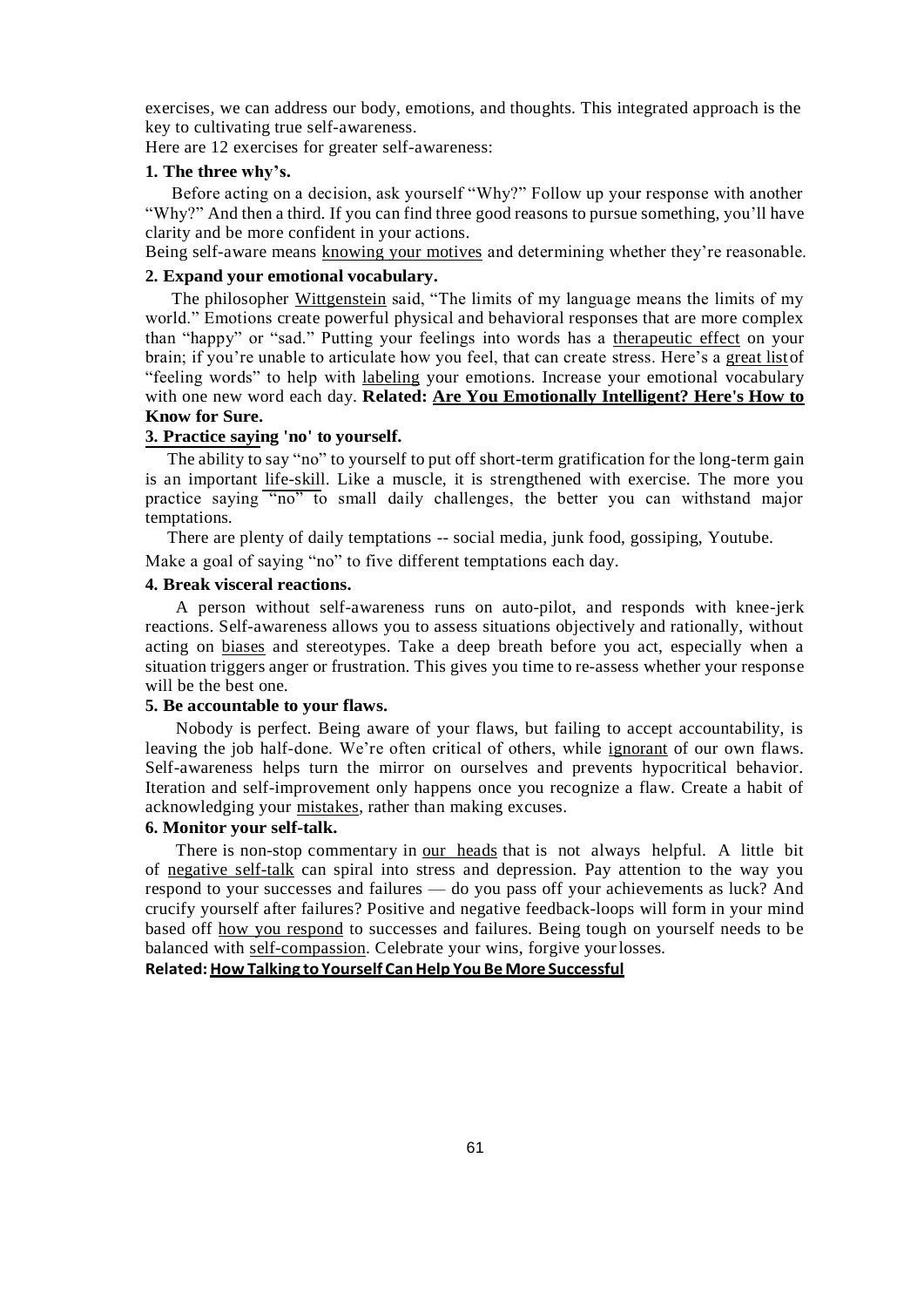#### **7. Improve your body language awareness.**

Watching yourself on video can be a cringeworthy experience, but awareness of your body language, posture, and mannerisms improves your confidence.

Slouching, or taking a "low-power-pose" [increases cortisol](https://www.ted.com/talks/amy_cuddy_your_body_language_shapes_who_you_are?language=en) and feeds low self-esteem, while standing tall or taking a "high-power-pose" stimulates [tes](https://www.youtube.com/watch?v=zmR2A9TnIso)tosterone and imp[roves](http://bigthink.com/neurobonkers/how-your-body-language-alters-your-state-of-mind) your performance. Using hand gestures helps with articulating your thoughts and affects how people respond to you.

Record a speech or presentation and evaluate your posture and hand gestures. Watch videos of skilled speakers and adopt their mannerisms to improve your [own.](https://www.youtube.com/watch?v=ZZZ7k8cMA-4)

### **8. Play "Devil's Advocate."**

Taking an opposing view forces you to question your assumptions. Your "default" beliefs and worldview are not always reasonable; it's healthy [to "argue aga](https://hbr.org/2014/10/identifying-the-biases-behind-your-bad-decisions)inst yourself" and see how your views hold up.

And you'll give your brain a good workout. Processing challenging information stimulates new neural connections.

### **9. Know your personality type.**

Knowing your personality type allows you to maximize your strengths and manage your weaknesses. Understanding your "strengths" and "talents" can be the difference between a good choice, and a *great* choice. (Strengths are skills and knowledge that can be acquired, while talents are innate).

Start with understanding where you fall on the introvert/extrovert spectrum; know your [Myer](http://strengths.gallup.com/help/general/125543/difference-talent-strength.aspx)s-Briggs type; and then conduct a personal SWOT analysis (strengths, weaknesses, opportunities, threats).

# **10. [Practice self-](http://www.25quiz.com/)evaluation and reflection.**

Keep a journal and track your progress. How would you rate your current level of selfawareness out of ten? Think about how often you say regretful things; repeat bad habits; make absen[t-minde](http://theutopianlife.com/2015/02/09/10-surprising-benefits-youll-get-journaling/)d decisions; and have erratic thoughts.

Set regular goals, break big goals down into smaller milestones. Ask yourself at the end of each day, "What did I do well today?" And, "How can I improve on this tomorrow?"

### **11. Ask for constructive feedback, regularly.**

We all have blind spots in our thinking patterns and behaviors. Asking for regular constructive feedback cuts through any self-deceit or one-dimensional views you might hold. But only ask people you'd consider mentors — those who understand you; whom you respect; and will tell you what you need to hear, not what you *want* to hear.

### **12. Meditation.**

Meditation is a foundational practice for improving self-awareness. To focus solely on your breathing is to focus on a key internal process. You'll become aware of how your mind wanders, and get better at snapping out of distractions.

[For begi](http://news.harvard.edu/gazette/story/2011/01/eight-weeks-to-a-better-brain/)nners, start with ten minute sessions. Find a quiet place to sit, breath in through [your nose and o](http://theutopianlife.com/2015/12/16/4-breathing-exercises-to-think-perform-sleep-better/)ut through your mouth. Count your breaths silently, pulling your mind back when it wanders. See how many breaths you can string together.

…………………………………………………………………………………………………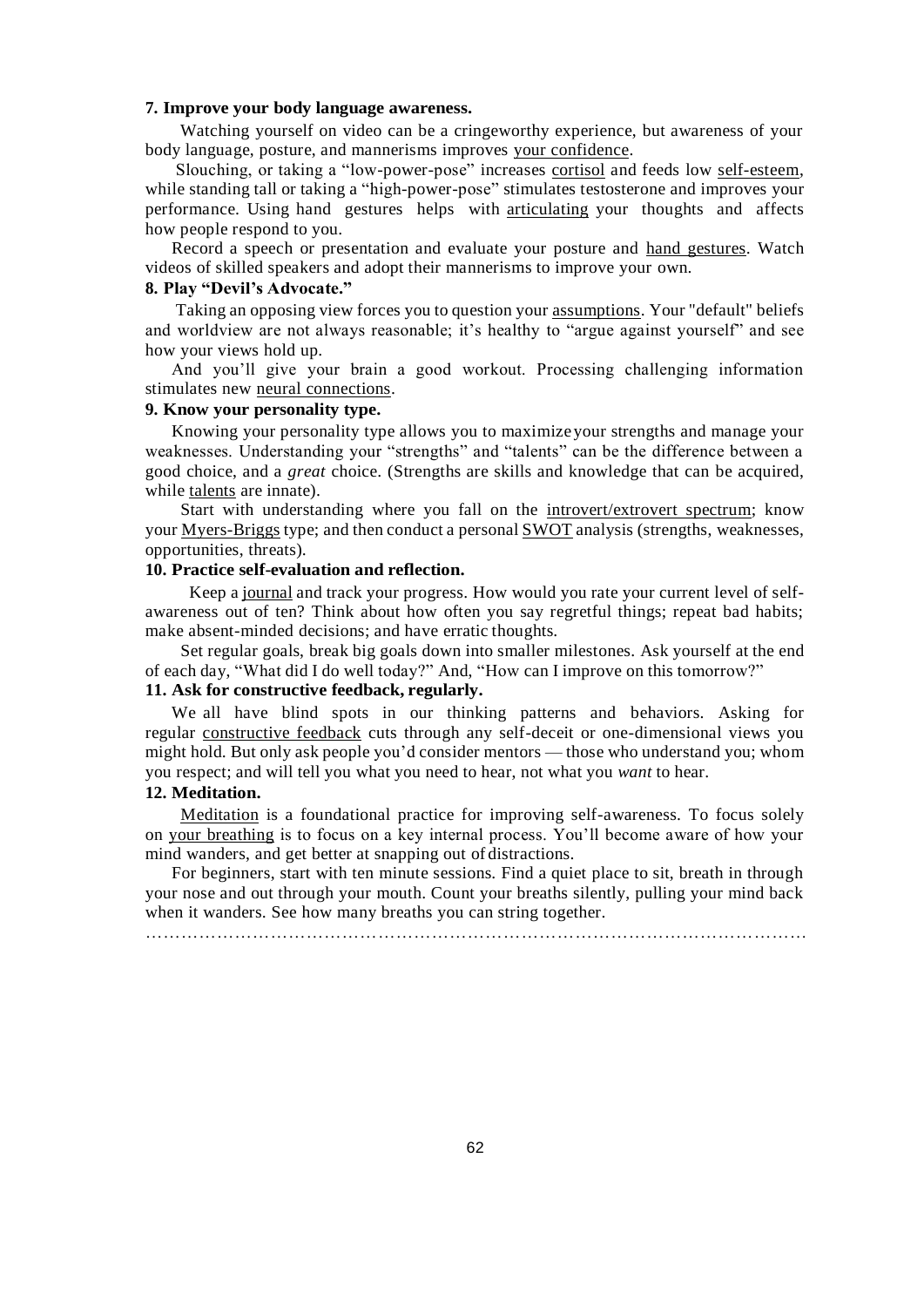# **12. Communication Skills and Non-Verbal Communication**

**……………………………………………………………………………………**

#### **Introduction**

Communication is a key element in any human activity. Communication is a learned skill. However, while most people are born with the physical ability to talk, not all can communicate well unless they make special efforts to develop and refine this communication skill. Very often, we take the ease with which we communicate with each other for granted, so much so that we sometimes forget how complex the communication process actually is. Communication takes place when we are supposedly at the same level of understanding and comprehension as other interlocutors. Common forms of communication include speaking, writing, gestures, touch, using pictures and broadcasting. Communication is therefore not what is said whether verbally or non-verbally, but what is understood.

#### **What is communication?**

Communication is a word derived from the Latin word communis or commūnicāre, which means 'to make common' or 'to share'. Communication is the act of conveying intended meaning to another person through the use of mutually understood signs and language. Communication is the art of transmitting information, ideas and attitudes from one person to another. Communication is the process of meaningful interaction among human beings. The basic steps of communication are: the forming of communicative intent, message composition, message encoding, and transmission of signal, reception of signal, message decoding and finally interpretation of the message by the recipient. Communication is simply the act of transferring information from one place to another. When you call or talk verbally to your friend, then you are said to be communicating with your friend.

### **Characteristics of Communication**

The characteristics of communication include:

1. Communication is a process: Communication is a 2 way process which involves; listening to others (Receiving) message Asserting/Expressing (Sending).

2. Communication is a dynamic: it is ever changing depending on the variables at play.

3. . Communication is a complex a process.

4. Communication is a two-way process of reaching mutual understanding, in which participants not only exchange (encode-decode) information but also create and share meaning.

5. Communication involves the sharing of information using a code.

6. Communication occurs between people and sometimes animals

7. Communication is irreversible: once one has communicated something it cannot be recalled back.

8. Communication is a system

9. Communication must have the elements of communication: Source, receiver,

channel, message, noise, feedback.

10. Communication can be verbal/ non verbal or visual.

11. Communication can be accidental especially in non-verbal Functions of communication Human beings communicate for various reasons. Here are some of the reasons why we must communicate: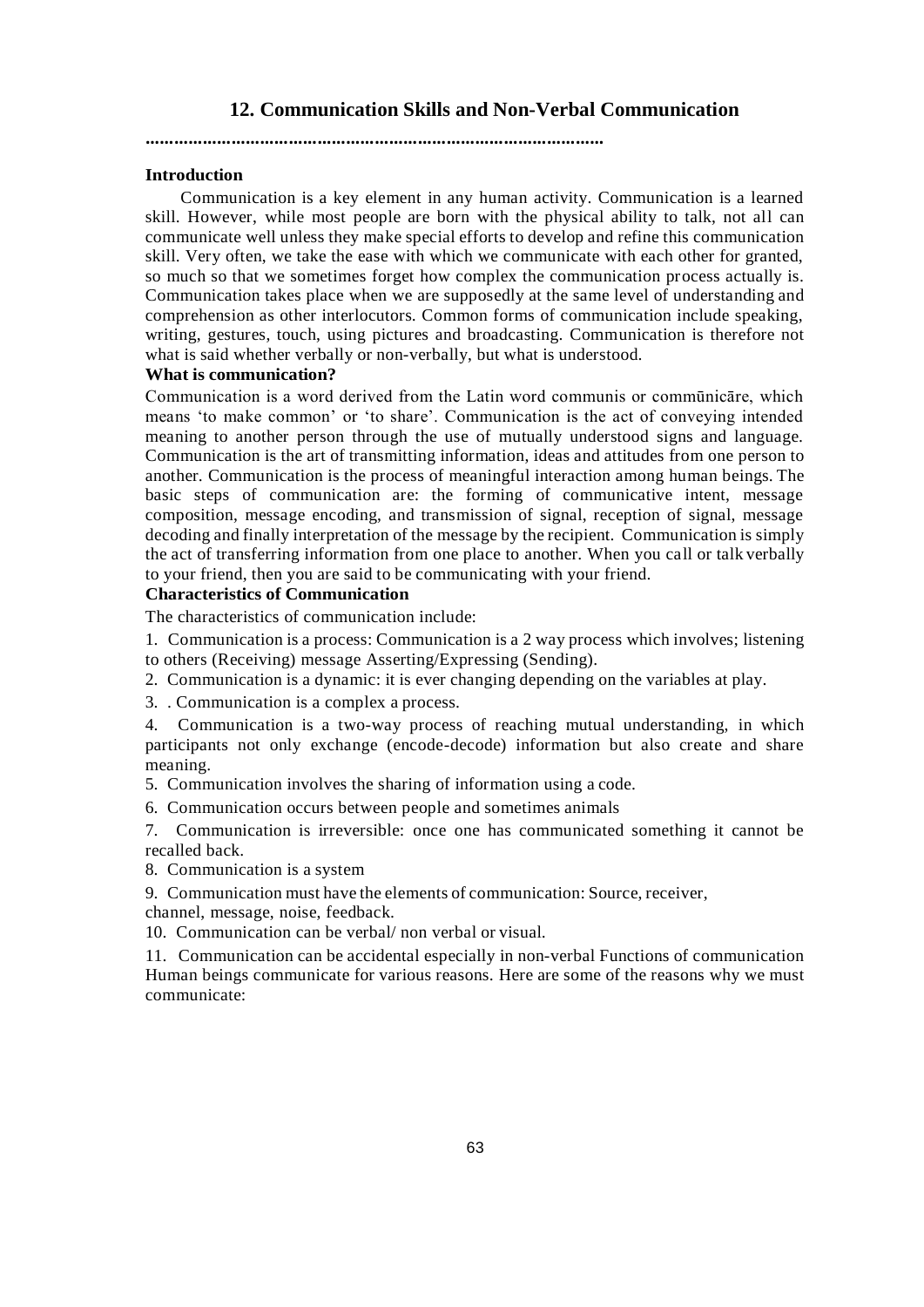- 1. To change in behavior
- 2. To influence others
- 3. To express our thoughts and emotions through words  $&$  actions.
- 4. It is a tool for controlling and motivating people.
- 5. It is a social and emotional process.
- 6. Communication for improving self-confidence
- 7. Entertain
- 8. Educate
- 9. Establish relationships
- 10. Inform
- 11. Solve problems
- 12. Make orders
- **13.** Give directions
- Forms ofCommunicating

#### **VerbalCommunication**

All forms of communication can be categorized as either verbal or nonverbal. Both verbal and nonverbal communication can be subdivided into either vocal or nonvocal. Verbal communication involves using speech to exchange information with others. We usually communicate verbally in face-to-face conversations such as; meetings, interviews, conferences, speeches, phone calls e.t.c. Much of the communication that takes place between people is both verbal and non-verbal; that is, it is based on language and gestures.

Verbal communication of the vocal category includes spoken language, while nonvocal verbal communication involves written communication as well as communication that is transmitted through transmitted through sign language, finger spelling, Braille, or other similar alternatives to verbal language. Paraverbal/paralinguistic/ paralanguage features Paralinguistic or paralanguage features are the aspects of spoken communication that do not involve words. They add emphasis or shades of meaning to what people say. Paralinguistic features accompany verbal communication and are the vocal signals beyond the basic verbal message. Paralinguistic elements in a person's speech, convey meaning beyond the words and grammar used. Examples of paralinguistic features include pitch, rate, quality of voice and amplitude. Other forms of paralanguage can also include laughter or imitative speech. Prosody, which is the rhythm, pattern, stress, rate, volume, inflection and intonation of a person's speech, is also a form of paralanguage. People express meaning not just in what they say but in the way they say it. The paralinguistic features employed by a speaker provide hint to the meaning, communicate the speakers' attitudes and convey their emotion. Paralinguistic features also alert the listener as to how to interpret the message. Many of these paralinguistic features are culturally coded and inherent in verbal communication, often at a subconscious level.

# **Non-Verbal**

Non-verbal communication is a type of communication that employs gestures and body language. The term "body language" is sometimes used to denote non-verbal communications. "Body Language" is the communication of personal feelings, emotions, attitudes, and thoughts through body-movements such as gestures, postures, facial expressions, touch, smell, walking styles and positions among others. These movements can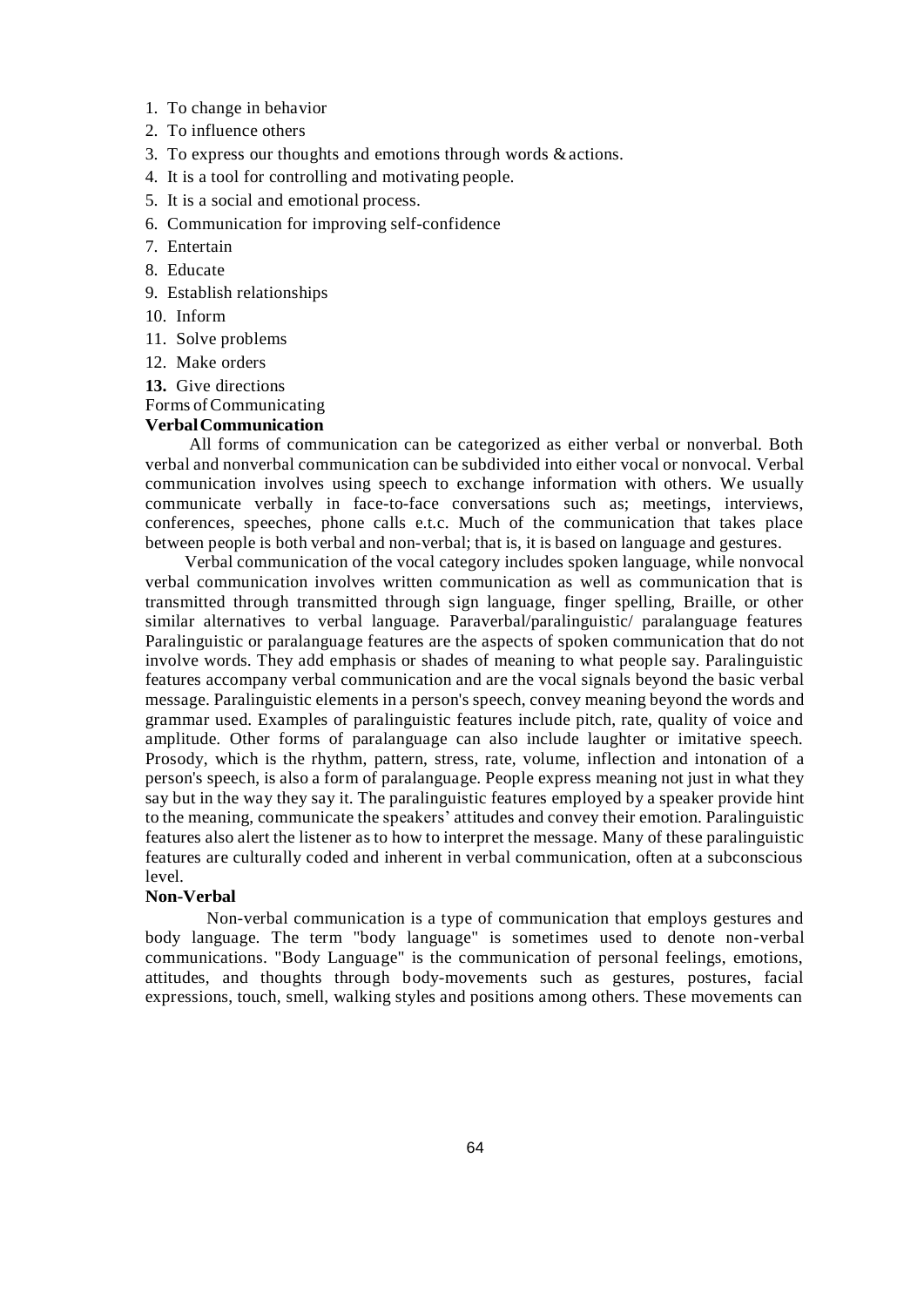be done either consciously or involuntarily; more often they 'happen' subconsciously, and are accompanied, or not accompanied, by words. There are basically three elements in any face-to-face communication. These three elements account differently for the meaning of the message:

- Words account for 7%
- $\triangleright$  Tone of voice accounts for 38% and
- $\triangleright$  Body language accounts for 55% of the message.

Our body language and tone of voice should be consistent with the words we use.

This is only possible when we say what we mean to say and say it rightly. Otherwise we can confuse people and reduce the prospect of getting our message across to be understood. Nonverbal communication can lead to misunderstandings, communication failure and even conflicts if the interlocutors are careless.

Non-verbal communication includes:

(P)OSTURES & GESTURES (E)YE CONTACT (O)RIENTATION (P)RESENTATION (L)OOKS (E)PRESSIONS OF EMOTION

Body language and kinesics are based on the behavioral patterns of non-verbal communication. Body language can actually contradict verbal communications and reveal our inner feelings about any particular person or topic either intentionally or unintentionally.

The way in which you fold your arms, cross your legs, sit, stand, walk, move your head, eyes, lips reveal what you may be thinking or feeling. For example, you may be sitting and conversing with a person; suddenly, he leans forward and with both arms clutches the chair. By doing so he non-verbally communicates to you his desire to end the meeting. Body language has shed new light on the dynamics of relationships.

# **Hands Gestures**

Hands and arms are used by most of us to communicate our thoughts. People rub arms together, keep their arms closed, and clinch the fists. All these tell what the person has in his mind involuntary. It is a way that people non-verbally communicate positive expectations. Hands clenched together seems to be a confident gesture as some people who use it are often smiling and sound happy. However, if the hands are clenched too tightly, it is indicative of frustration or hostile attitude.

### **Eye Gestures/facial expression**

Facial expression, offers the most readily observable group of gestures. We focus our eyes on the face more often than on any other part of the body, and the expressions we see there have widely accepted meanings. If a prospect's eyes are downcast and face turned away, you're being shut out, however, if the mouth move, he is probably considering your presentation. If his eyes engage yours for several seconds at a time with a slight, one-sided smile extending at least to nose level, he is weighing your proposal. It is only when you see 'eye to eye' with another person that a real basis for communication can be established. Other forms of nonverbal communication include: Touch, smell, distance. The number of people in a communication situation affects the use of non-verbal communication. The more the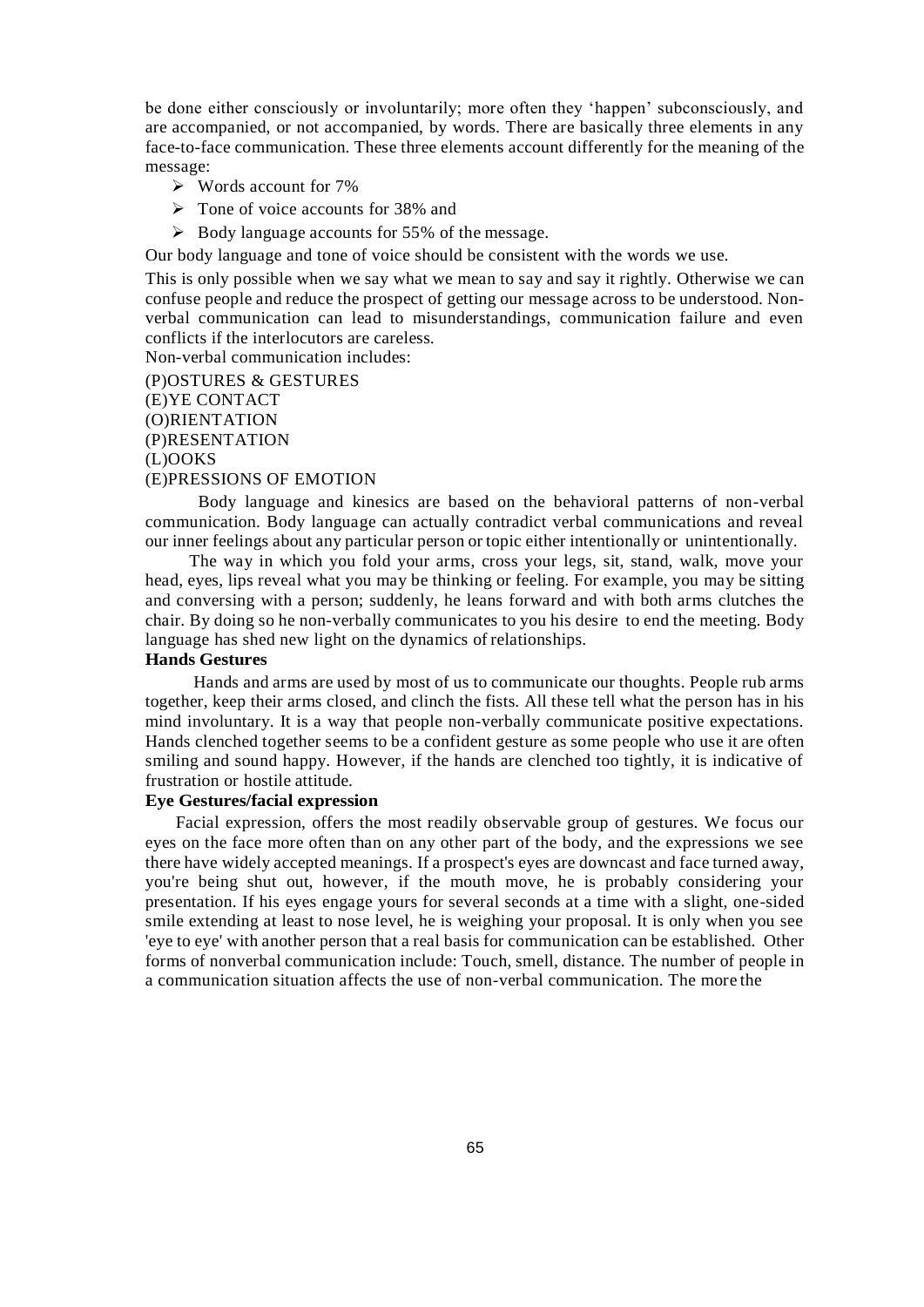persons involved, the more complex the use and understanding of the non-verbal communication becomes. However, to decipher the non-verbal communication it is important to see, interpret and understand them holistically and in a context, while identifying the different types of personalities involved.

### **Levels of communication**

- 1. Intrapersonal (Within a person)
- 2. Interpersonal (Face to face)
- 3. Group communication
- 4. Mass communication
- 5. Inter country/ Development

### **Communication Barriers**

# **1. Physiological Barriers**

Physiological barriers may result from individuals' personal discomfort, caused, for example, by ill health, poor eye sight, or hearing difficulties. These may also affect one's personality in many different and mostly negative ways. This can best be handled by working on developing a positive perception as certain physiological features contributing to barriers may not be curable.

# **2. Physical Barriers**

Physical barriers include:

- $\triangleright$  Office doors, barrier screens, separate areas for people of different status
- $\triangleright$  Large working areas or working in one unit that is physically separate from others.
- $\triangleright$  Distance

Research shows that one of the most important factors in building cohesive teams is proximity. Proximity in different cultures is different and therefore needs to be taken in the right context. It has been observed that people coming from rural backgrounds with more physical space available may not feel comfortable in closed quarters as they tend to have larger personal spaces as compared to people living in urban conditions. This aspect alone can become a significant psychological barrier if they subconsciously feel "threatened" by inadvertent "invasion" of their personal space in case an urbanite approaches them in close proximity considering it as a normal personal space.

# **3. Cultural Barriers**

Culture prescribes behavior. Humans can adapt to different culture once we come to accept it and appreciate that cultures are different so that we can be recognized from others and that no specific connotations need to be attached to one culture or the other.

# **4. Language Barriers**

Language that describes what we want to say in our terms may present barriers to others who are not familiar with our expressions, buzz-words, and jargon. When we couch our communication in such language, it is a way of excluding others. In a global setting the greatest compliment we can pay another person is to talk in their language.

### **5. Interpersonal Barriers**

Withdrawal is an absence of interpersonal contact. It is both refusals to be in touch with others.

### **6. Psychological Barriers**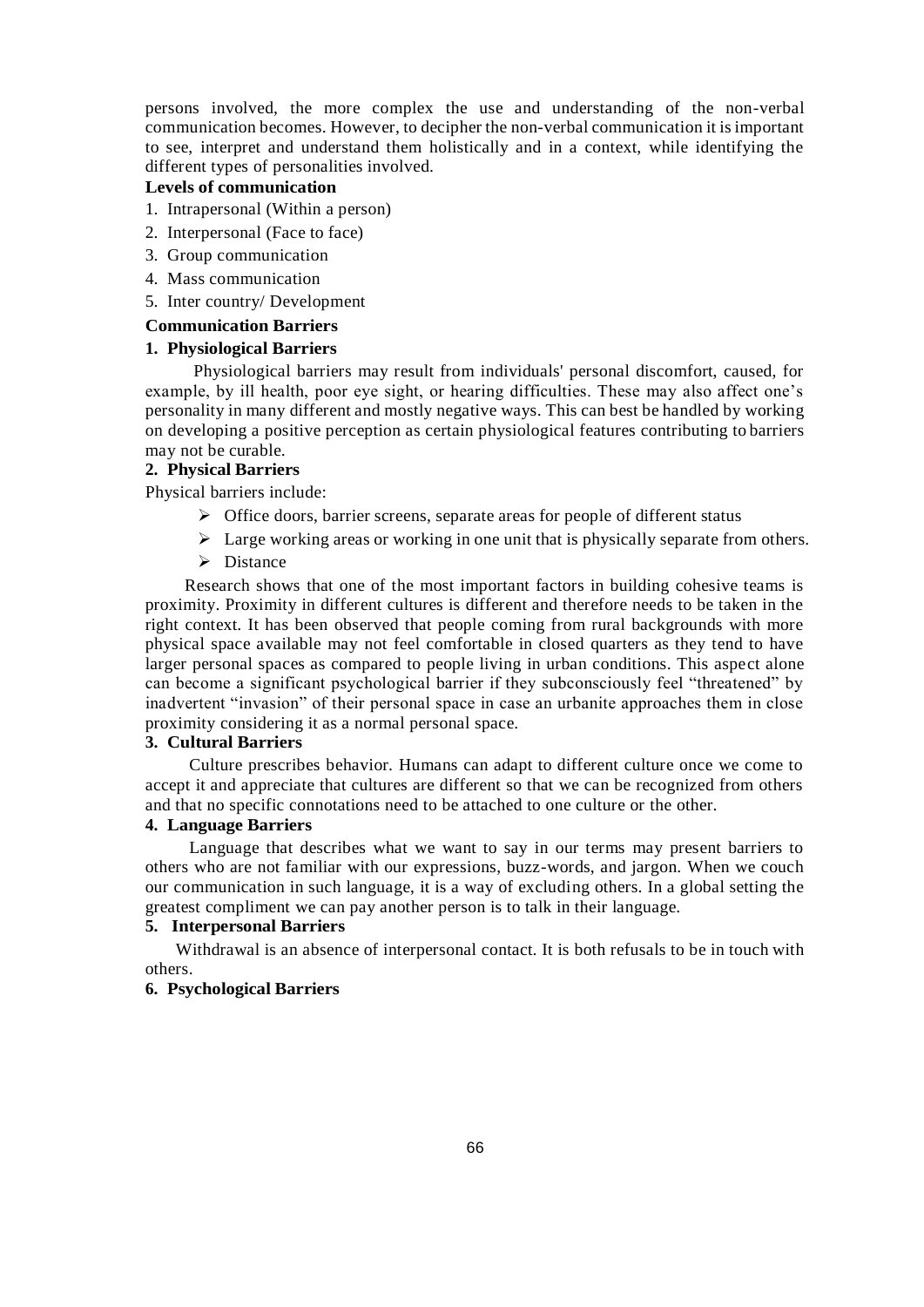There are 3 types of psychological barriers would be discussed as they are the most common ones.

- a. Perceptual barriers
- b. Emotional Barriers, and
- c. Experiential barriers.

### **a) Perceptual barriers**

The problem with communicating with others is that we all see the world differently. A bad experience would perceptually block out unpleasant things. This could be in the shape of avoiding it and if that is not possible by altering the behaviors i.e., response types in different ways. Similarly, retention filters out things that feel good, and gives the tendency to forget those things that are painful. It is very interesting to note that how our experiences taint or color our perceptions. Perceptual barriers can significantly alter our understanding and thus affect our communication. They are deep rooted and work in conjunction withour experiences.

### **b)Emotional barriers**

One of the other chief psychological barriers to open and free communication is the emotional barrier. It is comprised mainly of fear, mistrust, and suspicion. As mentioned earlier the roots of our emotional mistrust of others lie in our childhood and infancy when we were taught to be careful what we said to others.

# **d)Experiential barriers**

Experiential barriers on the other hand become barriers by virtue of not having experienced them leading to altered interpretation and comprehension. Our experience shapes our view of the world. For example, when children experience trauma at the hands of trusted adults (especially family members) their emotional link with the adult world is severed, creating distrust. They are left with three companions: guilt, fear and feelings of inferiority.

### **7.Stereotypes**

Stereotypes are widely circulated ideas or assumptions about particular groups. Stereotypes are usually negative attitudes which people use to justify discrimination of conflict against others. According to Pennington (1986) " there are two characteristics of stereotypes

1. People are categorized on the basis of very visible characteristics e.g. race,

nationality, sex, dress and bodily appearance;

2. All members of a particular group are assumed to have the same

Characteristics; and The effects of stereotyping are seen as gross over simplified and over generalized descriptions. They operate to overestimate differences existing between groups and under estimate differences within groups. Stereotypes distort reality since the over estimation between groups and under estimation within groups bear little relation to the truth. Stereotyping acts as a barrier to communication because people make preconceived judgment about people which are unfounded if their character does not relate to their appearance. Stereotyping has a halo effect. Halo effect is the use of a single attribute to describe a person or object fully. For example, if a person is friendly we may use this attribute to assume that they are punctual and good at their job. Another important aspect of stereotyping is perception.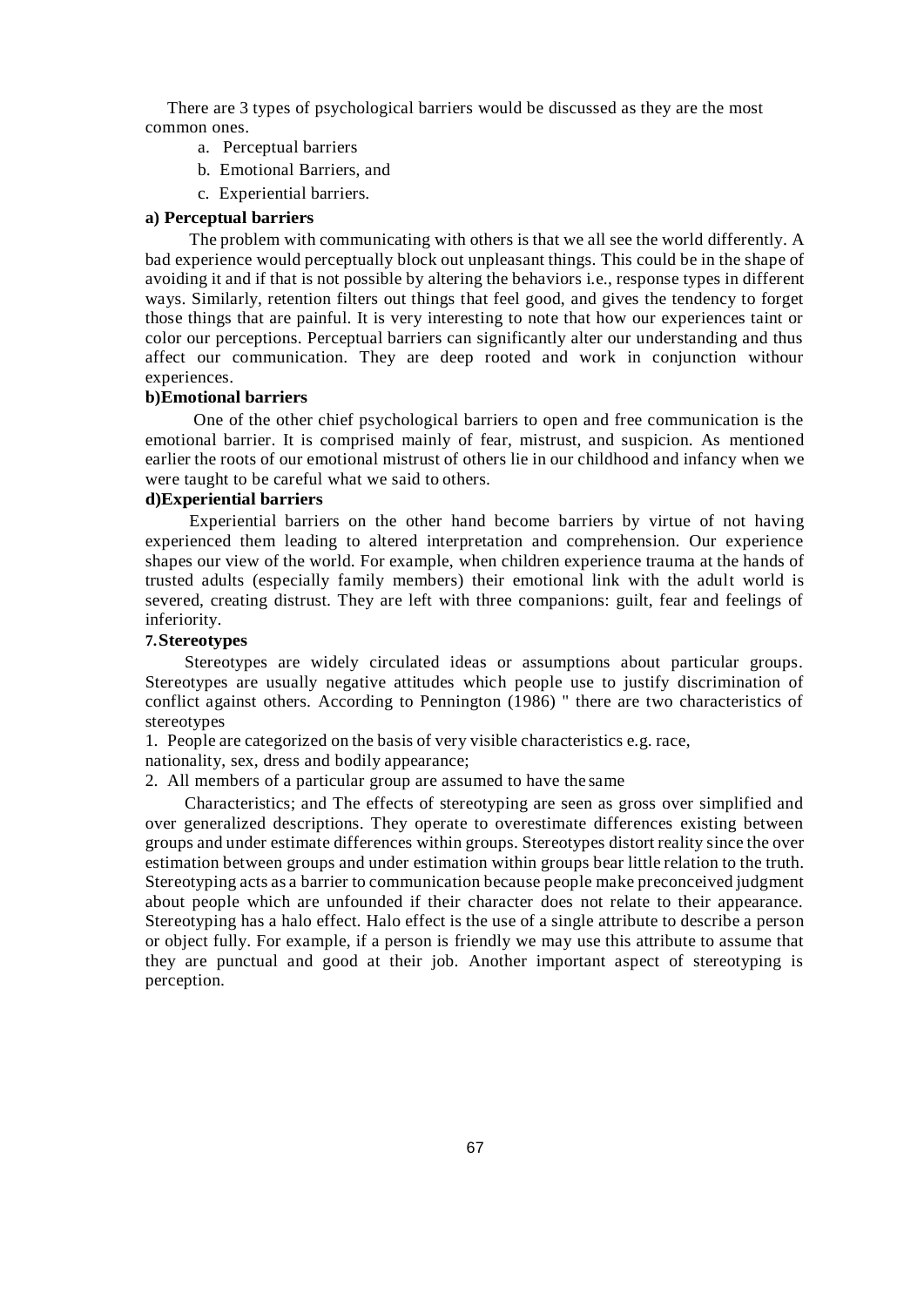### **8. Authority**

Barriers to communication for one reason or the other often get neglected. Knowing them is synonymous to knowing about one's own barriers sprouting out of one's personality. Barriers to communication can lead to misunderstanding and confusion.

# **Elements of Communication**

There are models which try to explain the communication process. A model is an explanation of the occurrences in a phenomenon. Elements of communication have been explained in different models which attempt to explain the communication process. Communication is a two-way process that results in a shared meaning or common understanding between the sender and the receiver. An understanding of how communication works can help us to understand and improve our communication. The elements of communication enable us to understand how communication works. The basic communication model consists of five elements of communication: the sender, the receiver, the message, the channel and feedback. These are the elements of communication and are explained below:

This is the originating point of any communication act. It is the source who gets the urge that necessitates communication for the purpose of satisfying that urge. The stronger the stimulus or the urge the greater is the need to communicate. The greater the need to communicate, the more the need is for effectiveness. The source is also referred to as the sender, or encoder.

**Encoding** is the process of putting ones thoughts into words. Encoder is the person who translates his/her thoughts into meaningful words.

### **Receiver**

The receiver means the party to whom the sender transmits the message. A receiver can be one person or an entire audience of people. A receiver is the eventual recipient of the message. The receiver is also the decoder of the message. Decoding of a message is as integral to communication as encoding it. Decoding is the process of giving meaning to the encoded message. It can also be referred to as extracting the embedded meaning or interpreting what was encoded by the sender. The ability of the receiver in decoding the message correctly is decisive in understanding the message in its holistic sense.

# **Noise/ Barriers**

Anything that is competing the source's and the receivers' attention is called noise. Barriers to communication are the factors that contribute towards the total or partial loss or failure of the communication. In simple terms they can be referred to as those features that act as blocks to the desired outcome of any communication process. They are many and very multidimensional in nature.

**Noise:** Can be internal or external.

a) Internal: Noise that is coming from within the interlocutors such as a

headache, anger, stress, e.t.c

b) External noise: Noise from the environment such as; cars passing, children shouting, siren from an ambulance e.t.c.

#### **Message**

The message is the most crucial element of effective communication. A message can come in many different forms, such as an oral presentation, a written document, an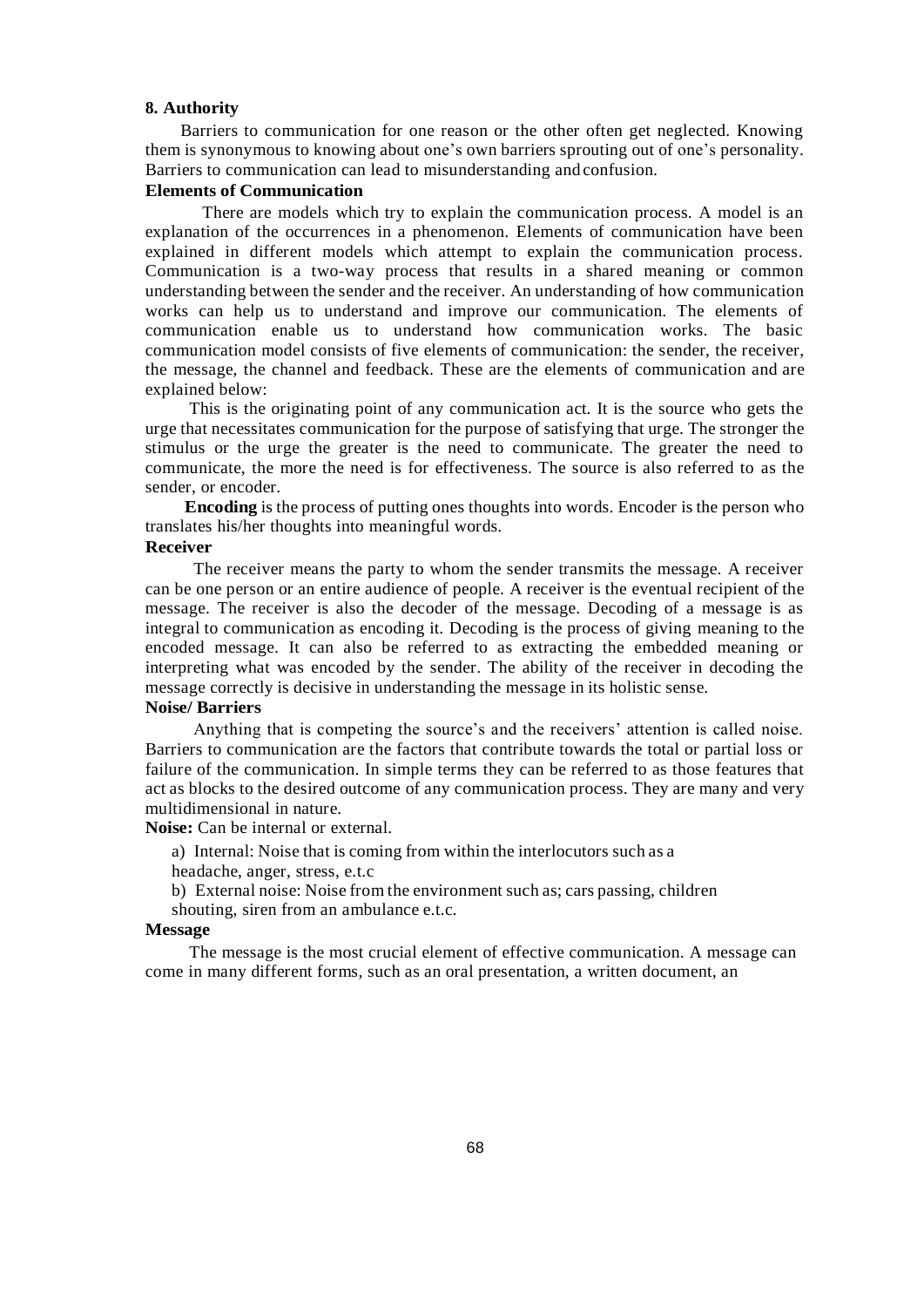advertisement or just a comment. The message is not necessarily what the sender intends it to be. Rather, the message is what the receiver perceives the message to be. As a result, the sender must not only compose the message carefully, but also evaluate the ways in which the message can be interpreted.

### **Channel**

The message travels from one point to another via a channel of communication. The channel sits between the sender and receiver. There are many channels, or types, of communication channels for example, from the spoken word to radio, television, an Internet site or something written, like a book, letter or magazine.Every channel of communication has its advantages and disadvantages. For example, one disadvantage of the written word, on a computer screen or in a book, is that the receiver cannot evaluate the tone of the message. For this reason, effective communicators word written communications clearly so they don't rely on a specific tone of voice to convey the message accurately. The advantages of television as a channel for communication include its expansive reach to a wide audience and the sender's ability to further manipulate the message using editing and special effects.

### **Feedback**

The last element of effective communication is feedback. This is the response from the receiver and later the source. Feedback is the receiver's response or reaction to the sender's message. The receiver can transmit feedback through asking questions, making comments or just supporting the message that was delivered. Feedback helps the sender to determine how the receiver interpreted the message and how it can be improved. Without feedback the communication process breaks down. The feedback given determines the direction the communication process will take. A communication process that employs all the elements works as follows: The source has an urge–a need that requires being satisfied encodes the message in verbal and/or non-verbal language that is considered to best communicate the message according to the intent..In order to make that happen, it has to be in a form and format that conveys the intent in the best possible manner. This message is encapsulated in the linguistic conventions such as symbols i.e., words besides signs that can be referred to as non-verbal language.

…………………………………………………………………………………………………..

### **Assignments:**

- 1. What is the importance of studying non-verbal communication?
- 2. How are nonverbal messages communicated in an onlineenviornment?
- 3. What are some common American nonverbal communications that may be offensive to people of another culture?
- 4. Why is nonverbal communication so important? How can you tell when nonverbal communication is effective? Please give examples.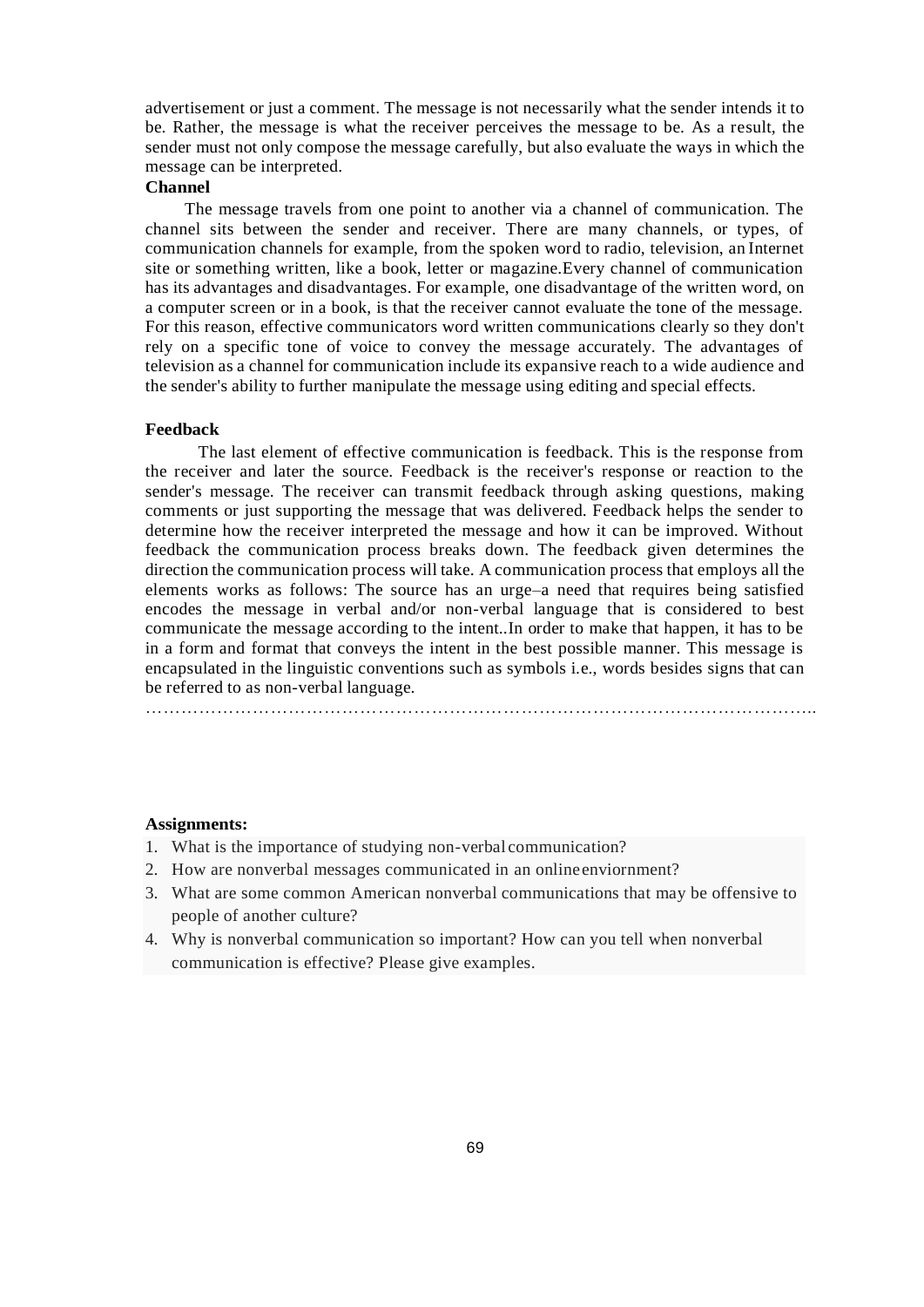#### **12. TimeManagement**

### **…………………………………………………………………………………… Introduction and Importance of time management**

Time management is a key to academic success. Students around the world learn this sooner or later. The best students are not necessarily those who are intelligent but those who use their time effectively. When you plan your days and weeks in advance, time can be your friend rather than your enemy. And although time management can seem like a pain, once you have mastered this skill, it will enable you to get the most out of life. It can free you to live more effectively, calmly and enjoyably. It can help you get more done with less stress, disorganization and frustration. It can also give you higher marks throughout the school year, as well as on your quizzes, tests, and exams.

Think about it. Have you ever heard of an athlete, even one who is paid millions of dollars a year, playing in a game without showing up for practice? Have you heard of a musician delivering a concert without taking time daily to rehearse? Have you heard of a scientist proclaiming a grand discovery without hundreds of failed trials? All these professionals know that in order to succeed in their professional areas, they have to put in their time.

Unfortunately, millions of students around the world behave otherwise. They appear for exams expecting magic! Without making adequate time to study, they hope to get the highest grades and are then disappointed or ashamed when the results prove otherwise. Frankly, in today's highly competitive world, if you are lucky enough to be in school, college, or university, you are holding a coveted spot, desired by many. You may have deprived another eager young person from getting admission, because your application appeared more promising, more likely to succeed. So after all the effort to get in, what are you doing about it? Are you making the time to study after working so hard and possibly paying so much to actually get into a particular school?

Once you make the decision, there are a number of excellent time management systems that you can follow. Although these are sometimes expensive or complex, you can achieve your goal by adopting a simple time management approach.

Time is money! Managers are keenly conscious that time should be effectively used by all staff. The phrase that 'there is not enough' time is one that we frequently hear. The reality is that time is often not being utilized to the best advantage, or planned and controlled in an orderly fashion. Managing time means getting more control over how we spend it and there are some straightforward techniques that can be applied. It is chiefly about conditioning our environment rather than allowing our environment to condition us, and not allowing time pressures to build up from the interruptions, questions or demands of others Time management is the act or process of planning and exercising conscious control over the amount of time spent on specific activities, especially to increase effectiveness, efficiency or productivity.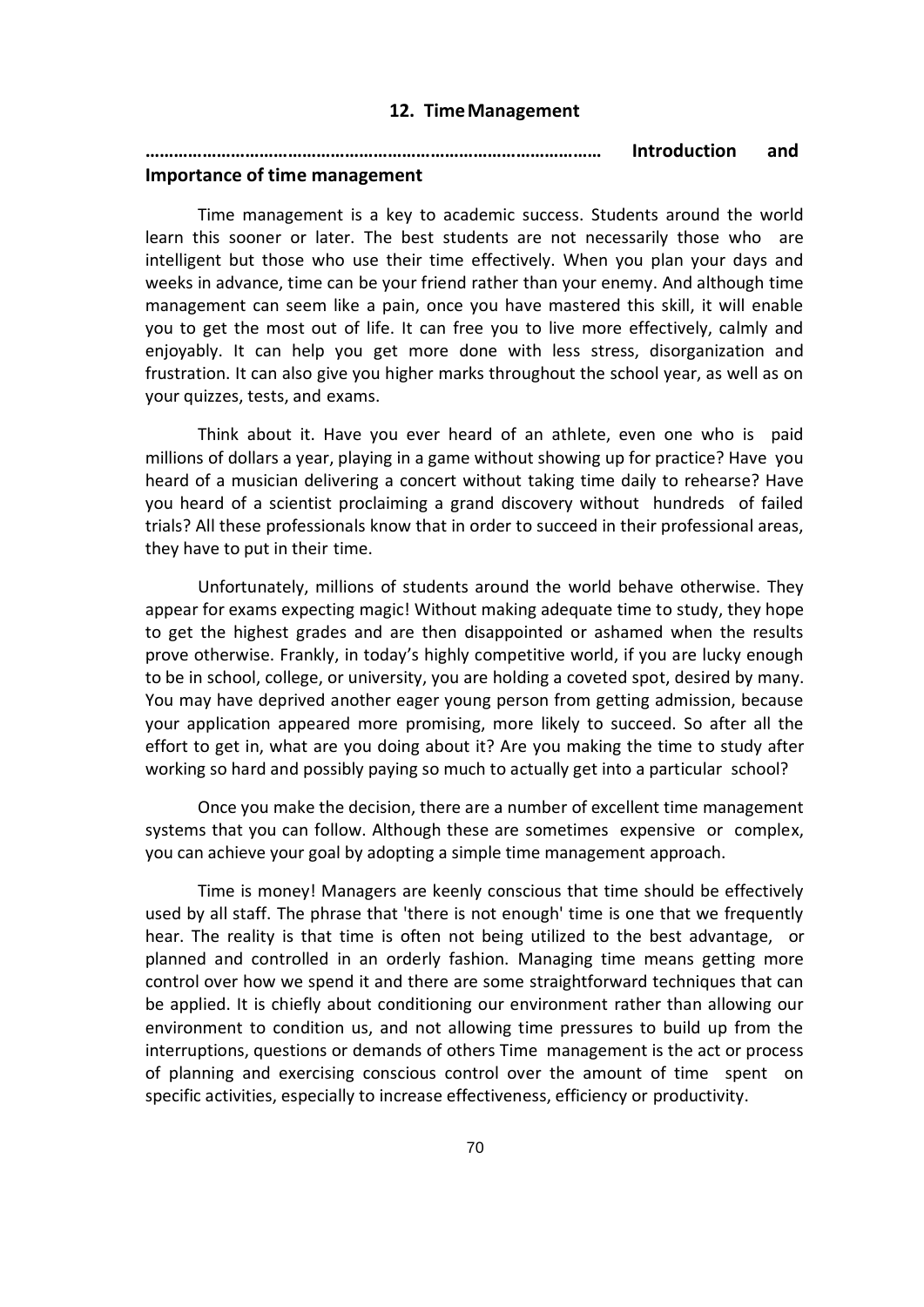Time management may be aided by a range of skills, tools, and techniques used to manage time when accomplishing specific tasks, projects and goals complying with a due date. Initially, time management referred to just business or work activities, but eventually the term broadened to include personal activities as well.

A time management system is a designed combination of processes, tools, techniques, and methods. Time management is usually a necessity in any project development as it determines the project completion time and scope. Time management is often considered necessary because (1) available time is limited, (2) time cannot be stored: if unused it is lost forever, (3) one's goals are usually multiple, sometimes conflict, and not all goals are of equal priority, (4) goals cannot be accomplished without the application of effort, which requires the use of time.

Time management is recognized as a critical factor for determining success in college. High-performing students tend to make a conscious effort to plan and manage their time. Perhaps the main reason more students don't focus on time management is that it's not trivial and takes real effort. This chapter will examine some of the important aspects of time management and offer successful strategies that can help you manage your time more efficiently. Let's start by focusing on schedules and plans.

Vilfredo Pareto, an Italian economist, discovered this principle in 1897 when he observed that 80 percent of the land in England was owned by 20 percent of the population. It is known as Pareto Principle.

Pareto's theory of predictable imbalance has since been applied to almost every aspect of modern life. The 80:20 rule states that the relationship between input and output is rarely, balanced. When applied to work it means that approximately 20 percent of your efforts produce 80 percent of the result. According to Pareto Principle, or the 80:20 rule 80% of unfocussed effort generates 20% of the results. The remaining 80% of results are achieved with only 20% of the effort.

#### **Features of time**

- 1. Time is an asset. It is an asst of fictitious nature.
- 2. Time is an opportunity. It is a change given to an individual to create, innovate and manufacture something
- 3. Supply is limited. Time is limited in its supply.

#### **Three secrets of time management**

- 1. Value of time- unlike money and material, time once lost cannot be regained or replaced. Time is a resource which can not be substituted.
- 2. Time budgeting- more than money, time is to be budgeted properly.
- 3. Concentration- is doing one's immediate duty on hand with proper care and attention. Such care and attention is possible only when a person has concentration in what he does.

#### **Time Management Concept**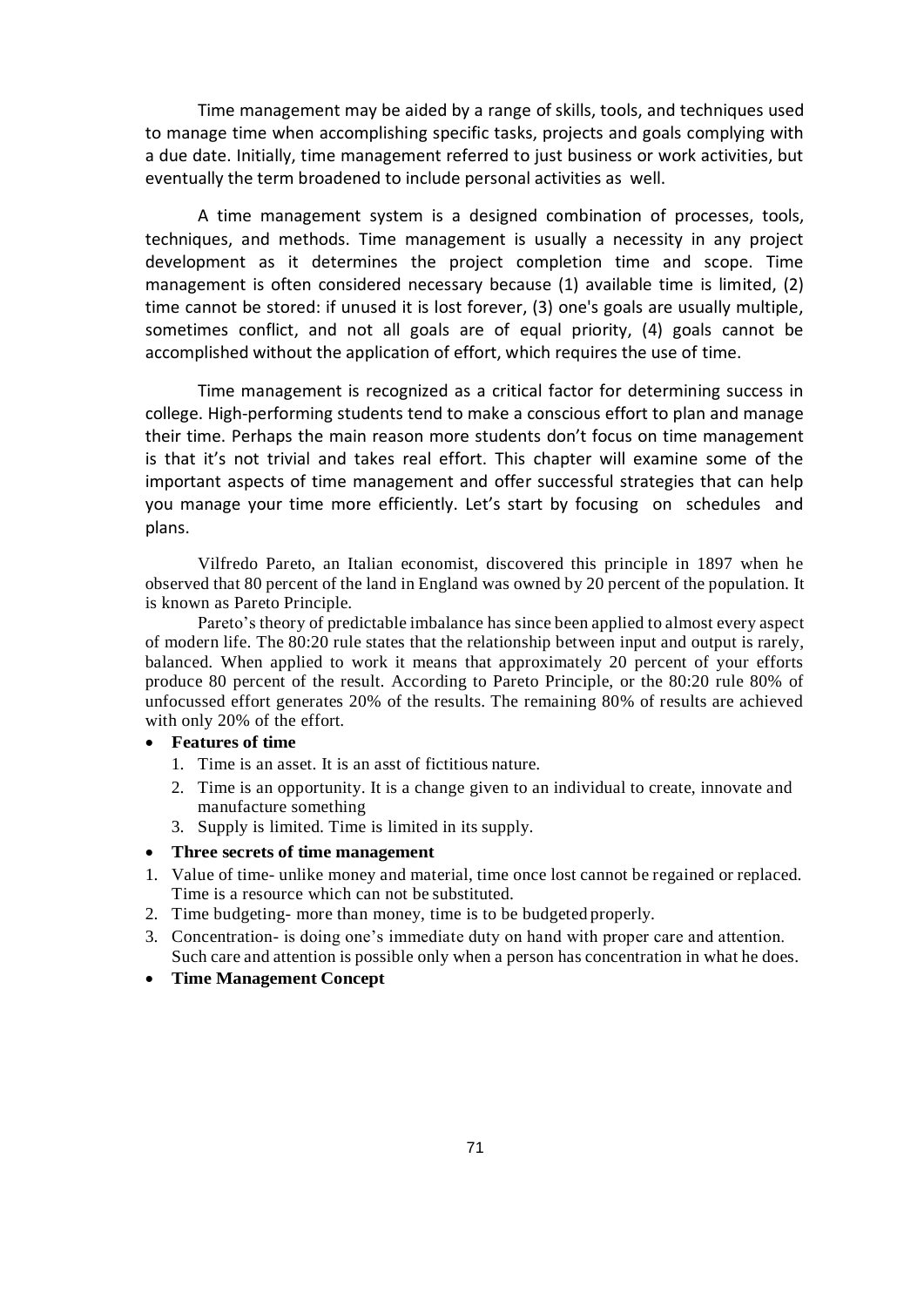|                         | <b>Urgent</b>                                                                                                                                                                                                                                                                | <b>Not Urgent</b>                                                                                                                                                                                                                  |
|-------------------------|------------------------------------------------------------------------------------------------------------------------------------------------------------------------------------------------------------------------------------------------------------------------------|------------------------------------------------------------------------------------------------------------------------------------------------------------------------------------------------------------------------------------|
| Important               | Quadrant-I<br>1. Do Now<br>• Emergencies<br>• Crisis<br>• Demands from the boss<br>• Planned tasks due now<br>• Seeing the days news<br>• Meeting and appointments<br>• Paying phone bills                                                                                   | Quadrant-II<br>2. Plan to do<br>• Studying, Planning<br>• Relationship building<br>• Developing changes<br>• Replying important letters<br>• Eating regularly healthy<br>food<br>• Attending classes<br>• Taking up revision tests |
| <b>Not</b><br>Important | Quadrant-III<br>3. Reject and explain<br>• Attending some phone calls<br>• Attending parties<br>· Seeing a movie<br>• Taking account of discount<br>sales<br>• Trivial request from others<br>• Adhoc distraction<br>• Apparent emergences<br>• Pointless routine activities | Quadrant-IV<br>4. Resist and cease<br><b>Watching movies</b><br>Watching TV<br>Chatting with friends<br>Internet chatting<br>Sight seeing<br>Shopping / computer games<br>Day dreaming                                             |

# **: Effective Scheduling**

| • Scheduling is the process by which you look at the time av              | ilable to you and |
|---------------------------------------------------------------------------|-------------------|
| plan how you will $\mu \varepsilon$ it to achieve the goals you have set. |                   |

• A schedule is a tool that helps you plan your time and wor time map with every task spread out in plain sight.

. Think of it as a

k

h • Since, it is your sc edule, you can decide how flexible or rigid the schedule need to be to get tas<sub>k</sub>s done.

### **Importance of Time Management**

- Scheduling and managing time wisely are important for the cc llege student.
- If you miss important appointments and deadlines you will cause complications to both your academic and social lives.
- This causes anxiety, frustration, guilt, and other nasty feelings.

#### **Time wasters-**

- 1. Indecision
- 2. Inefficiency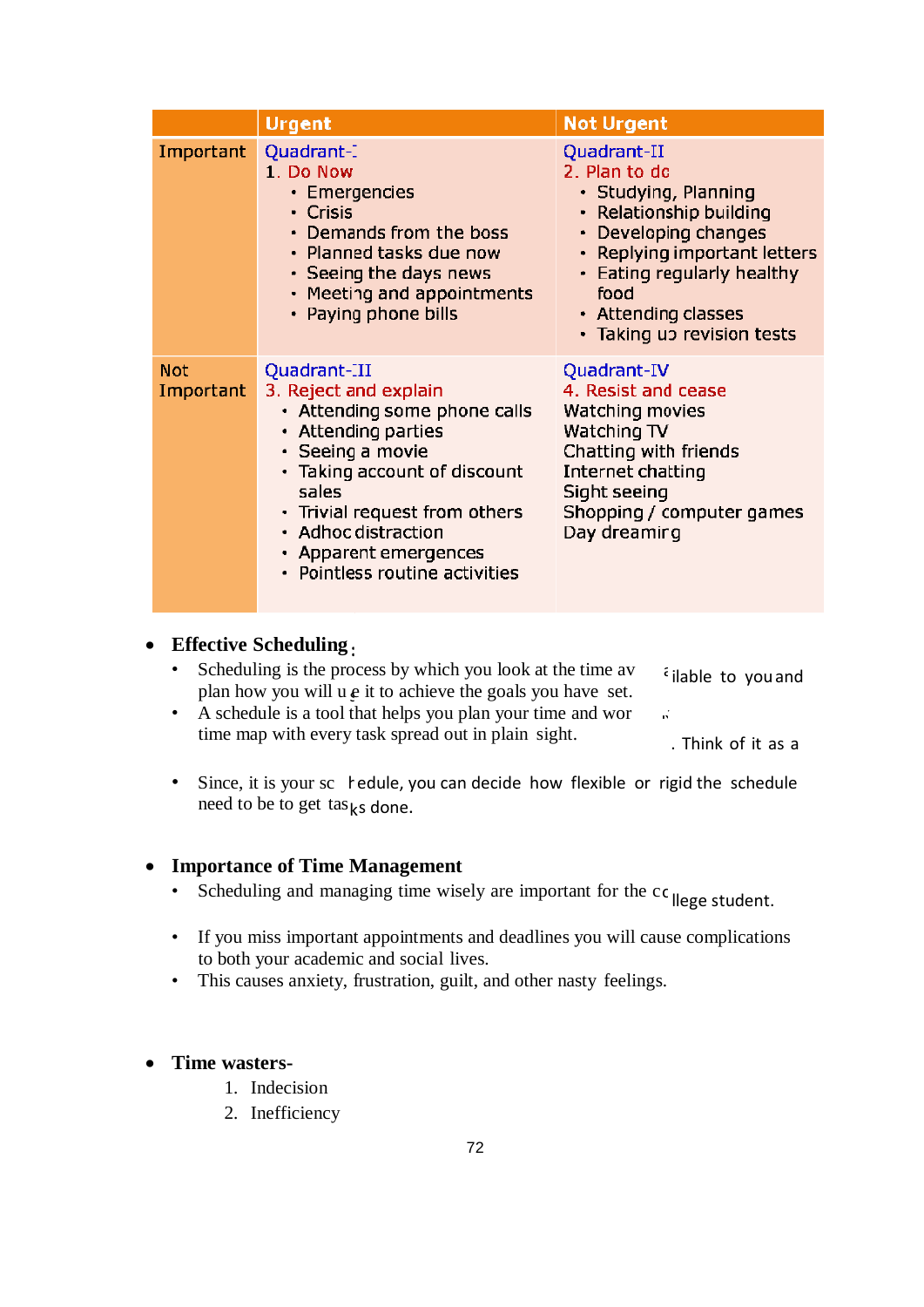3. Unanticipated interruptions that do not pay off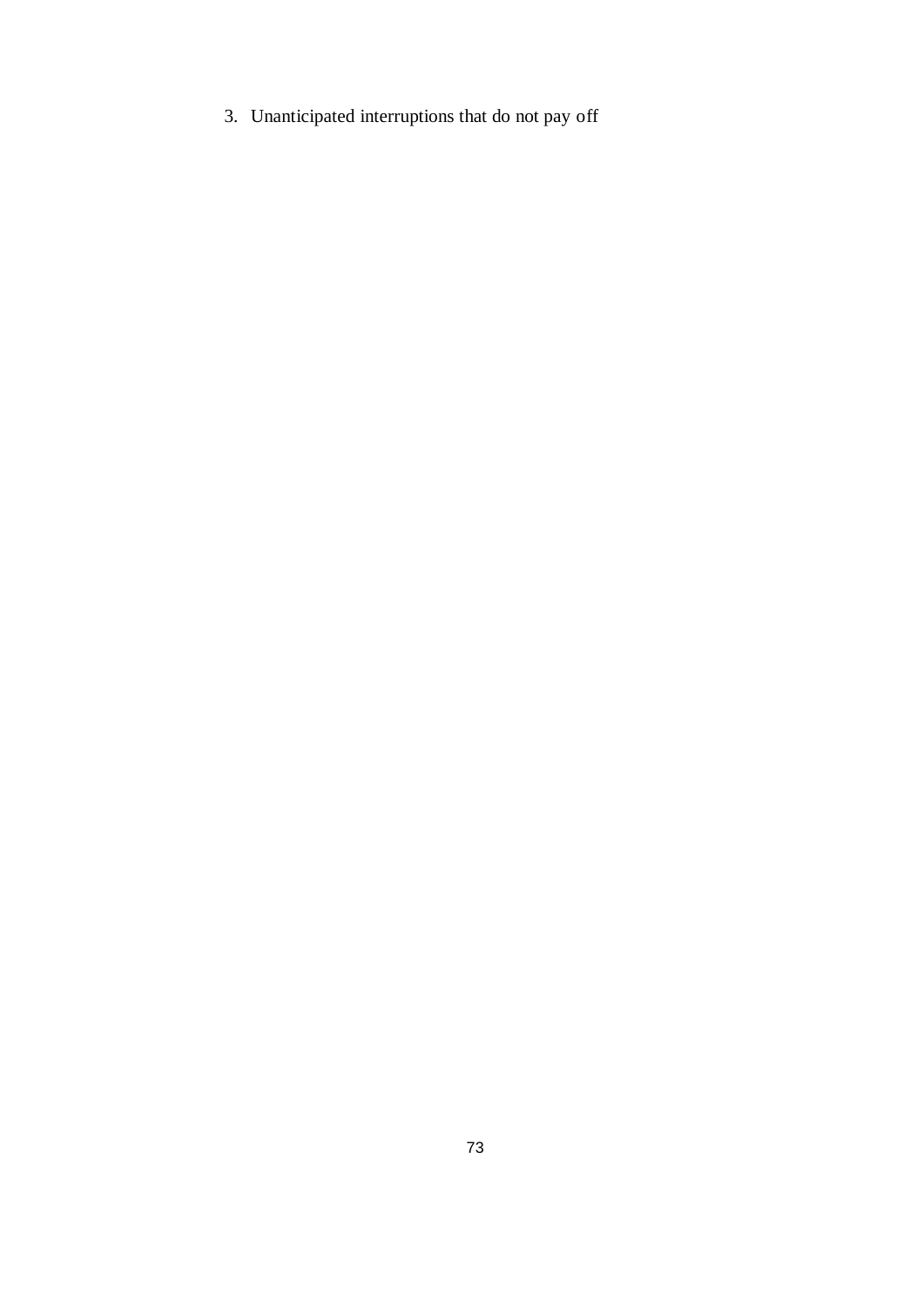- 4. Procrastination
- 5. Unrealistic time estimates
- 6. Unnecessary errors
- 7. Crisis management
- 8. Poor organization in effective meetings
- 9. Micro-management
- 10. Doing urgent rather than important things
- 11. Poor planning and lack of contingency plans
- 12. Failure to delegate or delegating without authority
- 13. Lack of priorities, standards, policies or procedures.

### **Time savers**

- 1. Manage the decision making process; not the decisions
- 2. Concentrate on doing only one task at a time
- 3. Establish daily, short-term, mid-term and long-term goals
- 4. Handle correspondence quickly with short letters or memos
- 5. Throw unneeded things way
- 6. Establish personal deadlines and ones for your organization.
- 7. Do not waste other people's time
- 8. Ensure all meeting have a purpose, a time limit, and include only essential people.
- 9. Get rid of busy work
- 10. Maintain accurate calendars and abide by them.
- 11. Know when to stop a task, policy or procedure
- 12. Delegate everything possible and empower subordinates
- 13. Keep things simple
- 14. Ensure time is set aside for high priority tasks
- 15. Set aside time for reflection
- 16. Use checklists and to do lists
- 17. Adjust priorities as a result of new tasks.

### **Steps towards better Time Management**

### **1. Know How You Spend Your Time**

- Keeping a time log helps to determine how you are using your time.
- Record what you are doing for 15-minute intervals for a week or two.
- Evaluate the results. Ask if you did everything that was needed; determine which tasks require the most time; determine the time of day when you are most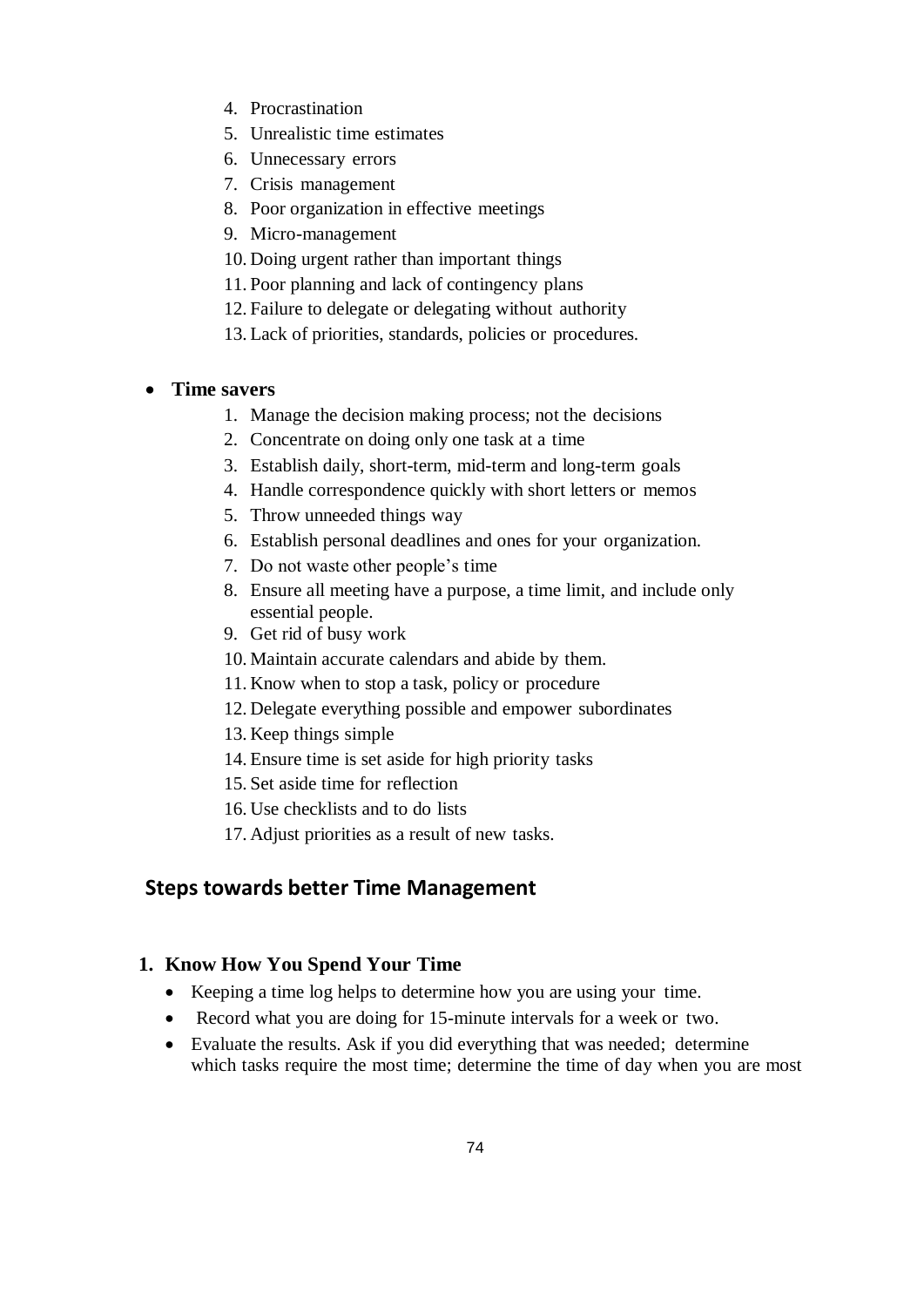productive; and analyze where most of your time is devoted – job, family, personal, recreation, etc.

- Identifying most time-consuming tasks.
- Have a good sense of the amount of time required for routine tasks which helps realistic planning and estimating how much time is available for other activities.

#### **2. Set Priorities**

- Managing your time effectively requires a distinction between what is important and what is urgent
- Experts agree that the most important tasks usually aren't the most urgent tasks.
- While the activities that are both urgent and important must be done,
- One of the easiest ways to prioritize is to make a "to do" list.
- Whether you need a daily, weekly or monthly list depends on your lifestyle.
- You may choose to group items in categories such as high, medium and low, number them in order, or use a

#### **How to Prioritize ?**

ABC List An ABC list is an easy way to prioritize a list of tasks. An ABC list works best as a kind of daily "to-do" list where each item is assigned a category: A for MUST be done, B for SHOULD be done, and C for COULD be done. Though this sounds simple, it is a very effective way to keep you focused upon completing tasks that are most important. When you are busy or dreading a particular task, it is sometimes difficult to decide what ought to be done first and what can wait until later. For this reason, it is best to create an ABC task list each morning and revisit and revise it as you move through your day, taking care of "A" items, then "B" items, and finally any "C" items you have time left for. Some people find it helpful to assign an estimation of the time each task will take, allowing them to be more aware of how much time is spent on each type of task. A variation of the ABC list is a task list where each item is assigned a priority rating from 1 to 5, where 1's are the highest priority and 5's are the lowest.

- The "A,B,C," list is divided into three sections; A, B, or C.
- The items placed in the "A" section are those needed to be done that day.
- The items placed in the "B" section need completion within the week.
- The items placed in section "C" are those that need to be done within the month.
- As the items B and C become more pertinent they are bumped up to the A or B list.
- Try it ! or come up with your own method, but do it. Color coding system.
- Having a prioritized "to do" list allows you to say "no" to activities that may be interesting or provide a sense of achievement but do not fit your basic priorities

#### **3. Use a Planning Tool**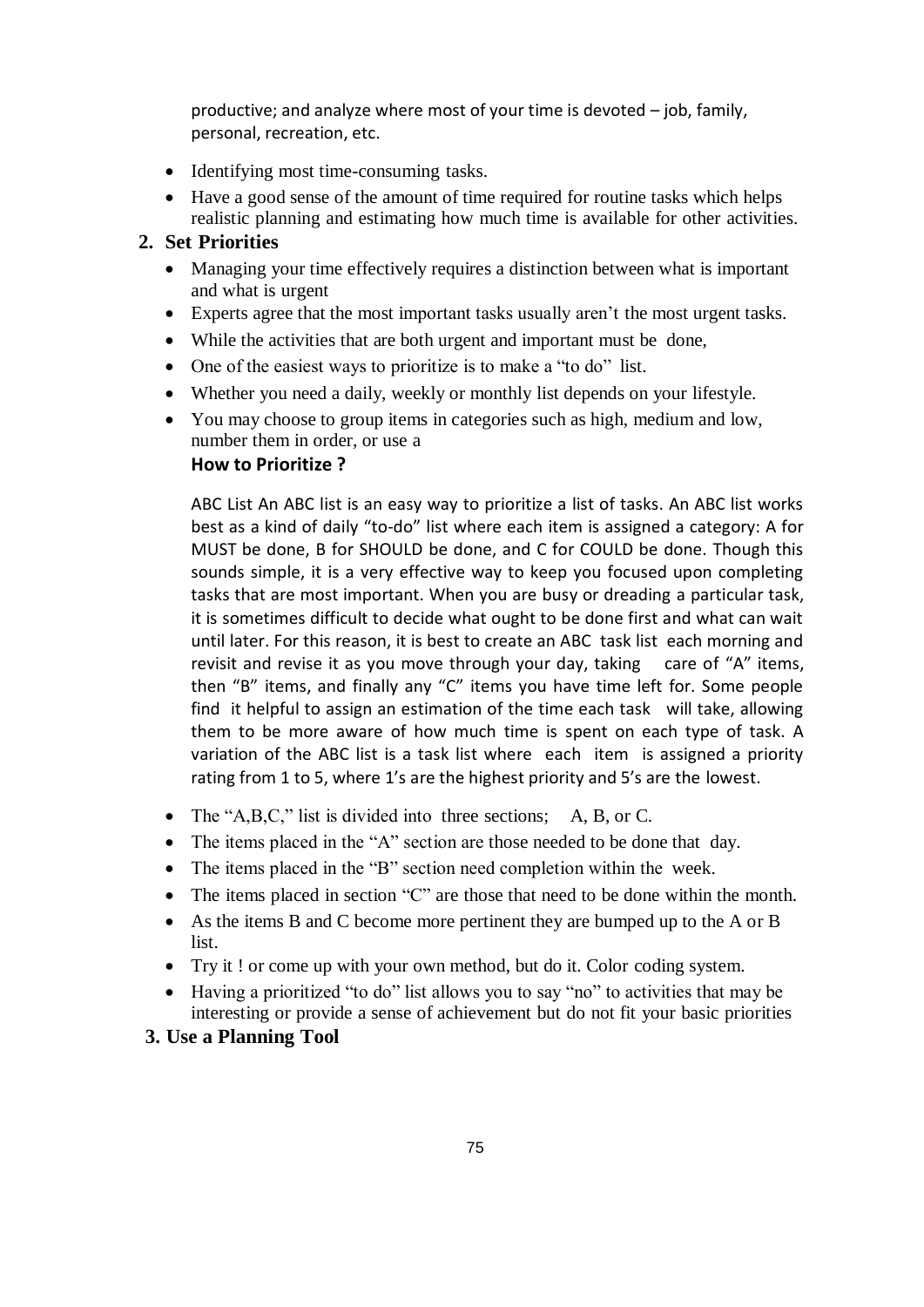- Time management experts recommend using a personal planning tool to improve your productivity.
- Examples of personal planning tools include electronic
- planners, pocket diaries, calendars, computer programs, wall charts, index cards and notebooks.
- Writing down your tasks, schedules, and memory joggers can free your mind to focus on your priorities.
- Always record your information on the tool itself.
- Review your planning tool daily.
- Carry your planning tool with you.
- Remember to keep a list of your priorities in your planning tool and refer to it often.

### **4. Get Organized**

- Most people find that disorganization results in poor time management.
- Professional organizers recommend that you first get rid of the clutter.
- A frequently used method is to set up three boxes (or corners of a room) labeled "Keep" – "Give Away" – "Toss."
- Separate the clutter by sorting items into these boxes. Immediately discard items in your "Toss" box. Your "Give Away" box may include items you want to sell, delegate, or discontinue so find a method to eliminate these items such as a yard sale, charitable donation, or gifts to friends or family members outside your home.

### **Basically you have 5 options for handling information: Implement a system that allows you to handle information**

- $\checkmark$  Throw it away, delete it, or otherwise get rid of it.
- $\checkmark$  Delegate it: give it to someone else to do, file, or respond.
- $\checkmark$  Act on it vourself. Then throw it away or file it.
- $\checkmark$  File it temporarily until it needs action or until additional information is received. Follow-up: a "tickler" file can be useful for holding temporary information.
- $\checkmark$  File it permanently where you can easily find it later.

#### **5. Schedule Your Time Appropriately**

- Even the busiest people find time for what they want to do and feel is important.
- Scheduling is not just recording what you have to do (e.g., meetings and appointments), it is also making a time commitment to the things you want to do.
- Plan your most challenging tasks for when you have the most energy.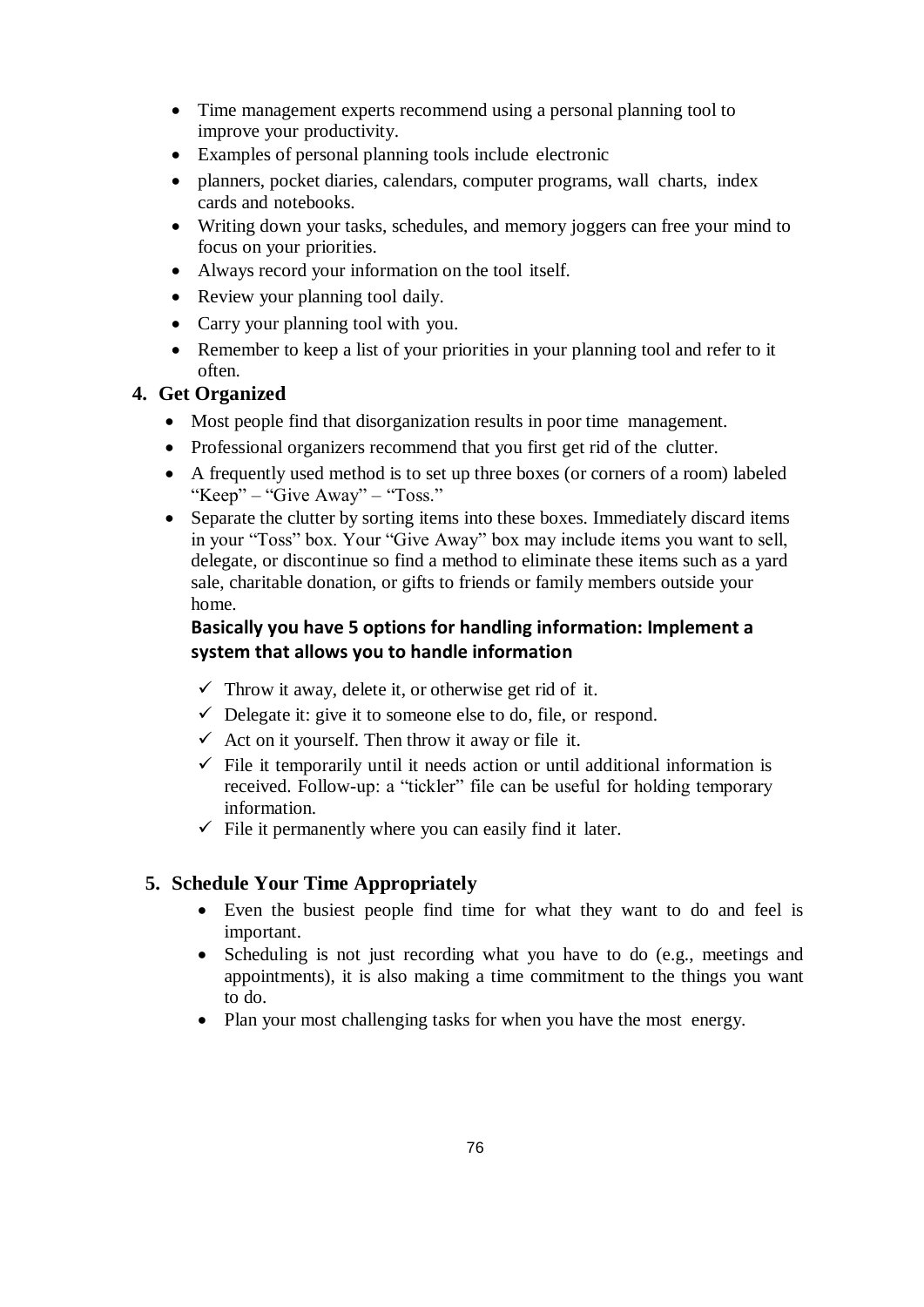- Block out time for your high priority activities first and protect that time from interruptions.
- Try to limit scheduled time to about 3/4ths of your day, leaving time for creative activities such as planning, dreaming, thinking, and reading.

## **6. Delegate: Get Help from Others**

- It means assigning responsibility for a task to someone else, freeing up some of your time for tasks that require your expertise.
- Delegation begins by identifying tasks that others can do and then selecting the appropriate person(s) to do them.
- You need to select someone with the appropriate skills,
- experience, interest, and authority needed to accomplish the task.
- Occasionally check to determine how well the person is progressing and to provide any assistance, being careful not to take over the responsibility.
- Finally, don't forget to reward the person for a job well done or make suggestions for improvements if needed.

### **7. Stop Procrastinating**

- Procrastination usually involves ignoring an unpleasant, but likely more important task, in favor of one that is more enjoyable or easier.
- Procrastination is the tendency to prevaricate, delay or unreasonably postpone a task. It is a habit that affects everyone to a greater or lesser extent.
- You may be putting off tasks for a variety of reasons. Perhaps the task seems overwhelming or unpleasant.
- Try breaking down the task into smaller segments that require less time commitment and result in specific, realistic deadlines.

### **Some ways to stop Procrastination**

- $\checkmark$  Emotional Time Travel
- $\checkmark$  Just Getting Started
- $\checkmark$  Doing Easy Things First
- $\checkmark$  Take a Walk
- $\checkmark$  Set a Hard Deadline
- $\checkmark$  Take A Nap
- $\checkmark$  Put on Some Music
- $\checkmark$  Get Up Early

#### **8. Manage External Time Wasters**

- Your time may be impacted by external factors imposed by other people and things. You can decrease or eliminate time spent in these activities by implementing some simple tips listed below.
- **Telephone calls**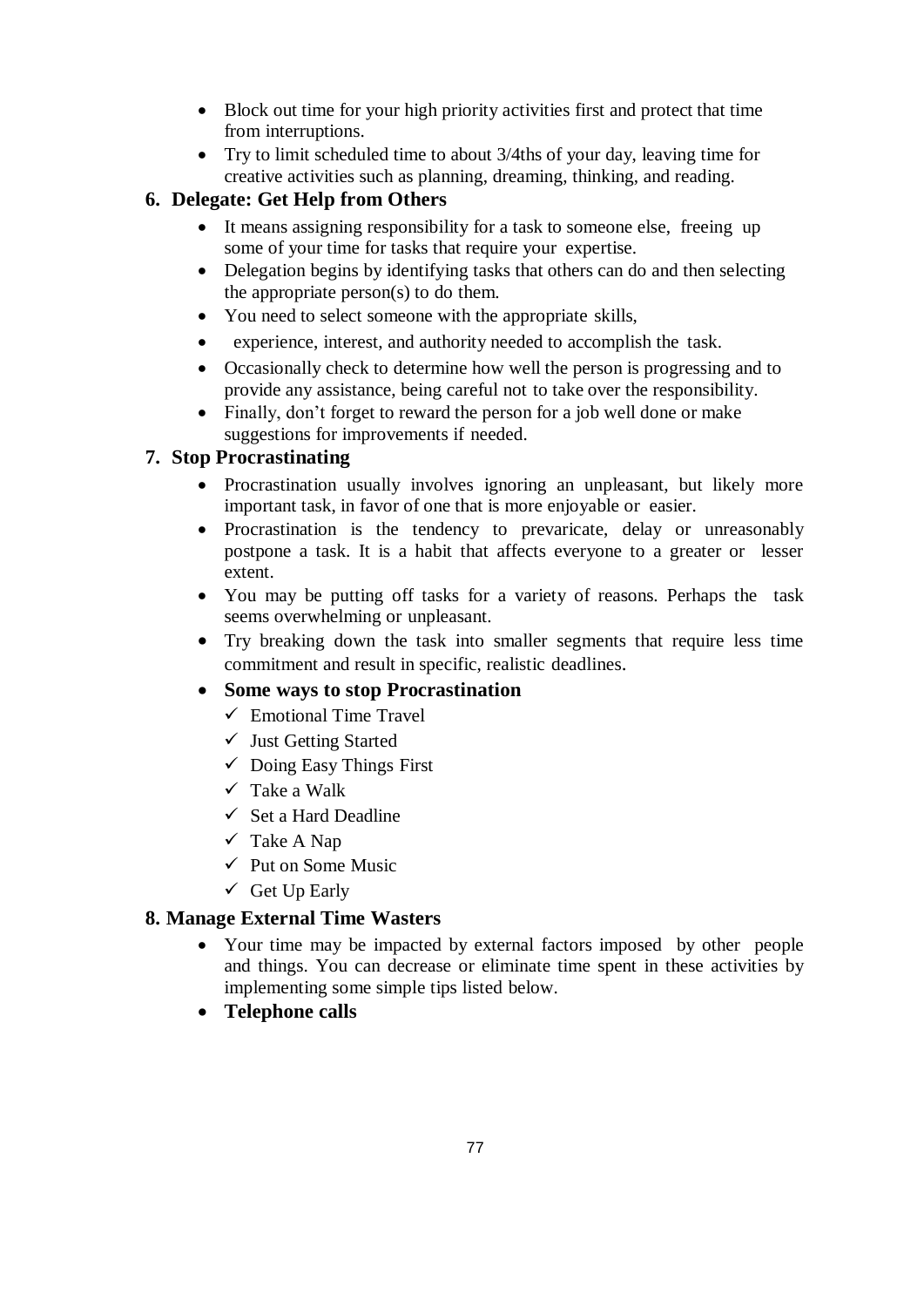- $\checkmark$  Set aside time to return calls.
- $\checkmark$  Avoid small talk. Stay focused on the reason for the call.
- $\checkmark$  Stand up while you talk on the phone. You are more likely to keep the conversation brief.
- $\checkmark$  Take any necessary action immediately following the call.
- $\checkmark$  Keep phone numbers readily available near the telephone.
- $\checkmark$  Have specific time in a day for whatsapp and facebook.
- **Don't share and forward too much**.

# **Unexpected guests**

- $\checkmark$  Establish blocks of time when you are available for visits.
- $\checkmark$  Tell the visitor politely that you cannot meet with them at this time and schedule the visit for a more convenient time.
- $\checkmark$  Set a mutually agreeable time limit for the visit.
- $\checkmark$  When someone comes to the door, stand up and have your meeting standing.

# **Meetings**

- $\checkmark$  Know the purpose of the meeting in advance.
- $\checkmark$  Arrive on time.
- $\checkmark$  Start and end the meeting on time.
- $\checkmark$  Prepare an agenda and stick to it. Use a timed agenda, if necessary.
- $\checkmark$  Don't schedule meetings unless they are necessary and have a specific purpose or agenda.

# **Mail and Email**

- $\checkmark$  Set aside a specific time to view and respond to your mail and e-mail, but don't let it accumulate to the point that it becomes overwhelming to sort.
- $\checkmark$  Turn off instant messaging features on e-mail.
- $\checkmark$  Handle each item only once, if possible. Practice the options for dealing with clutter listed earlier.
- $\checkmark$  Sort mail near a garbage can and delete junk e-mail immediately from your electronic mailbox.
- $\checkmark$  Answer written messages by responding on the margins or bottom of the page.

# **Family obligations**

- $\checkmark$  Establish a master calendar for each family member to post their time commitments.
- $\checkmark$  Make each family member responsible for consulting the master calendar for potential conflicts.
- $\checkmark$  Create a central area for posting communications such as appointment reminders, announcements, and messages.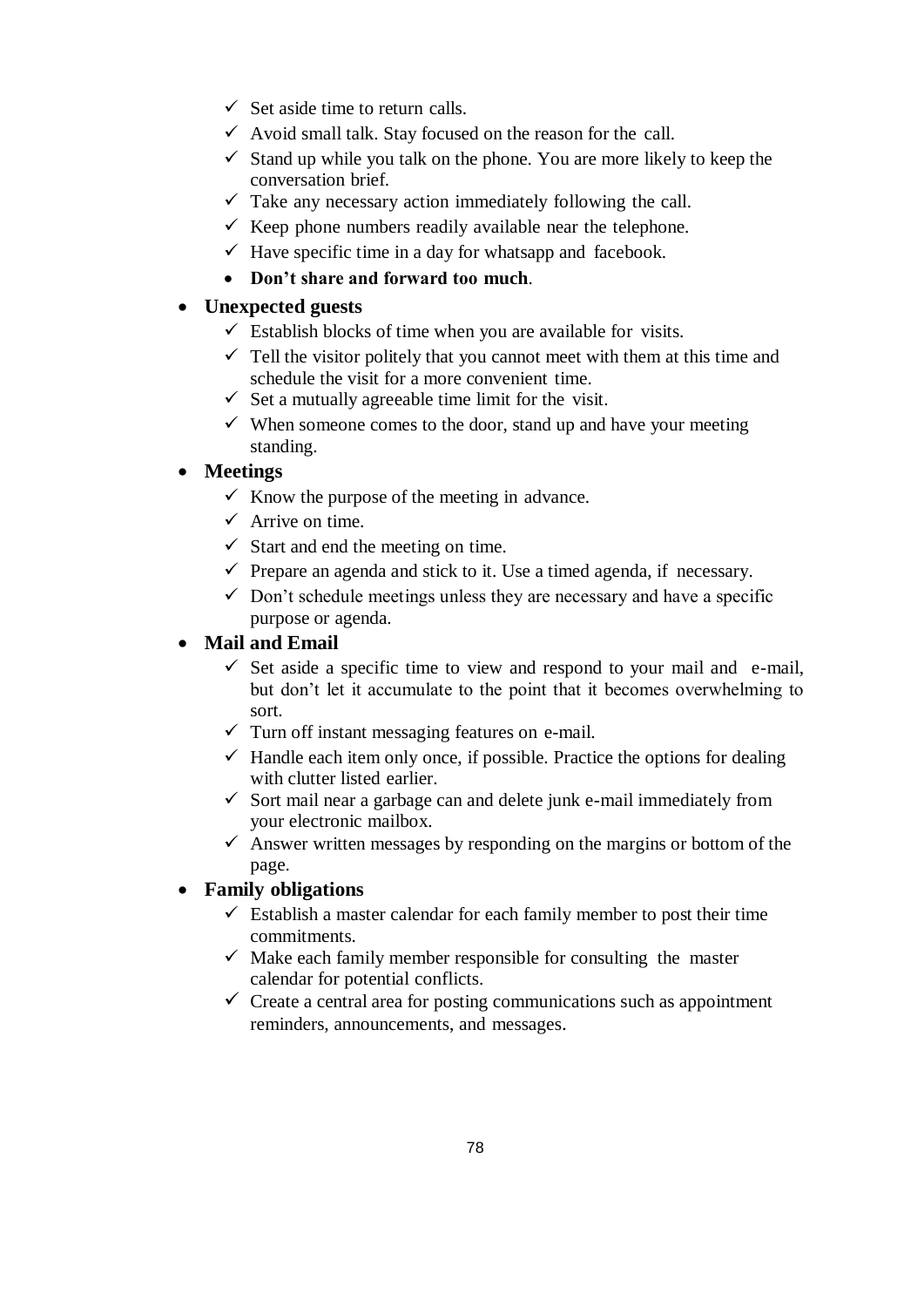## **9. Avoid Multi-tasking**

- Recent psychological studies have shown that multi-tasking does not actually save time.
- You lose time when switching from one task to another, resulting in a loss of productivity
- Routine multi-tasking may lead to difficulty in concentrating and maintaining focus when needed.

### **10. Stay Healthy**

- The care and attention you give yourself is an important investment of time.
- Scheduling time to relax, or do nothing, can help you rejuvenate both physically and mentally, enabling you to accomplish tasks more quickly and easily.
- Learn to manage time according to your biological clock by scheduling priority tasks during your peak time of day, the time your energy level and concentration are at their best.
- Poor time management can result in fatigue, moodiness, and more frequent illness.
- To reduce stress, you should reward yourself for a time management success and exercise daily

### **11. Don't be a perfectionist**

- Trying to be a perfect person sets you up for defeat. Nobody can be perfect.
- Difficult tasks usually result in avoidance and procrastination.
- You need to set achievable goals, but they should also be challenging.
- There will always be people both weaker and stronger than you.

#### **12. Learn to say No-**

- For example, an acquaintance of yours would like you to see a movie with him tonight. You really are not interested. You want to say no, but you hate turning people down. Politely saying no should become a habit. Saying no frees up time for the things that are most important.
- 1. **Stop feeling bad** You have the right to say no. You just have to learn how to say it in a way that your colleague can understand and accept it.
- 2. **Keep your priorities in mind** It is always easier to say 'no' when your goals are clear to you. Communicate your reasons for declining a request without feeling guilty.
- 3. **Avoid over explaining yourself**.- Keep your explanation short and simple. You just have to say why you're not willing to do that particular task.